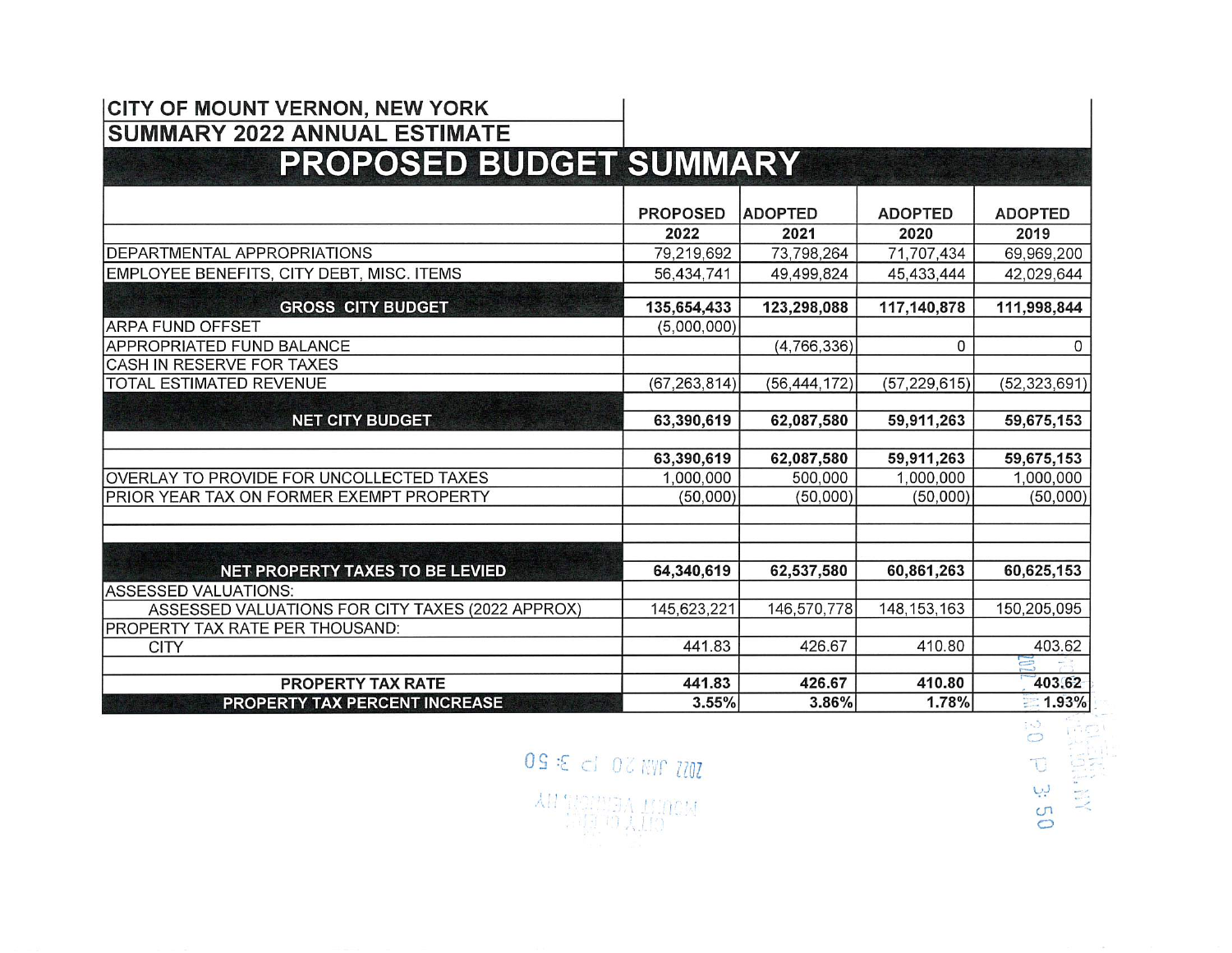|                     | <b>CITY OF MOUNT VERNON, NEW YORK</b>                                                |                           |                 |                 |                 |                                                 |                                                       |
|---------------------|--------------------------------------------------------------------------------------|---------------------------|-----------------|-----------------|-----------------|-------------------------------------------------|-------------------------------------------------------|
|                     |                                                                                      | <b>Salaries Summaries</b> |                 |                 |                 |                                                 |                                                       |
|                     | <b>Department</b>                                                                    | <b>PROPOSED</b><br>2022   | <b>ADOPTED</b>  | <b>ADOPTED</b>  | <b>ADOPTED</b>  | Variance (2022<br>Proposed .vs<br>2021 Adopted) | % Variance<br>(2022)<br>Proposed .vs<br>2021 Adopted) |
| <b>CODE</b><br>1010 | <b>City Council Salaries</b>                                                         | 258,501                   | 2021<br>258,501 | 2020<br>343,500 | 2019<br>343,500 |                                                 | 0%                                                    |
| 1030                | <b>Board of Estimates</b>                                                            |                           |                 |                 |                 |                                                 |                                                       |
| 1210                | Office of the Mayor                                                                  | 560,547                   | 457,624         | 457,624         | 332,624         | 102,923                                         | 22%                                                   |
| 1315                | <b>Department of Finance</b>                                                         | 1,653,370                 | 1,320,884       | 1,279,192       | 1,359,192       | 332,486                                         | 25%                                                   |
| 1321                | <b>Office of Inspector General</b>                                                   |                           | 75,000          |                 |                 | (75,000)                                        | $-100%$                                               |
| 1355                | <b>Assessment &amp; Taxation</b>                                                     | 323,980                   | 321,126         | 319,156         | 303,072         | 2,854                                           | 1%                                                    |
|                     | 1410 Office of City Clerk                                                            | 682,917                   | 586,883         | 561,554         | 538,509         | 96,034                                          | 16%                                                   |
| 1420                | <b>Law Department</b>                                                                | 1,007,222                 | 948.549         | 950,111         | 752,207         | 58,673                                          | 6%                                                    |
|                     | 1430 Civil Service Commission                                                        | 133,279                   | 128,279         | 143,575         | 143,575         | 5,000                                           | 4%                                                    |
| 1432                | <b>Department of Human Services</b>                                                  | 248,500                   | 186,000         | 176,000         | 155,000         | 62,500                                          | 34%                                                   |
| 1450                | Election                                                                             | 139,938                   | 136,624         | 123,024         | 123,024         | 3,314                                           | 2%                                                    |
| 1680                | <b>Management Services</b>                                                           | 1,226,949                 | 1,016,336       | 869,008         | 666,645         | 210,613                                         | 21%                                                   |
|                     | DPW Total Budget (1440, 1490, 1620, 5110, 5142, 7111, 8120, 8160, 8170)              | 11,625,855                | 10,418,161      | 10,422,929      | 10,177,682      | 1,207,694                                       | 12%                                                   |
| 3120                | <b>POLICE DEPARTMENT</b>                                                             | 23,795,983                | 22,886,789      | 23,293,639      | 23,241,472      | 909,194                                         | 4%                                                    |
| 3150 JAIL           |                                                                                      | 241,489                   | 239,364         | 224,609         | 224,609         | 2,125                                           | 1%                                                    |
|                     | 3510 ANIMAL SHELTER                                                                  | 184,735                   | 125,043         | 120,054         | 120,054         | 59,692                                          | 48%                                                   |
|                     | 6610 SEALER OF WEIGHTS & MEASURES                                                    | 71,448                    | 71,298          | 71,298          | 71,298          | 150                                             | 0%                                                    |
|                     | 3410 FIRE DEPARTMENT                                                                 | 16,424,131                | 15,962,311      | 16,130,977      | 15,822,125      | 461,820                                         | 3%                                                    |
|                     | 3613 ARCHITECTURAL BOARD OF REVIEW                                                   | 12,510                    | 31,850          | 31,850          | 31,850          | (19, 340)                                       | $-61%$                                                |
|                     | 3620 DEPARTMENT OF BUILDINGS                                                         | 1,396,042                 | 1,116,198       | 1,166,047       | 1,016,047       | 279,844                                         | 25%                                                   |
|                     | 3640 OFFICE OF EMERGENCY MANAGEMENT                                                  | 171,734                   | 116,734         | 111,414         | 89,765          | 55,000                                          | 47%                                                   |
|                     | 6510 VETERAN'S SERVICE                                                               | 125,000                   | 90,000          | 90,000          | 70,000          | 35,000                                          | 39%                                                   |
|                     | RECREATION TOTAL BUDGET (4046, 6772, 6773, 6774, 7020, 7021, 7140, 7141,             | 3,257,023                 | 2,602,812       | 2,957,994       | 1,971,952       | 654,211                                         | 25%                                                   |
|                     | 7311 YOUTH BUREAU                                                                    | 474,188                   | 467,856         | 467,375         | 467,375         | 6,332                                           | 1%                                                    |
|                     | 7312 YOUTH SERVICES PROJECT (YOUTH CENTERS)                                          | 122,370                   | 113,285         | 94,557          | 94,557          | 9,085                                           | 8%                                                    |
|                     | 8010 ZONING BOARD OF APPEALS                                                         | 17,891                    | 37,231          | 37,231          | 37,231          | (19, 340)                                       | $-52%$                                                |
| 8021                | <b>PLANNING BOARD</b>                                                                | 20,796                    | 40,136          | 40,136          | 40,136          | (19, 340)                                       | $-48%$                                                |
| 8020                | <b>PLANNING &amp; COMMUNITY DEVELOPMENT</b>                                          | 1,855,229                 | 1,514,740       | 861,035         | 771,035         | 340,489                                         | 22%                                                   |
|                     |                                                                                      |                           |                 |                 |                 |                                                 |                                                       |
|                     |                                                                                      | 66,031,627                | 61,269,614      | 61,343,889      | 58,964,536      | 4,762,013                                       | 8%                                                    |
|                     | Note: Dlanging and Campainity Douglangeont includes agent fundad positions uplued at | 204.424                   | EOOZCA          |                 |                 |                                                 |                                                       |

Note: Planning and Community Development includes grant-funded positions valued at: 391,124 583,761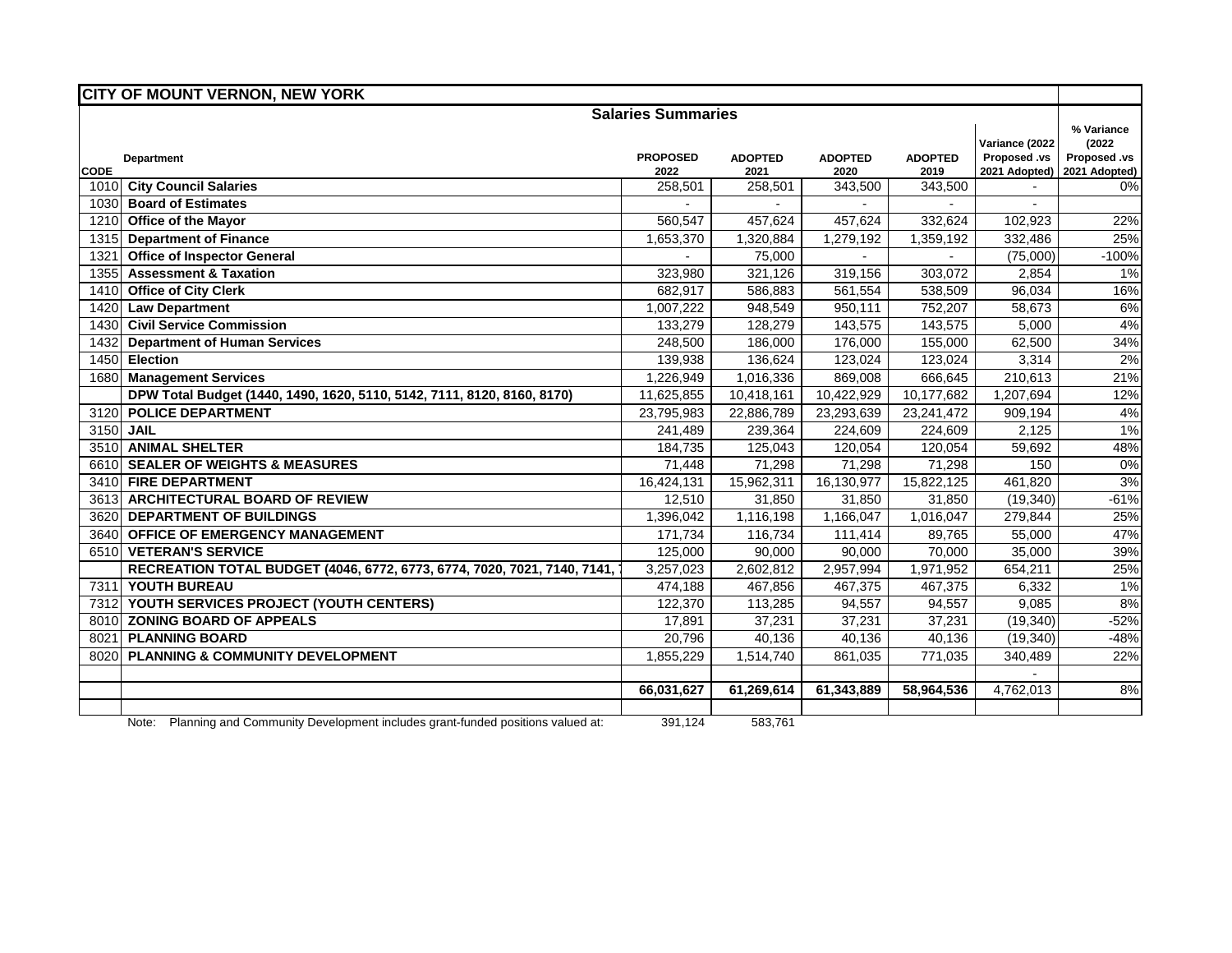#### **ESTIMATE OF 2022 PROJECTED REVENUES**

|             |             |                                                      | <b>PROPOSED</b> | <b>ADOPTED</b> | <b>ADOPTED</b> | <b>ADOPTED</b> |
|-------------|-------------|------------------------------------------------------|-----------------|----------------|----------------|----------------|
| <b>CODE</b> |             |                                                      | 2022            | 2021           | 2020           | 2019           |
|             | A 1051      | Gain on sale of tax acquired property                | 1,200,000       | 1,400,000      | 1,100,000      | 1,100,000      |
|             | A 1081      | <b>Payment in Lieu of Taxes</b>                      | 500,000         | 500,000        | 500,000        | 500,000        |
|             | A 1090      | <b>Interest and Penalties on Real Property Taxes</b> | ,250,000        | 1,250,000      | 1,250,000      | 1,250,000      |
|             | A 1090.1    | <b>Interest on School Real Property Taxes</b>        |                 |                | 70,000         | 70,000         |
|             | A 1110      | Net Proceeds from Sales and Use Tax                  | 25,500,000      | 22,200,000     | 22,125,000     | 21,950,000     |
|             | A 1130      | Utilities Gross Receipts Tax                         | 850,000         | 850,000        | 850,000        | 850,000        |
|             | A 1170      | <b>Franchise Taxes</b>                               | 1,350,000       | 1,350,000      | 1,600,000      | 1,350,000      |
|             | A 1195      | <b>Real Property Transfer Tax</b>                    | 2,700,000       | 2,900,000      | 2,700,000      | 2,500,000      |
|             | A 1235      | Charges for Tax Advertising & Expenses               | 50,000          | 30,000         | 30,000         | 30,000         |
|             | A 1240.1    | <b>Collection Fees on Delinquent School Taxes</b>    |                 |                | 500,000        | 500,000        |
|             | A 1240.2    | <b>Filing Fees</b>                                   | 20,000          | 20,000         | 20,000         | 20,000         |
|             | A 1240.3    | In Rem Legal Fee                                     | 2,700           | 2,700          | 2,700          | 2,700          |
|             | A 1255.1    | <b>Marriage Licenses</b>                             | 3,580           | 3,580          | 3,580          | 3,000          |
|             | A 1255.2    | Certificate of Marriage Registration                 | 4,500           | 4,500          | 4,500          | 4,000          |
|             | A 1255.4    | <b>Certification of Records</b>                      | 6,000           | 6,000          | 6,000          | 5,500          |
|             | A 1289.1    | <b>Electrical Permits</b>                            | 55,000          | 55,000         | 77,000         | 55,000         |
|             | A 1289.2    | <b>Public Works</b>                                  | 1,000           | 1,000          | 1,000          | 1,000          |
|             | A 1520.5    | <b>Police Administrative Fees</b>                    | 20,000          | 20,000         | 22,335         | 15,000         |
|             | A 1520.6    | Taxi Inspection                                      | 8,000           | 8,000          | 8,000          | 7,500          |
|             | A 1540.1    | Fire Department Fees- Copies of Files Records        | 750             | 750            | 750            | 700            |
|             | A 1550      | <b>Public Pound (Animal Shelter Charges)</b>         | 15,000          | 10,000         | 10,000         | 10,000         |
|             | A 1560      | Safety Inspection Fees (Building Department)         | 200,000         | 200,000        | 200,000        | 100,000        |
|             | A 1560.1    | <b>Building Department - Absentee Landlord</b>       | 200,000         | 150,000        | 150,000        | 90,000         |
|             | A 1561      | Safety Inspection Fees (Fire Department)             | 25,000          | 25,000         |                |                |
|             | A 1603      | <b>Vital Statistics Fees</b>                         | 35,000          | 35,000         | 35,000         | 35,000         |
|             | A 1720      | <b>Parking Meter and Permit Fees</b>                 | 2,850,000       | 3,150,000      | 3,500,000      | 3,500,000      |
|             | A 1750      | <b>Bus Shelter Advertisement</b>                     | 25,000          | 25,000         | 25,000         | 25,000         |
|             | A 1962      | Scale Fees-Sealer of Weights and Measures            | 100,000         | 100,000        | 90,000         | 90,000         |
|             | A 2001.3    | <b>Recreation Rental Charges</b>                     | 25,000          | 25,000         | 30,000         | 25,000         |
|             | $A$  2001.6 | Rose Simon Fees                                      | 20,000          | 20,000         | 20,000         | 20,000         |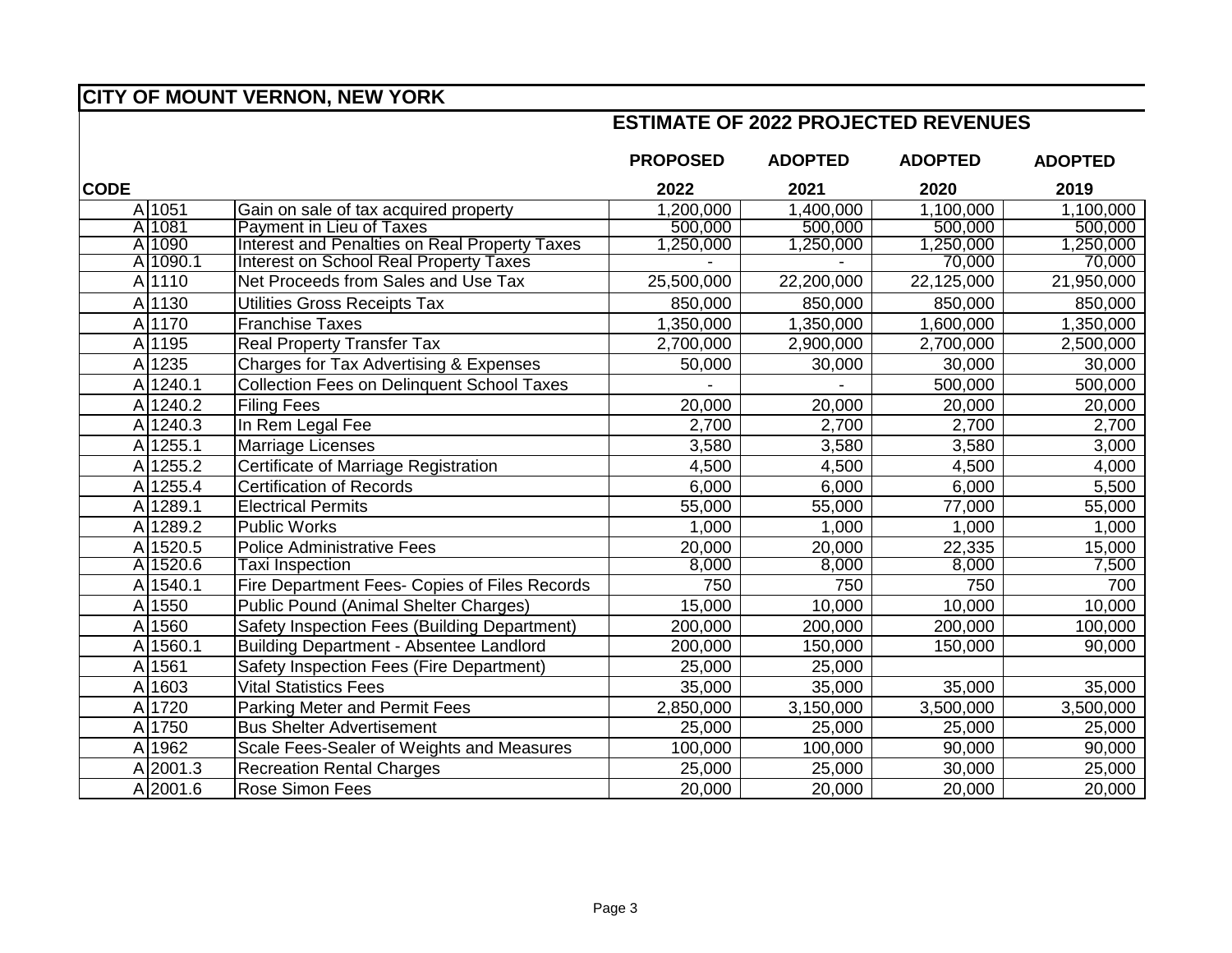#### **ESTIMATE OF 2022 PROJECTED REVENUES**

|             |                       |                                                    | <b>PROPOSED</b> | <b>ADOPTED</b> | <b>ADOPTED</b> | <b>ADOPTED</b>           |
|-------------|-----------------------|----------------------------------------------------|-----------------|----------------|----------------|--------------------------|
| <b>CODE</b> |                       |                                                    | 2022            | 2021           | 2020           | 2019                     |
|             | A 2001.7              | Youth Camp Fees                                    |                 |                | 45,000         | $\overline{\phantom{a}}$ |
|             | A 2001.8              | <b>College Tour Registration Fee</b>               |                 |                | 27,500         |                          |
|             | A 2025                | <b>Special Recreational Facilities Charges</b>     | 100,000         |                |                |                          |
|             | A 2110                | <b>Zoning Fees</b>                                 | 17,000          | 15,000         | 17,000         | 10,000                   |
|             | A 2115                | <b>Planning Board Fees</b>                         | 20,000          | 15,000         | 15,000         | 15,000                   |
|             | A 2116                | <b>Zoning Ordinance Review</b>                     |                 | 500            | 500            | 500                      |
|             | A 2120                | <b>Sewer Rents</b>                                 | 1,770,710       |                |                |                          |
|             | A 2122                | <b>Sewer Charges</b>                               | 40,000          | 40,000         | 40,000         | 40,000                   |
|             | A 2130                | Refuse and Garbage Charges                         | 7,000,000       |                |                |                          |
|             | A 2130.1              | Garbage - Rear Yard Collection                     | 600             | 600            | 600            | 600                      |
|             | A 2165                | <b>Emergency Tenant Protection Charges</b>         | 120,000         | 120,000        | 70,000         | 70,000                   |
|             | A2189.1               | <b>Building Department Fees</b>                    | 130,000         | 111,000        | 111,000        | 100,000                  |
|             | A 2189.20             | <b>Senior Citizen Nutrition Contributions</b>      | 15,000          | 7,500          | 15,000         |                          |
|             | A 2220                | <b>Civil Service Exam Fees</b>                     | 27,500          | 27,500         | 27,500         | 10,000                   |
|             | A 2229.3              | Police Department - Other (Con Edison Movies)      | 1,000,000       | 1,000,000      | 1,035,000      | 1,000,000                |
|             | $\overline{A}$ 2229.5 | <b>County Transportation of Prisoners</b>          | 180,000         | 180,000        | 180,000        | 180,000                  |
|             | A 2229.6              | <b>Fire Department Westchester County Fund</b>     |                 |                | 10,000         | 10,000                   |
|             | A 2401.2              | Interest                                           | 40,000          | 40,000         | 40,000         | 40,000                   |
|             | A 2410                | <b>Rental of Real Property</b>                     | 750,000         | 750,000        | 540,000        | 520,000                  |
|             | A 2410.1              | Rents - In Rem Property                            | 50,000          | 50,000         | 32,000         | 15,000                   |
|             | A 2412                | Rental of Real Property - Other Gov.               | 100,000         | 100,000        | 130,000        | 130,000                  |
|             | A 2450                | Commission                                         | 6,000           | 12,000         | 10,000         | 10,000                   |
|             | A 2501.2              | Licenses - City Clerk                              | 100,000         | 100,000        | 100,000        | 100,000                  |
|             | A 2501.3              | Licenses - Fire Department                         | 10,000          | 10,000         | 11,300         | 10,500                   |
|             | A 2542                | Dog Licenses                                       | 1,000           | 1,000          | 1,000          | 1,000                    |
|             | A 2550.1              | <b>Public Safety Permits - Building Department</b> | 20,000          | 20,000         | 20,000         | 15,000                   |
|             | A 2550.2              | <b>Public Safety Permits - Fire Department</b>     | 55,000          | 55,000         | 55,000         | 30,000                   |
|             | A 2555                | <b>Building and Alteration Permit</b>              | 900,000         | 900,000        | 1,000,000      | 700,000                  |
|             | A 2560.1              | <b>Street Opening Fees and Permits</b>             | 855,000         | 855,000        | 855,000        | 100,000                  |
|             | A 2560.2              | <b>Curb Lowering Inspection Fees</b>               | 1,000           | 1,000          | 1,000          | 1,000                    |
|             | A 2565                | <b>Plumbing Permits</b>                            | 130,000         | 85,000         | 85,000         | 75,000                   |
|             | A 2590.1              | Permits, Other - City Clerk                        | 200,000         | 200,000        | 200,000        | 200,000                  |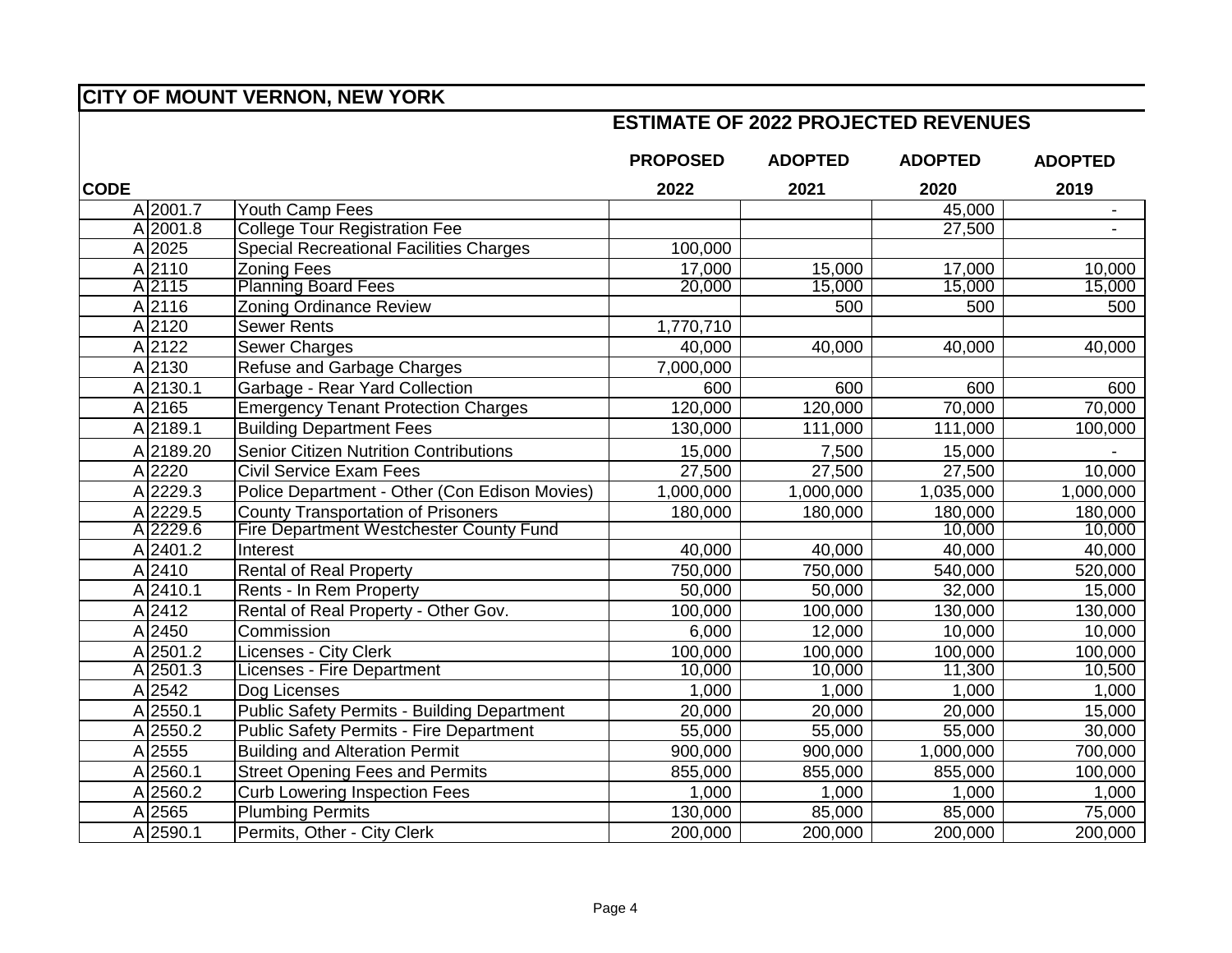#### **ESTIMATE OF 2022 PROJECTED REVENUES**

|             |             |                                                      | <b>PROPOSED</b> | <b>ADOPTED</b> | <b>ADOPTED</b> | <b>ADOPTED</b> |
|-------------|-------------|------------------------------------------------------|-----------------|----------------|----------------|----------------|
| <b>CODE</b> |             |                                                      | 2022            | 2021           | 2020           | 2019           |
|             | A 2590.2    | Permits, Other - Fire Department                     | 30,000          | 30,000         | 30,000         | 30,000         |
|             | A 2610.1    | <b>Fines and Forfeited Bail Criminal Court Fines</b> | 3,200,000       | 2,500,000      | 3,350,000      | 3,350,000      |
|             | A 2610.4    | Red Light Camera                                     |                 |                | 850,000        | 850,000        |
|             | A 2620      | Forfeiture of deposit                                | 7,000           | 7,000          |                |                |
|             | A 2650      | Sales of Scrap and Excess                            | 5,000           | 1,000          | 1,000          | 500            |
|             | A 2655.2    | Minor Sales, Other - Sales of Municipal Publication  | 500             | 500            | 500            | 500            |
|             | A 2660      | Sales of Real Property                               | 1,250,000       | 2,300,000      | 1,500,000      |                |
|             | A 2680      | <b>Insurance Recoveries</b>                          | 75,000          | 75,000         | 75,000         | 20,000         |
|             | A 2690      | Other Compensation for Loss                          | 2,000           | 2,000          | 2,000          | 2,000          |
|             | A 2701      | Refund of PY Exp. - Other Unclassified Revenue       | 25,000          | 25,000         | 25,000         | 25,000         |
|             | A 2705.2    | Sponsorships - Recreation Special Events             | 100,000         | 100,000        | 145,000        | 140,000        |
|             | A 2770.4    | Dividends and Interest on Earned Dental Premium      | 13,159          | 13,159         | 13,159         | 10,000         |
|             | A 2770.5    | NYS Sales Tax Investment Distribution                | 3,000           | 3,000          | 3,000          | 3,000          |
|             | A 2816      | Transfer From Water Fund (Net Earnings)              | 900,000         | 850,000        | 1,450,000      | 1,000,000      |
|             | A 3001      | Per Capita (State Revenue Sharing)                   | 7,155,691       | 6,440,122      | 7,155,691      | 7,155,691      |
|             | A 3005      | Mortgage Tax                                         | 1,000,000       | 1,500,000      | 1,500,000      | 1,000,000      |
|             | A 3389.3    | <b>Operation Impact - Give Grant</b>                 | 192,000         | 192,000        | 250,000        | 250,000        |
|             | A 3389.9    | NYS - Other (i.e CHIP Grant, etc.)                   | 1.000,000       | 1,000,000      |                |                |
|             | A 3490      | <b>NYS-Mental Health</b>                             | 450,000         | 450,000        | 540,000        | 510,000        |
|             | A 3710      | <b>Veterans Service Agency</b>                       |                 | 50,000         |                |                |
|             | A to assign | MV Urban Renewal Agency MS-4 Sewer Grant             | 500,000         | 550,000        |                |                |
|             | A 4803      | Office for the Aging - Federal                       | 20,000          | 20,000         | 20,000         | 20,000         |
|             | A 4803.1    | <b>Westchester County Nutrition</b>                  | 200,000         | 200,000        | 200,000        | 200,000        |
|             | A 4910      | <b>Community Development Act</b>                     | 391,124         | 583,761        |                |                |
|             | A to assign | <b>Architectural Review Board fees</b>               | 10,000          | 10,000         | 10,000         | 10,000         |
|             | A to assign | Cable Franchise fee (moved to Franchise taxes)       |                 | 500,000        | 500,000        | 250,000        |
|             | to assign   | <b>NYS CFA Comprehensive Plan Grant</b>              | 75,000          |                |                |                |
|             |             | <b>TOTAL</b>                                         | 67,263,814      | 56,444,172     | 57,229,615     | 52,323,691     |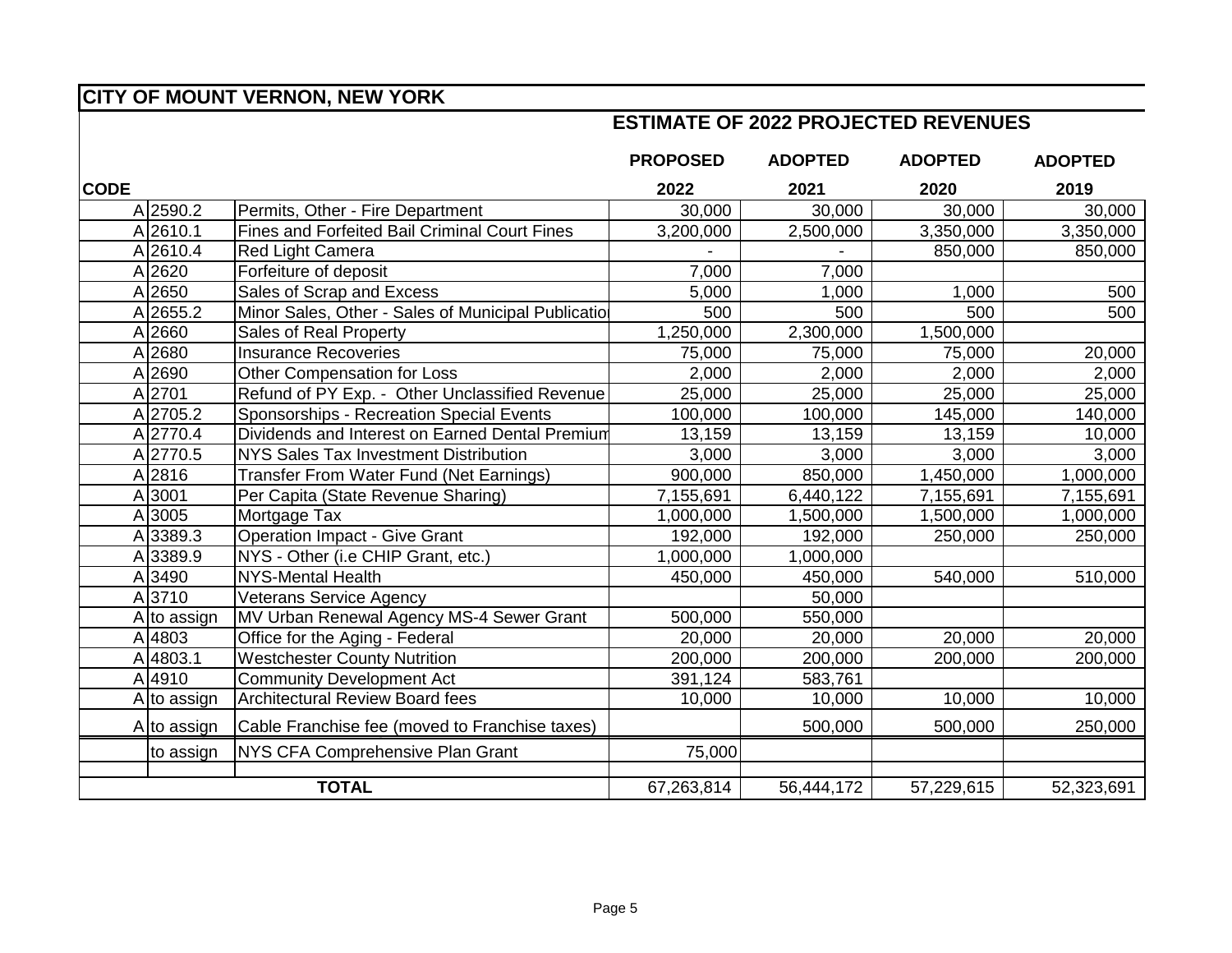| <b>Account</b><br><b>Number</b> |                                                             | <b>PROPOSED</b><br>2022 | <b>ADOPTED</b><br>2021 | <b>ADOPTED</b><br>2020 | <b>ADOPTED</b><br>2019 |
|---------------------------------|-------------------------------------------------------------|-------------------------|------------------------|------------------------|------------------------|
| A 1010                          | <b>CITY COUNCIL</b>                                         |                         |                        |                        |                        |
| A 1010.101                      | Salaries and wages                                          | 258,501                 | 258,501                | 343,500                | 343,500                |
| A 1010.401                      | Office Expense                                              | 3,000                   | 3,000                  | 3,000                  | 3,000                  |
| A 1010.402                      | <b>Travel Expense</b>                                       | 1,000                   | 1,000                  | 1,000                  | 750                    |
| A 1010.403                      | Membership & Dues                                           | 2.500                   | 2.500                  | 2,500                  | 200                    |
| A 1010.405                      | Contracted Outside Service (Includes Charter Review 35,000) | 200,000                 | 200,000                | 175,000                | 200,000                |
| A 1010.417                      | Education/Training                                          | 25,000                  | 25,000                 | 25,000                 |                        |
| A 1010.419                      | Small Equipment                                             | 500                     | 500                    | 500                    | 500                    |
| <b>DEPT. TOTAL</b>              |                                                             | 490,501                 | 490,501                | 550,500                | 547,950                |
|                                 |                                                             |                         |                        |                        |                        |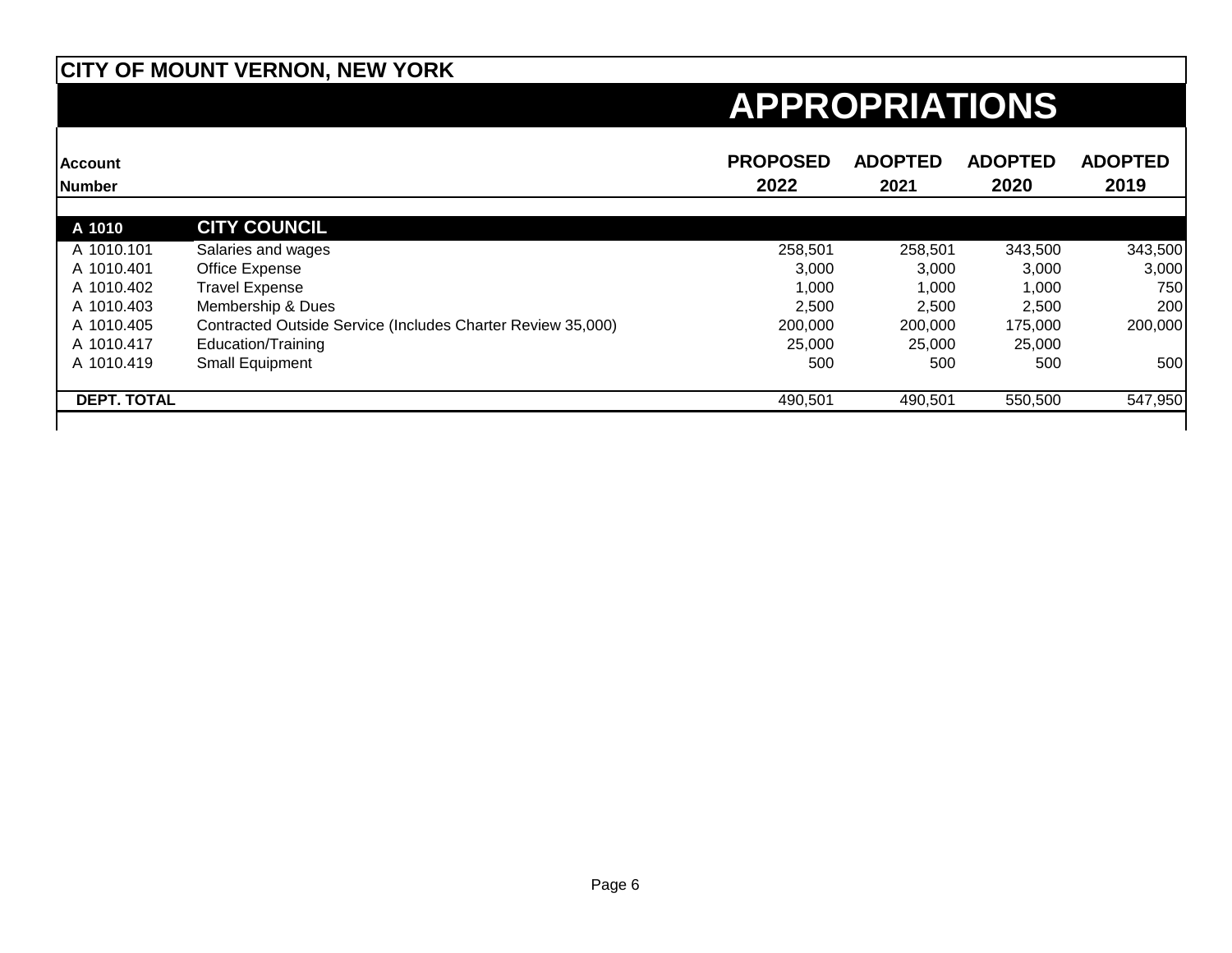| <b>Account</b><br><b>Number</b> |                                       | <b>PROPOSED</b><br>2022 | <b>ADOPTED</b><br>2021 | <b>ADOPTED</b><br>2020 | <b>ADOPTED</b><br>2019 |
|---------------------------------|---------------------------------------|-------------------------|------------------------|------------------------|------------------------|
| A 1030                          | <b>BOARD OF ESTIMATE AND CONTRACT</b> |                         |                        |                        |                        |
| A 1030.401                      | Office Expense                        | 3,000                   | 3,000                  | 3,000                  | 3,000                  |
| <b>DEPT. TOTAL</b>              |                                       | 3,000                   | 3,000                  | 3,000                  | 3,000                  |
| A 1210                          | <b>OFFICE OF THE MAYOR</b>            |                         |                        |                        |                        |
| A 1210.101                      | Salaries and wages                    | 560,547                 | 457,624                | 457,624                | 332,624                |
| A 1210.401                      | Office Expense                        | 5,000                   | 5,000                  | 10,000                 | 10,000                 |
| A 1210.402                      | <b>Travel Expense</b>                 | 10,000                  | 3,000                  | 10,000                 | 10,000                 |
| A 1210.403                      | Membership & Dues                     | 15,000                  | 15,000                 | 15,000                 | 15,000                 |
| A 1210.404                      | Miscellaneous                         | 12,500                  | 12,500                 | 12,500                 | 12,500                 |
| A 1210.405                      | <b>Contracted Outside Services</b>    | 60,000                  | 50,000                 | 60,000                 | 60,000                 |
| A 1210.459                      | <b>Promotion Expense</b>              | 15,000                  | 15,000                 | 25,000                 | 25,000                 |
| <b>DEPT. TOTAL</b>              |                                       | 678,047                 | 558,124                | 590,124                | 465,124                |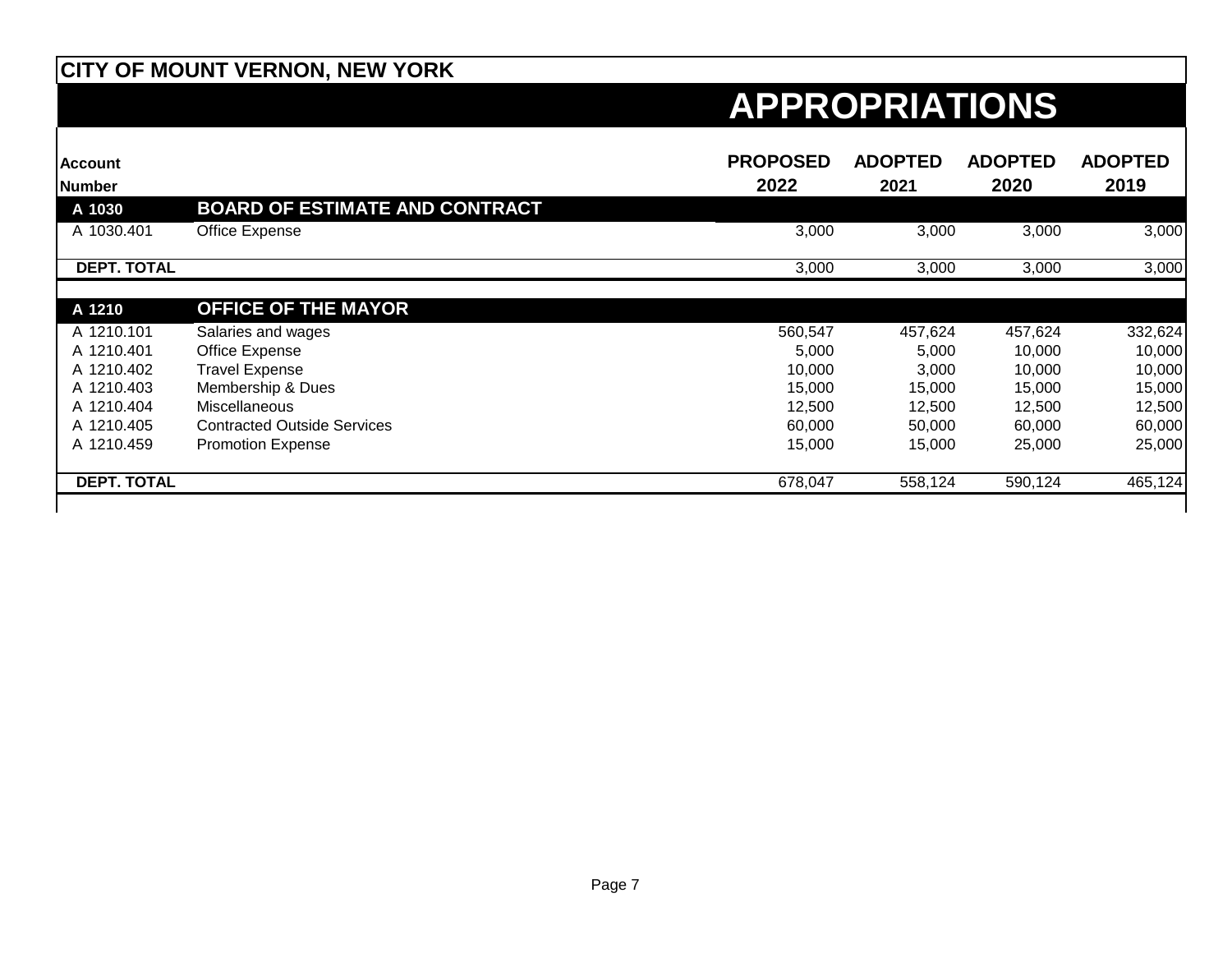| <b>Account</b>     |                                    | <b>PROPOSED</b> | <b>ADOPTED</b> | <b>ADOPTED</b> | <b>ADOPTED</b> |
|--------------------|------------------------------------|-----------------|----------------|----------------|----------------|
| <b>Number</b>      |                                    | 2022            | 2021           | 2020           | 2019           |
| A 1315             | <b>DEPARTMENT OF FINANCE</b>       |                 |                |                |                |
| A 1315.101         | Salaries and wages                 | 1,653,370       | 1,320,884      | 1,279,192      | 1,359,192      |
| A 1315.203         | Equipment                          | 2,500           | 1,500          | 2,500          | 2,500          |
| A 1315.333         | GASB #45 Expenses                  | 7,000           | 7,000          | 7,000          | 7,000          |
| A 1315.401         | Office Expense                     | 20,000          | 10,000         | 20,000         | 20,000         |
| A 1315.402         | <b>Travel Expense</b>              | 2,500           | 1,000          | 2,000          | 2,000          |
| A 1315.405         | <b>Contracted Outside Services</b> | 50,000          |                |                |                |
| A 1315.407         | Leasing, Printing & Copying        | 2,500           | 2,500          | 3,500          | 3,500          |
| A 1315.417         | Education/Training                 | 4,500           | 3,000          | 5,500          | 5,500          |
| A 1315.418         | GASB #34 Expenses                  | 6,000           | 6,000          | 6,000          | 6,000          |
| A 1315.500         | <b>Munis Licensing Fees</b>        | 94,000          | 55,000         | 45,000         | 45,000         |
| A 1315.503         | <b>Kronos Application Fees</b>     | 90,000          | 67,000         | 30,000         | 30,000         |
| <b>DEPT. TOTAL</b> |                                    | 1,932,370       | 1,473,884      | 1,400,692      | 1,480,692      |
| A 1321             | OFFICE OF THE INSPECTOR GENERAL    |                 |                |                |                |
| A 1321.101         | Salaries and wages                 | 0               | 75,000         | $\Omega$       |                |
| A 1321.401         | Office Expense                     |                 | 5,000          | 0              |                |
| A 1321.402         | Travel                             |                 | 1,000          | 0              |                |
| A 1321.403         | Membership/Dues                    |                 | 0              | 0              |                |
| A 1321.405         | <b>Contracted Outside Services</b> |                 | U              | 0              |                |
| A 1321.417         | Education/Training                 |                 | 500            | 0              |                |
| A 1321.458         | Other Expense                      | 0               | 10,000         | 0              | 0              |
| <b>DEPT. TOTAL</b> |                                    | 0               | 91,500         | $\Omega$       | 0              |
|                    |                                    |                 |                |                |                |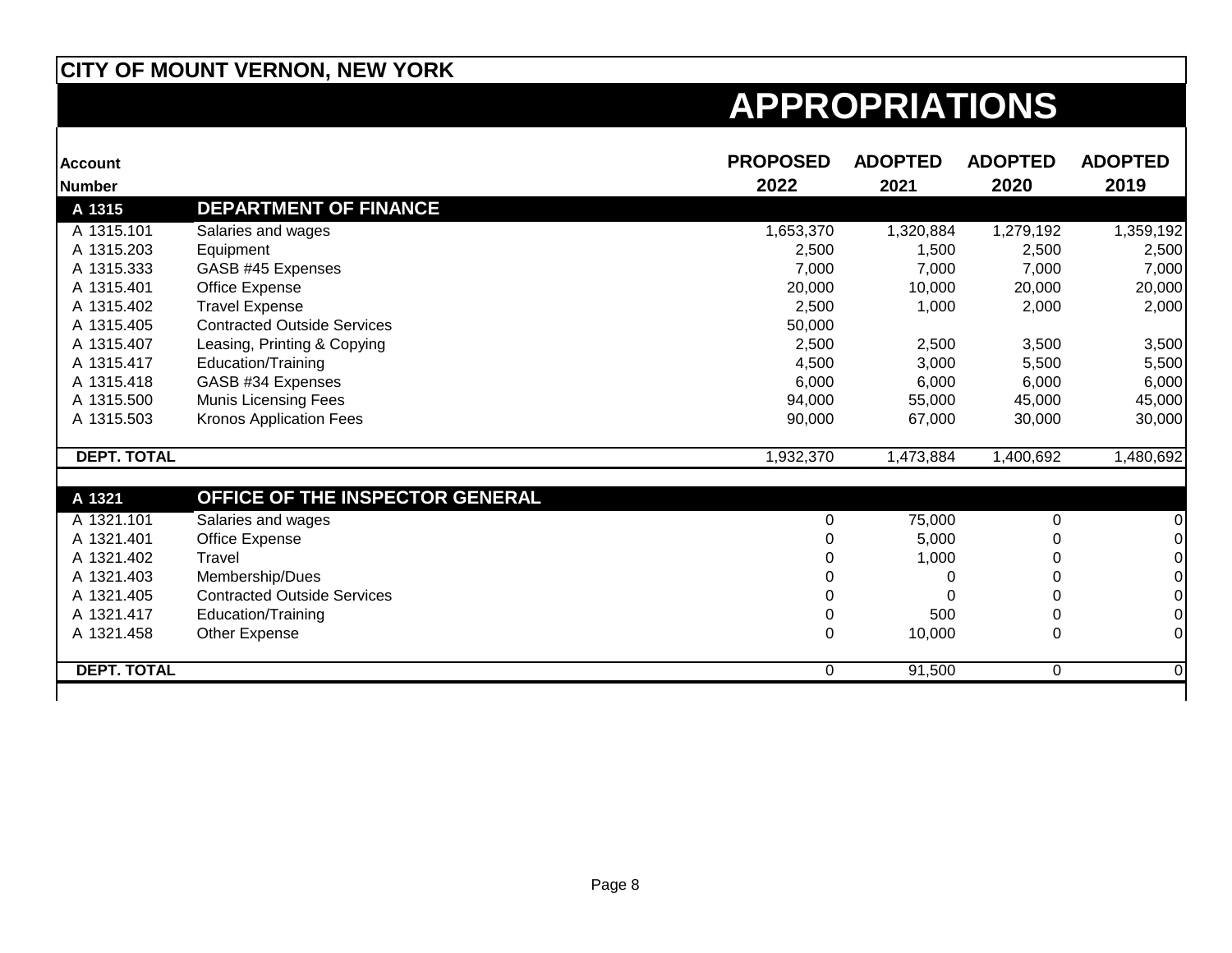| <b>Account</b>     |                                                    | <b>PROPOSED</b> | <b>ADOPTED</b> | <b>ADOPTED</b> | <b>ADOPTED</b> |
|--------------------|----------------------------------------------------|-----------------|----------------|----------------|----------------|
| Number             |                                                    | 2022            | 2021           | 2020           | 2019           |
| A 1355             | <b>ASSESSMENT AND TAXATION</b>                     |                 |                |                |                |
| A 1355.101         | Salaries and wages                                 | 323,980         | 321,126        | 319,156        | 303,072        |
| A 1355.204         | Assessor's Remapping                               | 20,000          | 20,000         | 20,000         | 20,000         |
| A 1355.401         | Office Expense                                     | 4,000           | 4,000          | 7,500          | 7,500          |
| A 1355.402         | <b>Travel Expense</b>                              | 500             | 500            | 500            | 250            |
| A 1355.405         | <b>Outside Contract &amp; Services</b>             | 42,500          | 20,000         | 20,000         |                |
| A 1355.407         | Leasing, Printing & Copying                        | 24,000          | 20,000         | 25,000         | 25,000         |
| A 1355.411         | Board of Assessment and Review                     | 6,100           | 5,100          | 5,500          | 5,500          |
| A 1410.417         | Education/Training                                 | 2,500           |                |                |                |
|                    |                                                    |                 |                |                |                |
| <b>DEPT. TOTAL</b> |                                                    | 423,580         | 390,726        | 397,656        | 361,322        |
| A 1364             | <b>EXPENSE ON CITY OWNED PROPERTY</b>              |                 |                |                |                |
|                    |                                                    |                 |                |                |                |
| A 1364.466         | Expense on Property Acquired for Taxes             | 300,000         | 300,000        | 375,000        | 375,000        |
| A 1950.491         | Taxes and Assessments on Other City Owned Property | 70,000          | 70,000         | 135,000        | 135,000        |
|                    |                                                    |                 |                |                |                |
| <b>DEPT. TOTAL</b> |                                                    | 370,000         | 370,000        | 510,000        | 510,000        |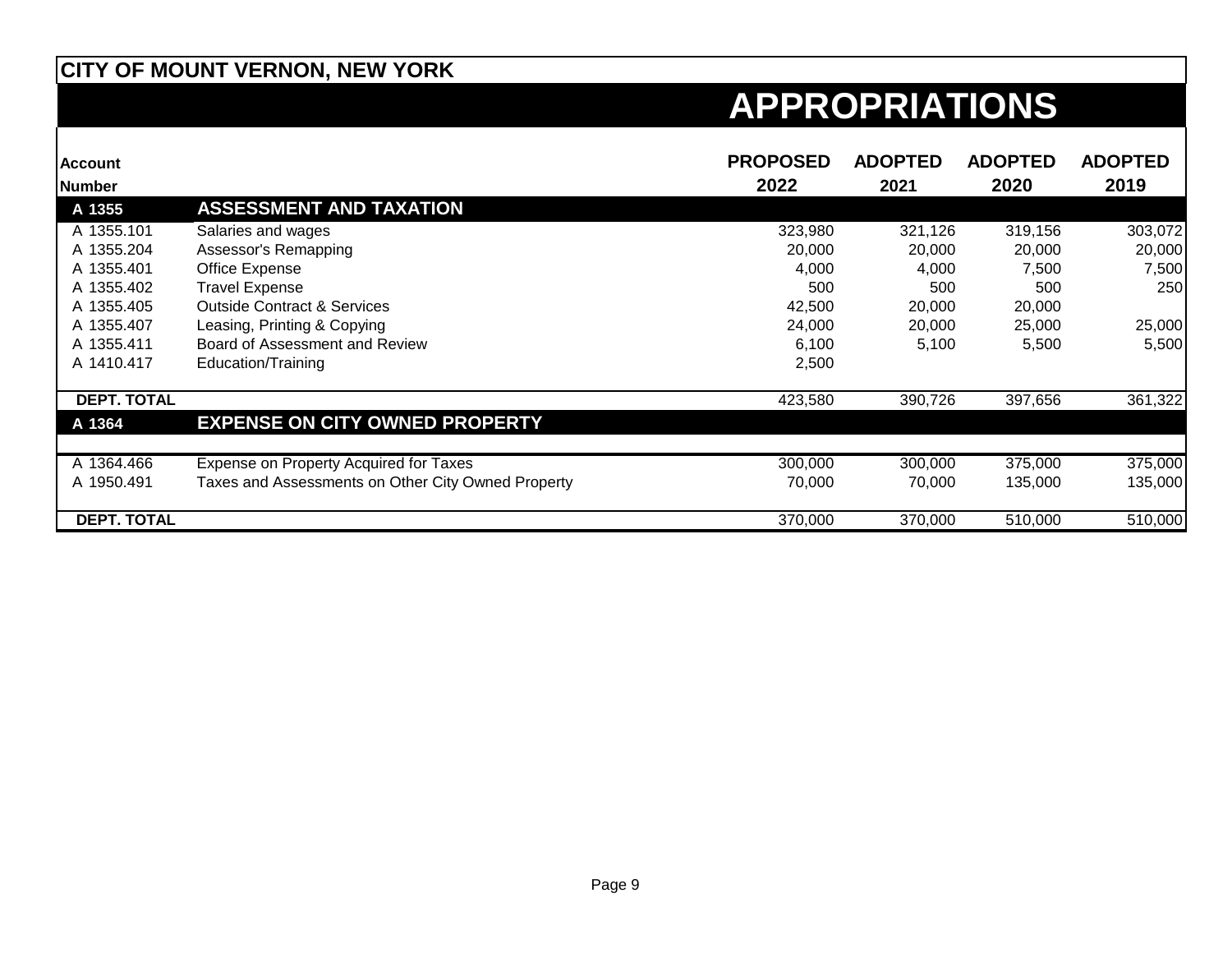| <b>Account</b>     |                                  | <b>PROPOSED</b> | <b>ADOPTED</b> | <b>ADOPTED</b> | <b>ADOPTED</b> |
|--------------------|----------------------------------|-----------------|----------------|----------------|----------------|
| <b>Number</b>      |                                  | 2022            | 2021           | 2020           | 2019           |
| A 1410             | <b>OFFICE OF THE CITY CLERK</b>  |                 |                |                |                |
| A 1410.101         | Salaries and wages               | 682,917         | 586,883        | 561,554        | 538,509        |
| A 1410.401         | Office Expense                   | 13,000          | 13,000         | 13,000         | 12,000         |
| A 1410.402         | <b>Travel Expense</b>            | 500             | 500            | 500            | 500            |
| A 1410.403         | Membership & Dues                | 300             | 300            | 300            | 300            |
| A 1410.407         | Leasing, Printing & Copying      | 3,500           | 3,500          | 3,000          | 3,000          |
| A 1410.417         | Education/Training               | 1,000           | 1,000          | 1,000          | 1,000          |
| A 1410.419         | <b>Small Equipment</b>           |                 |                | 0              | <sup>0</sup>   |
| A 1410.483         | <b>Recodification of Charter</b> | 10,000          | 10,000         | 3,000          | 3,000          |
| A 1411.101         | City Clerk - NYS Records         | 5,000           | 5,000          | 5,000          | 5,000          |
| A 1411.401         | <b>Records Office Expense</b>    | 20,000          | 20,000         |                | $\Omega$       |
|                    | <b>Boards &amp; Commissions</b>  | 10,000          |                |                |                |
| <b>DEPT. TOTAL</b> |                                  | 746,217         | 640,183        | 587,354        | 563,309        |
|                    |                                  |                 |                |                |                |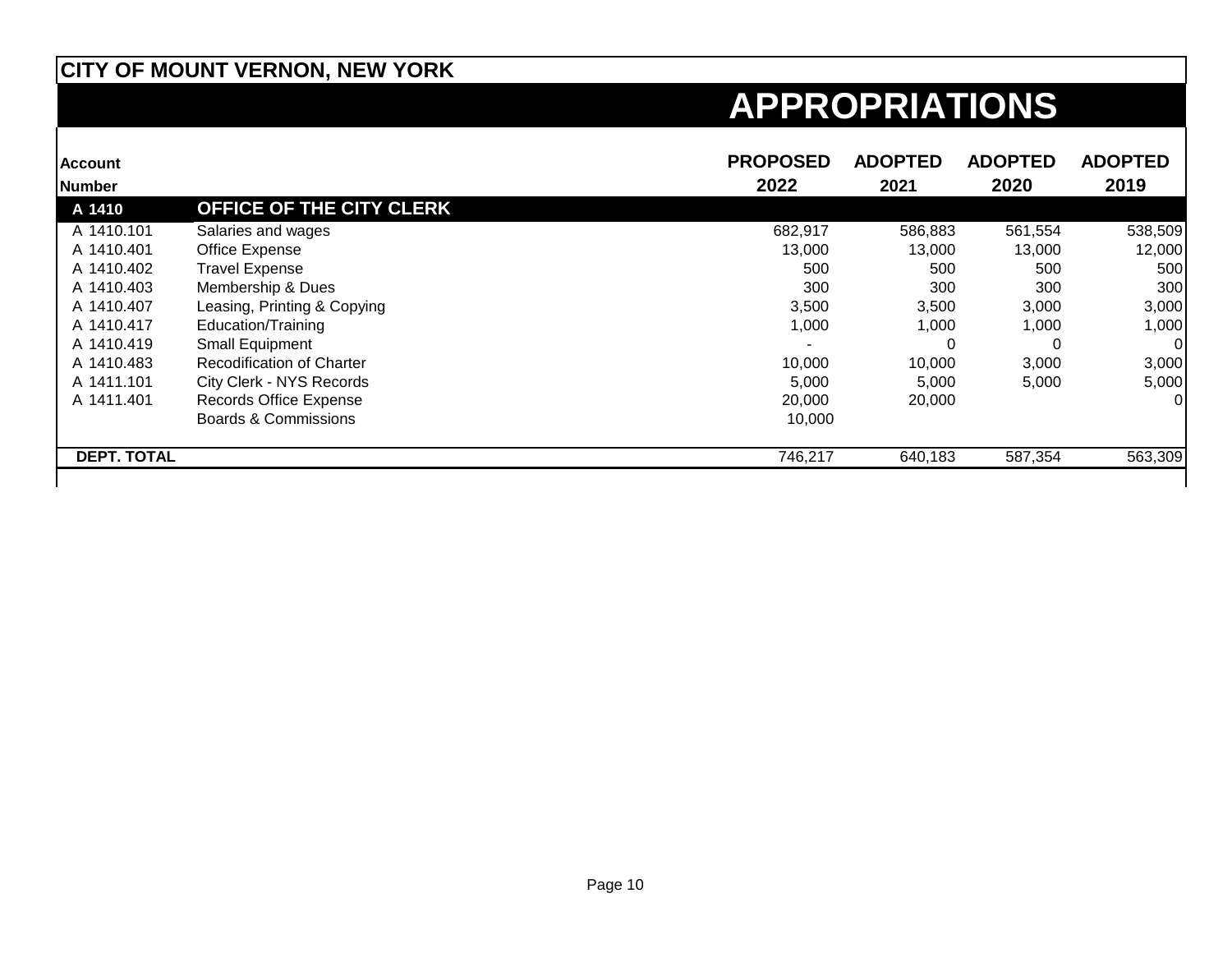| <b>Account</b>     |                                    | <b>PROPOSED</b> | <b>ADOPTED</b> | <b>ADOPTED</b> | <b>ADOPTED</b> |
|--------------------|------------------------------------|-----------------|----------------|----------------|----------------|
| <b>Number</b>      |                                    | 2022            | 2021           | 2020           | 2019           |
| A 1420             | <b>LAW DEPARTMENT</b>              |                 |                |                |                |
| A 1420.101         | Salaries and wages                 | 1,007,222       | 948,549        | 950,111        | 752,207        |
| A 1420.203         | Equipment                          | 10,000          | 10,000         | 15,000         | 15,000         |
| A 1420.401         | Office Expense                     | 7.000           | 7.000          | 10.000         | 10,000         |
| A 1420.405         | <b>Contracted Outside Service</b>  | 375,000         | 375,000        | 175,000        | 175,000        |
| A 1420.408         | Litigation Expense and Record Fees | 85,000          | 85,000         | 85,000         | 85,000         |
| A 1420.409         | Foreclosure & Tax Lien Expense     | 40.000          | 40,000         | 40.000         | 60,000         |
| A 1420.417         | Education/Training                 | 10,000          | 10,000         | 10,000         | 10,000         |
| A 1421.481         | Miscellaneous Item - Labor Counsel | 200,000         | 200,000        | 100,000        | 100,000        |
| A 1421.484         | Bond and Note Issue Expense        | 35,000          | 35,000         | 35,000         | 35,000         |
| <b>DEPT. TOTAL</b> |                                    | 1,769,222       | 1,710,549      | ,420,111       | 1,242,207      |
|                    |                                    |                 |                |                |                |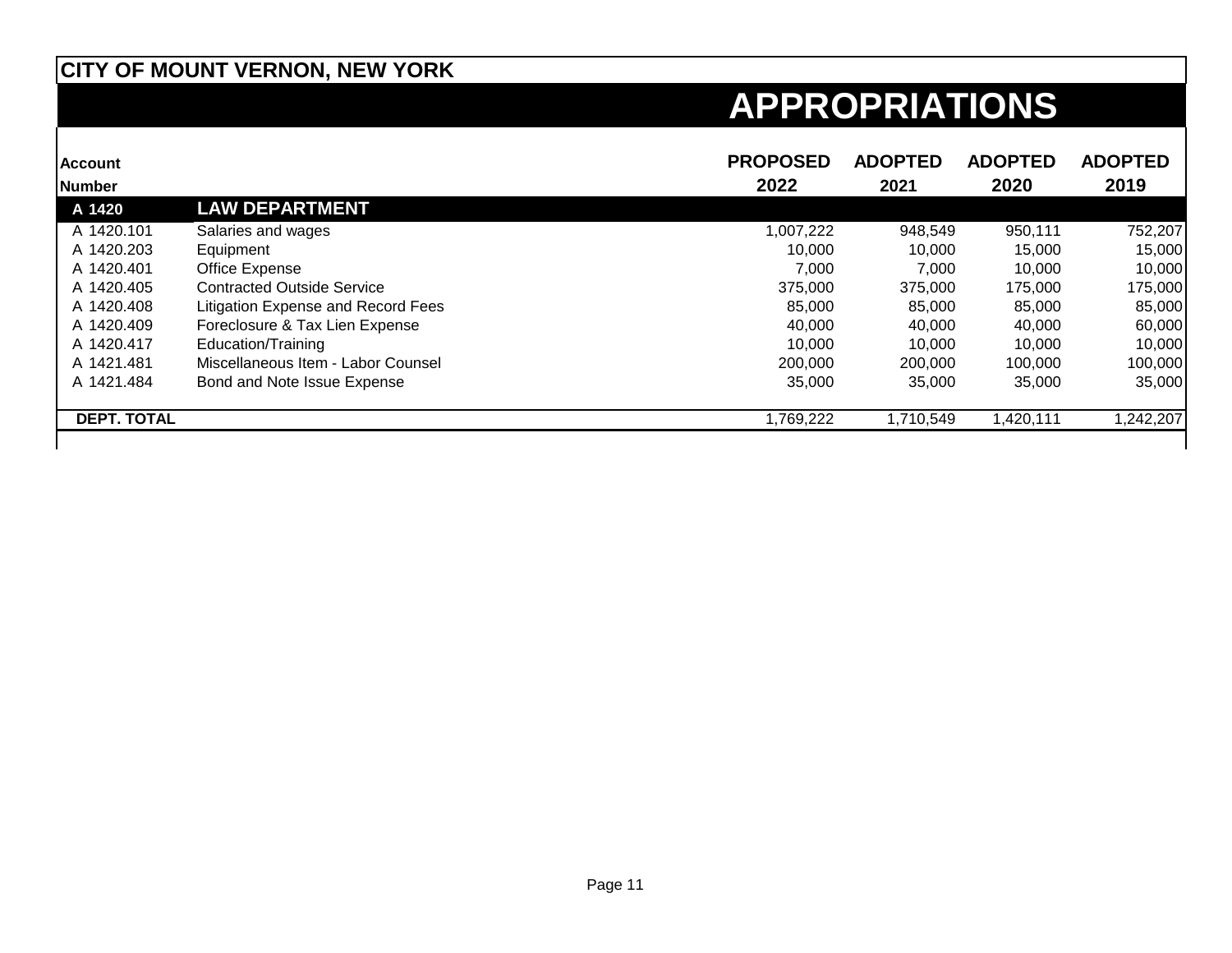| <b>Account</b>     |                                      | <b>PROPOSED</b> | <b>ADOPTED</b> | <b>ADOPTED</b> | <b>ADOPTED</b> |
|--------------------|--------------------------------------|-----------------|----------------|----------------|----------------|
| <b>Number</b>      |                                      | 2022            | 2021           | 2020           | 2019           |
| A 1430             | <b>CIVIL SERVICE COMMISSION</b>      |                 |                |                |                |
| A 1430.101         | Salaries and wages                   | 133,279         | 128,279        | 143,575        | 143,575        |
| A 1430.103         | Overtime                             | O               |                |                |                |
| A 1430.401         | Office Expense                       | 7,500           | 5,000          | 10,000         | 10,000         |
| A 1430.417         | Training                             | 0               | 5,000          | 5,000          | 01             |
| A 1430.421         | <b>General Examinations</b>          | 90.000          | 75,000         | 90.000         | 40,000         |
| A 1430.422         | <b>Medical Expense</b>               | 35,000          | 35,000         | 35,000         | 35,000         |
| A 1430.425         | <b>Minority Recruitment - Police</b> | 0               | 1,500          | 1,500          | 2,000          |
| A 1430.436         | Mandated Training Course - Fire      | 3,000           |                | 0              | 01             |
| A to assign        | <b>Training Course - Police</b>      | 0               |                |                |                |
| <b>DEPT. TOTAL</b> |                                      | 268,779         | 249,779        | 285,075        | 230,575        |
|                    |                                      |                 |                |                |                |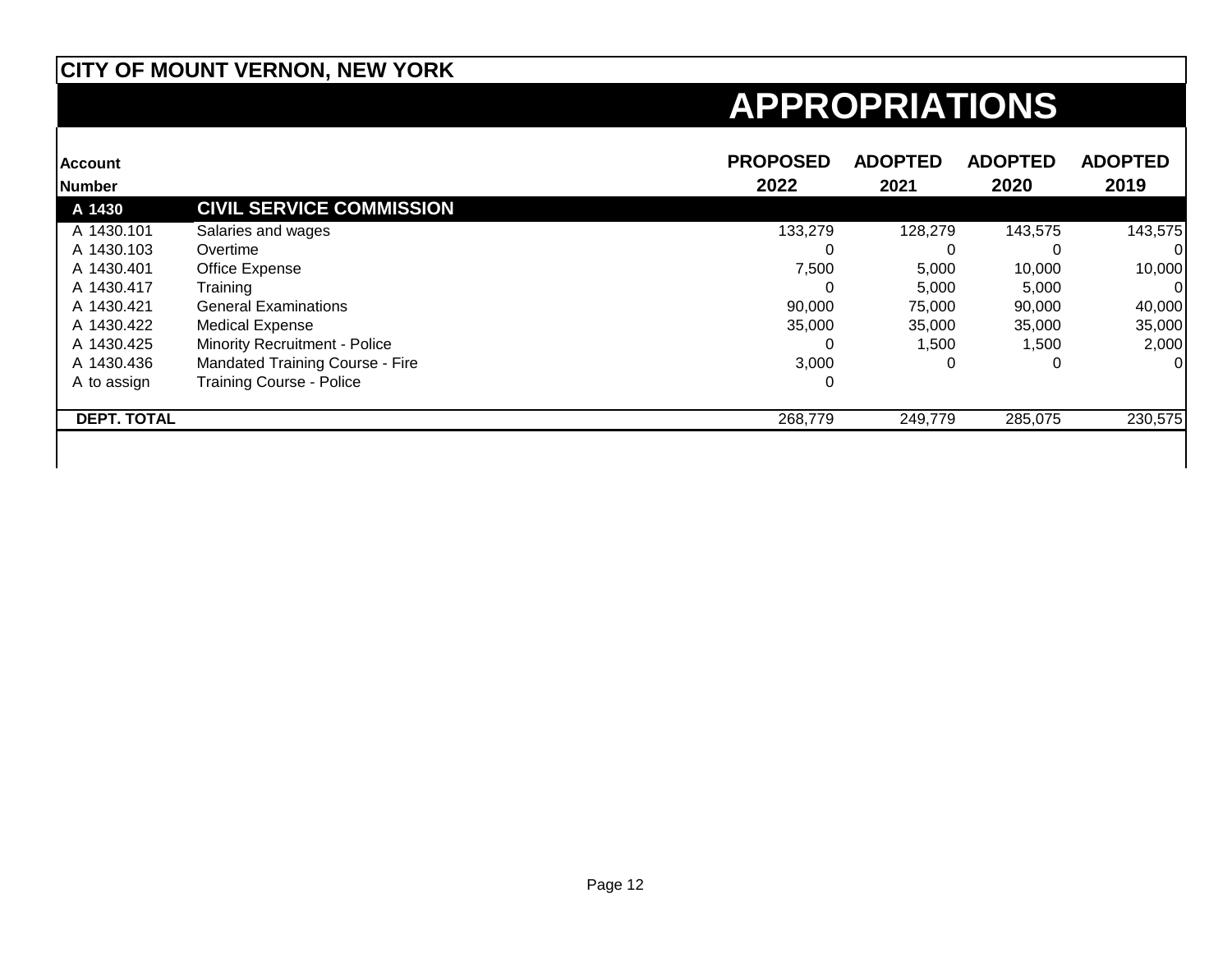| <b>Account</b><br><b>Number</b> |                                                   | <b>PROPOSED</b><br>2022 | <b>ADOPTED</b><br>2021 | <b>ADOPTED</b><br>2020 | <b>ADOPTED</b><br>2019 |
|---------------------------------|---------------------------------------------------|-------------------------|------------------------|------------------------|------------------------|
| A 1432                          | <b>DEPARTMENT OF HUMAN RESOURCES</b>              |                         |                        |                        |                        |
| A 1432.101                      | Salaries and wages                                | 248,500                 | 186,000                | 176,000                | 155,000                |
| A 1432.203                      | Equipment                                         |                         | 4,000                  | 5,000                  | 5,000                  |
| A 1432.215                      | Software/Software Support                         |                         | 10,000                 | 20,000                 |                        |
| A 1432.401                      |                                                   | 1,000                   |                        |                        |                        |
| A 1432.403                      | Office Expense                                    | 800                     | 2,500                  | 3,500                  | 3,500                  |
| A 1432.405                      | Membership Dues                                   | 8,000                   | 1,000                  | 1,000                  | 1,000                  |
|                                 | Contracted Outside Service, Including Recruitment |                         | 8,000                  | 8,000                  | 8,000                  |
| A 1432.417                      | Education/Training                                | 5,000                   | 5,000                  | 5,000                  | 2,500                  |
| A 1432.447                      | <b>Materials and Supplies</b>                     | 2,000                   | 3,000                  | 3,500                  | 3,500                  |
| A to assign                     | *Recruitment Expenses                             | 1,000                   |                        |                        |                        |
| A to assign                     | **Technology upgrades                             |                         |                        |                        |                        |
| <b>DEPT. TOTAL</b>              |                                                   | 266,300                 | 219,500                | 222,000                | 178,500                |
| A 1450                          | <b>ELECTION</b>                                   |                         |                        |                        |                        |
|                                 |                                                   |                         |                        |                        |                        |
| A 1450.101                      | Salaries and wages                                | 139,938                 | 136,624                | 123,024                | 123,024                |
| A 1450.401                      | Office Expense                                    |                         |                        |                        |                        |
| A 1450.413                      | Cartage of Booths, Machines                       |                         |                        |                        |                        |
| A 1450.419                      | Membership & Dues                                 |                         |                        |                        |                        |
| A 1450.447                      | <b>Contracted Outside Service</b>                 |                         | 0                      | 0                      |                        |
| <b>DEPT. TOTAL</b>              |                                                   | 139,938                 | 136,624                | 123,024                | 123,024                |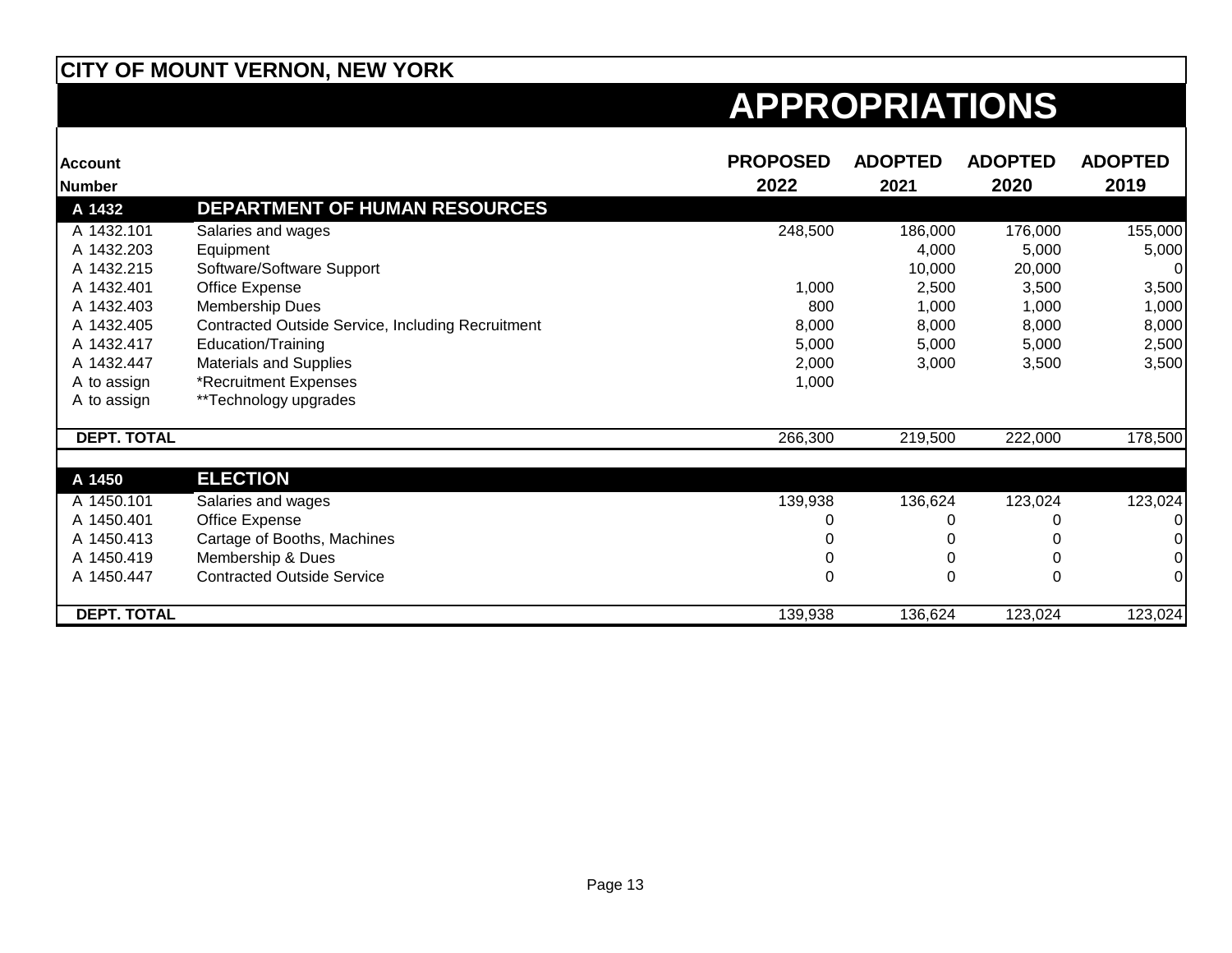| <b>Account</b>     |                                                            | <b>PROPOSED</b> | <b>ADOPTED</b> | <b>ADOPTED</b> | <b>ADOPTED</b> |
|--------------------|------------------------------------------------------------|-----------------|----------------|----------------|----------------|
| Number             |                                                            | 2022            | 2021           | 2020           | 2019           |
|                    |                                                            |                 |                |                |                |
| A 1680             | <b>DEPARTMENT OF MANAGEMENT SERVICES</b>                   |                 |                |                |                |
| A 1680.101         | Salaries and wages                                         | 1,226,949       | 1,016,336      | 869,008        | 666,645        |
| A 1680.203         | Equipment                                                  | 120,000         |                |                |                |
| A 1680.215         | System and Software Support                                | 25,000          | 10,000         | 10,000         | 10,000         |
| A 1680.216         | <b>Application Services</b>                                | 10,000          | 5,000          | 5,000          | 5,000          |
| A 1680.402         | Travel                                                     | 1,000           | 500            | 500            | 500            |
| A 1680.404         | Maintenance of Equipment - Hardware Maintenance            | 50,000          | 40,000         | 40,000         | 40,000         |
| A 1680.405         | <b>Outside Contracted Services</b>                         | 150.000         | 120,000        | 120,000        | 40,000         |
| A 1680.406         | Postage                                                    | 60,000          | 60,000         | 60,000         | 90,000         |
| A 1680.407         | Reproduction & In House Printing                           | 50,000          | 50,000         | 50,000         | 75,000         |
| A 1680.417         | Training                                                   | 5,000           | 2,000          | 2,000          | 2,000          |
| A 1680.447         | Programming, Materials, Supplies and Special Services      | 10,000          | 5,000          | 5,000          | 10,000         |
| A 1680.486         | **Technology Upgrades (Leases of Servers & Shared Systems) | 75,000          | 75,000         |                |                |
| <b>DEPT. TOTAL</b> |                                                            | 1,782,949       | ,383,836       | 1,161,508      | 939,145        |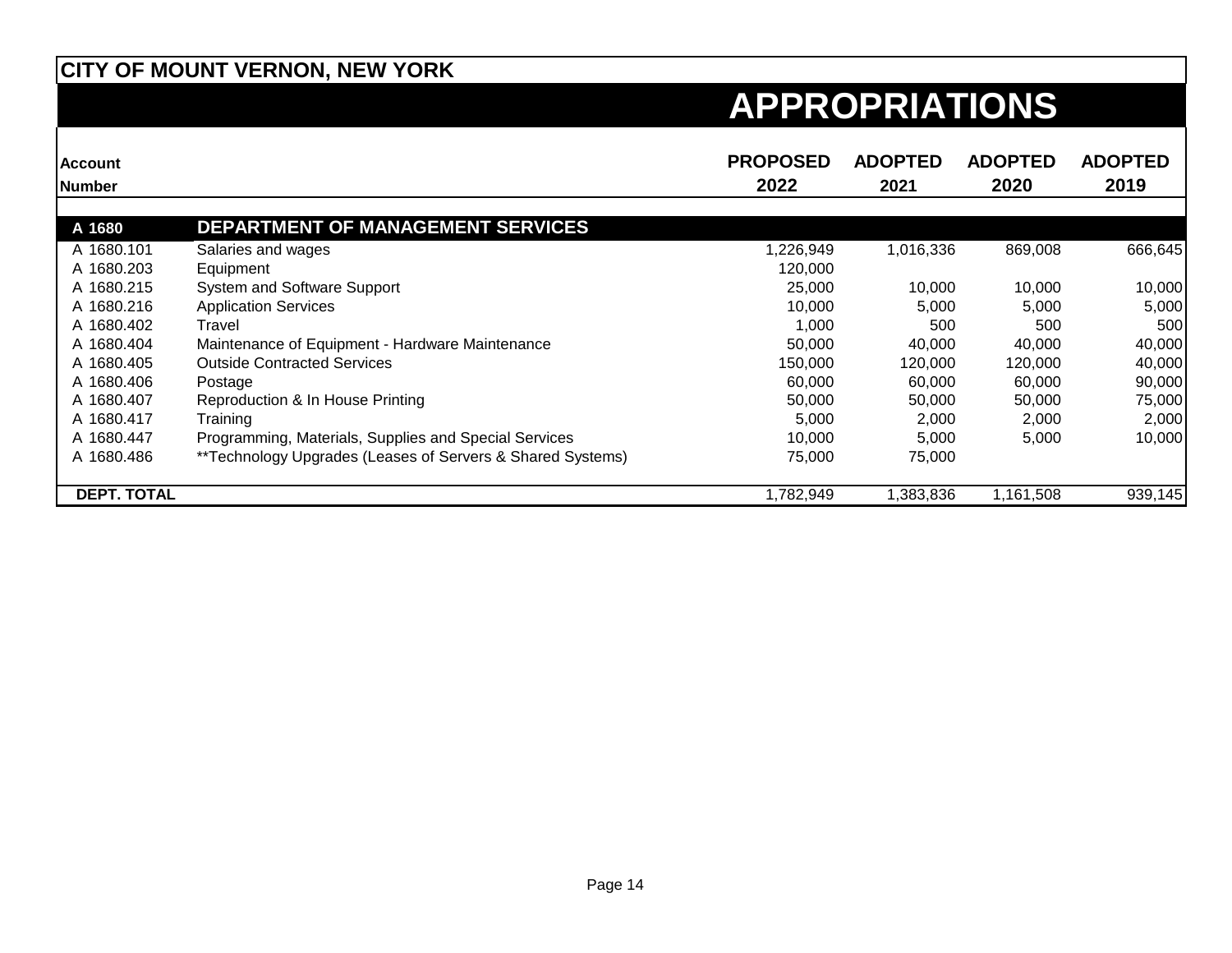| <b>Account</b><br><b>Number</b> |                                                               | <b>PROPOSED</b><br>2022 | <b>ADOPTED</b><br>2021 | <b>ADOPTED</b><br>2020 | <b>ADOPTED</b><br>2019 |
|---------------------------------|---------------------------------------------------------------|-------------------------|------------------------|------------------------|------------------------|
|                                 |                                                               |                         |                        |                        |                        |
| A 1440                          | DEPARTMENT OF PUBLIC WORKS<br><b>ENGINEERING OFFICE</b>       |                         |                        |                        |                        |
| A 1440.101                      | Salaries and wages                                            | 224,538                 | 191,004                | 178,229                | 178,229                |
| A 1440.401                      | Office Expense                                                | 2,000                   | 2,000                  | 2,700                  | 2,700                  |
| A 1440.403                      | Membership and Dues                                           | 400                     | 400                    | 400                    | 400                    |
| A 1440.405                      | Contracted Outside Services(125K ARPA Engineers - Contracted) | 175,000                 | 50,000                 | 50,000                 | 50,000                 |
| A 1440.419                      | Equipment                                                     | 0                       | 0                      | 0                      | $\Omega$               |
| <b>DEPT. TOTAL</b>              |                                                               | 401,938                 | 243,404                | 231,329                | 231,329                |
|                                 |                                                               |                         |                        |                        |                        |
| A 1490                          | <b>D.P.W. - COMMISSIONER'S OFFICE</b>                         |                         |                        |                        |                        |
| A 1490.101                      | Salaries and wages                                            | 756,926                 | 613,815                | 713,005                | 641,786                |
| A 1490.103                      | Overtime Pay                                                  | 0                       | 0                      | 0                      | 2,500                  |
| A 1490.104                      | Part-time / Seasonal Salaries                                 | 350,000                 | 339,777                |                        |                        |
| A 1490.106                      | <b>Differential Pay</b>                                       | 0                       | 0                      | 0                      | 10,000                 |
| A 1490.203                      | Equipment                                                     | 5,000                   | 5,000                  | 10,000                 | 10,000                 |
| A 1490.401                      | Office Expense                                                | 4,000                   | 4,000                  | 5,000                  | 5,000                  |
| A 1490.402                      | <b>Travel Expense</b>                                         | 500                     | 500                    | 500                    | 500                    |
| A 1490.403                      | Membership and Dues                                           | 300                     | 300                    | 300                    | 300                    |
| A 1490.405                      | <b>Contracted Outside Services (ARPA)</b>                     | 125,000                 |                        |                        |                        |
| A 1490.407                      | Leasing, Printing and Copying                                 | 3,500                   | 3,500                  | 3,500                  | 3,500                  |
| A 1490.417                      | Education/Training                                            | 500                     | 500                    | 500                    | 500                    |
| A 1490.456                      | Local 456 Welfare Fund                                        | 44,500                  | 44,500                 | 44,500                 | 44,500                 |
| A 1490.499                      | Uniform & Protective Equipment                                | 3,000                   | 3,000                  | 3,000                  | 3,000                  |
| <b>DEPT. TOTAL</b>              |                                                               | 1,293,226               | 1,014,892              | 780,305                | 721,586                |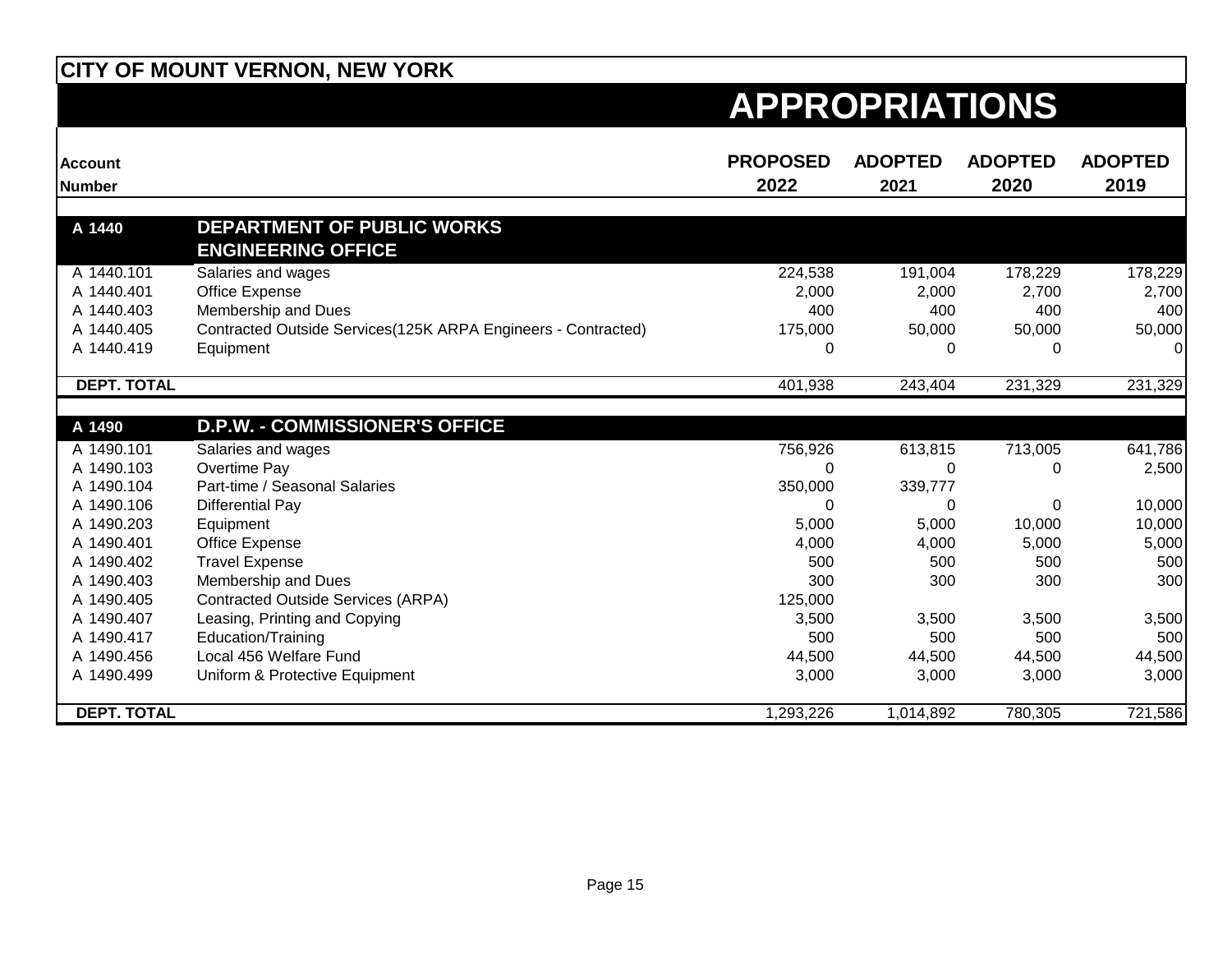| <b>Account</b>     |                                                                   | <b>PROPOSED</b> | <b>ADOPTED</b> | <b>ADOPTED</b> | <b>ADOPTED</b> |
|--------------------|-------------------------------------------------------------------|-----------------|----------------|----------------|----------------|
| Number             |                                                                   | 2022            | 2021           | 2020           | 2019           |
|                    |                                                                   |                 |                |                |                |
| A 1620             | <b>D.P.W. - MAINTENANCE CITY HALL &amp; POLICE/COURT FACILITY</b> |                 |                |                |                |
| A 1620.101         | Salaries and wages                                                | 581,484         | 295,518        | 297,597        | 297,597        |
| A 1620.103         | Overtime Pay                                                      | 2,000           | 2,000          | 2,000          | 2,500          |
| A 1620.106         | Differential Pay                                                  | 1,000           | 1,000          | 1,000          | 2,000          |
| A 1620.203         | Equipment                                                         | 2,000           | 2,000          | 2,000          | 2,000          |
| A 1620.414         | Repairs to Plant & Equipment                                      | 300,000         | 300,000        | 300,000        | 315,000        |
| A 1620.415         | <b>Heating Fuel</b>                                               | 200,000         | 200,000        | 200,000        | 200,000        |
| A 1620.442         | Cleaning                                                          | 180,000         | 180,000        | 180,000        | 180,000        |
| A 1620.447         | <b>Materials and Supplies</b>                                     | 25,000          | 25,000         | 25,000         | 25,000         |
| A 1620.499         | Uniform & Protective Equipment                                    | 4,000           | 4,000          | 4,000          | 4,000          |
| A 1620.501         | <b>Construction Materials</b>                                     | 25,000          | 25,000         | 25,000         | 25,000         |
| <b>DEPT. TOTAL</b> |                                                                   | 1,320,484       | 1,034,518      | 1,036,597      | 1,053,097      |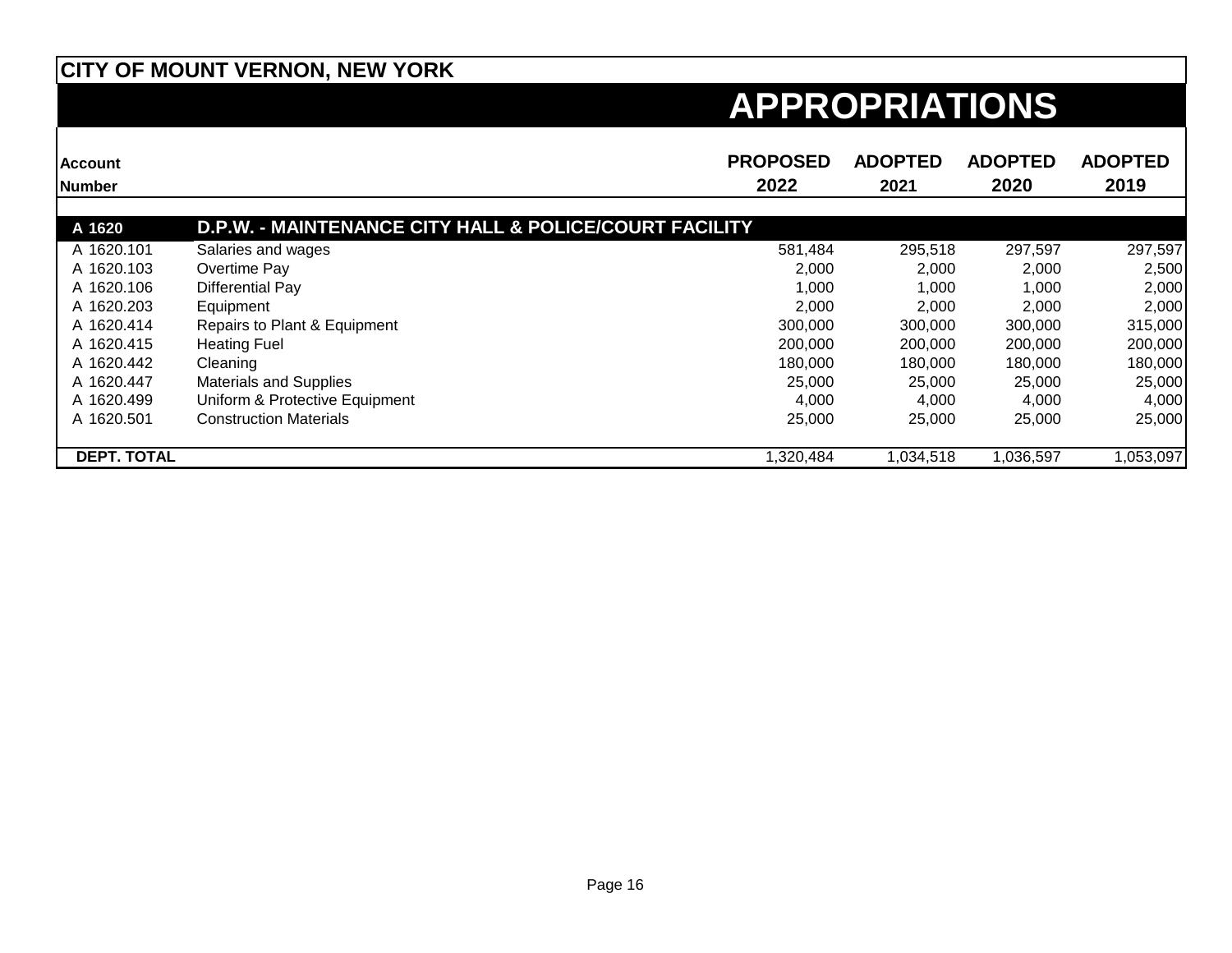| <b>Account</b>     |                                                   | <b>PROPOSED</b> | <b>ADOPTED</b> | <b>ADOPTED</b> | <b>ADOPTED</b> |
|--------------------|---------------------------------------------------|-----------------|----------------|----------------|----------------|
| <b>Number</b>      |                                                   | 2022            | 2021           | 2020           | 2019           |
|                    |                                                   |                 |                |                |                |
| A 1640             | D.P.W. - MOTOR VEHICLE CONTROL & GARAGE BUILDINGS |                 |                |                |                |
| A 1640.101         | Salaries and wages                                | 1,243,908       | 1,115,874      | 1,239,961      | 1,182,179      |
| A 1640.103         | Overtime Pay                                      | 10,000          | 10,000         | 10,000         | 20,000         |
| A 1640.106         | Differential Pay                                  | 0               | 0              | 0              | 5,000          |
| A 1640.203         | Equipment                                         | 80,000          | 80,000         | 30,000         | 30,000         |
| A 1640.414         | Repairs to Plant & Equipment                      | 30,000          | 30,000         | 30,000         | 30,000         |
| A 1640.415         | <b>Heating Fuel</b>                               | 15,000          | 15,000         | 15,000         | 15,000         |
| A 1640.434         | Supplies for Auto Maintenance                     | 500,000         | 500,000        | 500,000        | 600,000        |
| A 1640.435         | Gas, Diesel and Oil                               | 550,000         | 550,000        | 600,000        | 650,000        |
| A 1640.437         | Radio Replacement and Repairs                     | 3,000           | 3,000          | 3,000          | 3,000          |
| A 1640.447         | <b>Materials and Supplies</b>                     | 50,000          | 50,000         | 50,000         | 50,000         |
| A 1640.448         | Car Wash                                          | 10,000          | 7,000          | 10,000         | 10,000         |
| A 1640.458         | Other Expenses                                    | 20,000          | 20,000         | 20,000         | 50,000         |
| A 1640.485         | <b>Class CDL Drug Testing</b>                     | 3,000           | 3,000          | 3,000          | 2,500          |
| A 1640.499         | Uniform & Protective Equipment                    | 15,000          | 15,000         | 15,000         | 15,000         |
| <b>DEPT. TOTAL</b> |                                                   | 2,529,908       | 2,398,874      | 2,525,961      | 2,662,679      |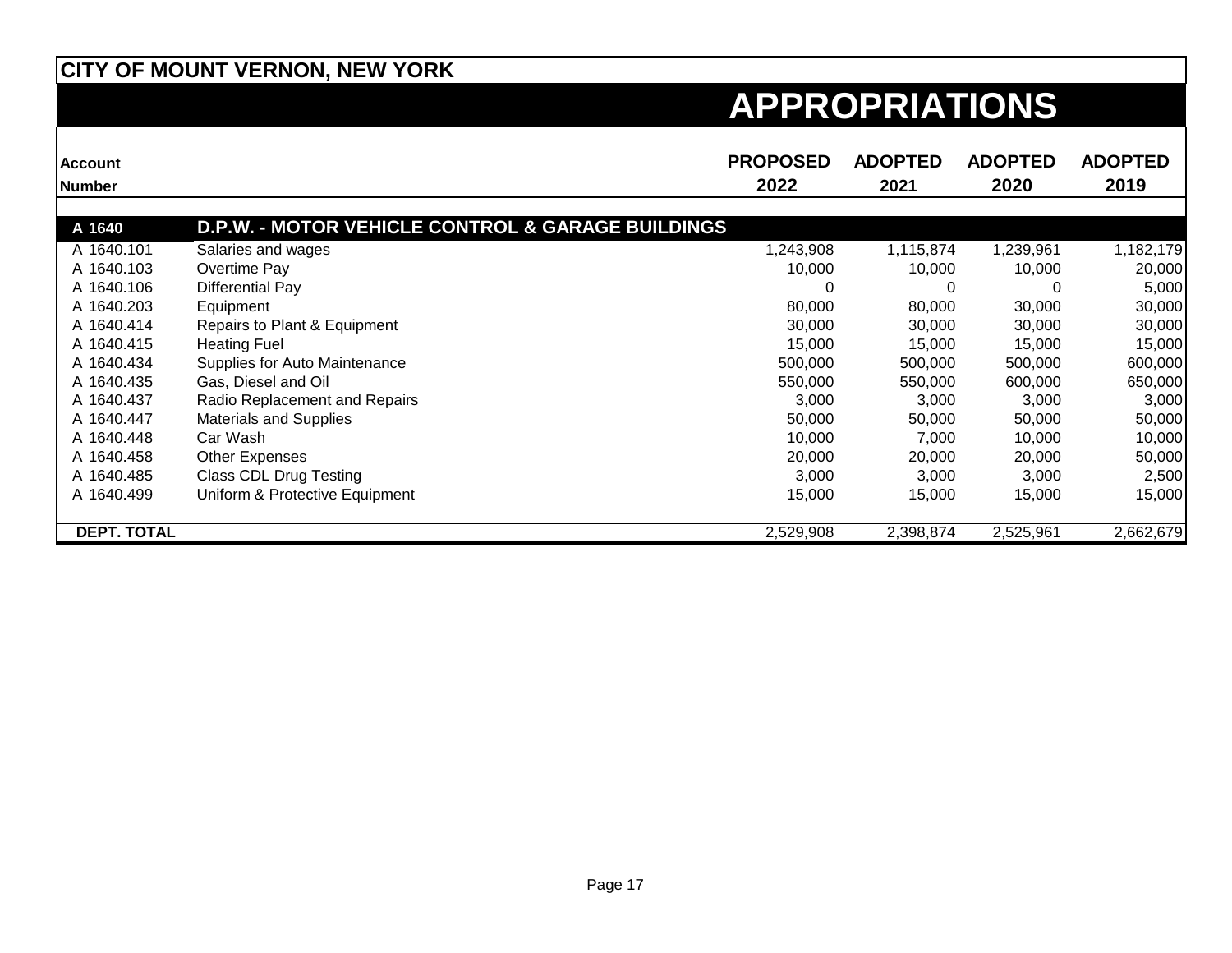| <b>Account</b><br><b>Number</b> |                                                                 | <b>PROPOSED</b><br>2022 | <b>ADOPTED</b><br>2021 | <b>ADOPTED</b><br>2020 | <b>ADOPTED</b><br>2019 |
|---------------------------------|-----------------------------------------------------------------|-------------------------|------------------------|------------------------|------------------------|
| A 5110                          | <b>D.P.W. - HIGHWAY MAINTENANCE &amp; REPAIR</b>                |                         |                        |                        |                        |
|                                 |                                                                 |                         |                        |                        |                        |
| A 5110.101<br>A 5110.103        | Salaries and wages                                              | 1,393,348               | 1,016,695              | 1,082,837              | 1,000,406              |
|                                 | Overtime Pay                                                    | 10,000                  | 10,000                 | 10,000                 | 12,500                 |
| A 5110.106                      | Differential Pay                                                | 14,000                  | 14,000                 | 14,000                 | 14,000                 |
| A 5110.419                      | Small Equipment                                                 | 10,000                  | 10,000                 | 10,000                 | 10,000                 |
| A 5110.426                      | <b>Street Signs (Traffic Signal Equipment)</b>                  | 75,000                  | 75,000                 | 20,000                 | 73,600                 |
| A 5110.427                      | Repairs to Fences                                               | 5,000                   | 5,000                  | 5,000                  | 5,000                  |
| A 5110.429                      | <b>Emergency Repairs</b>                                        | 3,000                   | 3,000                  | 3,000                  | 3,000                  |
| A 5110.433                      | Street Maintenance & Repairs (includes \$1,000,000 CHIPS Grant) | 1,050,000               | 1,050,000              | 50,000                 | 50,000                 |
| A 5110.447                      | <b>Materials and Supplies</b>                                   | 65,000                  | 65,000                 | 65,000                 | 65,000                 |
| A 5110.499                      | Safety & Protective Equipment                                   | 15,000                  | 15,000                 | 15,000                 | 15,000                 |
| <b>DEPT. TOTAL</b>              |                                                                 | 2,640,348               | 2,263,695              | 1,274,837              | 1,248,506              |
| A 5120                          | <b>D.P.W. - MAINTENANCE OF BRIDGES</b>                          |                         |                        |                        |                        |
| A 5120.447                      | <b>Materials and Supplies</b>                                   | 110,000                 | 10,000                 | 10,000                 | 10,000                 |
|                                 | <b>DEPT. TOTAL</b>                                              | 110,000                 | 10,000                 | 10,000                 | 10,000                 |
|                                 |                                                                 |                         |                        |                        |                        |
| A 5142                          | <b>D.P.W. - SNOW REMOVAL</b>                                    |                         |                        |                        |                        |
| A 5142.101                      | Salaries and wages                                              | 150,000                 | 150,000                | 100,000                | 125,000                |
| A 5142.428                      | Salt, Sand & Other Materials                                    | 250,000                 | 250,000                | 250,000                | 250,000                |
| <b>DEPT. TOTAL</b>              |                                                                 | 400,000                 | 400.000                | 350,000                | 375,000                |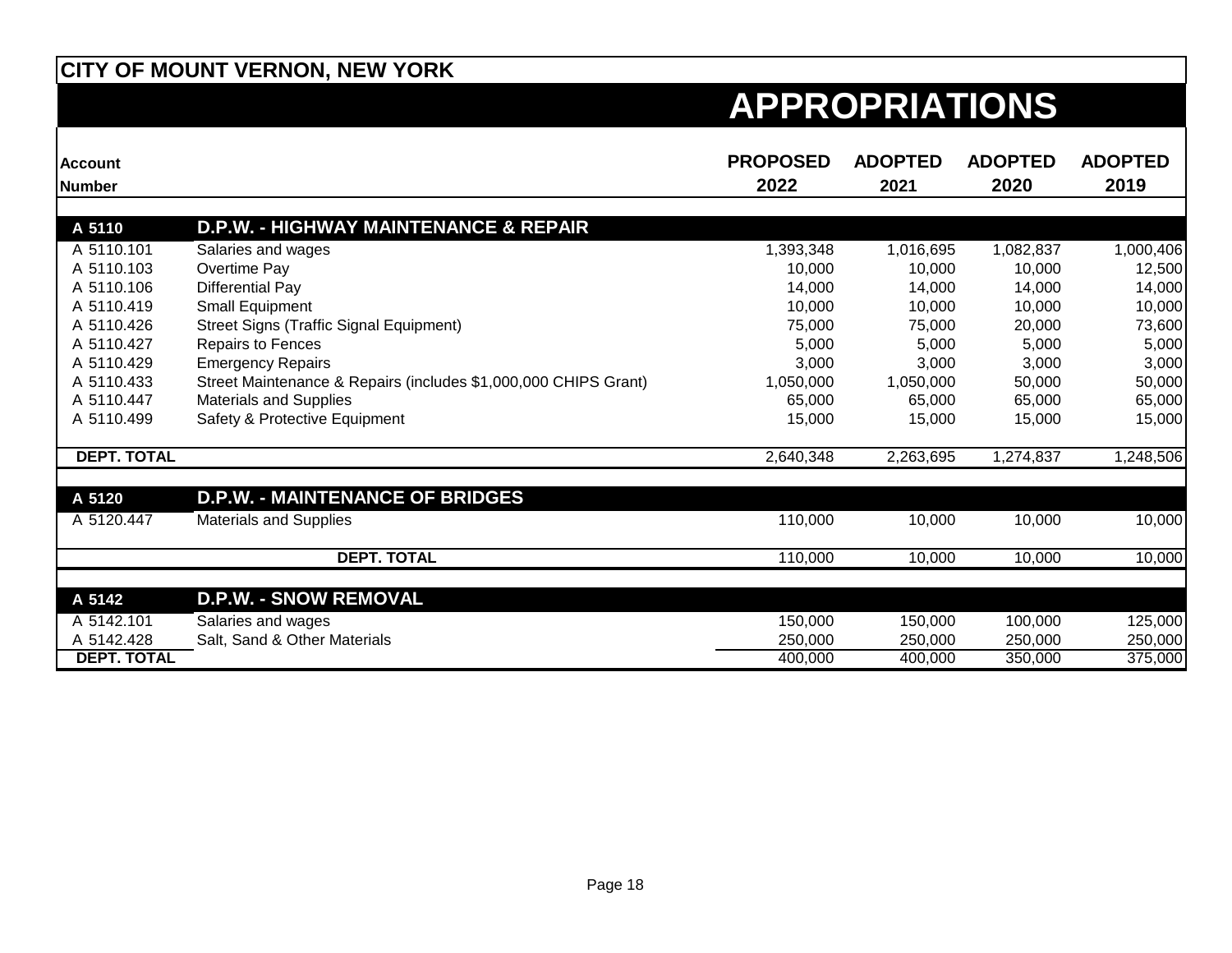| <b>Account</b><br><b>Number</b> |                                 | <b>PROPOSED</b><br>2022 | <b>ADOPTED</b><br>2021 | <b>ADOPTED</b><br>2020 | <b>ADOPTED</b><br>2019 |
|---------------------------------|---------------------------------|-------------------------|------------------------|------------------------|------------------------|
|                                 |                                 |                         |                        |                        |                        |
| A 5182                          | <b>D.P.W. - STREET LIGHTING</b> |                         |                        |                        |                        |
| A 5182.101                      | Salaries and wages              | 81,473                  | 79,123                 | 79,123                 | 79,123                 |
| A 5182.103                      | Overtime Pay                    | 2,000                   | 2,000                  | 2,000                  | 2,000                  |
| A 5182.447                      | <b>Materials and Supplies</b>   | 35,000                  | 35,000                 | 35,000                 | 35,000                 |
| A 5182.499                      | Uniform & Protective Equipment  | 1,000                   | 1,000                  | 1,000                  | 1,000                  |
| <b>DEPT. TOTAL</b>              |                                 | 119,473                 | 117,123                | 117,123                | 117,123                |
| A 5410                          | <b>D.P.W. - SIDEWALKS</b>       |                         |                        |                        |                        |
| A 5410.432                      | <b>Sidewalk Repairs</b>         | 45,000                  | 45,000                 | 50,000                 | 45,000                 |
| <b>DEPT. TOTAL</b>              |                                 | 45,000                  | 45,000                 | 50,000                 | 45,000                 |
|                                 |                                 |                         |                        |                        |                        |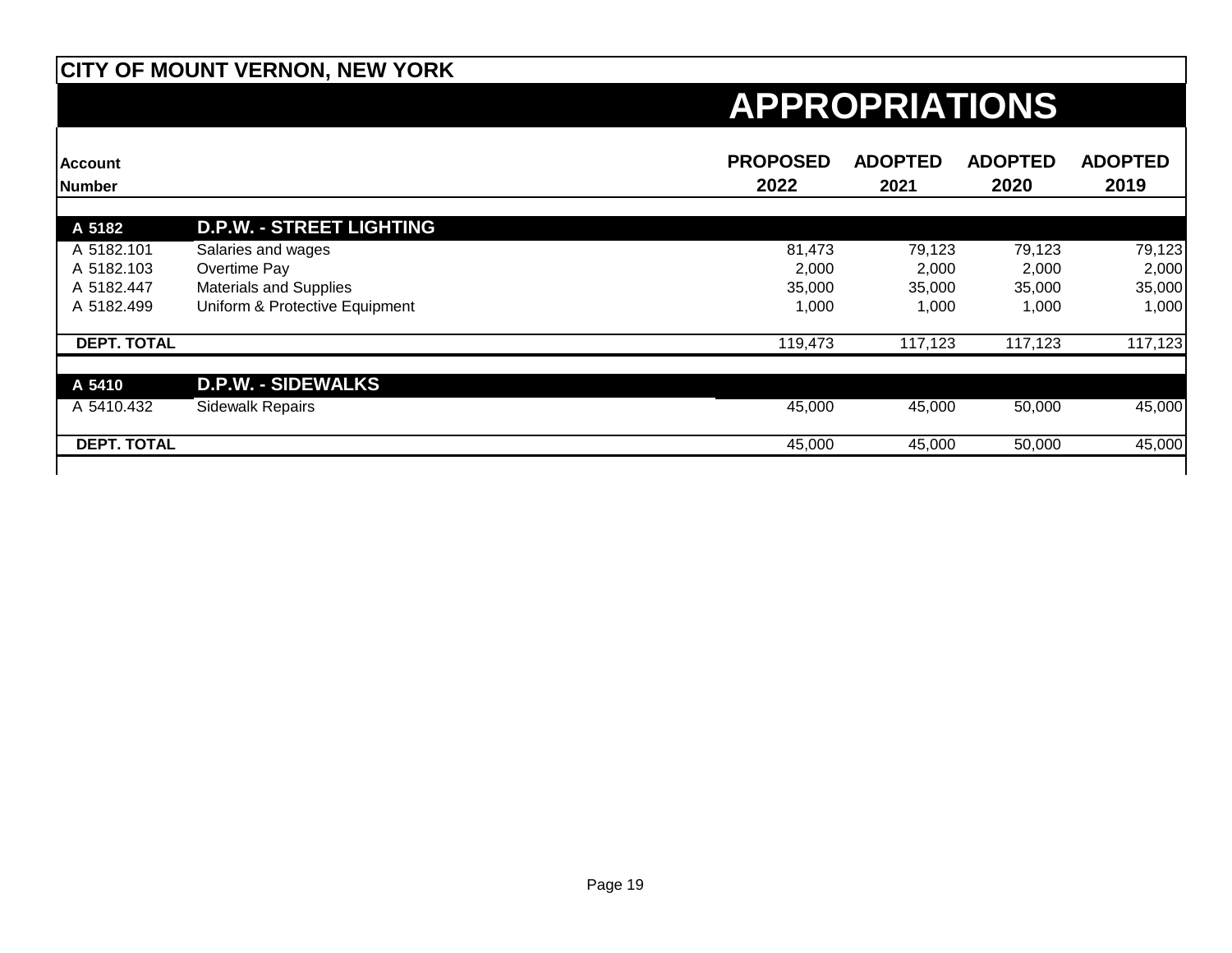| <b>Account</b><br><b>Number</b> |                                           | <b>PROPOSED</b><br>2022 | <b>ADOPTED</b><br>2021 | <b>ADOPTED</b><br>2020 | <b>ADOPTED</b><br>2019 |
|---------------------------------|-------------------------------------------|-------------------------|------------------------|------------------------|------------------------|
|                                 |                                           |                         |                        |                        |                        |
| A 7111                          | <b>D.P.W. - MAINTENANCE OF PARKS</b>      |                         |                        |                        |                        |
| A 7111.101                      | Salaries and wages                        | 1,343,542               | 966,820                | 1,104,189              | 1,104,189              |
| A 7111.103                      | Overtime Pay                              | 10,000                  | 10,000                 | 10,000                 | 15,000                 |
| A 7111.106                      | Differential Pay                          | 15,000                  | 15,000                 | 15,000                 | 15,000                 |
| A 7111.203                      | Equipment (incl payloader lease)          | 50,000                  | 50,000                 | 50,000                 | 50,000                 |
| A 7111.404                      | Maintenance to Equipment                  | 25,000                  | 25,000                 | 25,000                 | 25,000                 |
| A 7111.415                      | <b>Heat Fuel</b>                          | 50,000                  | 50,000                 | 50,000                 | 50,000                 |
| A 7111.430                      | <b>Memorial Field Renovations</b>         | 50,000                  | 50,000                 |                        |                        |
| A 7111.447                      | <b>Materials and Supplies</b>             | 35,000                  | 35,000                 | 35,000                 | 35,000                 |
| A 7111.499                      | Uniform & Protective Equipment            | 15,000                  | 15,000                 | 15,000                 | 15,000                 |
| <b>DEPT. TOTAL</b>              |                                           | 1,593,542               | 1,216,820              | 1,304,189              | 1,309,189              |
|                                 |                                           |                         |                        |                        |                        |
| A 8120                          | <b>D.P.W. - SANITARY AND STORM SEWERS</b> |                         |                        |                        |                        |
| A 8120.101                      | Salaries and wages                        | 765,174                 | 902,744                | 863,386                | 863,386                |
| A 8120.103                      | Overtime Pay                              | 300,000                 | 10,000                 | 10,000                 | 20,000                 |
| A 8120.106                      | <b>Differential Pay</b>                   | 10,000                  | 10,000                 | 10,000                 | 10,000                 |
| A 8120.203                      | Equipment                                 | 100,000                 | 100,000                | 100,000                | 100,000                |
| A 8120.405                      | <b>Outside Contracted Services</b>        | 300,000                 | 650,000                | 100,000                | 200,000                |
| A 8120.429                      | <b>Emergency Sewer Repairs</b>            | 200,000                 | 200,000                | 200,000                | 200,000                |
| A 8120.447                      | <b>Materials and Supplies</b>             | 30,000                  | 30,000                 | 30,000                 | 30,000                 |
| A 8120.499                      | Safety & Protective Equipment             | 7,000                   | 7,000                  | 7,000                  | 5,500                  |
| <b>DEPT. TOTAL</b>              |                                           | 1,712,174               | 1,909,744              | 1,320,386              | 1,428,886              |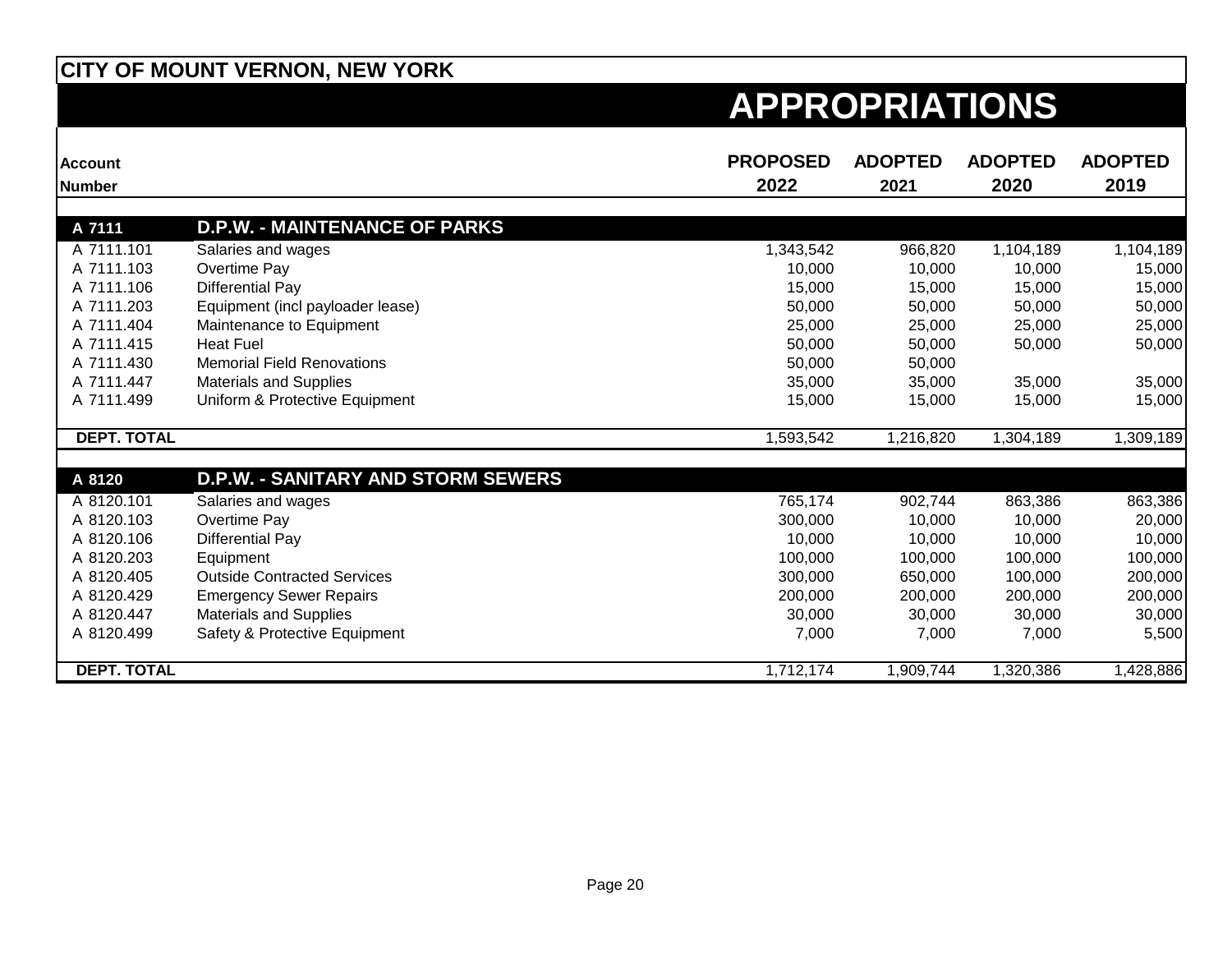| <b>Account</b><br><b>Number</b> |                                 | <b>PROPOSED</b><br>2022 | <b>ADOPTED</b><br>2021 | <b>ADOPTED</b><br>2020 | <b>ADOPTED</b><br>2019 |
|---------------------------------|---------------------------------|-------------------------|------------------------|------------------------|------------------------|
|                                 |                                 |                         |                        |                        |                        |
| A 8160                          | <b>D.P.W. - SANITATION</b>      |                         |                        |                        |                        |
| A 8160.101                      | Salaries and wages              | 3,546,401               | 2,161,786              | 2,371,225              | 2,167,490              |
| A 8160.103                      | Overtime Pay                    | 25,000                  | 15,000                 | 15,000                 | 15,000                 |
| A 8160.106                      | <b>Differential Pay</b>         | 12,500                  | 12,500                 | 12,500                 | 12,500                 |
| A 8160.203                      | Equipment                       | 50,000                  | 50,000                 | 50,000                 | 75,000                 |
| A 8160.424                      | <b>Dumping Costs</b>            | 925,000                 | 925,000                | 900,000                | 900,000                |
| A 8160.499                      | Uniform & Protective Equipment  | 22,000                  | 22,000                 | 22,000                 | 22,000                 |
| <b>DEPT. TOTAL</b>              |                                 | 4,580,901               | 3,186,286              | 3,370,725              | 3,191,990              |
|                                 |                                 |                         |                        |                        |                        |
| A 8170                          | <b>D.P.W. - STREET CLEANING</b> |                         |                        |                        |                        |
| A 8170.101                      | Salaries and wages              | 767,561                 | 2,453,505              | 2,236,877              | 2,320,297              |
| A 8170.103                      | Overtime Pay                    | 20,000                  | 20,000                 | 20,000                 | 30,000                 |
| A 8170.106                      | <b>Differential Pay</b>         | 15,000                  | 25,000                 | 25,000                 | 30,000                 |
| A 8170.203                      | Equipment (incl sweepers lease) | 25,000                  | 100,000                | 25,000                 | 25,000                 |
| A 8170.405                      | Job Training Program            | 15,000                  | 15,000                 | 15,000                 | 15,000                 |
| A 8170.426                      | <b>Street Signs</b>             |                         |                        |                        |                        |
| A 8170.447                      | <b>Materials &amp; Supplies</b> | 15,000                  | 15,000                 | 15,000                 | 15,000                 |
| A 8170.499                      | Safety & Protective Equipment   | 25,000                  | 25,000                 | 25,000                 | 25,000                 |
| <b>DEPT. TOTAL</b>              |                                 | 882,561                 | 2,653,505              | 2,361,877              | 2,460,297              |
|                                 |                                 |                         |                        |                        |                        |
| A 8560                          | <b>D.P.W. - SHADE TREES</b>     |                         |                        |                        |                        |
| A 8560.439                      | Flower & Tree Planting          | 15,000                  | 15,000                 | 20,000                 | 20,000                 |
| <b>DEPT. TOTAL</b>              |                                 | 15,000                  | 15,000                 | 20,000                 | 20,000                 |
|                                 |                                 |                         |                        |                        |                        |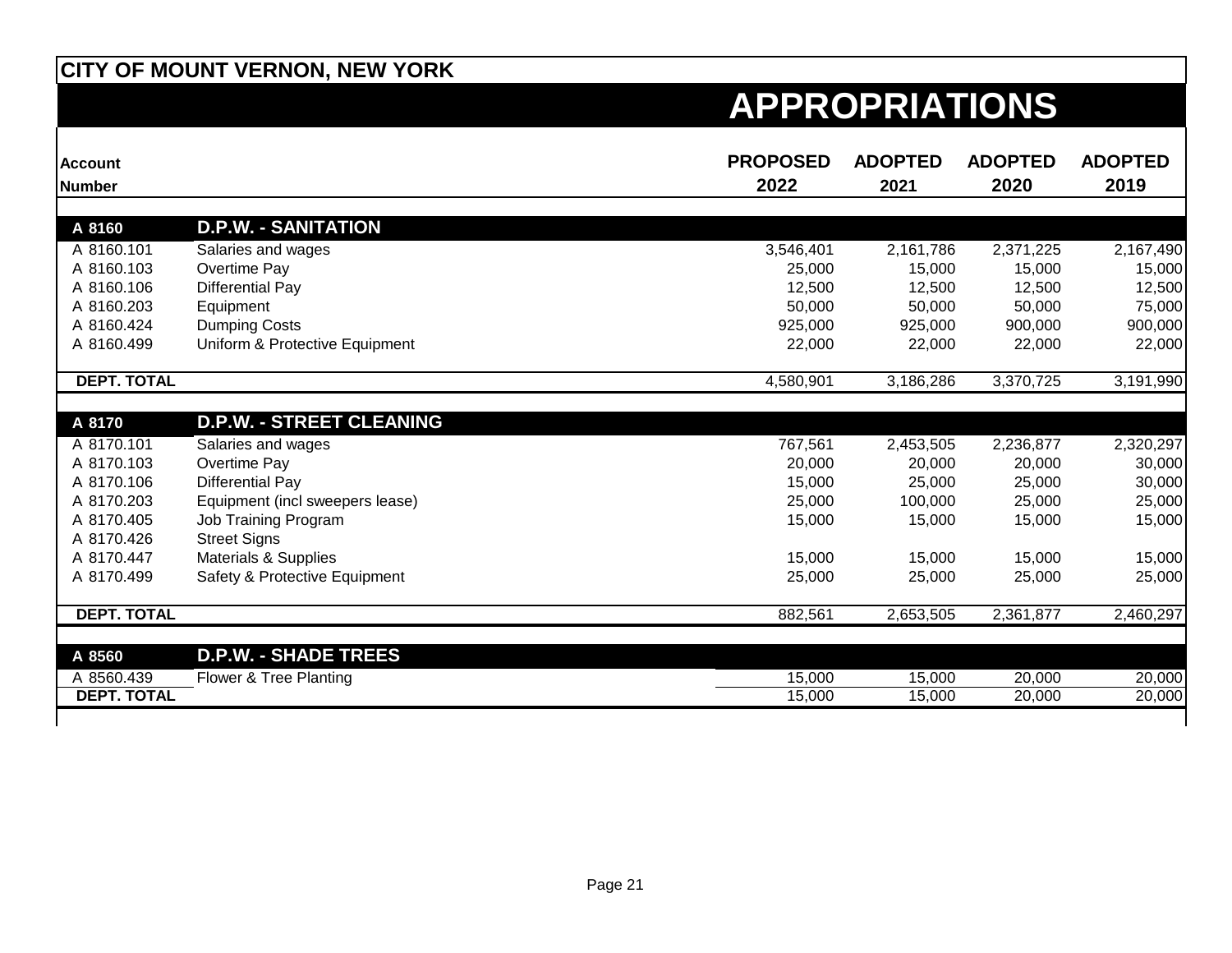| <b>Account</b>     |                                                    | <b>PROPOSED</b> | <b>ADOPTED</b> | <b>ADOPTED</b> | <b>ADOPTED</b> |
|--------------------|----------------------------------------------------|-----------------|----------------|----------------|----------------|
| <b>Number</b>      |                                                    | 2022            | 2021           | 2020           | 2019           |
| A 3120             | <b>POLICE DEPARTMENT</b>                           |                 |                |                |                |
| A 3120.101         | Salaries and wages                                 | 22,745,983      | 22,036,789     | 22,493,639     | 22,441,472     |
| A 3120.110         | Overtime Pay                                       | 1,050,000       | 850,000        | 800,000        | 800,000        |
| A 3120.202         | Use of State Seized Funds                          | $\Omega$        | 0              | 0              |                |
| A 3120.203         | Equipment                                          | 477,000         | 477,000        | 100,000        | 210,000        |
| A 3120.206         | State Urban Area Security Initiative Grant Expense | 0               | 0              | 0              |                |
| A 3120.401         | Office Expense                                     | 65,000          | 45,000         | 45,000         | 45,000         |
| A 3120.407         | Leasing, Printing & Copying                        | 40,000          | 40,000         | 40,000         | 40,000         |
| A 3120.414         | Repairs to Plant & Equipment                       | 150,000         | 150,000        | 150,000        | 150,000        |
| A 3120.416         | **Technology Upgrades (Leases)                     | 520,000         | 414,500        | 300,000        | 300,000        |
| A 3120.426         | <b>Street Signs</b>                                | 55,000          | 55,000         | 55,000         | 55,000         |
| A 3120.431         | Maintenance of Parking Garages                     | 100,300         | 80,300         | 60,000         | 60,000         |
| A 3120.446         | <b>Expense for Personal Injuries</b>               | 300,000         | 300,000        | 300,000        | 300,000        |
| A 3120.449         | <b>Investigations and Trials</b>                   | 30,000          | 30,000         | 30,000         | 30,000         |
| A 3120.450         | <b>Vest &amp; Tactical Armor</b>                   | 50,000          | 50,000         | 50,000         | 50,000         |
| A 3120.451         | Training                                           | 175,000         | 150,000        | 150,000        | 150,000        |
| A 3120.452         | <b>Accreditation/Police Manual</b>                 | 8,500           | 6,000          | 6,000          | 6,000          |
| A 3120.458         | Other Expense                                      | 35,000          | 35,000         | 35,000         | 35,000         |
| A 3120.465         | Security, Parking Garages (Camera Equipment)       |                 |                |                |                |
| A 3120.467         | Program Supplies                                   | 10,000          | 10,000         | 10,000         | 10,000         |
| A 3120.468         | *Rent                                              | 125,000         | 125,000        | 125,000        | 125,000        |
| A 3120.495         | <b>NYSDOL Vaccination</b>                          | 25,000          | 25,000         | 25,000         | 25,000         |
| A 3120.497         | Towing                                             | 70,000          | 70,000         | 70,000         | 90,000         |
| A 3120.499         | Uniform & Protective Equipment                     | 200,000         | 150,000        | 150,000        | 150,000        |
| A 3120.504         | Red Light Camera Expense                           |                 |                | 850,000        | 918,000        |
|                    | *Leasings of Capital Items                         |                 |                |                |                |
| <b>DEPT. TOTAL</b> |                                                    | 26,231,783      | 25,099,589     | 25,844,639     | 25,990,472     |
|                    |                                                    |                 |                |                |                |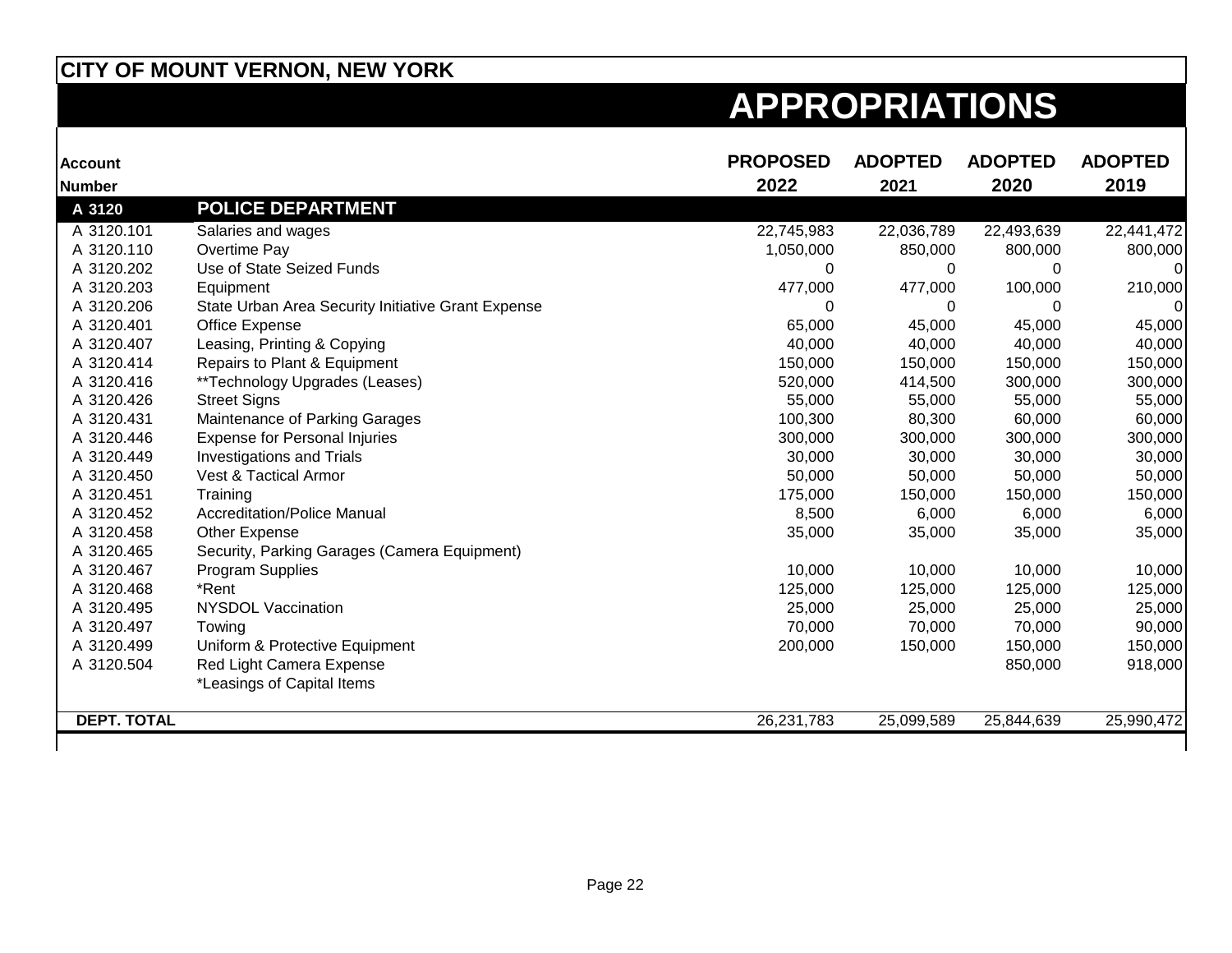| <b>Account</b><br><b>Number</b> |                                         | <b>PROPOSED</b><br>2022 | <b>ADOPTED</b><br>2021 | <b>ADOPTED</b><br>2020 | <b>ADOPTED</b><br>2019 |
|---------------------------------|-----------------------------------------|-------------------------|------------------------|------------------------|------------------------|
| A 3150                          | <b>JAIL</b>                             |                         |                        |                        |                        |
| A 3150.101                      | Salaries and wages                      | 232,664                 | 234,364                | 219,609                | 219,609                |
| A 3150.103                      | Overtime Pay                            | 8,825                   | 5,000                  | 5,000                  | 5,000                  |
| A 3150.444                      | <b>Prisoner Meals</b>                   | 25,000                  | 15,000                 | 15,000                 | 15,000                 |
| A 3150.499                      | Uniform & Protective Equipment          | 8,100                   | 3,100                  | 3,100                  | 3,100                  |
| <b>DEPT. TOTAL</b>              |                                         | 274,589                 | 257,464                | 242,709                | 242,709                |
|                                 |                                         |                         |                        |                        |                        |
| A 3510                          | <b>ANIMAL SHELTER</b>                   |                         |                        |                        |                        |
| A 3510.101                      | Salaries and wages                      | 177,235                 | 120,043                | 118,054                | 118,054                |
| A 3510.103                      | Overtime Pay                            | 7,500                   | 5,000                  | 2,000                  | 2,000                  |
| A 3510.445                      | Animal Shelter Expense                  | 90,000                  | 90,000                 | 80,000                 | 80,000                 |
| A 3510.499                      | Uniform & Protective Equipment          | 1,050                   | 1,050                  | 1,050                  | 1,050                  |
| <b>DEPT. TOTAL</b>              |                                         | 275,785                 | 216,093                | 201,104                | 201,104                |
|                                 |                                         |                         |                        |                        |                        |
| A 6610                          | <b>SEALER OF WEIGHTS &amp; MEASURES</b> |                         |                        |                        |                        |
| A 6610.101                      | Salaries and wages                      | 71,448                  | 71,298                 | 71,298                 | 71,298                 |
| A 6610.401                      | Office Expense                          | 1,450                   | 1,000                  | 1,450                  | 1,450                  |
| <b>DEPT. TOTAL</b>              |                                         | 72,898                  | 72,298                 | 72,748                 | 72,748                 |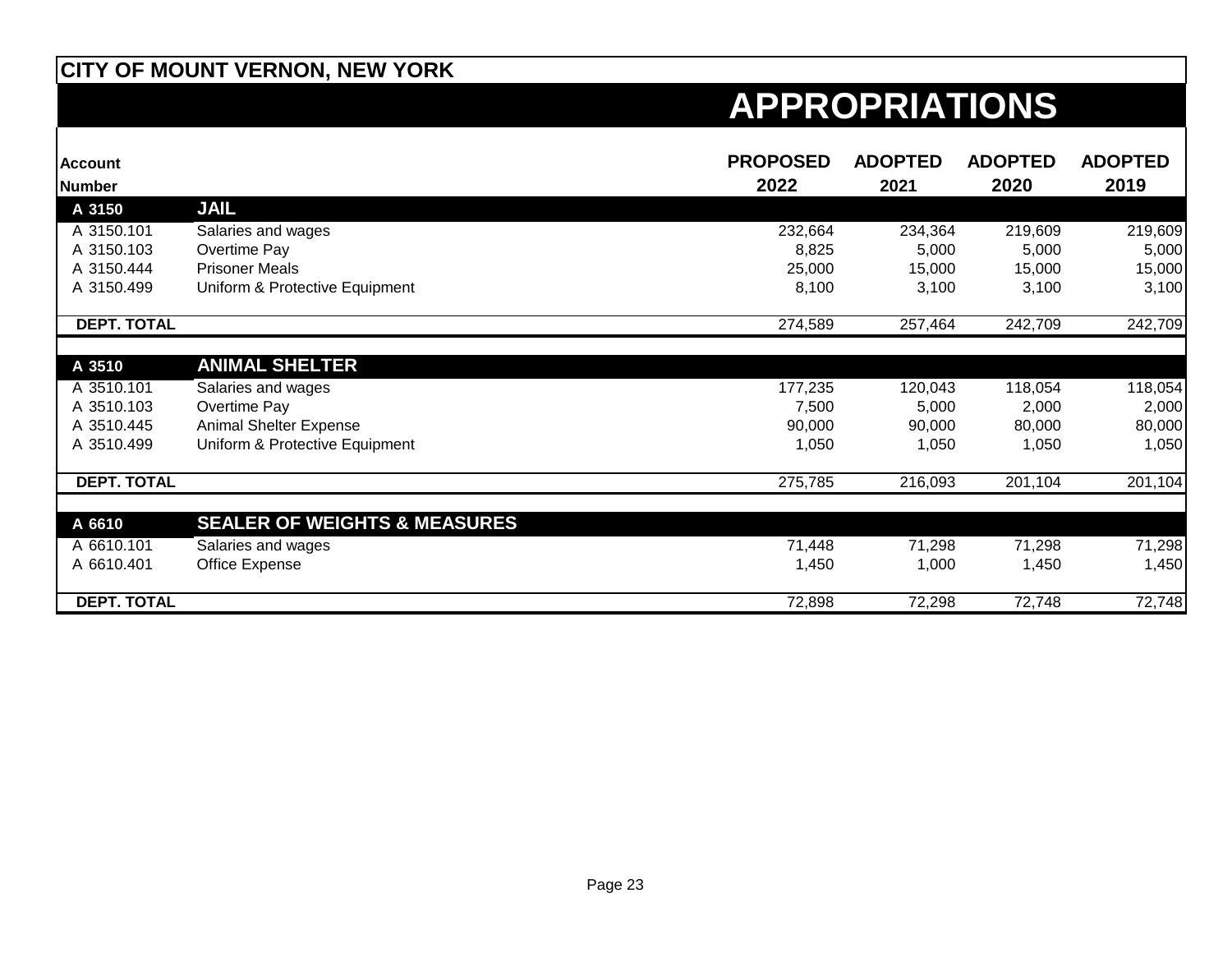| <b>Account</b><br><b>Number</b> |                                      | <b>PROPOSED</b><br>2022 | <b>ADOPTED</b><br>2021 | <b>ADOPTED</b><br>2020 | <b>ADOPTED</b><br>2019 |
|---------------------------------|--------------------------------------|-------------------------|------------------------|------------------------|------------------------|
|                                 |                                      |                         |                        |                        |                        |
| A 3410                          | <b>FIRE DEPARTMENT</b>               |                         |                        |                        |                        |
| A 3410.101                      | Salaries and wages                   | 15,471,531              | 14,812,311             | 15,130,977             | 14,872,125             |
| A 3410.105                      | <b>Retired Disabled Firefighters</b> | 552,600                 | 850,000                | 850,000                | 850,000                |
| A 3410.110                      | Overtime Pay                         | 400,000                 | 300,000                | 150,000                | 100,000                |
| A 3410.203                      | Equipment                            | 100,000                 | 100,000                | 100,000                | 100,000                |
| A 3410.401                      | Office Expense                       | 3,000                   | 3,000                  | 3,500                  | 3,500                  |
| A 3410.404                      | Maintenance to Equipment             | 60,000                  | 60,000                 | 60,000                 | 60,000                 |
| A 3410.414                      | Repairs to Plant & Equipment         | 50,000                  | 50,000                 | 50,000                 | 50,000                 |
| A 3410.446                      | <b>Expenses for Personal Injury</b>  | 192,000                 | 165,000                | 165,000                | 165,000                |
| A 3410.447                      | Materials & Supplies                 | 12,000                  | 12,000                 | 12,000                 | 12,000                 |
| A 3410.451                      | Training                             | 50,000                  | 30,000                 | 30,000                 | 30,000                 |
| A 3410.454                      | Fire Alarm Bureau                    | 14,000                  | 14,000                 | 14,000                 | 14,000                 |
| A 3410.455                      | Fire Prevention Bureau               | 10,000                  | 10,000                 | 10,000                 | 10,000                 |
| A 3410.499                      | Uniform & Protective Equipment       | 140,000                 | 140,000                | 140,000                | 140,000                |
| <b>DEPT. TOTAL</b>              |                                      | 17,055,131              | 16,546,311             | 16,715,477             | 16,406,625             |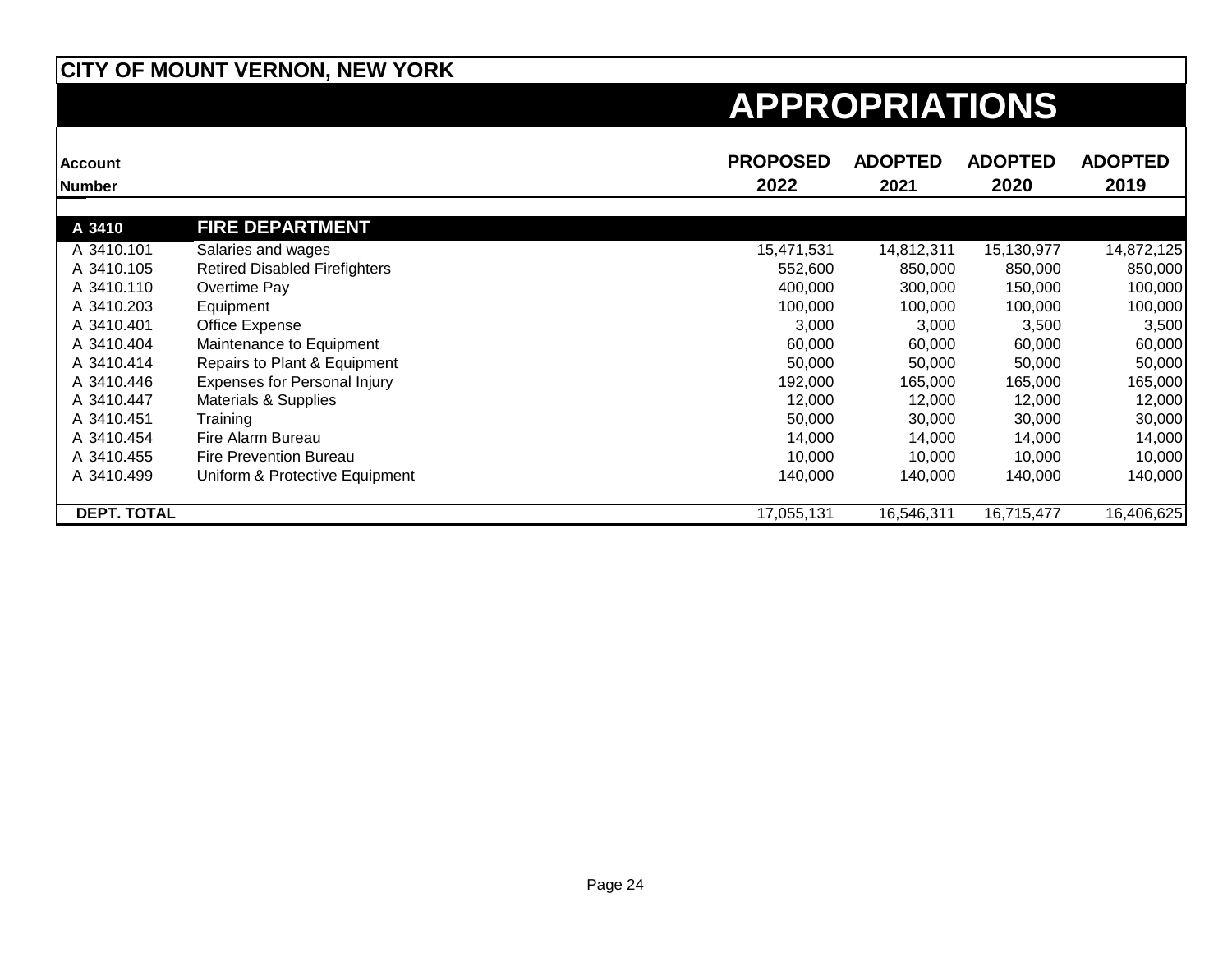| <b>Account</b>     |                                      | <b>PROPOSED</b> | <b>ADOPTED</b> | <b>ADOPTED</b> | <b>ADOPTED</b> |
|--------------------|--------------------------------------|-----------------|----------------|----------------|----------------|
| <b>Number</b>      |                                      | 2022            | 2021           | 2020           | 2019           |
| A 3613             | <b>ARCHITECTURAL BOARD OF REVIEW</b> |                 |                |                |                |
| A 3613.101         | Salaries and wages                   | 12,510          | 31,850         | 31,850         | 31,850         |
| A 3613.401         | Office Expense                       | 500             | 500            | 500            | 500            |
| A 3613.420         | *Publications & Printing             | 700             | 700            | 700            | 700            |
| <b>DEPT. TOTAL</b> |                                      | 13,710          | 33,050         | 33,050         | 33,050         |
| A 3620             | <b>DEPARTMENT OF BUILDINGS</b>       |                 |                |                |                |
| A 3620.101         | Salaries and Wages                   | 1,396,042       | 1,116,198      | 1,166,047      | 1,016,047      |
| A 3620.203         | Equipment                            | 35,000          | 25,000         | 25,000         | 25,000         |
| A 3620.401         | Office Expense                       | 15,000          | 10,000         | 15,000         | 15,000         |
| A 3620.402         | <b>Travel Expense</b>                | 1,500           | 500            | 500            | 500            |
| A 3620.420         | <b>Publications &amp; Dues</b>       | 5,000           | 4,000          | 4,000          | 4,000          |
| A 3620.443         | <b>Emergency Unsafe Conditions</b>   | 60,000          | 50,000         | 50,000         | 50,000         |
| A 3620.451         | Training                             | 7,500           | 5,000          | 5,000          | 5,000          |
| A 3620.472         | Process Serving                      | 10,000          | 9,000          | 9,000          | 9,000          |
| A to assign        | **Software leases                    | 27,000          | 25,000         | 25,000         | 25,000         |
| <b>DEPT. TOTAL</b> |                                      | 1,557,042       | 1,244,698      | 1,299,547      | 1,149,547      |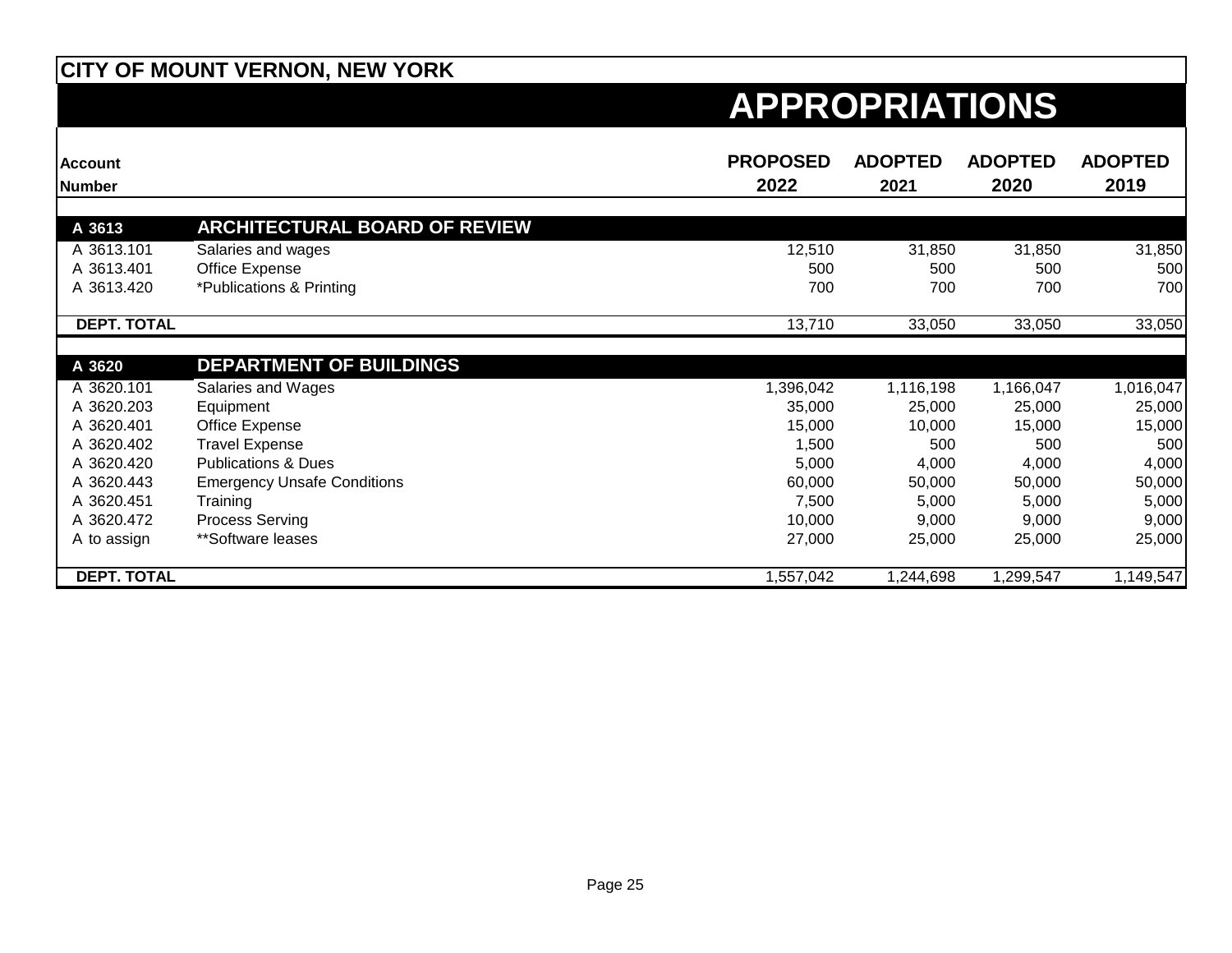| <b>Account</b>     |                                                    | <b>PROPOSED</b> | <b>ADOPTED</b> | <b>ADOPTED</b> | <b>ADOPTED</b> |
|--------------------|----------------------------------------------------|-----------------|----------------|----------------|----------------|
| <b>Number</b>      |                                                    | 2022            | 2021           | 2020           | 2019           |
| A 3640             | OFFICE OF EMERGENCY MANAGEMENT                     |                 |                |                |                |
| A 3640.101         | Salaries and wages                                 | 171,734         | 116,734        | 111,414        | 89,765         |
| A 3640.203         | Equipment                                          | 1,500           | 500            | 500            | 500            |
| A 3640.401         | Office Expense                                     | 1,500           | 1,000          | 1,000          | 1,000          |
| A 3640.402         | <b>Travel Expense</b>                              | 1,500           | 1,000          | 1,000          | 250            |
| A 3640.417         | Education/Training                                 | 3,000           | 2,000          | 2,000          | 500            |
| A 3640.461         | <b>Special Tributes</b>                            | 300             |                | 0              | 0              |
| A 3640.462         | Auxiliary Police (Transfer from Veterans' Affairs) |                 |                | 3,400          | 6,400          |
|                    | <b>CERT</b>                                        | 5,000           | 5,000          |                |                |
|                    | AEDs                                               | 2,500           | 2,500          |                |                |
| <b>DEPT. TOTAL</b> |                                                    | 187,034         | 128,734        | 119,314        | 98,415         |
| A 4540             | <b>AMBULANCE</b>                                   |                 |                |                |                |
| A 4540.475         | <b>Emergency Ambulance Services</b>                | 500,000         | 500,000        | 500,000        | 500,000        |
| <b>DEPT. TOTAL</b> |                                                    | 500,000         | 500,000        | 500,000        | 500,000        |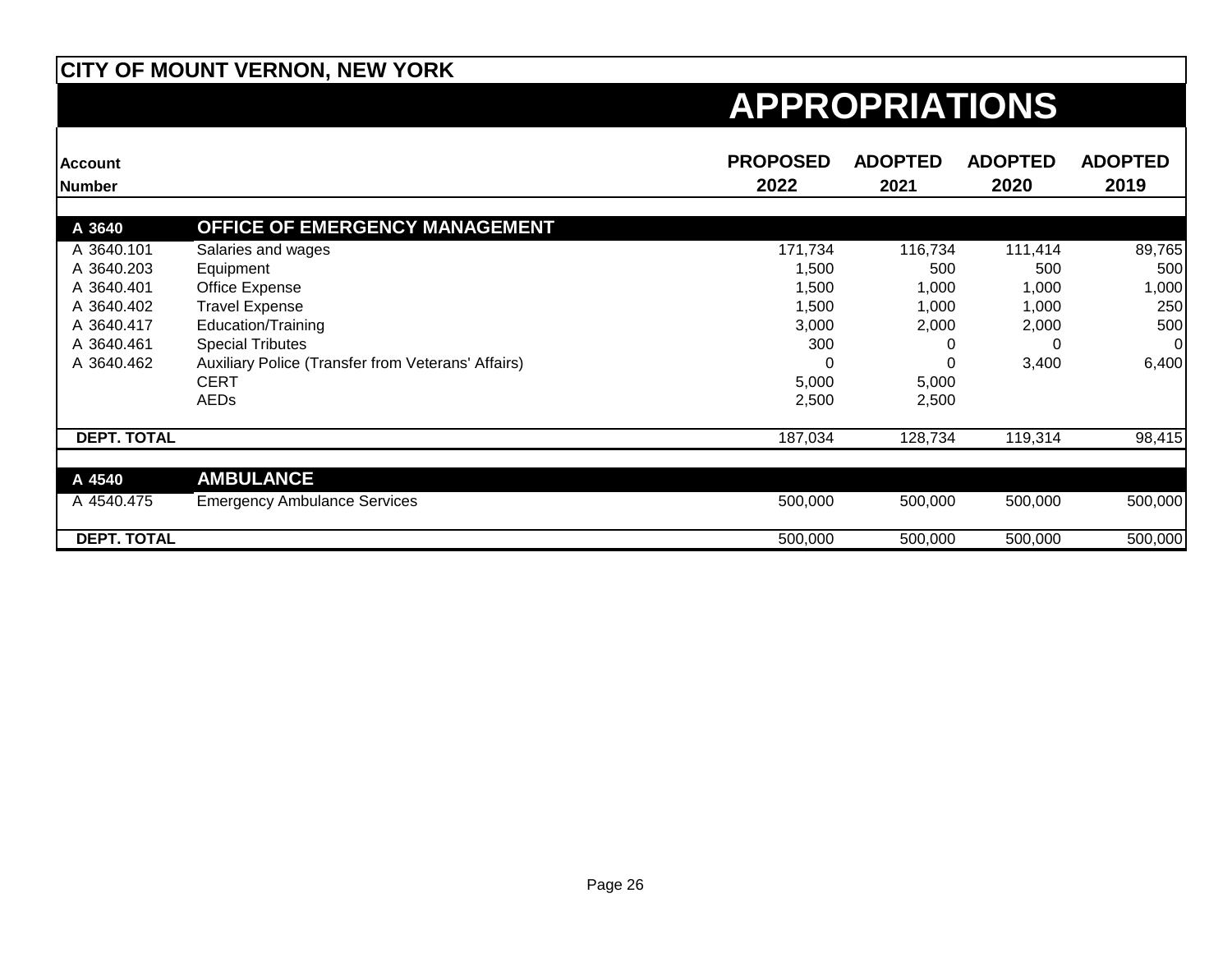| <b>Account</b>     |                                                  | <b>PROPOSED</b> | <b>ADOPTED</b> | <b>ADOPTED</b> | <b>ADOPTED</b> |
|--------------------|--------------------------------------------------|-----------------|----------------|----------------|----------------|
| <b>Number</b>      |                                                  | 2022            | 2021           | 2020           | 2019           |
| A 6510             | <b>VETERAN'S SERVICE</b>                         |                 |                |                |                |
| A 6510.101         | Salaries and wages                               | 90,000          | 90,000         | 90,000         | 70,000         |
| A 6510.104         | <b>Part Time Salaries</b>                        | 35,000          |                |                |                |
| A 6510.203         | Equipment                                        | 1,000           | 1,000          | 1,000          | 1,000          |
| A 6510.401         | Office Expense                                   | 2,000           | 1,500          | 2,500          | 2,500          |
| A 6510.402         | <b>Travel Expense</b>                            | 500             | 500            | 500            | 500            |
| A 6510.417         | Education/Training                               | 1,000           | 1,000          | 1,000          | 1,500          |
| A to assign        | *Gold Star Mothers' Monument                     |                 | 50,000         |                |                |
| A 6510.461         | <b>Special Tributes</b>                          | 2,000           | 2,000          | 2,000          | 1,500          |
| A 6510.462         | Auxiliary Police (Transfer to Veterans' Affairs) |                 |                | 0              | 01             |
| A 7550.496         | <b>Memorial Day Fund</b>                         | 15,000          | 5,000          | 15,000         | 15,000         |
| <b>DEPT. TOTAL</b> |                                                  | 146,500         | 151,000        | 112,000        | 92,000         |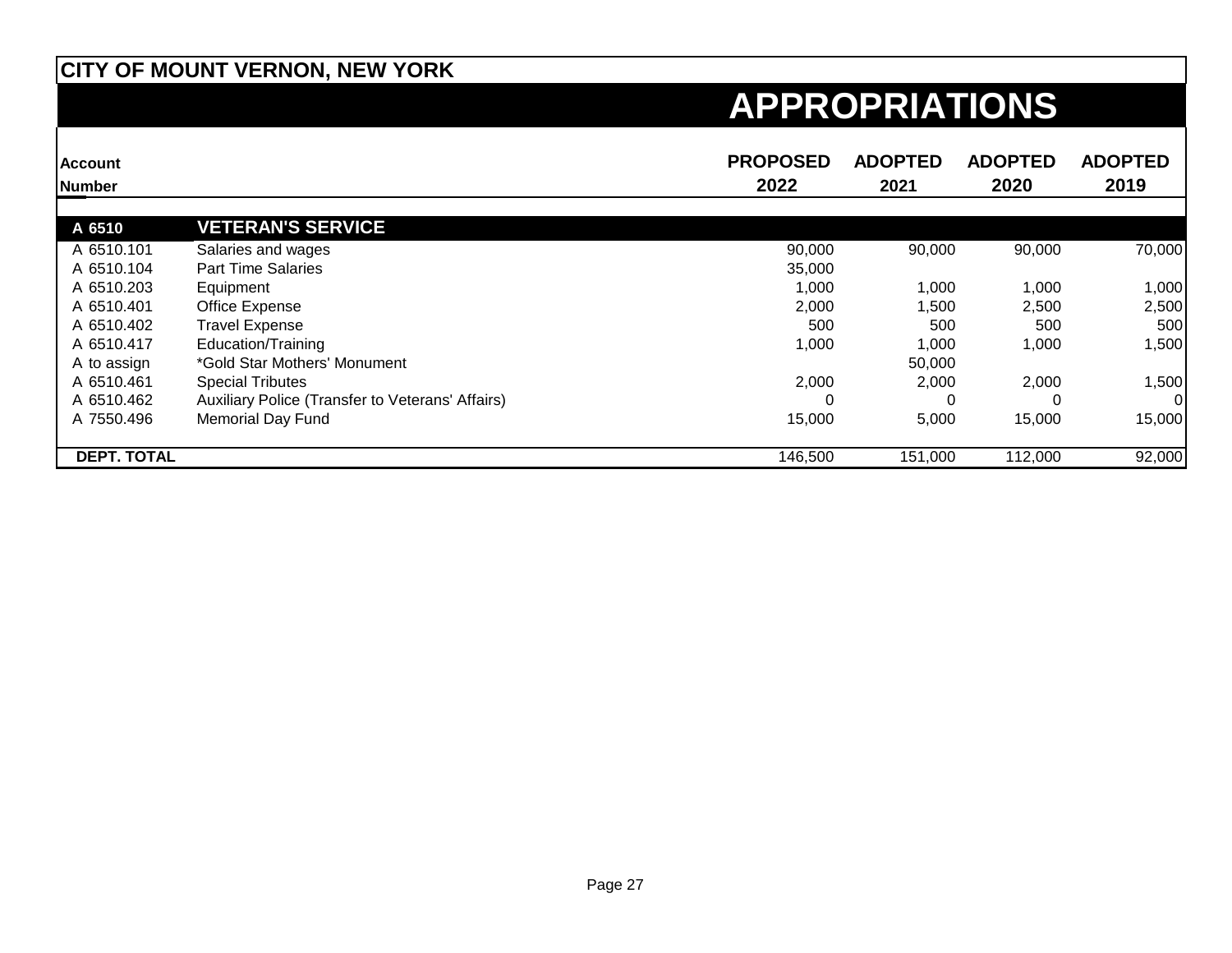| <b>Account</b><br><b>Number</b> |                                                 | <b>PROPOSED</b><br>2022 | <b>ADOPTED</b><br>2021 | <b>ADOPTED</b><br>2020 | <b>ADOPTED</b><br>2019 |
|---------------------------------|-------------------------------------------------|-------------------------|------------------------|------------------------|------------------------|
|                                 |                                                 |                         |                        |                        |                        |
| A 4046                          | DEVELOPMENTALLY DISABLED PROGRAM                |                         |                        |                        |                        |
| A 4046.101                      | Salaries and wages                              | 131,734                 | 81,107                 | 121,876                | 76,876                 |
| A 4046.103                      | Overtime Pay                                    |                         |                        |                        |                        |
| A 4046.104                      | <b>Part Time Salaries</b>                       | 256,569                 | 166,569                | 256,569                | 256,569                |
| A 4046.458                      | Other Expense                                   | 30,000                  | 30,000                 | 30,000                 | 30,000                 |
| <b>DEPT. TOTAL</b>              |                                                 | 418,303                 | 277,676                | 408,445                | 363,445                |
|                                 |                                                 |                         |                        |                        |                        |
| A 6772                          | <b>PROGRAMS FOR THE AGING</b>                   |                         |                        |                        |                        |
| A 6772.101                      | Salaries and wages                              | 324,332                 | 283,838                | 581,831                | 272,512                |
| A 6772.104                      | <b>Part Time Salaries</b>                       | 35,000                  | 35,000                 | 35,000                 | 35,000                 |
| A 6772.401                      | Office Expense                                  | 2,500                   | 2,000                  | 2,000                  | 2,000                  |
| A 6772.458                      | <b>Other Expenses</b>                           | 5,000                   | 3,000                  | 3,000                  | 3,000                  |
| A 6772.476                      | <b>Senior Citizens</b>                          | 5,000                   | 3,000                  | 3,000                  | 3,000                  |
| <b>DEPT. TOTAL</b>              |                                                 | 371,832                 | 326,838                | 624,831                | 315,512                |
| A 6773                          | <b>OFFICE OF THE AGING</b>                      |                         |                        |                        |                        |
| A 6773.101                      |                                                 |                         |                        |                        |                        |
| A 6773.104                      | Salaries and wages<br><b>Part Time Salaries</b> | 55,000<br>25,000        | 55,000                 | 55,000                 | 55,000                 |
|                                 |                                                 |                         | 25,000                 | 25,000                 | 25,000                 |
| A 6773.458                      | Other Expenses                                  | 3,000                   | 3,000                  | 3,000                  | 3,000                  |
| <b>DEPT. TOTAL</b>              |                                                 | 83,000                  | 83,000                 | 83,000                 | 83,000                 |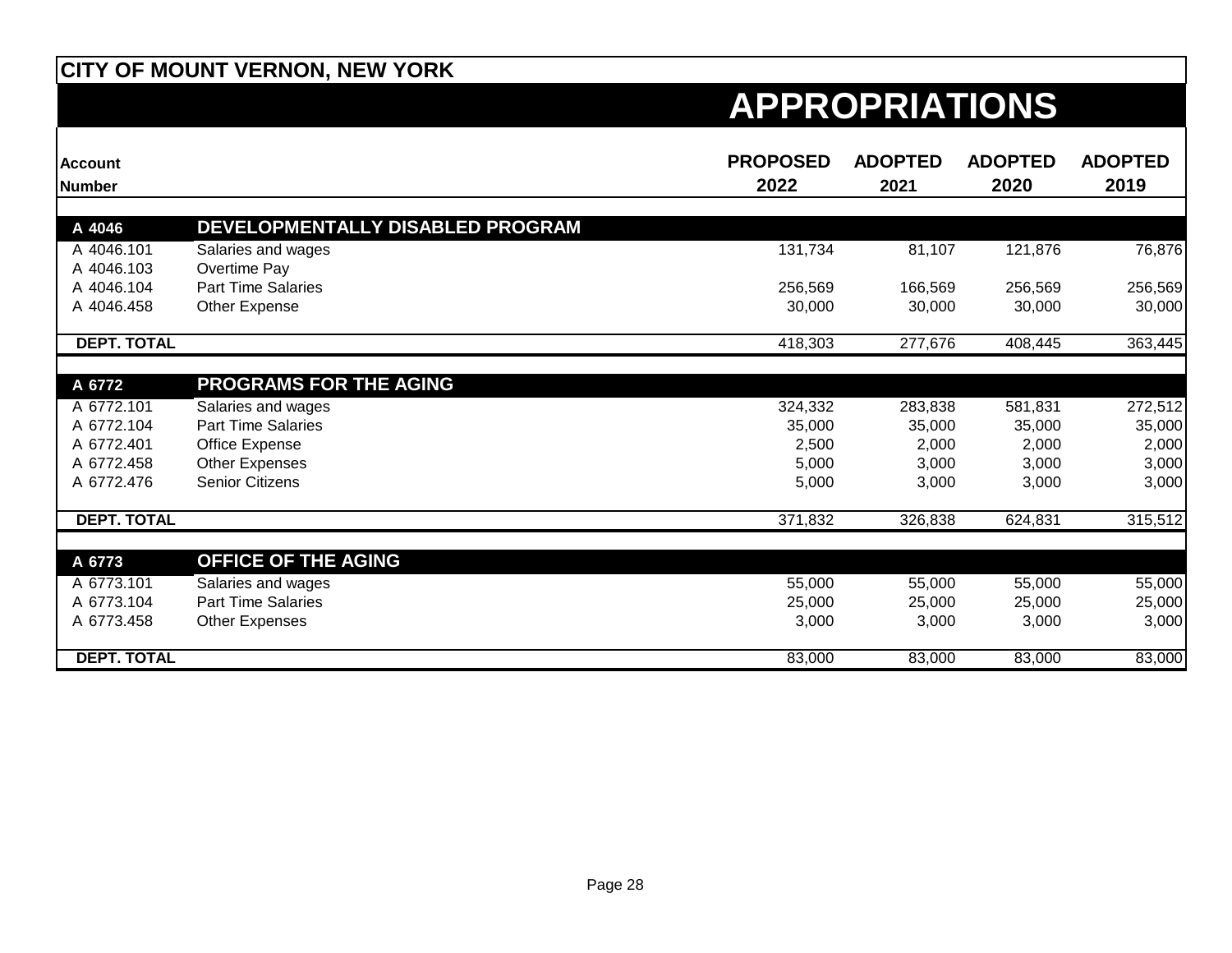| <b>Account</b><br><b>Number</b> |                                                                           | <b>PROPOSED</b><br>2022 | <b>ADOPTED</b><br>2021 | <b>ADOPTED</b><br>2020 | <b>ADOPTED</b><br>2019 |
|---------------------------------|---------------------------------------------------------------------------|-------------------------|------------------------|------------------------|------------------------|
|                                 |                                                                           |                         |                        |                        |                        |
| A 6774<br>A 6774.101            | <b>RECREATION DEPARTMENT - NUTRITION</b><br>Salaries and Wages: Nutrition | $\Omega$                | $\Omega$               |                        |                        |
| A 6774.104                      | <b>Part Time Salaries: Nutrition</b>                                      | 275,000                 | 275,000                |                        |                        |
| A 6774.458A                     | Other Expenses: Weekday Nutrition - (A.R.R.A. Grant Funds)                |                         | 200,000                |                        |                        |
| A 6774.479                      | Weekday Nutrition - Food (moved from Misc Items)                          | 200,000                 |                        |                        |                        |
| <b>DEPT. TOTAL</b>              |                                                                           | 475,000                 | 475,000                | $\Omega$               | $\mathbf 0$            |
| A 7020                          | <b>RECREATION DEPARTMENT - ADMINISTRATION</b>                             |                         |                        |                        |                        |
| A 7020.101                      | Salaries and wages                                                        | 545,124                 | 465,045                | 604,087                | 604,087                |
| A 7020.104                      | <b>Part Time Salaries</b>                                                 | 35,000                  | 30,000                 | 30,000                 | 30,000                 |
| A 7020.401                      | Office Expense                                                            | 7,500                   | 7,500                  | 10,000                 | 10,000                 |
| A 7020.402                      | <b>Transportation Expense</b>                                             | 5,000                   | 5,000                  | 5,000                  | 5,000                  |
| A 7020.463                      | Trophies & Awards                                                         | 2,500                   | 2,500                  | 4,000                  | 4,000                  |
| <b>DEPT. TOTAL</b>              |                                                                           | 595,124                 | 510,045                | 653,087                | 653,087                |
|                                 |                                                                           |                         |                        |                        |                        |
| A 7021                          | <b>MEMORIAL FIELD</b>                                                     |                         |                        |                        |                        |
| A 7021.101                      | Salaries and wages                                                        | 218,693                 | $\mathbf 0$            |                        |                        |
| A 7021.103                      | Overtime<br><b>Part Time Salaries</b>                                     | 25,000                  | $\Omega$               |                        |                        |
| A 7021.104                      |                                                                           | 10,000                  | $\Omega$               |                        |                        |
| A 7021.458                      | Other Expense                                                             | 125,000                 | 125,000                |                        |                        |
| <b>DEPT. TOTAL</b>              |                                                                           | 378,693                 | 125,000                | 0                      | $\overline{0}$         |
| A 7140                          | <b>PLAYGROUNDS &amp; RECREATION CENTERS</b>                               |                         |                        |                        |                        |
| A 7140.101                      | Salaries and wages                                                        | 195,262                 | 178,345                | 0                      | $\mathbf 0$            |
| A 7140.103                      | Overtime                                                                  | 5,000                   | 5,000                  |                        |                        |
| A 7140.104                      | Athletics, Part Time Salaries                                             | 250,000                 | 200,000                | 250,000                | 250,000                |
| A 7140.203                      | Equipment                                                                 | 20,000                  | 20,000                 | 20,000                 | 20,000                 |
| A 7140.414                      | Repairs to Plant & Equipment                                              | 20,000                  | 20,000                 | 20,000                 | 20,000                 |
| A 7140.458                      | Other Expense                                                             | 5,000                   | 5,000                  | 5,000                  | 10,000                 |
| A 7140.499                      | Uniform & Protective Equipment                                            | 12,000                  | 12,000                 | 12,000                 | 12,000                 |
| <b>DEPT. TOTAL</b>              |                                                                           | 507,262                 | 440,345                | 307,000                | 312,000                |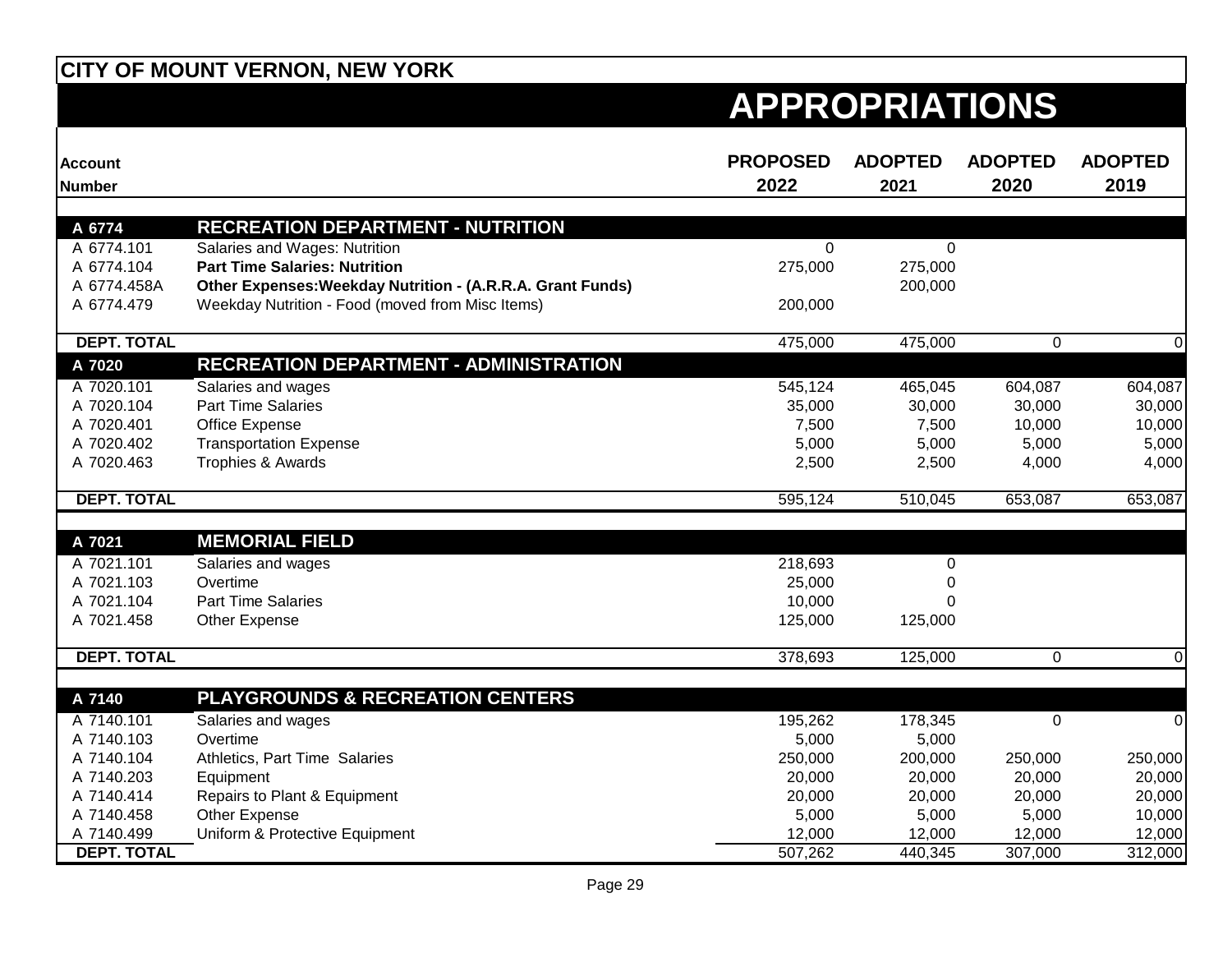| <b>Account</b>     |                                           | <b>PROPOSED</b> | <b>ADOPTED</b> | <b>ADOPTED</b> | <b>ADOPTED</b> |
|--------------------|-------------------------------------------|-----------------|----------------|----------------|----------------|
| Number             |                                           | 2022            | 2021           | 2020           | 2019           |
|                    |                                           |                 |                |                |                |
| A 7141             | <b>NEIGHBORHOOD FACILITIES CENTER</b>     |                 |                |                |                |
| A 7141.101         | Salaries and wages                        | 181,075         | 138,210        | 267,574        | 190,977        |
| A 7141.103         | Overtime                                  | 5,000           | 5,000          |                |                |
| A 7141.104         | <b>Part Time Salaries</b>                 | 150,000         | 150,000        | 150,000        | 150,000        |
| A 7141.401         | Office Expense                            | 3,000           | 3,000          | 3,000          | 3,000          |
| A 7141.416         | <b>Senior Citizens</b>                    | 5,000           | 5,000          | 5,000          | 5,000          |
| A 7141.447         | Materials & Supplies (Contract, w/Armory) | 10,000          | 10,000         | 10,000         | 15,000         |
| A 7141.458         | Other Expense                             | 8,000           | 8,000          | 8,000          | 8,000          |
| A 7141.499         | Uniform & Protective Equipment            | 7,000           | 7,000          | 7,000          | 7,000          |
| <b>DEPT. TOTAL</b> |                                           | 369,075         | 326,210        | 450,574        | 378,977        |
|                    | <b>RECREATION DEPARTMENT - POOLS</b>      |                 |                |                |                |
| A 7180             |                                           |                 |                |                |                |
| A 7180.101         | Salaries and wages                        |                 |                | 0              | 0              |
| A 7180.104         | <b>Part Time Salaries</b>                 | 20,000          | 20,000         | 23,557         | 0              |
| <b>DEPT. TOTAL</b> |                                           | 20,000          | 20,000         | 23,557         | 0              |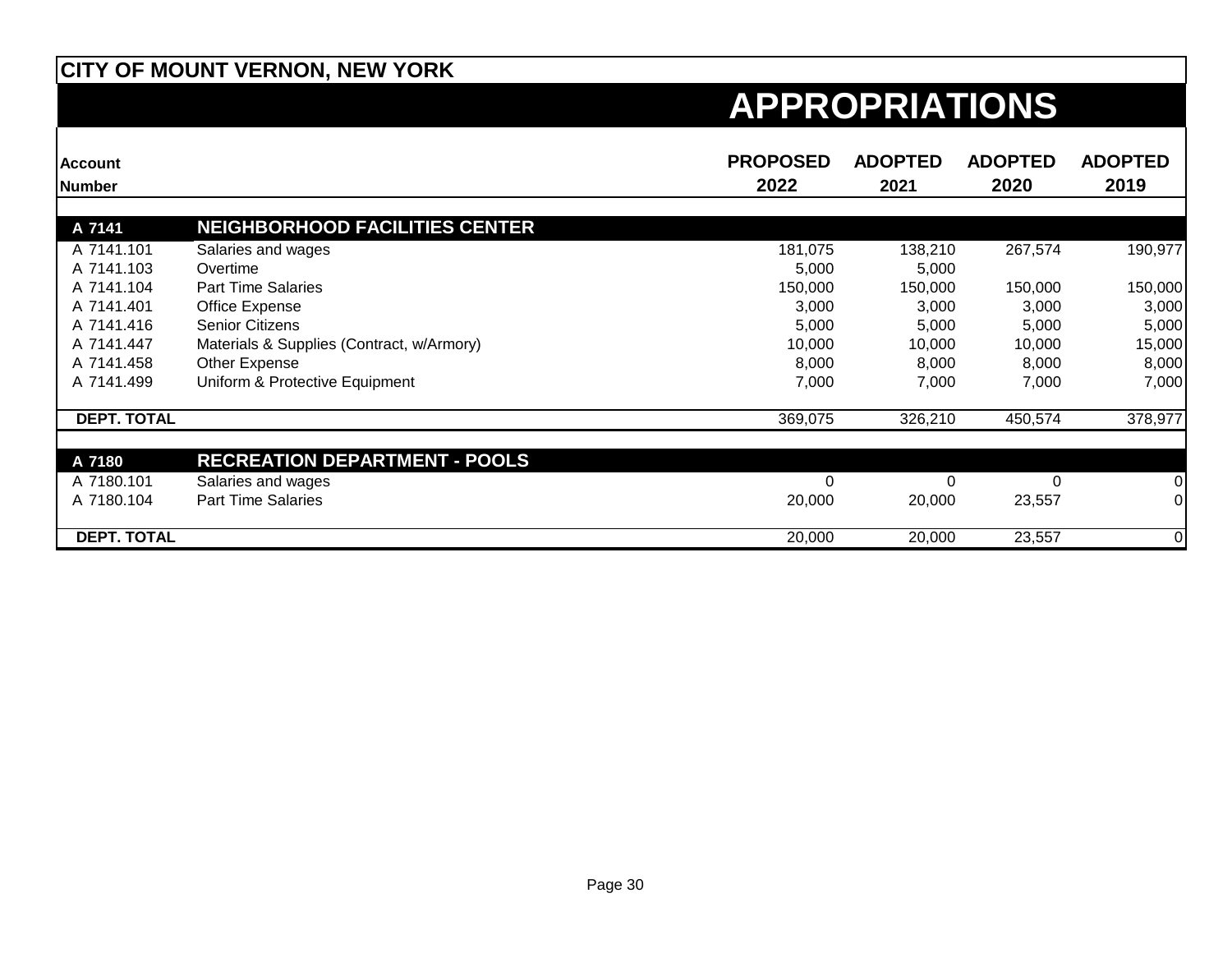| <b>Account</b>     |                                                               | <b>PROPOSED</b> | <b>ADOPTED</b> | <b>ADOPTED</b> | <b>ADOPTED</b> |
|--------------------|---------------------------------------------------------------|-----------------|----------------|----------------|----------------|
| <b>INumber</b>     |                                                               | 2022            | 2021           | 2020           | 2019           |
|                    |                                                               |                 |                |                |                |
| A 7310             | <b>RECREATION DEPARTMENT - YOUTH PROGRAMS</b>                 |                 |                |                |                |
| A 7310.101         | Salaries and wages                                            | 131,734         | 82,198         | 50,000         | 0              |
| A 7310.104         | <b>Part Time Salaries</b>                                     | 400,000         | 400,000        | 500,000        | 275,000        |
| A 7310.402         | <b>Travel Expense</b>                                         | 15,000          | 15,000         | 15,000         | 15,000         |
| A 7310.447         | <b>Materials and Supplies</b>                                 | 50,000          | 50,000         | 50,000         | 50,000         |
| A 7310.458         | Other Expense                                                 | 15,000          | 15,000         | 15,000         | 15,000         |
| <b>DEPT. TOTAL</b> |                                                               | 611,734         | 562,198        | 630,000        | 355,000        |
| A 7620             | <b>ADULT EDUCATION</b>                                        |                 |                |                |                |
| A 7620.104         | <b>Part Time Salaries</b>                                     | 7,500           | 7,500          | 7,500          | 7,500          |
| A 7620.457         | Recreation Features & Other Expense                           | 30,000          | 30,000         | 30,000         | 30,000         |
| A 7620.458         | Other Expense                                                 | 5,000           | 5,000          | 5,000          | 5,000          |
| A 7620.464         | <b>Cultural Civic Adult Education - Miscellaneous Expense</b> | 25,000          | 25,000         | 25,000         | 25,000         |
| <b>DEPT. TOTAL</b> |                                                               | 67,500          | 67,500         | 67,500         | 67,500         |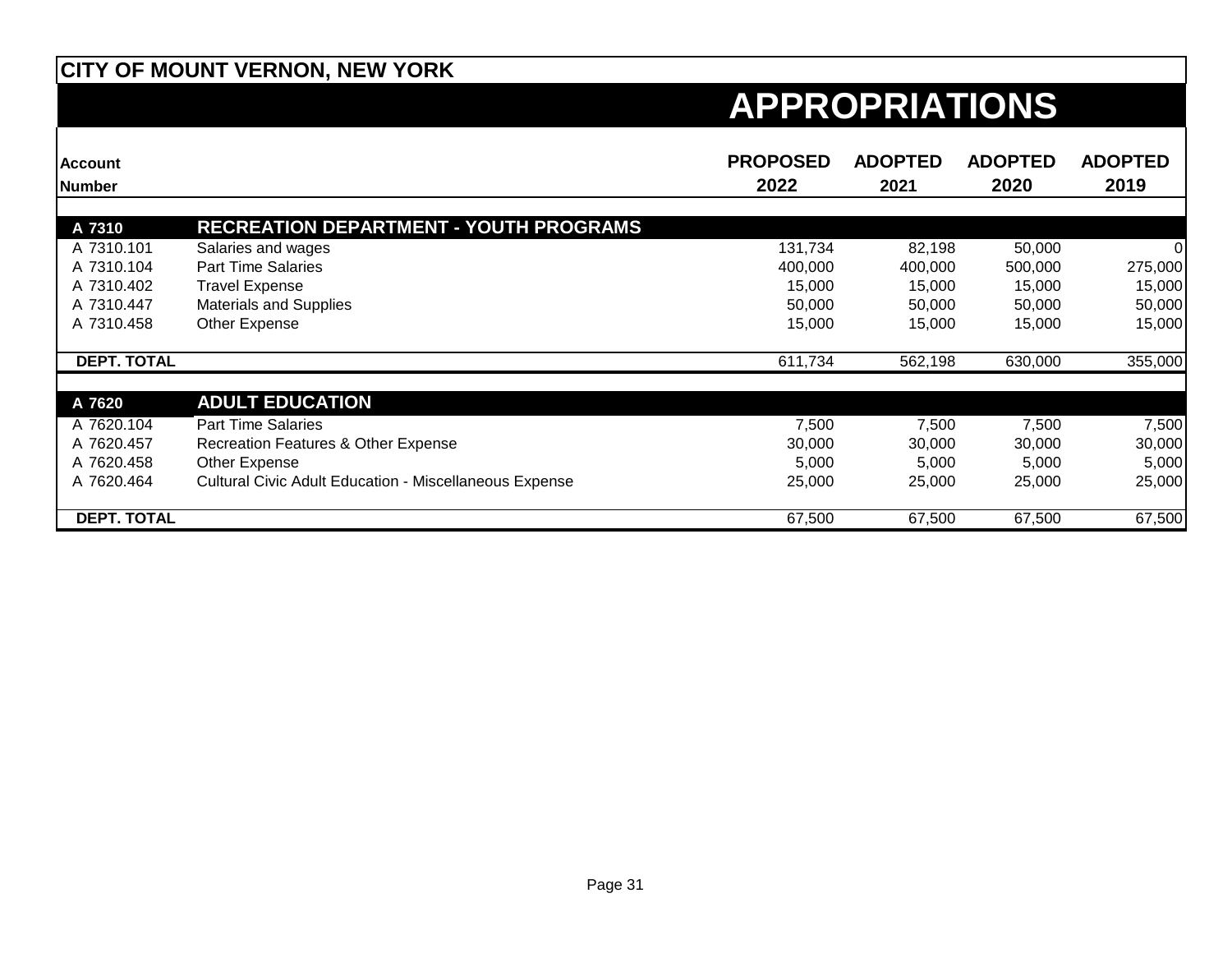| <b>Account</b><br><b>Number</b> |                                               | <b>PROPOSED</b><br>2022 | <b>ADOPTED</b><br>2021 | <b>ADOPTED</b><br>2020 | <b>ADOPTED</b><br>2019 |
|---------------------------------|-----------------------------------------------|-------------------------|------------------------|------------------------|------------------------|
| A 7311                          | <b>YOUTH BUREAU</b>                           |                         |                        |                        |                        |
| A 7311.101                      | Salaries and wages                            | 462,171                 | 455,839                | 442,375                | 442,375                |
| A 7311.104                      | <b>Part Time Salaries</b>                     | 12,017                  | 12,017                 | 25,000                 | 25,000                 |
| A 7311.203                      | Equipment                                     | 2,000                   | 2,000                  | 2,000                  | 2,000                  |
| A 7311.401                      | Office Expense                                | 3,500                   | 3,500                  | 3,500                  | 3,500                  |
| A 7311.402                      | <b>Travel Expense</b>                         | 500                     | 1,000                  | 2,000                  | 2,000                  |
| A 7311.407                      | Leasing, Printing & Copying                   | 2,000                   | 3,000                  | 3,000                  | 3,000                  |
| A 7311.423                      | <b>Conference Expense</b>                     | 2,500                   | 2,500                  | 4,000                  | 4,000                  |
| <b>DEPT. TOTAL</b>              |                                               | 484,688                 | 479,856                | 481,875                | 481,875                |
| A 7312                          | <u>YOUTH SERVICES PROJECT (YOUTH CENTERS)</u> |                         |                        |                        |                        |
| A 7312.101                      | Salaries and wages                            | 102,370                 | 93,285                 | 74,557                 | 74,557                 |
| A 7312.104                      | <b>Part Time Salaries</b>                     | 20,000                  | 20,000                 | 20,000                 | 20,000                 |
| A 7312.203                      | Equipment                                     | 500                     | 500                    | 500                    | 500                    |
| A 7312.401                      | Office Expense                                | 1,500                   | 1,500                  | 1,500                  | 1,500                  |
| A 7312.402                      | <b>Travel Expense</b>                         | 8,000                   | 8,000                  | 13,000                 | 13,000                 |
| A 7312.405                      | <b>Contracted Outside Service</b>             | 10,000                  | 12,000                 | 12,000                 | 12,000                 |
| A 7312.467                      | Program Supplies                              | 3,500                   | 3,500                  | 3,500                  | 3,500                  |
| A 7319.458                      | Invest In Kids Match                          | 74,365                  | 80,000                 | 83,245                 | 83,245                 |
| <b>DEPT. TOTAL</b>              |                                               | 220,235                 | 218,785                | 208,302                | 208,302                |
|                                 |                                               |                         |                        |                        |                        |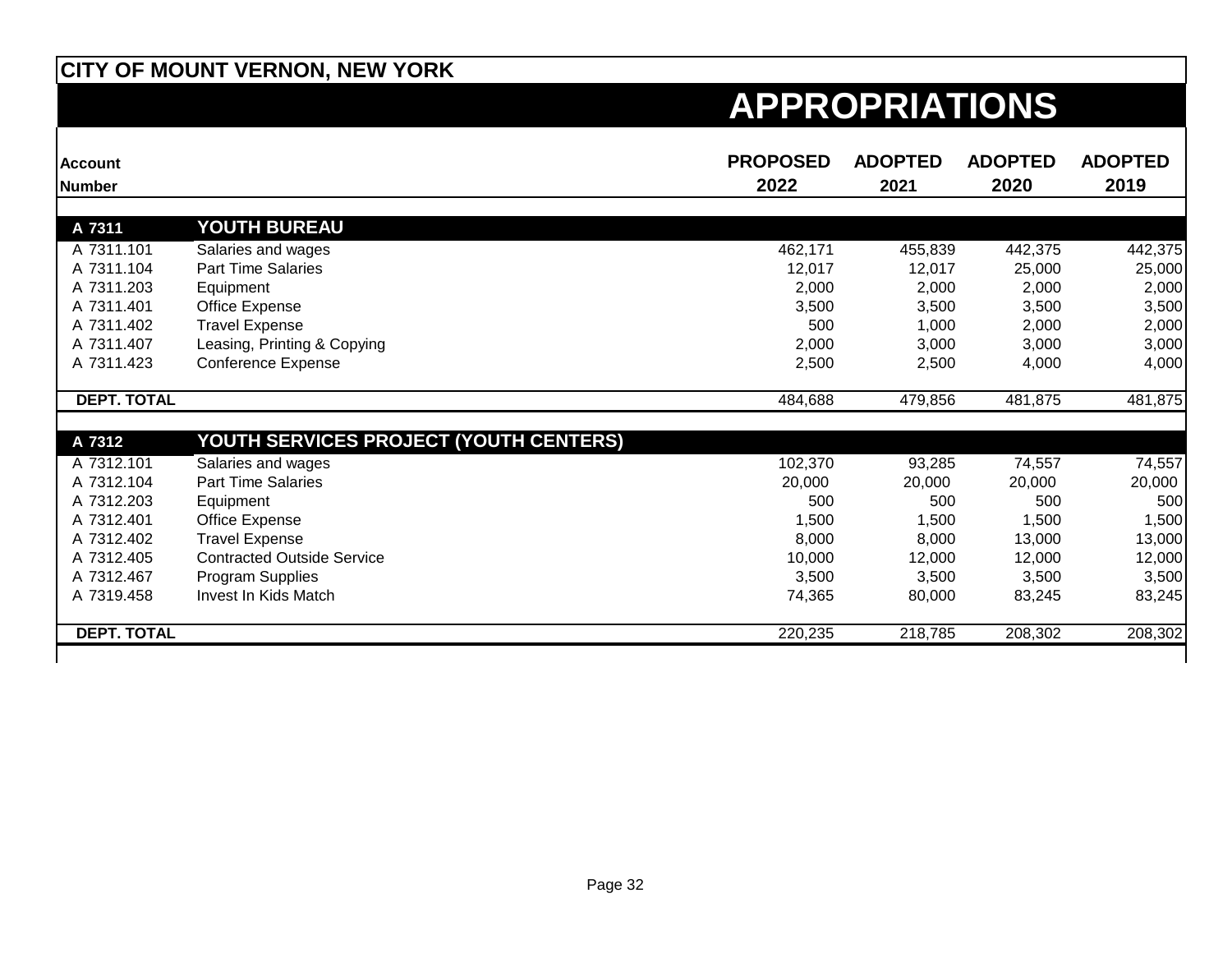| <b>Account</b>     |                                      | <b>PROPOSED</b> | <b>ADOPTED</b> | <b>ADOPTED</b> | <b>ADOPTED</b> |
|--------------------|--------------------------------------|-----------------|----------------|----------------|----------------|
| <b>Number</b>      |                                      | 2022            | 2021           | 2020           | 2019           |
| A 8010             | <b>ZONING BOARD OF APPEALS</b>       |                 |                |                |                |
| A 8010.101         | Salaries and wages                   | 17,891          | 37,231         | 37,231         | 37,231         |
| A 8010.401         | Office Expense                       | 3,000           | 3,000          | 3,000          | 3,000          |
| A 8010.403         | *Membership & Dues                   | 500             | 500            | 500            | 500            |
| A 8010.420         | *Publications & Printing             | 1,000           | 1,000          | 1,000          | 1,000          |
| A 8010.451         | Training                             | 700             | 700            | 700            | 700            |
| <b>DEPT. TOTAL</b> |                                      | 23,091          | 42,431         | 42,431         | 42,431         |
|                    |                                      |                 |                |                |                |
| A 8020             | PLANNING & COMMUNITY DEVELOPMENT     |                 |                |                |                |
| A 8020.101         | Salaries and wages - PCD             | 1,855,229       | 1,514,740      | 861,035        | 771,035        |
| A 8020.203         | Equipment                            | 3,000           | 3,000          | 5,000          | 5,000          |
| A 8020.401         | Office Expense                       | 8,000           | 8,000          | 12,000         | 12,000         |
| A 8020.405         | <b>Contracted Outside Services</b>   | 150,000         | 150,000        | 150,000        | 60,000         |
| A 8020.407         | Leasing, Printing & Copying          | 6,000           | 6,000          | 6,000          | 6,000          |
| A 8020.420         | *Membership & Dues                   | 2,500           | 2,500          | 2,500          | 2,500          |
| A 8020.423         | <b>Conference Expense</b>            | 2,500           | 2,500          | 5,000          | 5,000          |
| A 8020.447         | Materials & Supplies                 | 5,000           | 5,000          | 5,000          | 5,000          |
| A 8020.458         | GIS (Geographic Information Systems) |                 |                |                |                |
| A 8020.499         | Uniform & Protective Equipment       | 1,000           |                |                |                |
|                    | Comprehensive Plan                   | 75,000          |                |                |                |
| <b>DEPT. TOTAL</b> |                                      | 2,108,229       | 1,691,740      | 1,046,535      | 866,535        |
| A 8021             | <b>PLANNING BOARD</b>                |                 |                |                |                |
| A 8021.101         | Salaries and wages                   | 20,796          | 40,136         | 40,136         | 40,136         |
| A 8021.401         | Office Expense                       | 3,000           | 3,000          | 3,000          | 3,000          |
| A 8021.402         | <b>Travel Expense</b>                | 200             | 200            | 200            | 200            |
| A 8021.420         | Publication                          | 1,000           | 1,000          | 1,000          | 1,000          |
| A 8021.451         | Training                             | 1,000           | 1,000          | 1,000          | 1,000          |
|                    | <b>Stenographic Services</b>         |                 |                |                |                |
|                    | Planning & Land Development Studies  |                 |                |                |                |
| <b>DEPT. TOTAL</b> |                                      | 25,996          | 45,336         | 45,336         | 45,336         |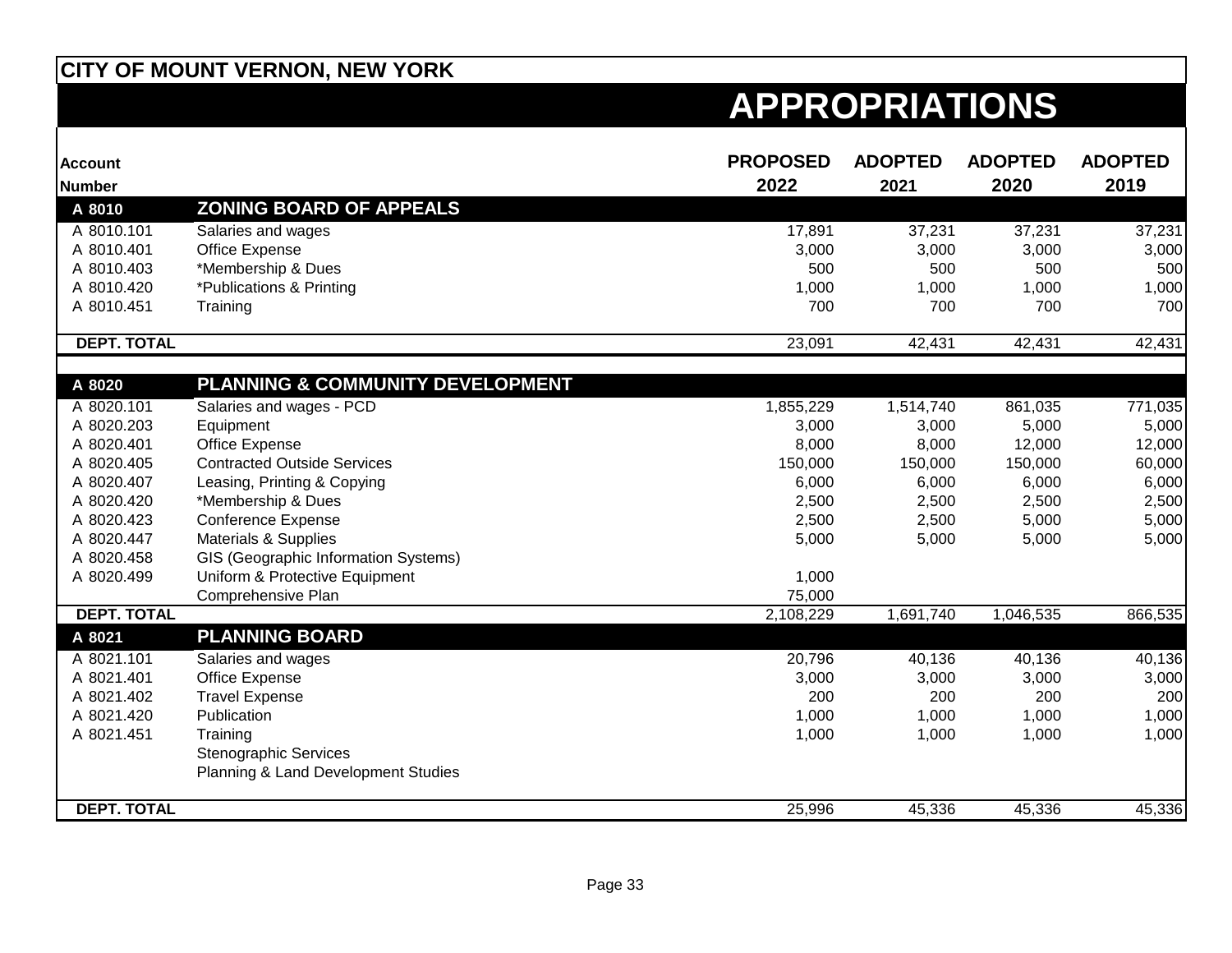| <b>Account</b><br>Number |                                     | <b>PROPOSED</b><br>2022 | <b>ADOPTED</b><br>2021 | <b>ADOPTED</b><br>2020 | <b>ADOPTED</b><br>2019 |
|--------------------------|-------------------------------------|-------------------------|------------------------|------------------------|------------------------|
| A 9010                   | <b>EMPLOYEE BENEFITS</b>            |                         |                        |                        |                        |
| A 9010.801               | *State Retirement System            | 14,264,307              | 12,580,055             | 11,980,000             | 8,275,000              |
| A 9030.803               | Social Security                     | 5,051,419               | 4,687,125              | 4,458,000              | 4,458,000              |
| A 9040.804               | <b>Worker's Compensation Claims</b> | 950.000                 | 950.000                | 950.000                | 950,000                |
| A 9045.808               | Employee Assistance Program EAP     | 5.000                   | 5.000                  | 5,000                  | 5,000                  |
| A 9050.805               | Unemployment Insurance              | 200,000                 | 200,000                | 200,000                | 200,000                |
| A 9060.806               | *Health & Dental Insurance          | 22,000,000              | 22,000,000             | 18.290.000             | 19,300,000             |
| A 9060.817               | MTA Tax                             | 200,000                 | 200,000                | 200,000                | 200,000                |
| <b>DEPT. TOTAL</b>       |                                     | 42,670,726              | 40.622.180             | 36,083,000             | 33,388,000             |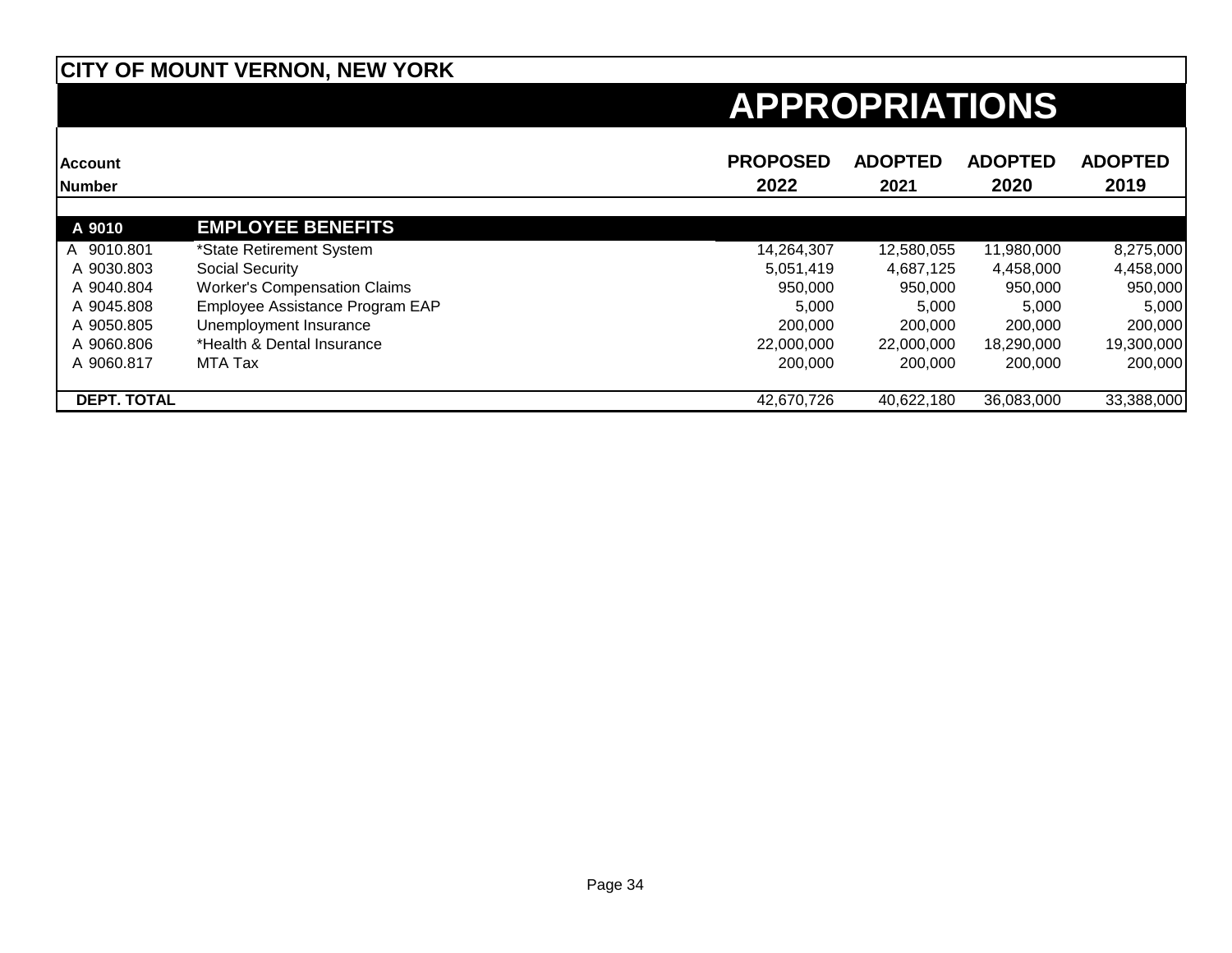| <b>Account</b><br>Number |                                                        | <b>PROPOSED</b><br>2022 | <b>ADOPTED</b><br>2021 | <b>ADOPTED</b><br>2020 | <b>ADOPTED</b><br>2019 |
|--------------------------|--------------------------------------------------------|-------------------------|------------------------|------------------------|------------------------|
|                          |                                                        |                         |                        |                        |                        |
|                          | <b>TRANSFER TO OTHER FUNDS</b>                         |                         |                        |                        |                        |
| A 9950.807               | Transfers Out - Debt Service                           | 2,362,144               | 2,386,644              | 2,386,644              | 2,386,644              |
| A 9950.809               | Transfers Out - Capital Fund                           |                         |                        |                        |                        |
| <b>DEPT. TOTAL</b>       |                                                        | 2,362,144               | 2,386,644              | 2,386,644              | 2,386,644              |
|                          |                                                        |                         |                        |                        |                        |
|                          | <b>OTHER CHARGES</b>                                   |                         |                        |                        |                        |
| A 1930.494               | Judgments & Settlements (Increase for DEC Settlements) | 250,000,                | 850,000                | 750,000                | 750,000                |
| A 8611.473               | <b>Tax Abatements</b>                                  | 35,000                  | 35,000                 | 35,000                 | 35,000                 |
| A 8889.475               | State Administered ETPA Charge                         | 120,000                 | 120,000                | 65,000                 | 65,000                 |
| <b>DEPT. TOTAL</b>       |                                                        | .405.000                | 1,005,000              | 850,000                | 850,000                |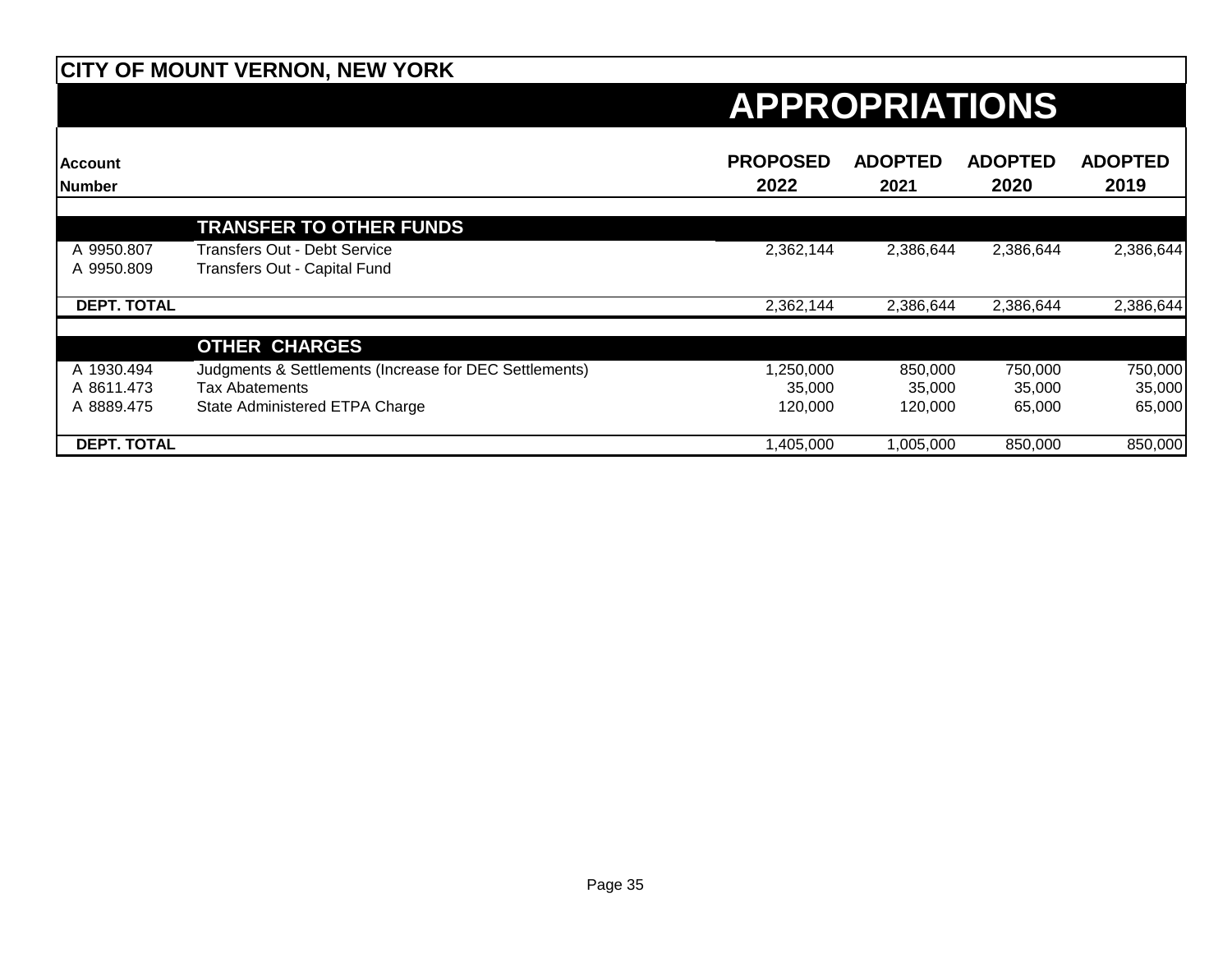| <b>Account</b>      |                                                                          | <b>PROPOSED</b> | <b>ADOPTED</b> | <b>ADOPTED</b> | <b>ADOPTED</b> |
|---------------------|--------------------------------------------------------------------------|-----------------|----------------|----------------|----------------|
| <b>Number</b>       |                                                                          | 2022            | 2021           | 2020           | 2019           |
|                     | <b>MISCELLANEOUS ITEMS</b>                                               |                 |                |                |                |
| A 1210.460          | Public Access Studio Expense                                             | 10,000          | 10,000         | 20,000         | 20,000         |
| A 1316.498          | C.P.A. Audit Fee                                                         | 300,000         | 300,000        | 92,800         | 89,000         |
| A 1910.469          | Insurance - Claims                                                       | 100,000         | 100,000        | 100,000        | 100,000        |
| A 1910.487          | <b>Insurance Premiums</b>                                                | 1,461,000       | 960,000        | 840,000        | 840,000        |
| A 1911.488          | Electricity Expense - New York State Power Authority                     | 1,800,000       | 1,800,000      | 1,800,000      | 1,800,000      |
| A 1912.441          | Telephone - Citywide                                                     | 325,000         | 325,000        | 325,000        | 325,000        |
| A 1913.489          | <b>CSEA Tuition</b>                                                      | 5,000           | 5,000          | 5,000          | 5,000          |
| A 1964.492          | <b>Tax Refunds</b>                                                       | 1,000,000       | 750,000        | 500,000        | 500,000        |
| A 1990.493          | <b>Contingent Fund</b>                                                   | 1,500,000       | 750,000        | 1,000,000      | 1,000,000      |
| A xxx.xxx           | Environmental Protection (EPA) Moved to Sanitary Sewer Outside Contracts |                 | 0              | 500,000        |                |
| A 6774.479          | Weekday Nutrition - Food (moved from Misc Items)                         |                 |                | 200,000        | 200,000        |
| A 7319.458          | Other Expenses: Youth Board-Invest in Kids (Grant funded)                | 12,000          | 12,000         | 12,000         | 12,000         |
| A 7550.471          | Independence Day Fund                                                    | 1,500           | 1,500          | 1,500          | 1,500          |
| A 7550.482          | <b>Christmas Decorations &amp; Supplies</b>                              | 2,500           | 2,500          | 2,500          | 2,500          |
| A to assign         | <b>CBA/Salaries Adjustments</b>                                          | 3,109,871       | 100,000        | 205,000        |                |
| <b>DEPT. TOTAL</b>  |                                                                          | 9,626,871       | 5,116,000      | 5,603,800      | 4,895,000      |
|                     | Provision for Uncollected Taxes (Went to Uncollected School Taxes)       | 400,000         | 400,000        | 1,000,000      | 1,000,000      |
| <b>GRAND TOTALS</b> |                                                                          | 136,054,433     | 123,698,088    | 118,140,878    | 112,998,844    |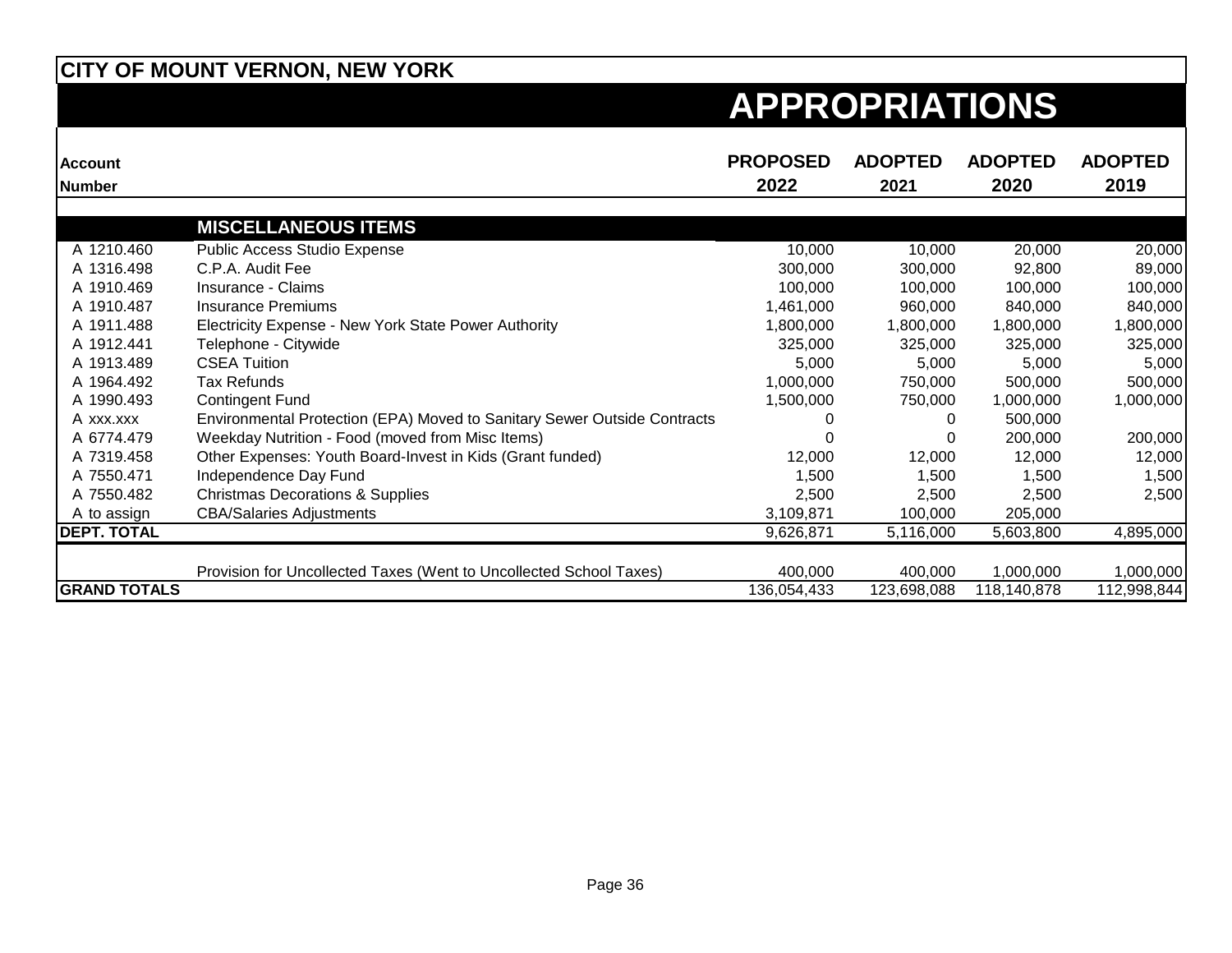|                    |                                          |                         | <b>SALARY DETAIL</b>   |                        |                        |
|--------------------|------------------------------------------|-------------------------|------------------------|------------------------|------------------------|
| <b>CODE</b>        |                                          | <b>PROPOSED</b><br>2022 | <b>ADOPTED</b><br>2021 | <b>ADOPTED</b><br>2020 | <b>ADOPTED</b><br>2019 |
|                    | <b>CITY COUNCIL</b>                      |                         |                        |                        |                        |
| 1010.101<br>A      | Salaries and wages                       |                         |                        |                        |                        |
|                    | 1 City Council President                 | 36,500                  | 36,500                 | 36,500                 | 36,500                 |
|                    | 4 City Council Members 1 @ \$33,000 each | 132,000                 | 132,000                | 132,000                | 132,000                |
|                    | Legislative Aide                         | 90,000                  | 90,000                 | 90,000                 |                        |
|                    | <b>City Council Attorney</b>             |                         |                        |                        | 90,000                 |
|                    | <b>Community Outreach Coordinator</b>    |                         |                        | 85,000                 | 85,000                 |
| <b>DEPT. TOTAL</b> |                                          | 258,501                 | 258,501                | 343,500                | 343,500                |
|                    |                                          |                         |                        |                        |                        |
|                    | <b>BOARD OF ESTIMATE AND CONTRACT</b>    |                         |                        |                        |                        |
| 1030.101<br>A      | Salaries and wages                       |                         |                        |                        |                        |
| <b>DEPT. TOTAL</b> |                                          |                         |                        |                        |                        |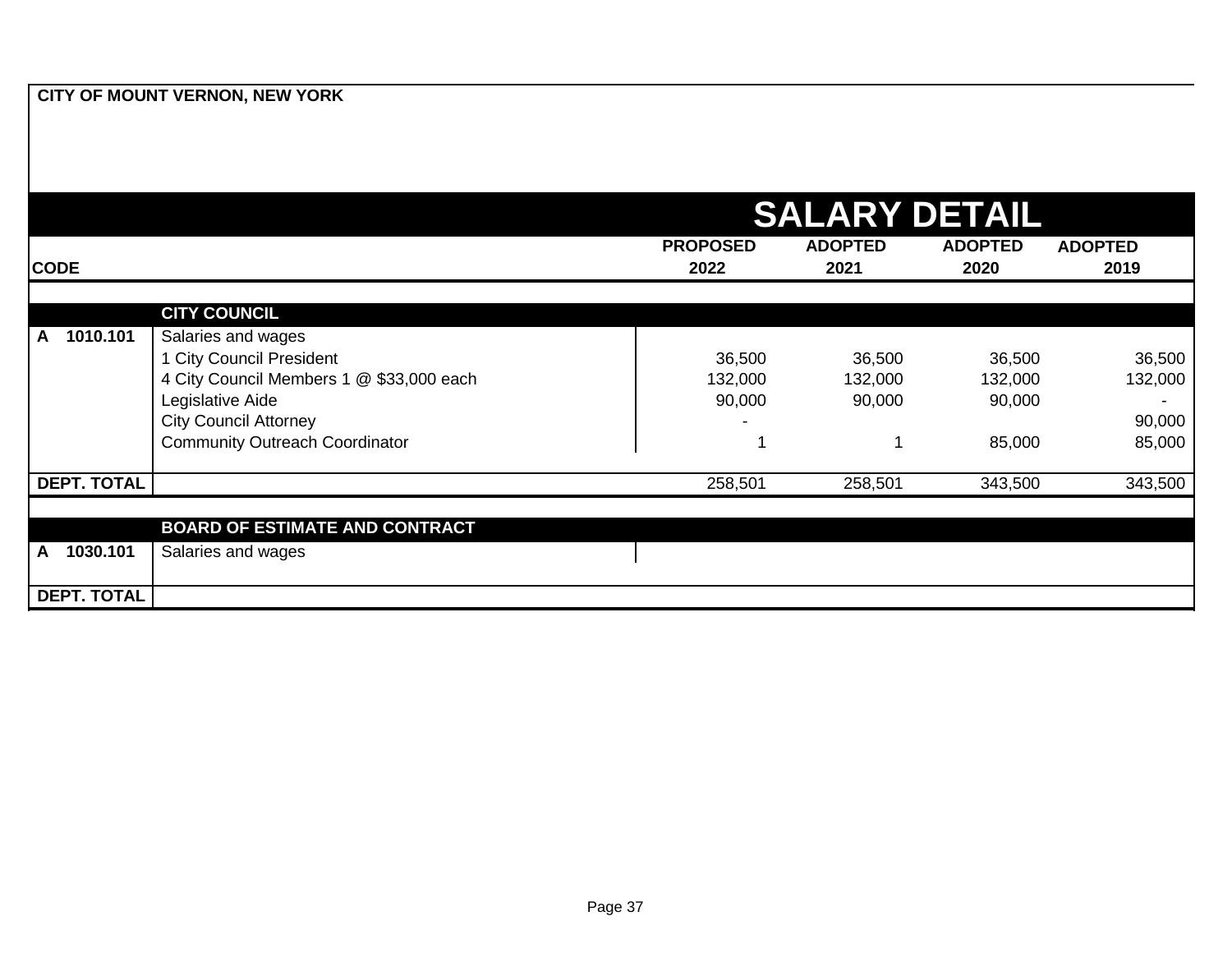|                    |                                                   |                 | <b>SALARY DETAIL</b> |                |                |
|--------------------|---------------------------------------------------|-----------------|----------------------|----------------|----------------|
|                    |                                                   | <b>PROPOSED</b> | <b>ADOPTED</b>       | <b>ADOPTED</b> | <b>ADOPTED</b> |
| <b>CODE</b>        |                                                   | 2022            | 2021                 | 2020           | 2019           |
|                    | <b>OFFICE OF THE MAYOR</b>                        |                 |                      |                |                |
| 1210.101<br>A      | Salaries and wages                                |                 |                      |                |                |
|                    | Mayor                                             | 143,000         | 143,000              | 143,000        | 143,000        |
|                    | Chief of Staff                                    | 130,000         | 125,000              | 125,000        |                |
|                    | Deputy Chief of Staff - Intergovernmental Affairs | 92,000          | 80,584               | 80,584         | 80,584         |
|                    | <b>Executive Secretary</b>                        | 60,000          | 55,493               | 55,493         | 55,493         |
|                    | <b>Administrative Secretary</b>                   | 55,547          | 53,547               | 53,547         | 53,547         |
|                    | <b>Director of Constituent Services</b>           | 80,000          |                      |                |                |
| <b>DEPT. TOTAL</b> |                                                   | 560,547         | 457,624              | 457,624        | 332,624        |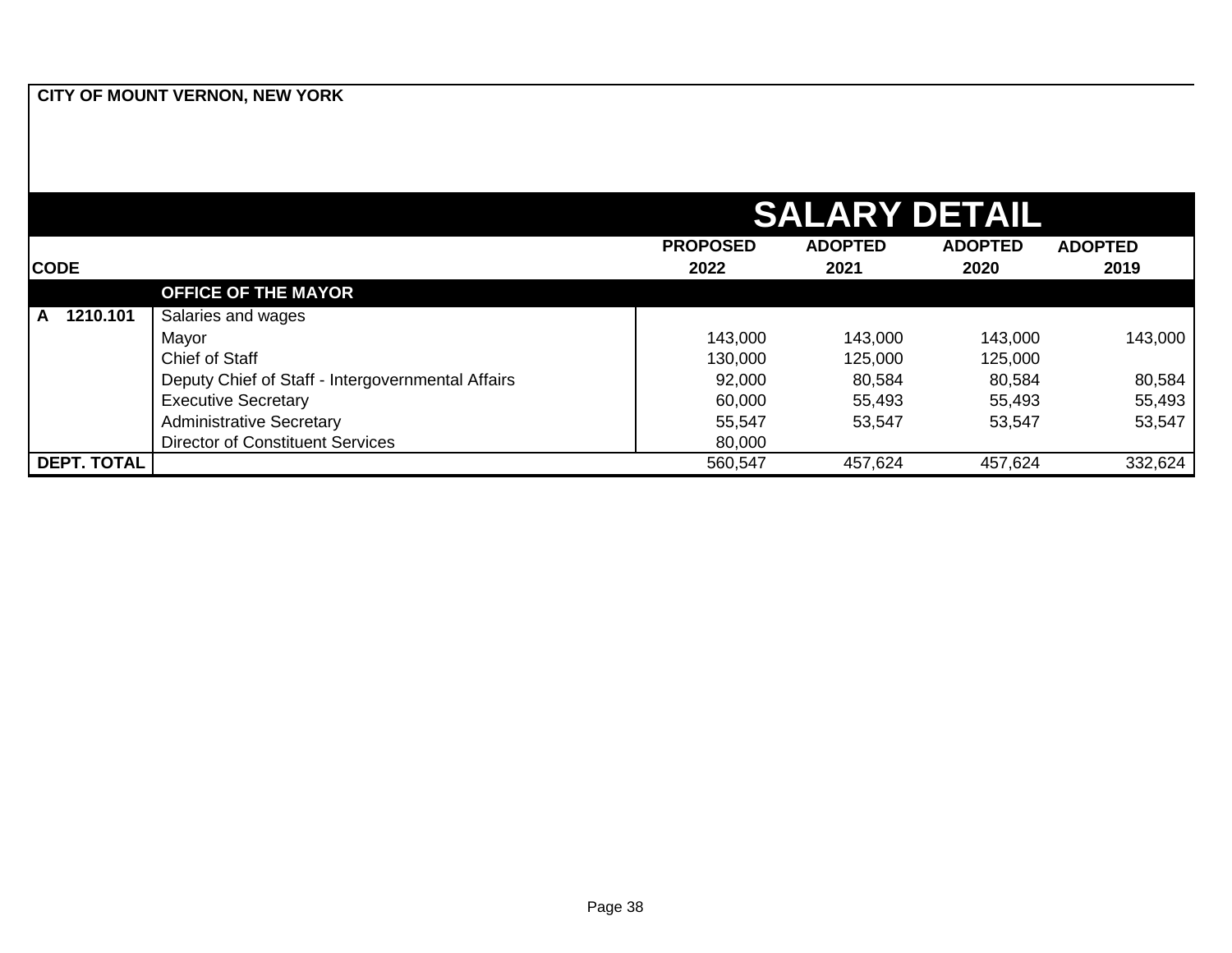|                    |                                               |                 | <b>SALARY DETAIL</b> |                |                |
|--------------------|-----------------------------------------------|-----------------|----------------------|----------------|----------------|
|                    |                                               | <b>PROPOSED</b> | <b>ADOPTED</b>       | <b>ADOPTED</b> | <b>ADOPTED</b> |
| <b>CODE</b>        |                                               | 2022            | 2021                 | 2020           | 2019           |
|                    | <b>DEPARTMENT OF FINANCE</b>                  |                 |                      |                |                |
| 1315.101<br>A      | Salaries and wages                            |                 |                      |                |                |
|                    | Comptroller                                   | 128,700         | 128,700              | 128,700        | 128,700        |
|                    | 1st Deputy Comptroller                        | 125,000         | 97,990               | 97,990         | 97,990         |
|                    | 2nd Deputy Comptroller                        | 105,000         | 79,623               | 79,623         | 79,623         |
|                    | Secretary                                     | 60,000          | 56,797               | 56,797         | 56,797         |
|                    | Budget Analyst/Grant Compliance (ARPA-funded) | 92,363          |                      |                |                |
|                    | <b>Chief Accountant</b>                       | 147,081         | 147,081              | 147,081        | 147,081        |
|                    | <b>Chief Accountant</b>                       | 128,842         | 116,682              | 110,602        | 110,602        |
|                    | Payroll Administrator                         | 118,042         | 116,511              | 111,919        | 111,919        |
|                    | <b>Payroll Specialist</b>                     | 69,523          | 69,523               | 69,523         | 69,523         |
|                    | Payroll Clerk                                 | 65,650          | 65,650               | 58,949         | 58,949         |
|                    | Senior Accountant                             | 97,688          | 94,279               | 87,461         | 87,461         |
|                    | Senior Accountant                             | 90,870          | 90,870               | 84,052         | 84,052         |
|                    | Senior Cashier                                | 73,966          | 73,966               | 69,523         | 69,523         |
|                    | Cashier                                       | 56,716          | 54,482               | 52,248         | 52,248         |
|                    | Senior Keyboard Specialist                    | 56,004          | 56,004               | 56,004         | 56,004         |
|                    | <b>Senior Account Clerk</b>                   | 65,954          | 63,951               | 59,945         | 59,945         |
|                    | <b>Accounts Payable Clerk</b>                 | 65,954          |                      |                |                |
|                    | Part-Time/Temporary Help                      | 100,000         |                      |                | 80,000         |
|                    | Longevity/Sick Bonus                          | 6,017           | 8,775                | 8,775          | 8,775          |
| <b>DEPT. TOTAL</b> |                                               | 1,653,370       | 1,320,884            | 1,279,192      | 1,359,192      |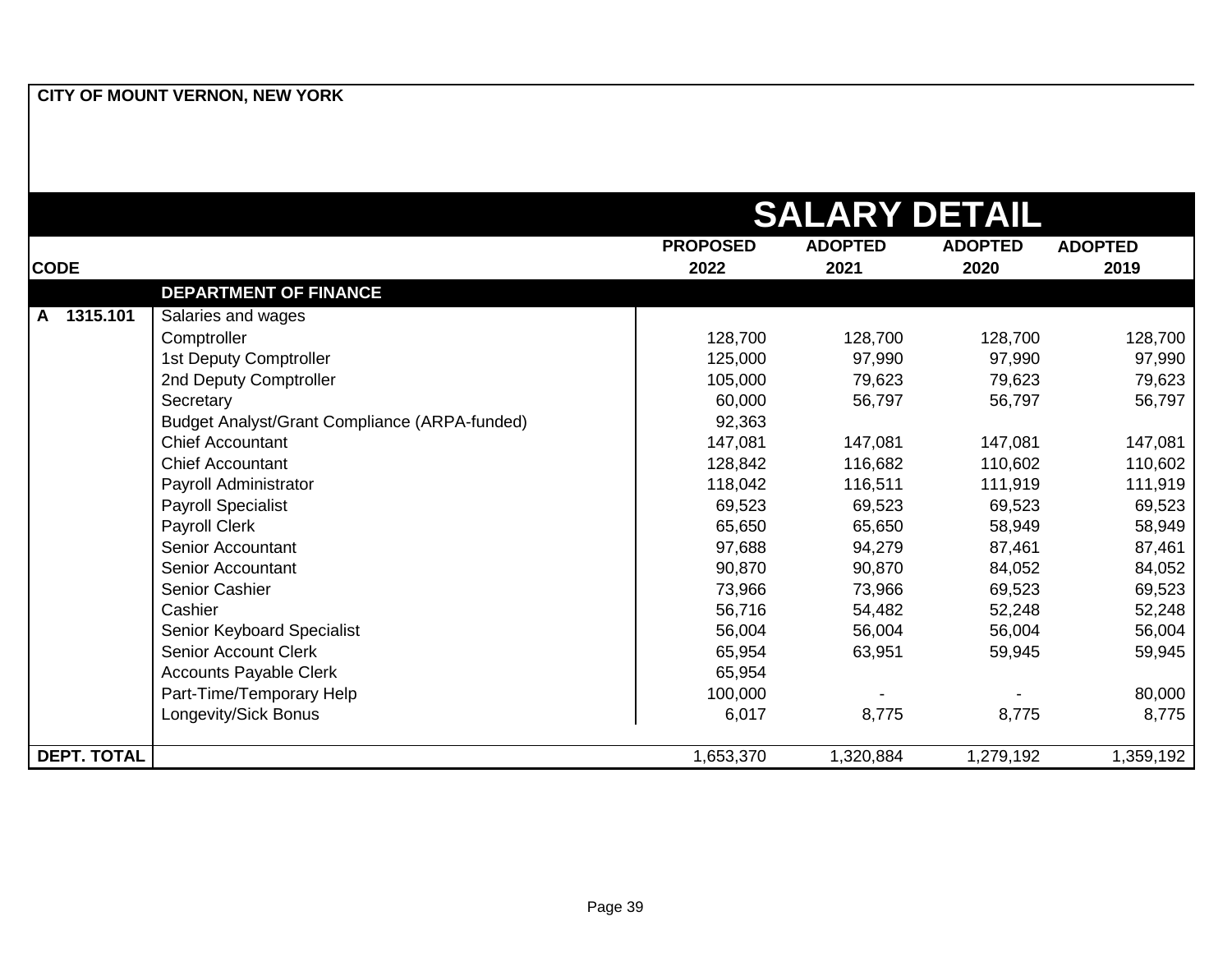|                          |                                                                                                                                                                |                                                | <b>SALARY DETAIL</b>                           |                                                |                                                |
|--------------------------|----------------------------------------------------------------------------------------------------------------------------------------------------------------|------------------------------------------------|------------------------------------------------|------------------------------------------------|------------------------------------------------|
| <b>CODE</b>              |                                                                                                                                                                | <b>PROPOSED</b><br>2022                        | <b>ADOPTED</b><br>2021                         | <b>ADOPTED</b><br>2020                         | <b>ADOPTED</b><br>2019                         |
|                          | OFFICE OF THE INSPECTOR GENERAL                                                                                                                                |                                                |                                                |                                                |                                                |
| 1321.101<br>$\mathbf{A}$ | Salaries and wages<br><b>Inspector General</b>                                                                                                                 |                                                | 75,000                                         |                                                |                                                |
| <b>DEPT. TOTAL</b>       |                                                                                                                                                                | $\blacksquare$                                 | 75,000                                         | $\blacksquare$                                 |                                                |
|                          | <b>ASSESSMENT AND TAXATION</b>                                                                                                                                 |                                                |                                                |                                                |                                                |
| 1355.101<br>A            | Salaries and wages<br>Commissioner/Assessor<br><b>Deputy Commissioner</b><br>Senior Assessment Clerk<br><b>Senior Assessment Clerk</b><br>Longevity/Sick Bonus | 115,000<br>78,048<br>63,416<br>63,416<br>4,100 | 115,000<br>78,048<br>61,989<br>61,989<br>4,100 | 115,000<br>78,048<br>61,004<br>61,004<br>4,100 | 105,916<br>71,048<br>61,004<br>61,004<br>4,100 |
| <b>DEPT. TOTAL</b>       |                                                                                                                                                                | 323,980                                        | 321,126                                        | 319,156                                        | 303,072                                        |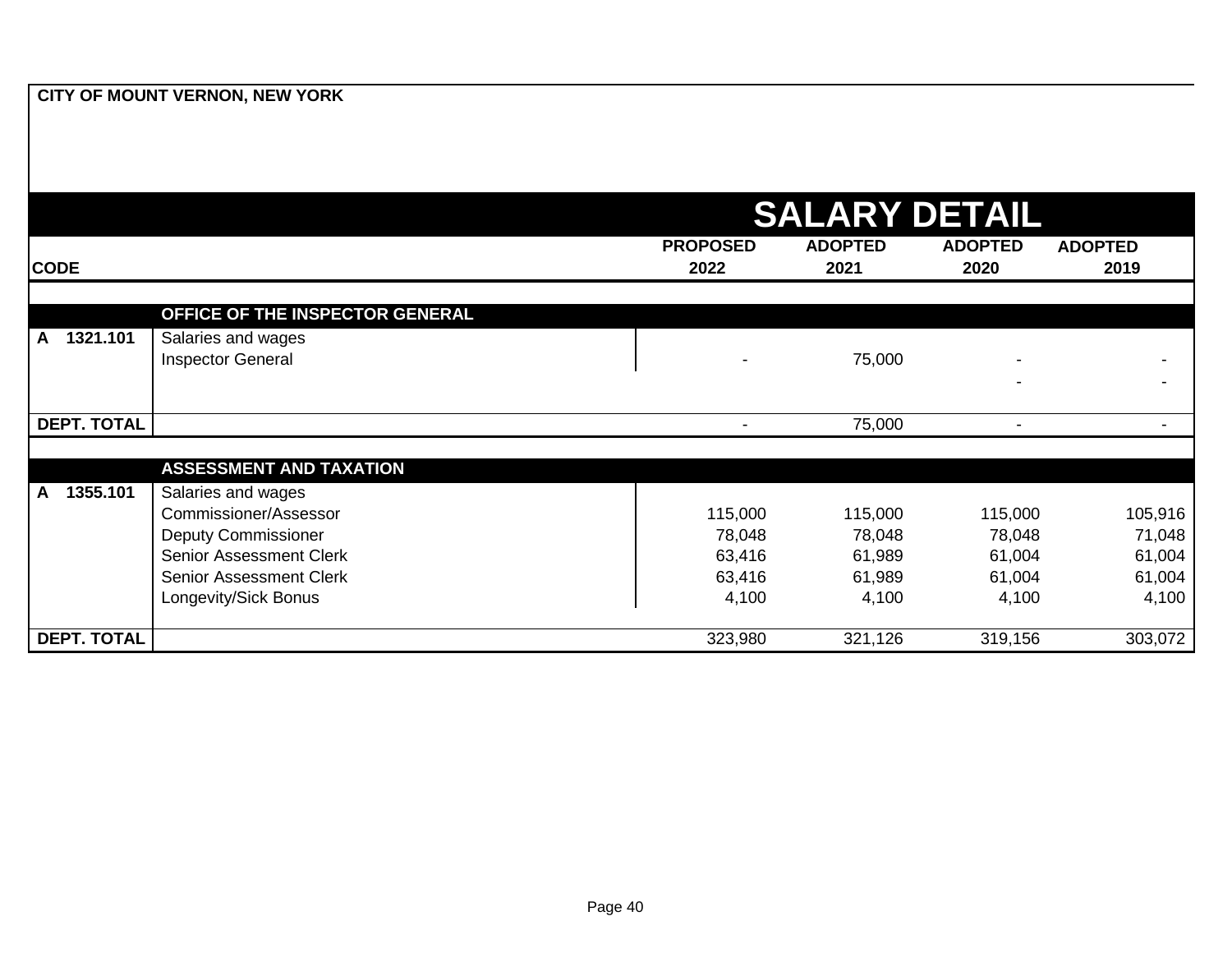|                    |                                         | <b>SALARY DETAIL</b> |                |                |                |
|--------------------|-----------------------------------------|----------------------|----------------|----------------|----------------|
|                    |                                         | <b>PROPOSED</b>      | <b>ADOPTED</b> | <b>ADOPTED</b> | <b>ADOPTED</b> |
| <b>CODE</b>        |                                         | 2022                 | 2021           | 2020           | 2019           |
|                    | OFFICE OF THE CITY CLERK                |                      |                |                |                |
| 1410.101<br>A      | Salaries and wages                      |                      |                |                |                |
|                    | <b>City Clerk</b>                       | 120,000              | 105,000        | 105,000        | 95,719         |
|                    | Deputy City Clerk                       | 100,000              | 90,000         | 75,000         | 71,574         |
|                    | Deputy Registrar                        | 65,000               | 60,000         | 60,000         | 49,662         |
|                    | Secretary                               | 51,664               | 45,664         | 45,664         | 45,664         |
|                    | Senior Accountant                       | 97,688               | 77,972         | 73,966         | 73,966         |
|                    | Clerk - Spanish Speaking                | 53,897               | 51,789         | 45,466         | 45,466         |
|                    | Administrative Aide                     | 53,474               | 61,989         | 61,989         | 61,989         |
|                    | Legislative Assistant to the City Clerk | 61,989               | 61,989         | 61,989         | 61,989         |
|                    | Part Time Help                          | 20,880               | 20,880         | 20,880         | 20,880         |
|                    | <b>Temporary Help</b>                   | 50,000               | 3,275          | 3,275          | 3,275          |
|                    | Longevity/Sick Bonus                    | 3,325                | 3,325          | 3,325          | 3,325          |
|                    | City Clerk - NYS Records                | 5,000                | 5,000          | 5,000          | 5,000          |
| <b>DEPT. TOTAL</b> |                                         | 682,917              | 586,883        | 561,554        | 538,509        |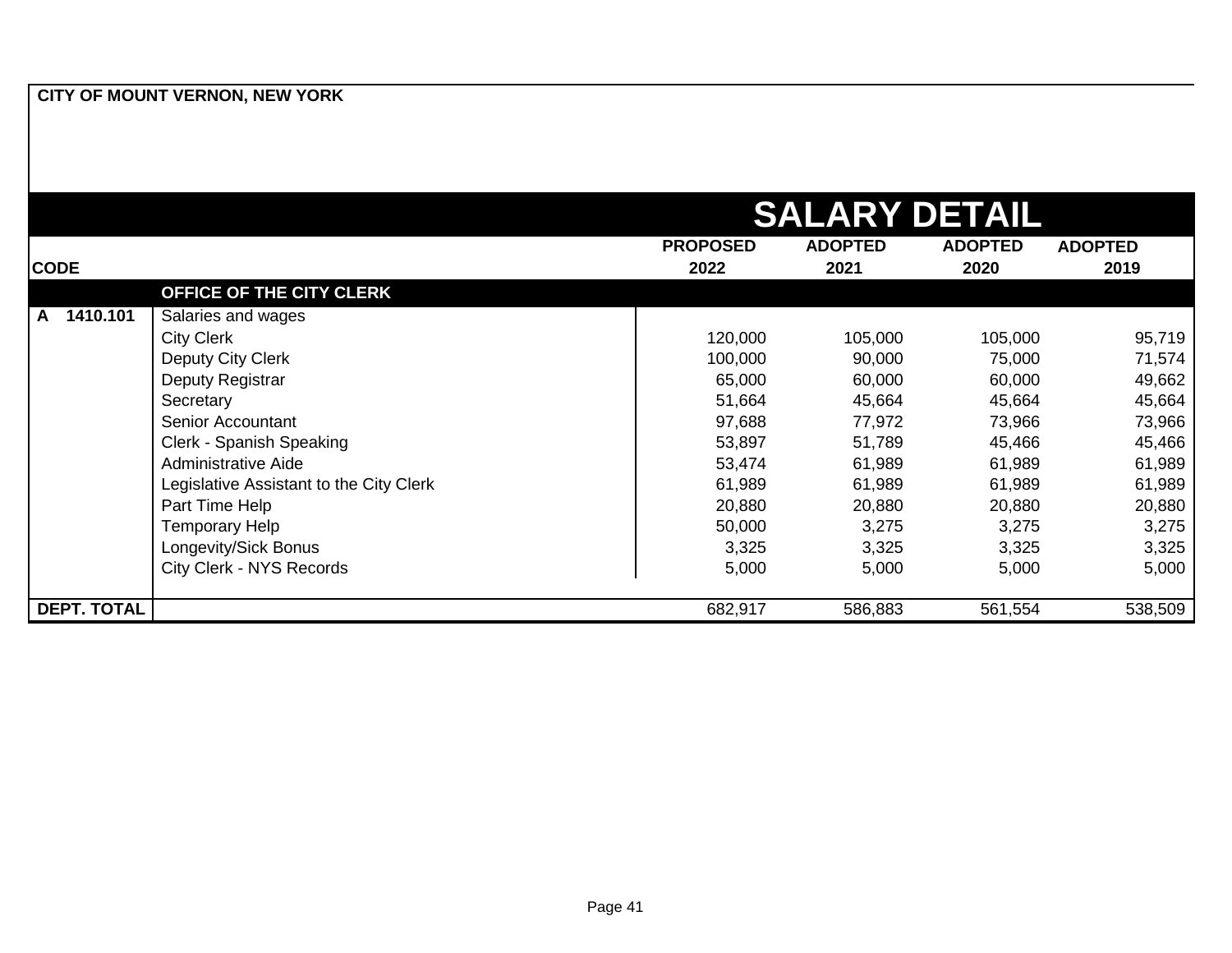|                    |                                      |                 | <b>SALARY DETAIL</b> |                |                |
|--------------------|--------------------------------------|-----------------|----------------------|----------------|----------------|
|                    |                                      | <b>PROPOSED</b> | <b>ADOPTED</b>       | <b>ADOPTED</b> | <b>ADOPTED</b> |
| <b>CODE</b>        |                                      | 2022            | 2021                 | 2020           | 2019           |
|                    | <b>LAW DEPARTMENT</b>                |                 |                      |                |                |
| 1420.101<br>A      | Salaries and wages                   |                 |                      |                |                |
|                    | <b>Corporation Counsel</b>           | 150,000         | 150,000              | 150,000        | 131,764        |
|                    | <b>Deputy Corporation Counsel</b>    | 125,000         | 110,000              | 110,000        | 98,525         |
|                    | 2nd Deputy Corporation Counsel       | 115,000         | 100,000              | 100,000        | 86,757         |
|                    | <b>Assistant Corporation Counsel</b> | 110,000         | 100,000              | 100,000        | 72,525         |
|                    | <b>Assistant Corporation Counsel</b> | 100,000         | 95,000               | 90,000         | 72,525         |
|                    | <b>Assistant Corporation Counsel</b> | 95,000          | 95,000               | 85,000         |                |
|                    | Paralegal (Part-time)                |                 |                      | 25,000         |                |
|                    | Secretary                            | 60,000          | 55,493               | 55,493         | 55,493         |
|                    | Paralegal                            | 61,577          | 76,074               | 73,748         | 73,748         |
|                    | Law Office Coordinator               | 76,074          | 76,074               | 73,748         | 73,748         |
|                    | Legal Investigator                   | 84,646          | 85,983               | 82,197         | 82,197         |
|                    | Longevity                            | 4,925           | 4,925                | 4,925          | 4,925          |
|                    | Temp Help                            | 25,000          |                      |                |                |
| <b>DEPT. TOTAL</b> |                                      | 1,007,222       | 948,549              | 950,111        | 752,207        |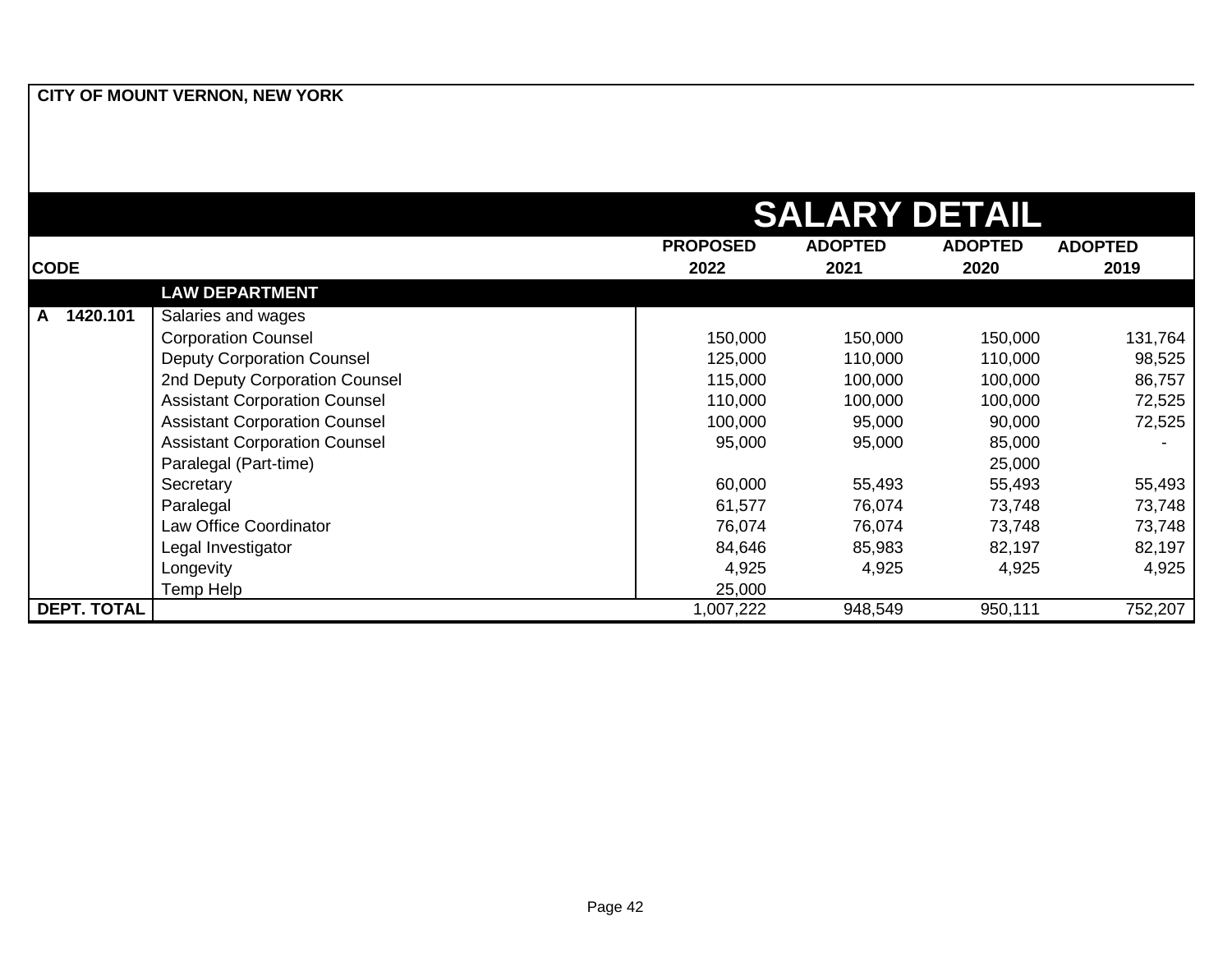|                    |                                   |                 | <b>SALARY DETAIL</b> |                |                |
|--------------------|-----------------------------------|-----------------|----------------------|----------------|----------------|
|                    |                                   | <b>PROPOSED</b> | <b>ADOPTED</b>       | <b>ADOPTED</b> | <b>ADOPTED</b> |
| <b>CODE</b>        |                                   | 2022            | 2021                 | 2020           | 2019           |
|                    | <b>CIVIL SERVICE COMMISSION</b>   |                 |                      |                |                |
| 1430.101<br>A      | Salaries and wages                |                 |                      |                |                |
|                    | <b>Commissioner (President)</b>   | 6,455           | 6,455                | 6,455          | 6,455          |
|                    | Commissioner: 2 each @ \$5,579.67 | 11,159          | 11,159               | 11,159         | 11,159         |
|                    | <b>Executive Secretary</b>        | 85,665          | 80,665               | 75,665         | 75,665         |
|                    | <b>Civil Service Aide</b>         | 30,000          | 30,000               | 45,296         | 45,296         |
|                    | <b>Temporary Workers</b>          |                 |                      | 5,000          | 5,000          |
|                    | Longevity/Sick Bonus              |                 |                      |                |                |
| <b>DEPT. TOTAL</b> |                                   | 133,279         | 128,279              | 143,575        | 143,575        |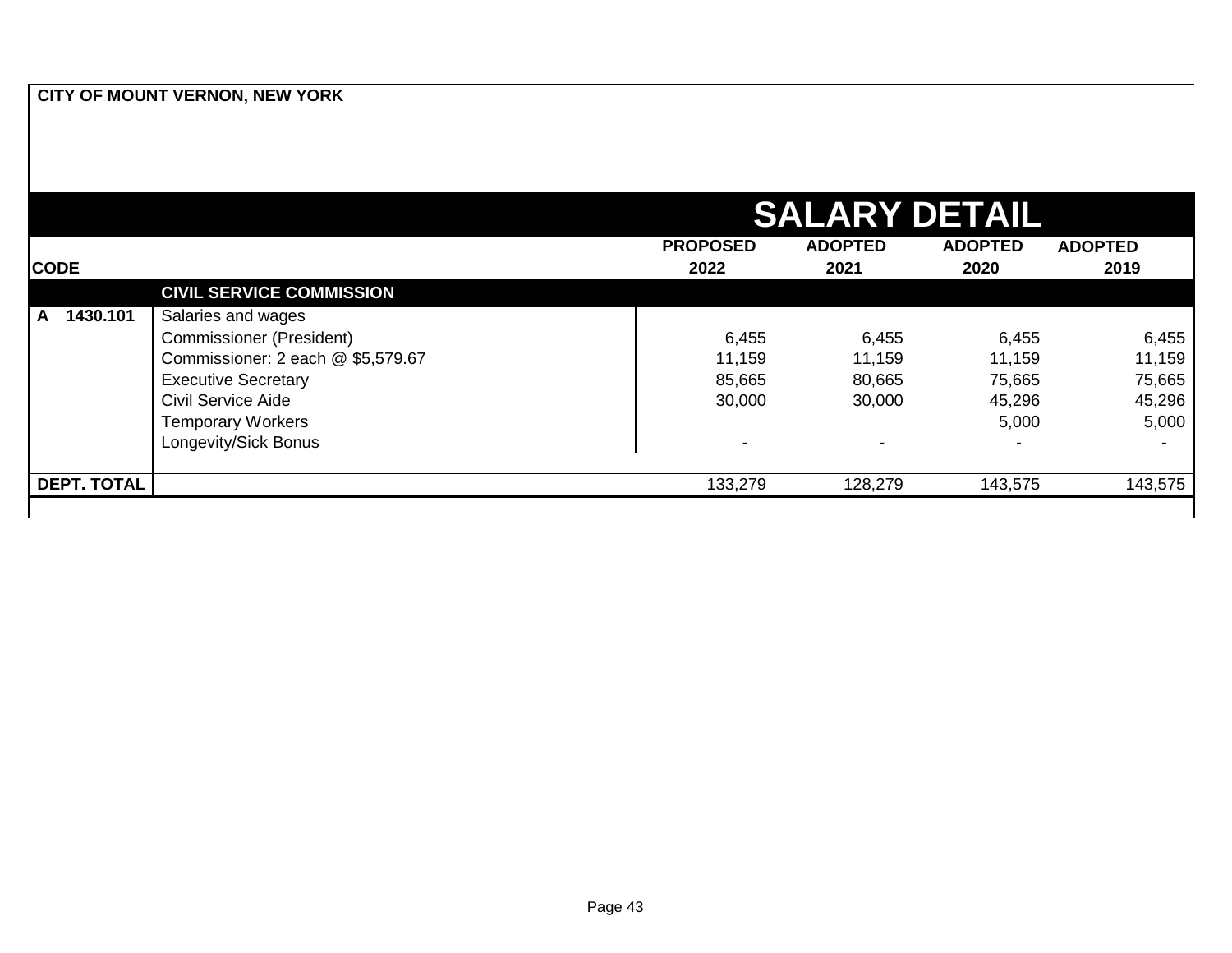|                          |                                       |                 | <b>SALARY DETAIL</b> |                |                |
|--------------------------|---------------------------------------|-----------------|----------------------|----------------|----------------|
|                          |                                       | <b>PROPOSED</b> | <b>ADOPTED</b>       | <b>ADOPTED</b> | <b>ADOPTED</b> |
| <b>CODE</b>              |                                       | 2022            | 2021                 | 2020           | 2019           |
|                          | <b>DEPARTMENT OF HUMAN RESOURCES</b>  |                 |                      |                |                |
| 1432.101<br>A            | Salaries and wages                    |                 |                      |                |                |
|                          | Commissioner                          | 101,000         | 101,000              | 101,000        | 90,000         |
|                          | <b>Deputy Commissioner</b>            | 82,500          |                      |                |                |
|                          | Secretary                             | 55,000          | 75,000               | 75,000         | 65,000         |
|                          | Temp                                  | 10,000          | 10,000               |                |                |
|                          |                                       |                 |                      |                |                |
| <b>DEPT. TOTAL</b>       |                                       | 248,500         | 186,000              | 176,000        | 155,000        |
|                          |                                       |                 |                      |                |                |
|                          | <b>ELECTION</b>                       |                 |                      |                |                |
| 1450.101<br>$\mathsf{A}$ | Salaries and wages                    | 137,314         | 134,000              | 120,400        | 120,400        |
|                          | Machine Custodian & Election Officers | 2,624           | 2,624                | 2,624          | 2,624          |
|                          |                                       |                 |                      |                |                |
| <b>DEPT. TOTAL</b>       |                                       | 139,938         | 136,624              | 123,024        | 123,024        |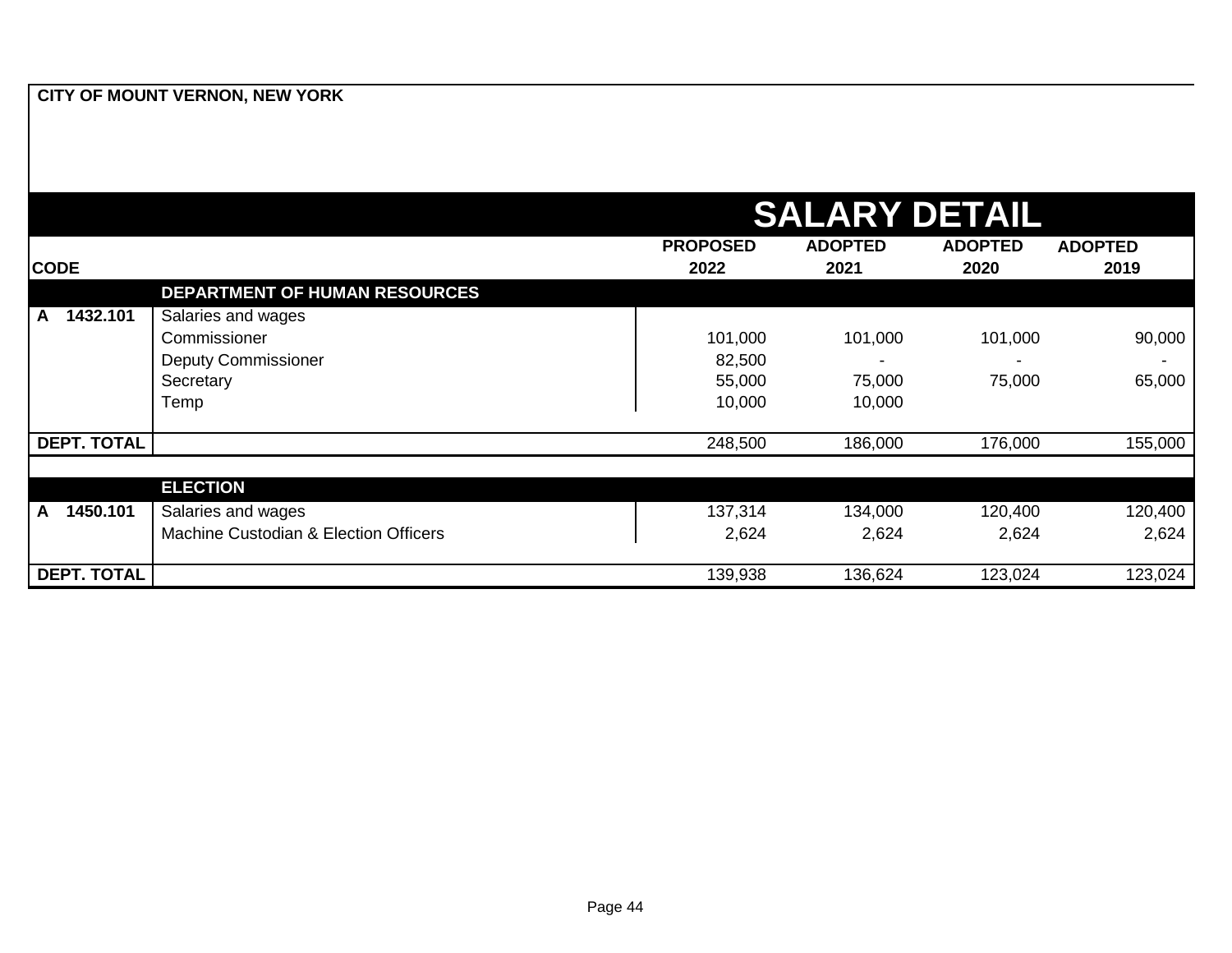|                    |                                                       |                 | <b>SALARY DETAIL</b> |                |                |
|--------------------|-------------------------------------------------------|-----------------|----------------------|----------------|----------------|
|                    |                                                       | <b>PROPOSED</b> | <b>ADOPTED</b>       | <b>ADOPTED</b> | <b>ADOPTED</b> |
| <b>CODE</b>        |                                                       | 2022            | 2021                 | 2020           | 2019           |
|                    | DEPARTMENT OF MANAGEMENT SERVICES                     |                 |                      |                |                |
| 1680.101<br>A      | Salaries and wages                                    |                 |                      |                |                |
|                    | Commissioner                                          | 150,000         | 150,000              | 115,175        | 101,175        |
|                    | <b>Purchasing Agent</b>                               | 73,748          | 73,748               | 73,748         | 73,748         |
|                    | Secretary to Management Services Commissioner         | 50,000          | 50,000               |                |                |
|                    | Manager of Information Systems                        | 119,491         | 117,831              | 132,775        | 132,775        |
|                    | <b>Computer Console Operator</b>                      | 58,644          | 58,644               | 52,528         | 52,528         |
|                    | Reproduction & Mail Services - Coordinator            | 58,644          | 58,644               | 58,644         | 50,281         |
|                    | <b>Clerk</b>                                          |                 | 43,187               | 43,882         | 43,882         |
|                    | <b>IT Specialist</b>                                  | 84,726          | 83,744               | 82,761         | 82,761         |
|                    | IT Specialist (Public Safety)                         | 79,815          |                      | 60,000         |                |
|                    | Computer Network & Repair Specialist                  | 69,523          | 69,523               | 69,523         | 69,523         |
|                    | Computer Network & Repair Specialist                  | 61,133          | 59,455               | 54,422         | 54,422         |
|                    | <b>Director of Communications</b>                     | 90,000          | 61,133               | 60,000         |                |
|                    | <b>Communications Associates</b>                      | 61,183          | 61,133               | 60,000         |                |
|                    | Communications Associate (Public Information Officer) | 61,183          |                      |                |                |
|                    | <b>IT Specialist</b>                                  | 80,797          | 83,744               |                |                |
|                    | Temp Help                                             | 80,000          | 40,000               |                |                |
|                    | Junior Wed Developer                                  | 43,187          |                      |                |                |
|                    | <b>Steps</b>                                          |                 |                      |                |                |
|                    | Longevity/Sick Bonus                                  | 4,875           | 5,550                | 5,550          | 5,550          |
| <b>DEPT. TOTAL</b> |                                                       | 1,226,949       | 1,016,336            | 869,008        | 666,645        |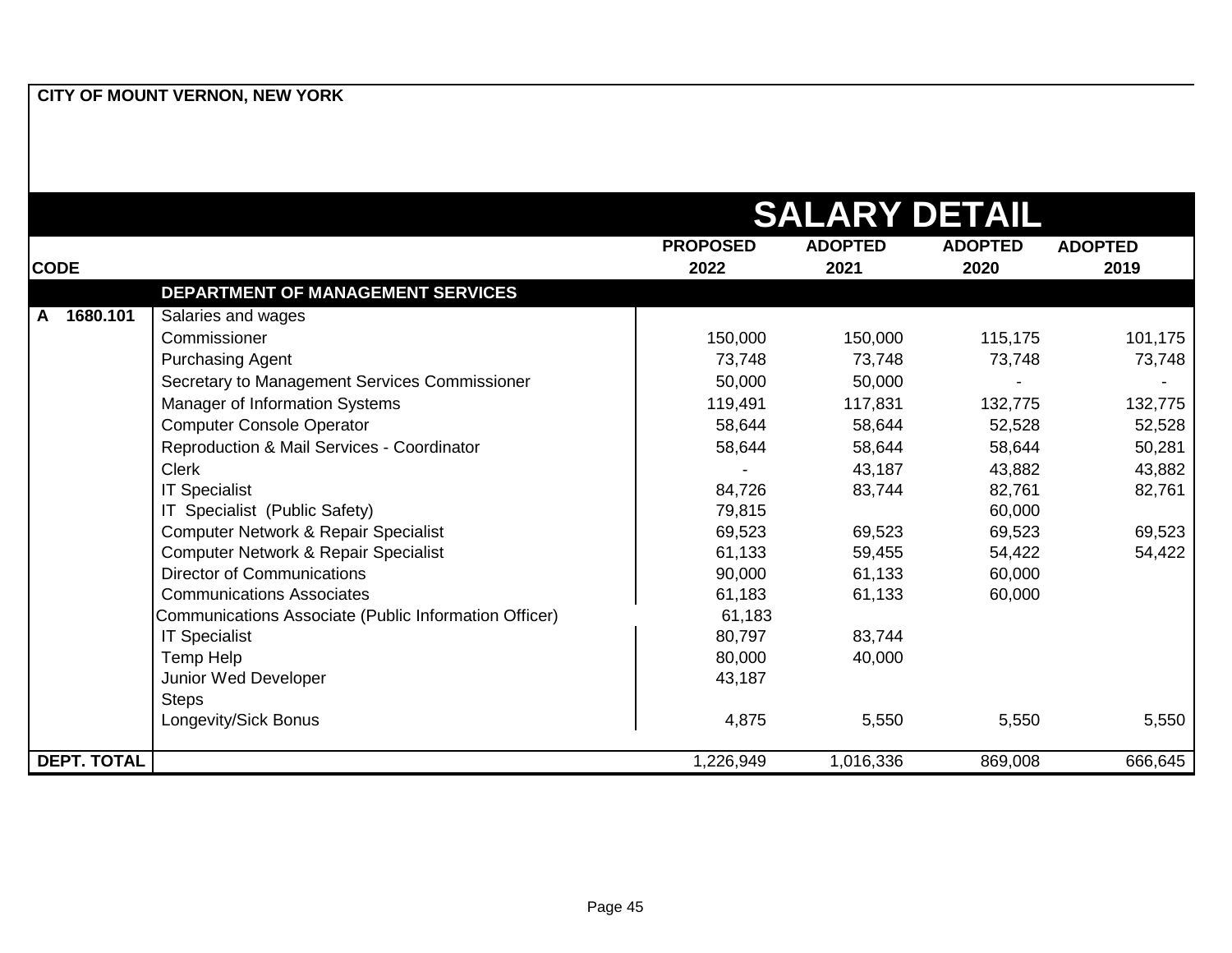|                    |                                                                |                 | <b>SALARY DETAIL</b> |                |                |
|--------------------|----------------------------------------------------------------|-----------------|----------------------|----------------|----------------|
|                    |                                                                | <b>PROPOSED</b> | <b>ADOPTED</b>       | <b>ADOPTED</b> | <b>ADOPTED</b> |
| <b>CODE</b>        |                                                                | 2022            | 2021                 | 2020           | 2019           |
|                    | <b>DEPARTMENT OF PUBLIC WORKS</b><br><b>ENGINEERING OFFICE</b> |                 |                      |                |                |
| 1440.101<br>A      | Salaries and wages                                             |                 |                      |                |                |
|                    | <b>City Engineer</b>                                           | 132,775         | 132,775              | 120,000        | 120,000        |
|                    | <b>Assistant Engineer</b>                                      | 89,238          | 56,004               | 56,004         | 56,004         |
|                    | Longevity                                                      | 2,525           | 2,225                | 2,225          | 2,225          |
| <b>DEPT. TOTAL</b> |                                                                | 224,538         | 191,004              | 178,229        | 178,229        |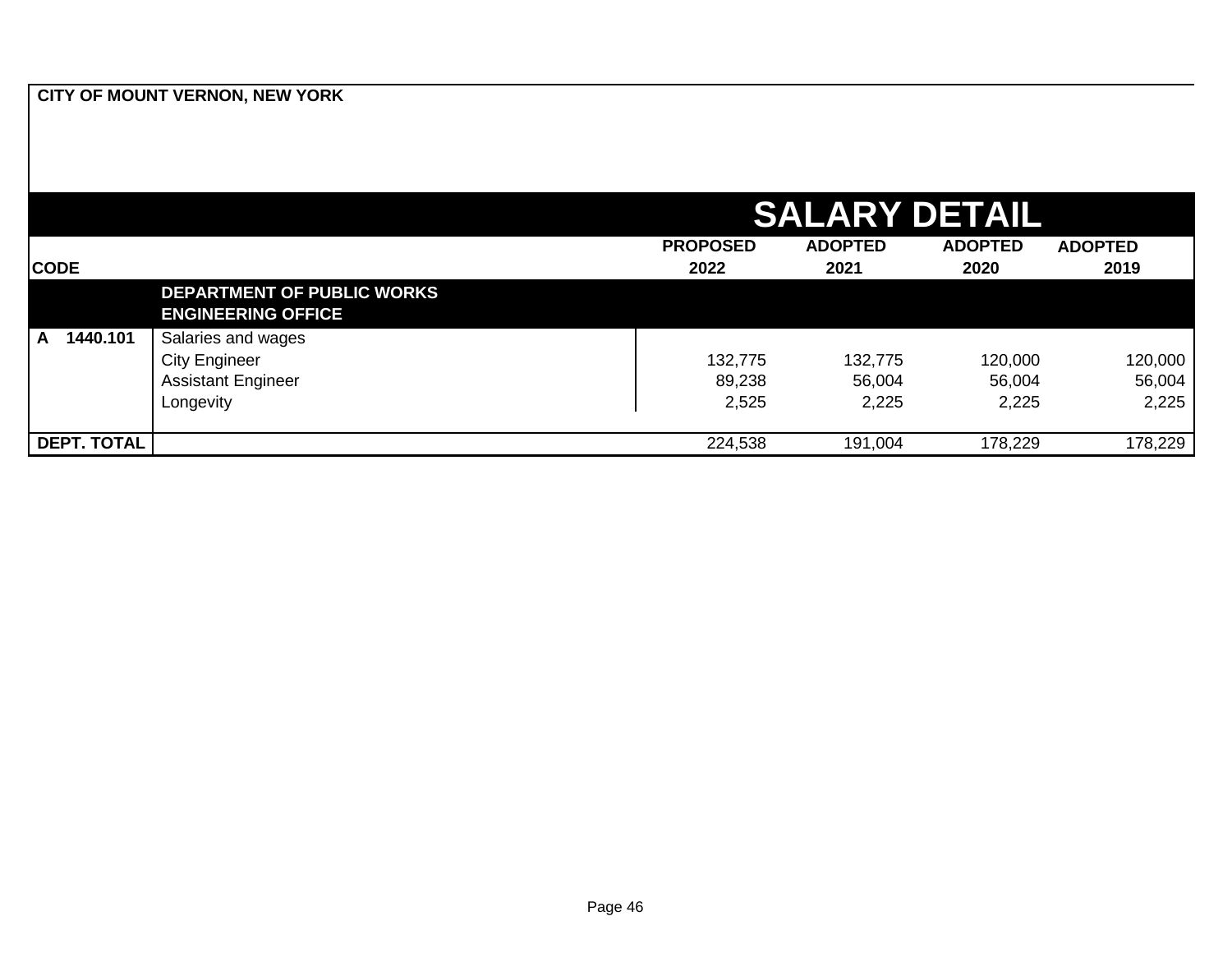|                          |                                                            |                 | <b>SALARY DETAIL</b> |                |                |
|--------------------------|------------------------------------------------------------|-----------------|----------------------|----------------|----------------|
|                          |                                                            | <b>PROPOSED</b> | <b>ADOPTED</b>       | <b>ADOPTED</b> | <b>ADOPTED</b> |
| <b>CODE</b>              |                                                            | 2022            | 2021                 | 2020           | 2019           |
|                          | <b>D.P.W. - COMMISSIONER'S OFFICE</b>                      |                 |                      |                |                |
| 1490.101<br>$\mathbf{A}$ | Salaries and wages                                         |                 |                      |                |                |
|                          | Commissioner                                               | 130,000         | 125,173              | 125,173        | 125,173        |
|                          | 1st Deputy Commissioner - Field Operations                 | 105,000         | 100,000              | 109,693        | 106,693        |
|                          | Secretary/Administrative Assistant                         | 55,000          |                      | 42,000         | 42,000         |
|                          | <b>Telephone Operator</b>                                  |                 | 10,000               | 53,575         | 53,575         |
|                          | Timekeeper                                                 | 89,238          | 89,238               | 89,238         | 89,238         |
|                          | Physician                                                  | 30,362          | 30,362               | 30,362         | 30,362         |
|                          | Senior Account Clerk (title change)                        | 65,954          | 63,951               | 61,984         | 60,000         |
|                          | Laborer                                                    |                 |                      |                | 61,320         |
|                          | Laborer (Transfer to Motor Vehicle Maintenance 1640.101)   |                 |                      |                |                |
|                          | <b>Skilled Laborer</b>                                     | 67,912          | 67,912               | 67,912         |                |
|                          | <b>Skilled Laborer</b>                                     | 65,832          | 63,753               | 67,912         |                |
|                          | <b>Principal Clerk</b>                                     | 51,806          | 50,075               | 51,806         | 60,075         |
|                          | Director of Community Outreach and Sustainability          | 82,197          |                      |                |                |
|                          | Complaint Investigator                                     |                 |                      |                |                |
|                          | Overtime (incl in Appropriations)                          |                 |                      |                | 2,500          |
|                          | <b>Differential Pay</b>                                    |                 |                      |                | 10,000         |
|                          | <b>Steps</b>                                               |                 |                      |                |                |
|                          | Longevity/Sick Bonus                                       | 11,375          | 11,100               | 11,100         | 11,100         |
|                          | <b>Stipends</b>                                            | 2,250           | 2,250                | 2,250          | 2,250          |
|                          | Temporary / Physician                                      |                 |                      |                |                |
|                          | Part-time / Seasonal Salaries (included in Appropriations) | 350,000         | 339,777              |                |                |
| <b>DEPT. TOTAL</b>       |                                                            | 1,106,926       | 953,592              | 713,005        | 654,286        |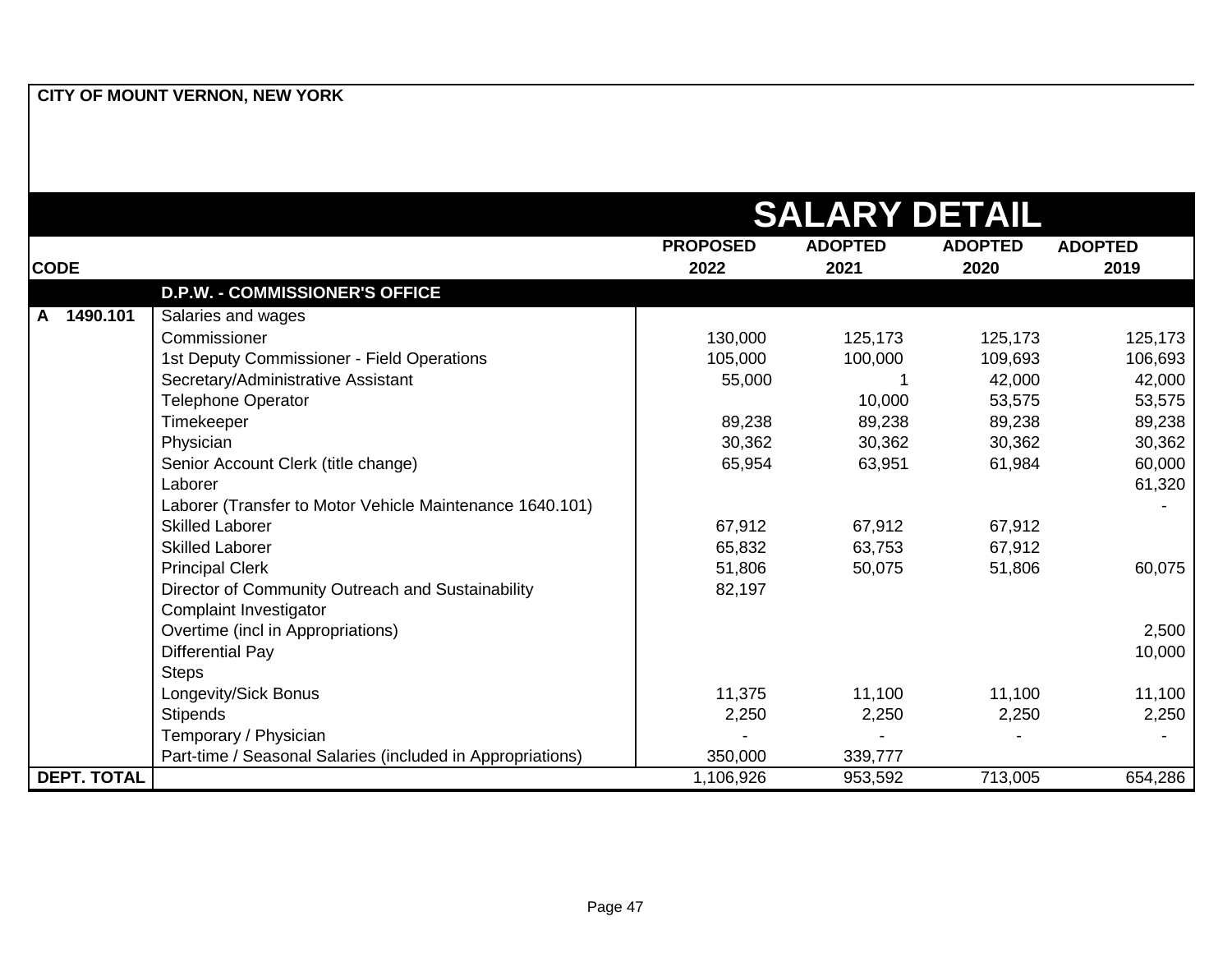|                    |                                                        | <b>SALARY DETAIL</b>    |                        |                        |                        |  |
|--------------------|--------------------------------------------------------|-------------------------|------------------------|------------------------|------------------------|--|
| <b>CODE</b>        |                                                        | <b>PROPOSED</b><br>2022 | <b>ADOPTED</b><br>2021 | <b>ADOPTED</b><br>2020 | <b>ADOPTED</b><br>2019 |  |
|                    | D.P.W. - MAINTENANCE CITY HALL & POLICE/COURT FACILITY |                         |                        |                        |                        |  |
| 1620.101<br>A      | Salaries and wages                                     |                         |                        |                        |                        |  |
|                    | Maintenance Foreperson                                 | 91,399                  |                        |                        |                        |  |
|                    | Painter                                                | 82,170                  | 82,170                 | 82,170                 | 82,170                 |  |
|                    | Painter                                                | 82,170                  | 82,170                 | 82,170                 | 82,170                 |  |
|                    | 2 Laborers Skilled @ \$67,911.66                       | 135,823                 | 65,833                 | 67,912                 | 67,912                 |  |
|                    | Skilled Labor @ \$63,753.32                            |                         |                        |                        |                        |  |
|                    | 3 Skilled Laborer @\$61,674.15                         | 185,022                 |                        |                        |                        |  |
|                    | 2 Laborer                                              |                         | 61,320                 | 61,320                 | 61,320                 |  |
|                    | Laborer                                                |                         |                        |                        |                        |  |
|                    | Overtime (incl in Appropriations)                      | 2,000                   | 2,000                  | 2,000                  | 2,500                  |  |
|                    | <b>Differential Pay</b>                                | 1,000                   | 1,000                  | 1,000                  | 2,000                  |  |
|                    | Longevity / Sick Bonus                                 | 4,900                   | 4,025                  | 4,025                  | 4,025                  |  |
| <b>DEPT. TOTAL</b> |                                                        | 584,484                 | 298,518                | 300,597                | 302,097                |  |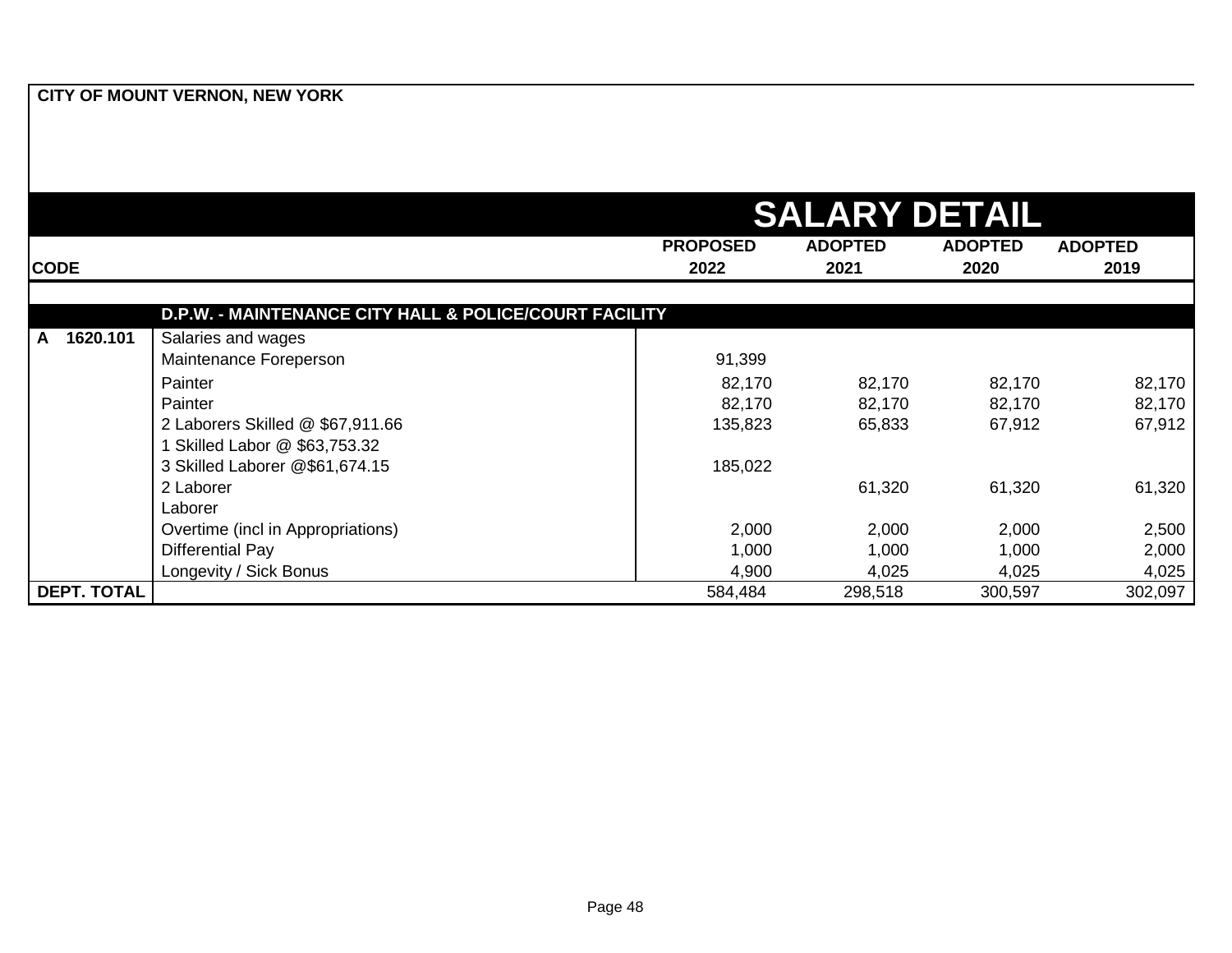|                    |                                                   | <b>SALARY DETAIL</b> |                |                |                |
|--------------------|---------------------------------------------------|----------------------|----------------|----------------|----------------|
|                    |                                                   | <b>PROPOSED</b>      | <b>ADOPTED</b> | <b>ADOPTED</b> | <b>ADOPTED</b> |
| <b>CODE</b>        |                                                   | 2022                 | 2021           | 2020           | 2019           |
|                    | D.P.W. - MOTOR VEHICLE CONTROL & GARAGE BUILDINGS |                      |                |                |                |
| 1640.101<br>A      | Salaries and wages                                |                      |                |                |                |
|                    | <b>Garage Superintendent</b>                      | 88,654               | 88,654         | 88,654         | 88,654         |
|                    | Automotive Mechanic Foreperson                    |                      |                |                |                |
|                    | 1 @ \$79,123                                      | 79,123               | 79,123         | 79,123         | 79,123         |
|                    | Automotive Mechanic<br>6 @ \$72,482.32            | 434,894              | 362,412        | 434,894        | 434,894        |
|                    | 1 @ \$68,075.54                                   | 68,076               |                |                |                |
|                    | 2 @ \$52,708.23                                   | 105,416              | 52,708         |                |                |
|                    | 2 @ \$70,278.93                                   |                      | 140,558        | 70,279         | 70,279         |
|                    | 2@\$68,075.54                                     |                      |                | 136,152        | 136,152        |
|                    | <b>Automotive Collision Mechanic</b>              | 72,482               | 72,482         | 72,482         | 72,482         |
|                    | Welder - Laborer                                  | 72,482               | 72,482         | 72,482         | 72,482         |
|                    | Garage Attendant                                  | 61,320               | 59,551         | 44,906         | 44,906         |
|                    | Tireperson                                        | 62,902               | 62,902         | 62,902         | 62,902         |
|                    | 2 Laborers @ \$61,318.62                          | 122,639              | 56,013         | 46,010         | 46,010         |
|                    | Laborer                                           |                      | 56,013         | 61,320         | 61,320         |
|                    | <b>Watch Person</b>                               | 61,320               | 1              | 57,782         | $\sim$         |
|                    | Overtime (incl in Appropriations)                 | 10,000               | 10,000         | 10,000         | 20,000         |
|                    | <b>Differential Pay</b>                           |                      |                |                | 5,000          |
|                    | Longevity / Sick Bonus                            | 13,400               | 11,775         | 11,775         | 11,775         |
|                    | Stipend                                           | 1,200                | 1,200          | 1,200          | 1,200          |
| <b>DEPT. TOTAL</b> |                                                   | 1,253,908            | 1,125,874      | 1,249,961      | 1,207,179      |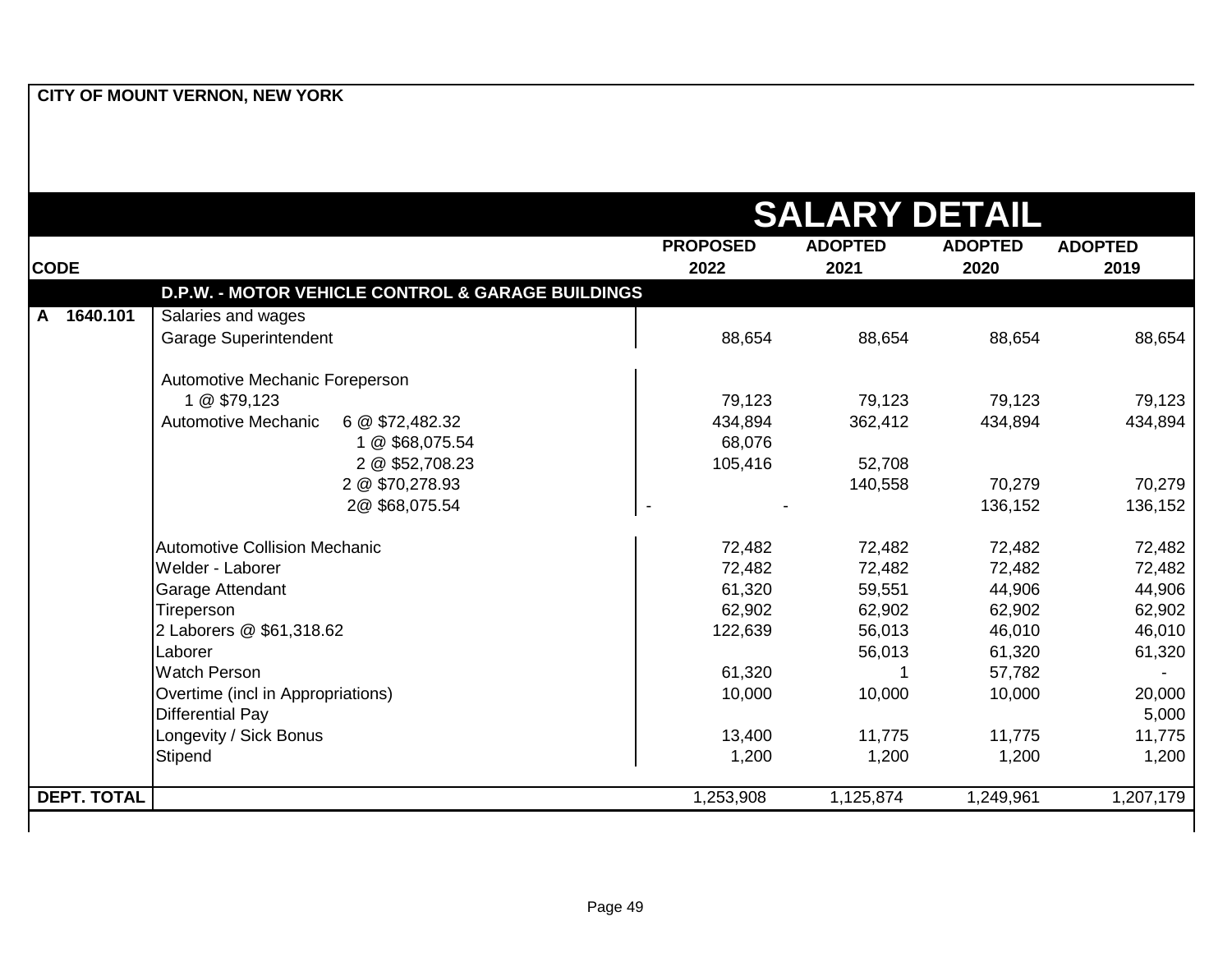|                    |                                                                            |                   | <b>SALARY DETAIL</b> |                |                |
|--------------------|----------------------------------------------------------------------------|-------------------|----------------------|----------------|----------------|
|                    |                                                                            | <b>PROPOSED</b>   | <b>ADOPTED</b>       | <b>ADOPTED</b> | <b>ADOPTED</b> |
| <b>CODE</b>        |                                                                            | 2022              | 2021                 | 2020           | 2019           |
|                    | <b>D.P.W. - HIGHWAY MAINTENANCE &amp; REPAIR</b>                           |                   |                      |                |                |
| 5110.101<br>A      | Salaries and wages                                                         |                   |                      |                |                |
|                    | Public Works Supervisor                                                    | 111,088           | 111,088              | 111,088        | 111,088        |
|                    | Maintenance Foreperson (Trans to 1620.101)                                 |                   | 91,399               | 91,399         | 91,399         |
|                    | Mason 2 @ \$75,79.47                                                       | 151,419           | 151,419              | 151,419        | 151,419        |
|                    | Skilled Laborers: 4 @ \$67,911.66 1 trans from 1620.101)<br>1@ \$61,319.62 | 271,647<br>61,320 | 271,647              | 339,559        | 271,647        |
|                    | Laborer @ \$61, 319.62                                                     | 61320 -           |                      |                | 49,338         |
|                    | 1 @ \$65,832.49                                                            |                   |                      |                |                |
|                    | IRoad Maintainer                                                           | 67,912            | 67,912               |                |                |
|                    | Traffic: Skilled Laborers 3 @ \$68,354.73                                  | 205,064           |                      |                |                |
|                    | Laborers:                                                                  |                   |                      | 67,912         | 67,912         |
|                    | 5 @ \$61.319.62 (5 moved from A8170)                                       | 306,598           | 245,278              | 245,278        | 62,319         |
|                    | 1 @ \$59,550.77                                                            |                   | 59,551               |                | 119,102        |
|                    | 1 @ 57,781.91 (Moved from A8170)                                           | 57,782 -          |                      | 57,782         | 57,782         |
|                    | Traffic Maintenance Technican (Moved from A8170)                           | 79,123            |                      |                |                |
|                    | Electrician                                                                |                   |                      |                |                |
|                    | Overtime (incl in Appropriations)                                          | 10,000            | 10,000               | 10,000         | 12,500         |
|                    | <b>Differential Pay</b>                                                    | 14,000            | 14,000               | 14,000         | 14,000         |
|                    | <b>Steps</b>                                                               |                   |                      |                |                |
|                    | Stipend                                                                    | 750               | 750                  | 750            | 750            |
|                    | Longevity / Sick Bonus                                                     | 19,325            | 17,650               | 17,650         | 17,650         |
| <b>DEPT. TOTAL</b> |                                                                            | 1,417,348         | 1,040,695            | 1,106,837      | 1,026,906      |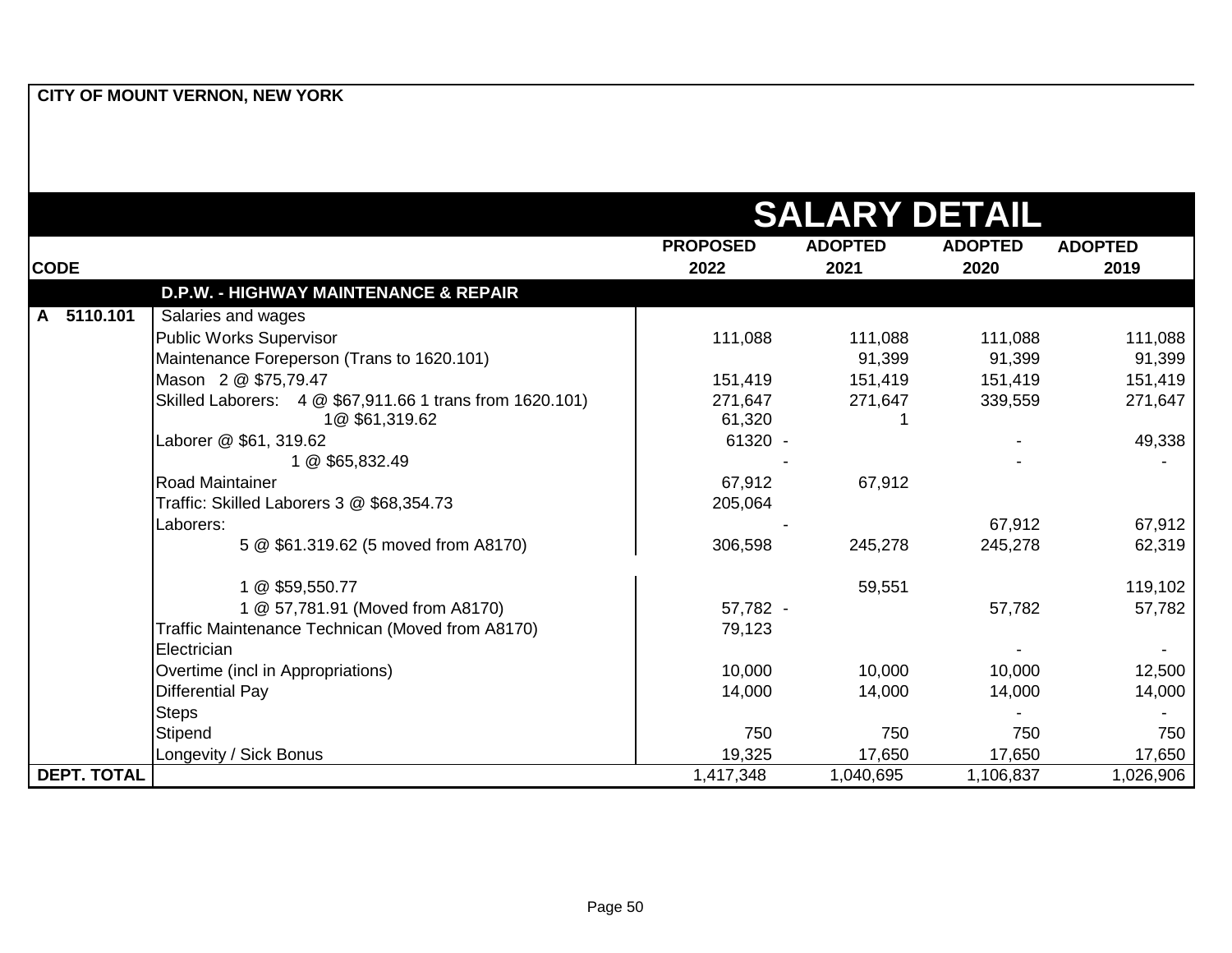|                          |                                    |                 | <b>SALARY DETAIL</b> |                |                |
|--------------------------|------------------------------------|-----------------|----------------------|----------------|----------------|
|                          |                                    | <b>PROPOSED</b> | <b>ADOPTED</b>       | <b>ADOPTED</b> | <b>ADOPTED</b> |
| <b>CODE</b>              |                                    | 2022            | 2021                 | 2020           | 2019           |
|                          |                                    |                 |                      |                |                |
|                          | <b>D.P.W. - SNOW REMOVAL</b>       |                 |                      |                |                |
| 5142.101<br>$\mathsf{A}$ | Salaries and wages                 | 125,000         | 125,000              | 100,000        | 125,000        |
| <b>DEPT. TOTAL</b>       |                                    | 125,000         | 125,000              | 100,000        | 125,000        |
|                          |                                    |                 |                      |                |                |
|                          | <b>D.P.W. - STREET LIGHTING</b>    |                 |                      |                |                |
| 5182.101<br>$\mathsf{A}$ | Salaries and wages                 |                 |                      |                |                |
|                          | <b>Street Lighting Maintenance</b> | 79,123          | 79,123               | 79,123         | 79,123         |
|                          |                                    |                 |                      |                |                |
|                          | Overtime (incl in Appropriations)  | 2,000           | 2,000                | 2,000          | 2,000          |
|                          | Longevity/Sick Bonus               | 2,350           |                      |                |                |
|                          |                                    |                 |                      |                |                |
| <b>DEPT. TOTAL</b>       |                                    | 83,473          | 81,123               | 81,123         | 81,123         |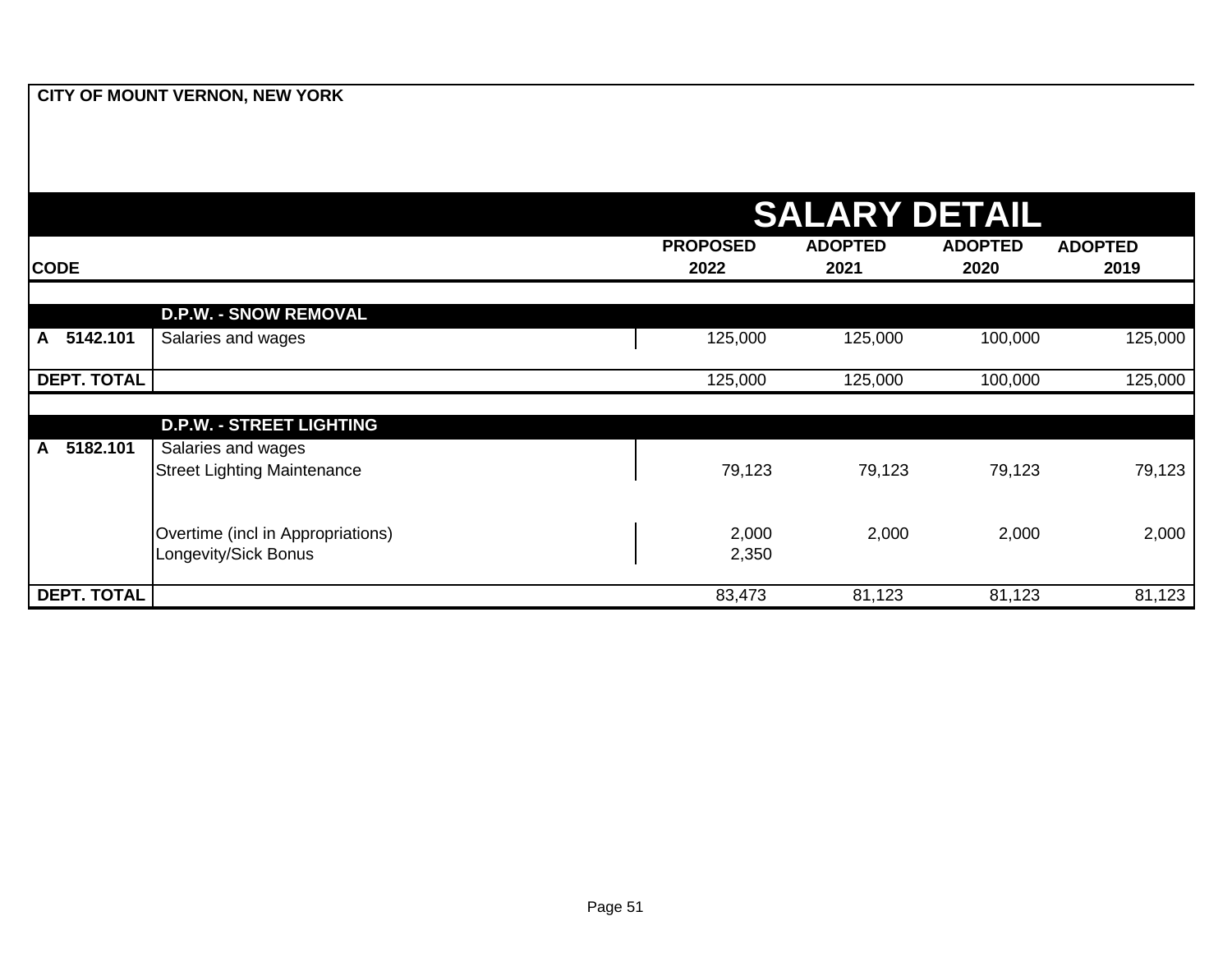|                    |                                       |                 | <b>SALARY DETAIL</b> |                |                |
|--------------------|---------------------------------------|-----------------|----------------------|----------------|----------------|
|                    |                                       | <b>PROPOSED</b> | <b>ADOPTED</b>       | <b>ADOPTED</b> | <b>ADOPTED</b> |
| <b>CODE</b>        |                                       | 2022            | 2021                 | 2020           | 2019           |
|                    | <b>D.P.W. - MAINTENANCE OF PARKS</b>  |                 |                      |                |                |
| 7111.101<br>A.     | Salaries and wages                    |                 |                      |                |                |
|                    | Parks Supervisor                      | 88,654          | 88,654               | 88,654         | 88,654         |
|                    | Tree Surgeon (New)                    | 82,197          | 82,197               |                |                |
|                    | Tree Trimmer - 3 @ \$75,709.47        | 227,128         | 151,419              | 227,128        | 227,128        |
|                    | 1@\$54,866.21                         |                 | 54,866               |                |                |
|                    | Park Maintenance Worker:              |                 |                      |                |                |
|                    | 5 @ \$62,902.17                       | 314,511         | 314,511              | 377,413        | 377,413        |
|                    | <b>Recreation Maintenance Worker:</b> |                 |                      |                |                |
|                    | 3 @ \$67,911.66                       | 203,735         | 67,912               | 203,735        | 203,735        |
|                    |                                       |                 | $\overline{2}$       |                |                |
|                    | Laborer:                              |                 |                      |                |                |
|                    | 5 @ \$61,319.62                       | 306,598         | 183,959              | 183,959        | 183,959        |
|                    | 1@\$56,013.07                         | 56,013          |                      |                |                |
|                    | 1 @\$44, 905.72                       | 44,906          |                      |                |                |
|                    | Overtime (incl in Appropriations)     | 10,000          | 10,000               | 10,000         | 15,000         |
|                    | <b>Differential Pay</b>               | 15,000          | 15,000               | 15,000         | 15,000         |
|                    | Longevity / Sick Bonus                | 19,800          | 23,300               | 23,300         | 23,300         |
| <b>DEPT. TOTAL</b> |                                       | 1,368,542       | 991,820              | 1,129,189      | 1,134,189      |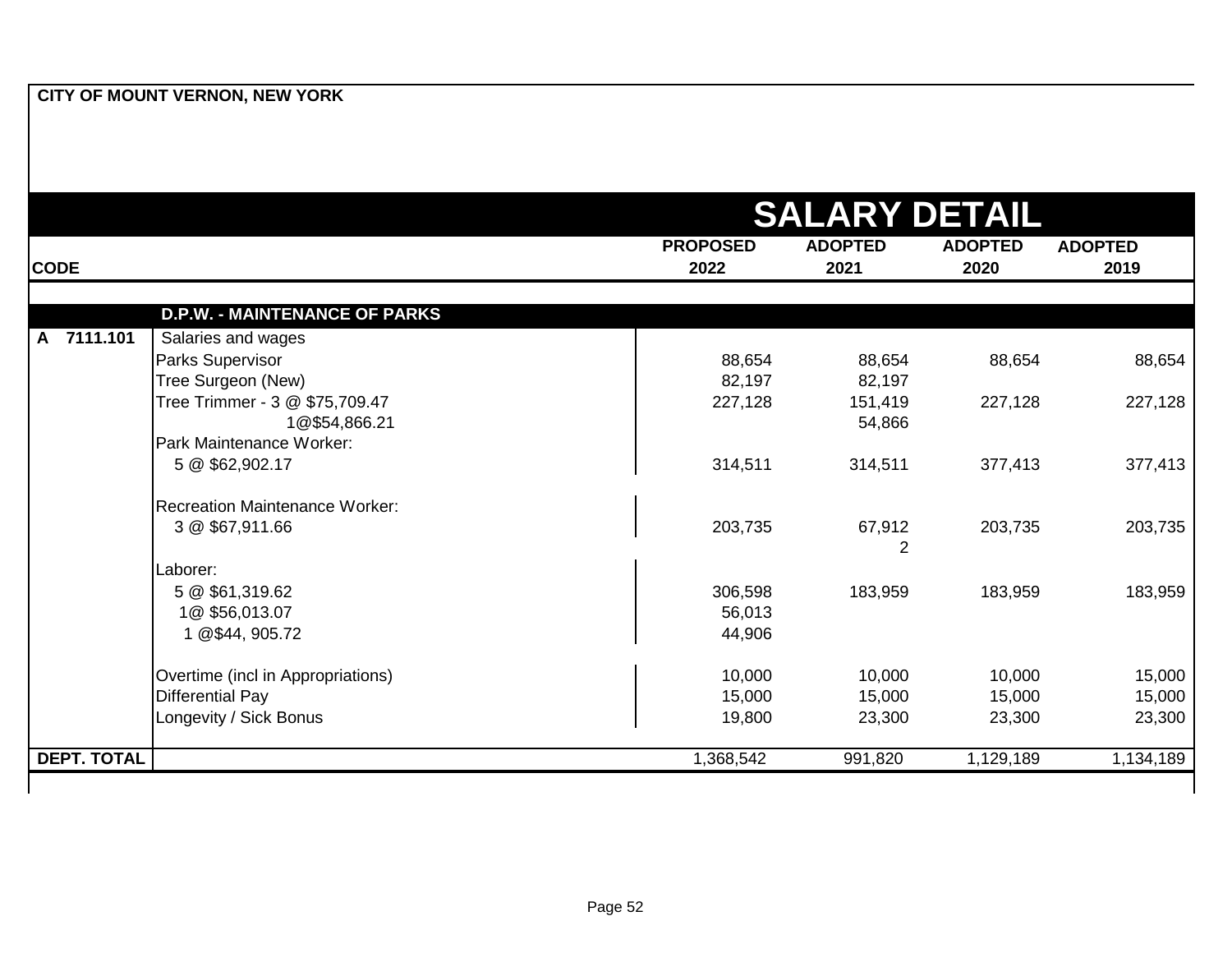|                    |                                                 | <b>SALARY DETAIL</b> |                |                |                |  |
|--------------------|-------------------------------------------------|----------------------|----------------|----------------|----------------|--|
|                    |                                                 | <b>PROPOSED</b>      | <b>ADOPTED</b> | <b>ADOPTED</b> | <b>ADOPTED</b> |  |
| <b>CODE</b>        |                                                 | 2022                 | 2021           | 2020           | 2019           |  |
|                    | <b>D.P.W. - SANITARY &amp; STORM SEWERS</b>     |                      |                |                |                |  |
| 8120.101<br>A      | Salaries and wages                              |                      |                |                |                |  |
|                    | Sewer Foreman (Technician)                      | 82,197               | 82,197         | 90,000         | 90,000         |  |
|                    | Motor Equipment Operator                        | 67,912               |                | 70,000         | 70,000         |  |
|                    | Sewer/Waste Water Engineers (Contract or Staff) |                      |                |                |                |  |
|                    | Stormwater Coordinator (New - EPA Compliance)   | 75,000               |                |                |                |  |
|                    | Laborers: 6 @ \$61,319.62                       |                      | 476,406        | 359,246        | 359,246        |  |
|                    | 1 @ \$59,550.77                                 |                      |                |                |                |  |
|                    | 1 @ \$56,013.07                                 |                      |                |                |                |  |
|                    | Sewer Maintainer:                               |                      |                |                |                |  |
|                    | 4 @ \$67,911.66                                 | 271,647              | 271,647        | 271,647        | 271,647        |  |
|                    | 3 Sewer Maintainer Assistants @ \$65,043.19     | 195,130              | 65,043         | 65,043         | 65,043         |  |
|                    | Sewer Maintainer Assistant @ \$63,088.19        | 63,088               |                |                |                |  |
|                    | Overtime (incl in Appropriations)               | 300,000              | 10,000         | 10,000         | 20,000         |  |
|                    | <b>Differential</b>                             | 10,000               | 10,000         | 10,000         | 10,000         |  |
|                    | Longevity / Sick Bonus                          | 9,450                | 6,700          | 6,700          | 6,700          |  |
|                    | Stipend                                         | 750                  | 750            | 750            | 750            |  |
| <b>DEPT. TOTAL</b> |                                                 | 1,075,174            | 922,744        | 883,386        | 893,386        |  |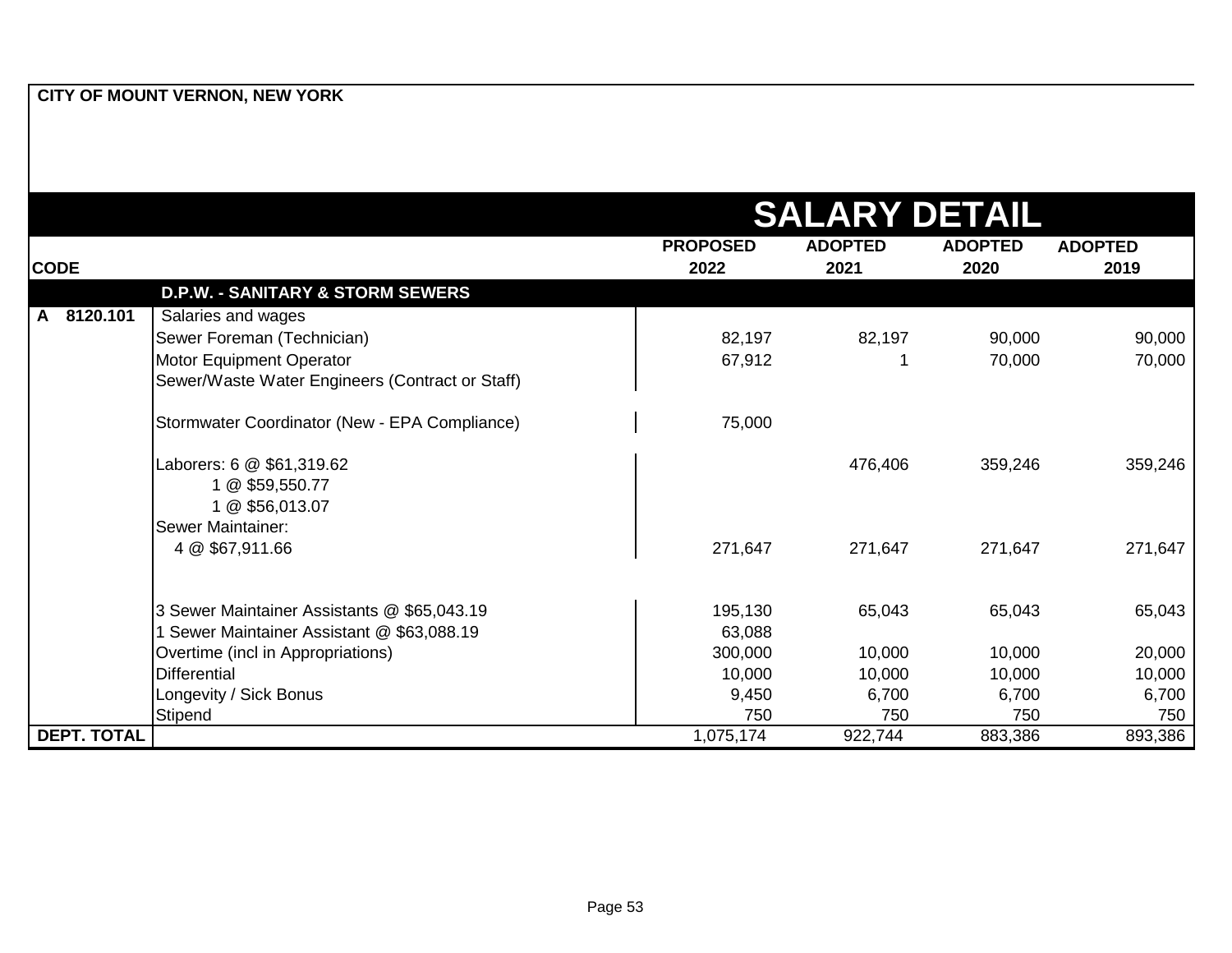|                    |                                       |                 | <b>SALARY DETAIL</b> |                |                |
|--------------------|---------------------------------------|-----------------|----------------------|----------------|----------------|
|                    |                                       | <b>PROPOSED</b> | <b>ADOPTED</b>       | <b>ADOPTED</b> | <b>ADOPTED</b> |
| <b>CODE</b>        |                                       | 2022            | 2021                 | 2020           | 2019           |
|                    | <b>D.P.W. - SANITATION</b>            |                 |                      |                |                |
| A 8160.101         | Salaries and wages                    |                 |                      |                |                |
|                    | Sanitation Foreperson:                |                 |                      |                |                |
|                    | 5 @ \$82,196.85                       | 410,984         | 410,984              | 328,787        | 328,787        |
|                    | 1 @ \$80,081.63                       |                 |                      | 80,082         | 80,082         |
|                    | Code Enforcement Officer (Refuse Fee) | 51,805          |                      |                |                |
|                    | <b>Sanitation Worker:</b>             |                 |                      |                |                |
|                    | 14 @ \$65,043.19                      | 910,605         | 780,518              | 910,605        | 910,605        |
|                    | 7 @\$63,088.16                        | 441,617         | 63,088               | 63,088         | 63,088         |
|                    | 1 @ \$61,133.19                       | 61,133          | 122,266              |                |                |
|                    | 1 @ \$59,178.19                       | 59,178          |                      |                |                |
|                    | 4@\$47,372.17                         | 189,489         |                      |                |                |
|                    | Motor Equipment Operator:             |                 |                      |                |                |
|                    | 11 @ \$67,911.66 (3 New)              | 747,028         | 747,028              | 950,763        | 747,028        |
|                    | 2 @ \$65,832.49                       | 131,665         |                      |                |                |
|                    | 1@\$63,753.32                         | 63,753          |                      |                |                |
|                    | 7@ \$61,174.15                        | 428,219.05      |                      |                |                |
|                    | 1@\$65,832.15                         |                 |                      |                |                |
|                    |                                       |                 |                      |                |                |
|                    | Overtime (incl in Appropriations)     | 25,000          | 15,000               | 15,000         | 15,000         |
|                    | <b>Differential Pay</b>               | 12,500          | 12,500               | 12,500         | 12,500         |
|                    | Longevity / Sick Bonus                | 50,925          | 37,900               | 37,900         | 37,900         |
| <b>DEPT. TOTAL</b> |                                       | 3,583,901       | 2,189,286            | 2,398,725      | 2,194,990      |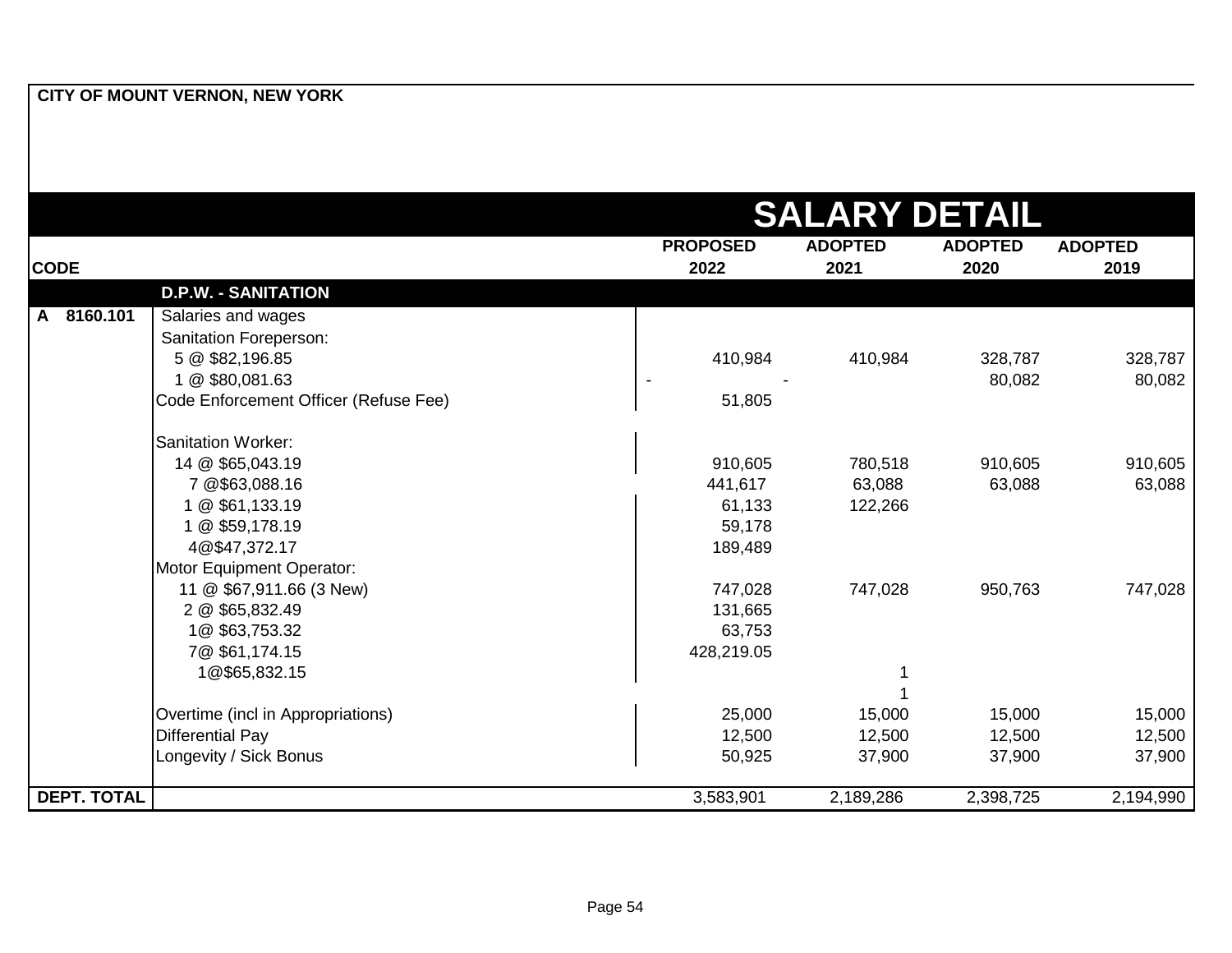|               |                                           |                 | <b>SALARY DETAIL</b> |                |                |
|---------------|-------------------------------------------|-----------------|----------------------|----------------|----------------|
|               |                                           | <b>PROPOSED</b> | <b>ADOPTED</b>       | <b>ADOPTED</b> | <b>ADOPTED</b> |
| <b>CODE</b>   |                                           | 2022            | 2021                 | 2020           | 2019           |
|               | <b>D.P.W. - STREET CLEANING</b>           |                 |                      |                |                |
| 8170.101<br>A | Salaries and wages                        |                 |                      |                |                |
|               | Heavy M. E. Operator                      |                 |                      |                |                |
|               | 7 @ \$72,482.32                           | 507,376         | 507,376              | 507,376        | 507,376        |
|               | Laborer                                   |                 |                      |                |                |
|               | 3 @ \$61,319.62                           | 183,959         | 797,155              | 919,794        | 735,835        |
|               | 1 @ \$59,550.77                           | 59,551          | 119,102              | 59,551         | 357,305        |
|               | 0 @ \$57,781.91                           |                 | 57,782               |                | 231,128        |
|               | 0 @ \$56,013.06                           |                 | 224,052              | 392,091        | 112,026        |
|               | 0 @ \$44,905.72                           |                 | 134,717              | 314,340        | 134,717        |
|               | Stipend                                   | 6,000           | 6,000                | 6,000          | 1,500          |
|               | Overtime (incl in Appropriations)         | 20,000          | 20,000               | 20,000         | 30,000         |
|               | Differential Pay (incl in Appropriations) | 15,000          | 25,000               | 25,000         | 30,000         |
|               | Longevity / Sick Bonus                    | 10,675          | 37,725               | 37,725         | 37,725         |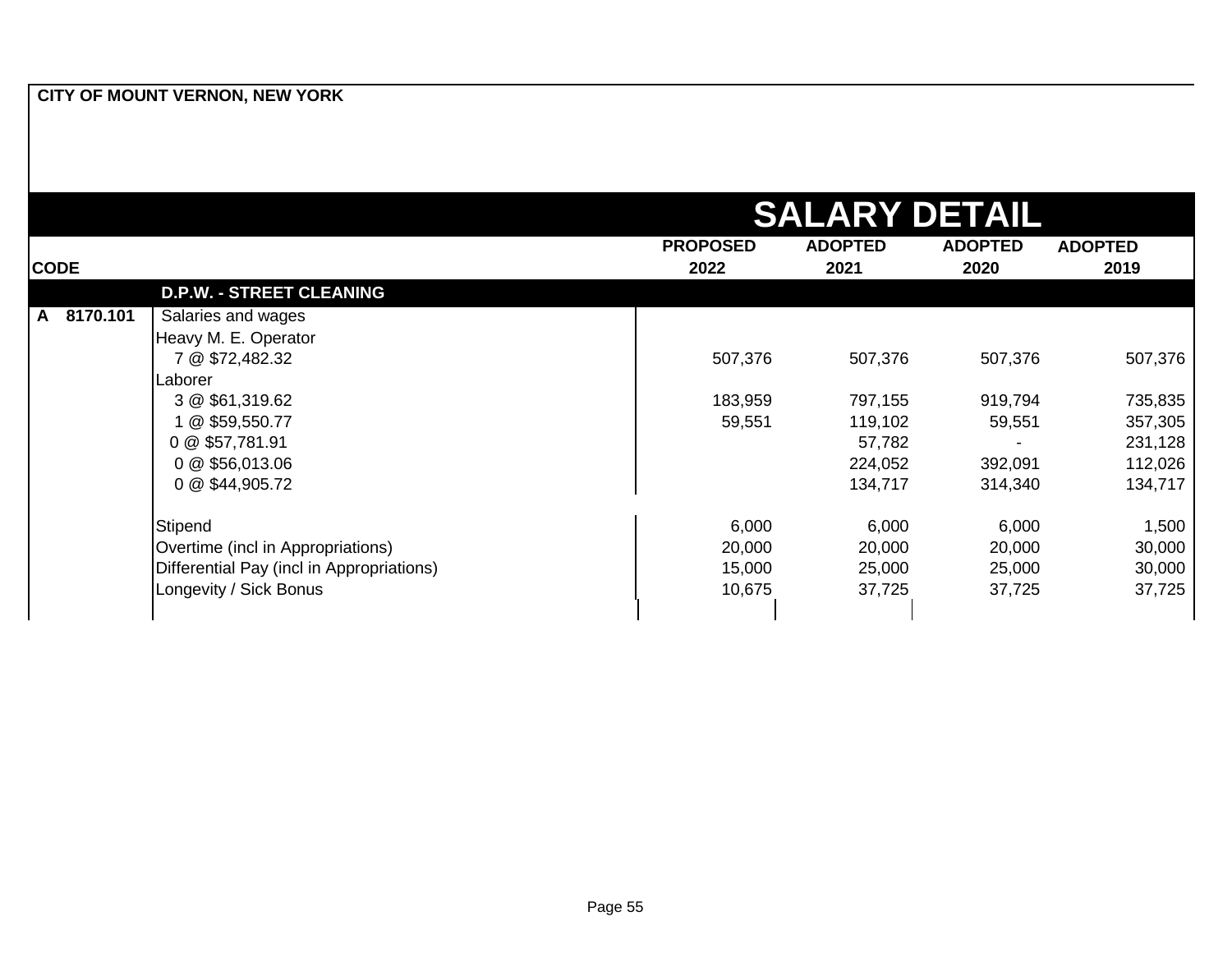|                    |                                                             | <b>SALARY DETAIL</b> |                |                |                          |  |  |
|--------------------|-------------------------------------------------------------|----------------------|----------------|----------------|--------------------------|--|--|
|                    |                                                             | <b>PROPOSED</b>      | <b>ADOPTED</b> | <b>ADOPTED</b> | <b>ADOPTED</b>           |  |  |
| <b>CODE</b>        |                                                             | 2022                 | 2021           | 2020           | 2019                     |  |  |
|                    | D.P.W. - TRAFFIC DIVISION                                   |                      |                |                |                          |  |  |
|                    | Traffic Signal Technician (Transfer from P.D.)              |                      | 79,123         |                | $\overline{\phantom{0}}$ |  |  |
|                    | Skilled Laborer (Transfer from A3120.101 Police Department) |                      |                |                |                          |  |  |
|                    | 3 @ 68,354.73                                               |                      | 205,064        |                | 136,710                  |  |  |
|                    | 0 @ \$63,594.31                                             |                      |                |                | 65,975                   |  |  |
|                    | Laborer (Transfer from A3120.101 Police Department)         |                      |                |                |                          |  |  |
|                    | 1 @ \$63,618.51                                             |                      | 63,619         |                |                          |  |  |
|                    | 1 @ \$61,319.62                                             |                      | 61,320         |                |                          |  |  |
|                    | 2 @ \$57,781.91                                             |                      | 115,564        |                |                          |  |  |
|                    | 1 @ \$44,905.72                                             |                      | 44,906         |                |                          |  |  |
| <b>DEPT. TOTAL</b> |                                                             | 802,561              | 2,498,505      | 2,281,877      | 2,380,297                |  |  |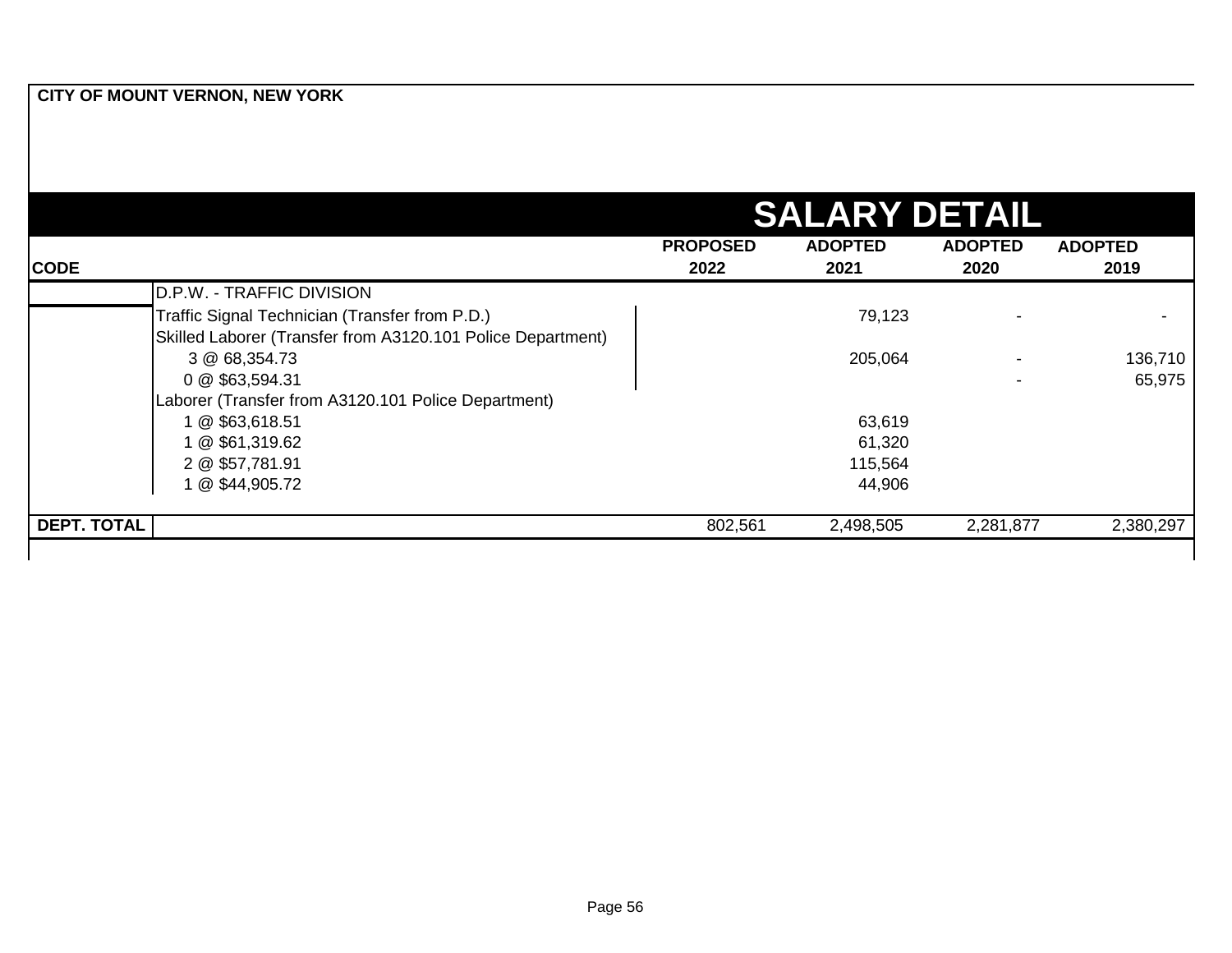|             |                                              |                 | <b>SALARY DETAIL</b> |                |                |
|-------------|----------------------------------------------|-----------------|----------------------|----------------|----------------|
|             |                                              | <b>PROPOSED</b> | <b>ADOPTED</b>       | <b>ADOPTED</b> | <b>ADOPTED</b> |
| <b>CODE</b> |                                              | 2022            | 2021                 | 2020           | 2019           |
|             | <b>POLICE DEPARTMENT</b>                     |                 |                      |                |                |
| A 3120.101  | Salaries and wages                           |                 |                      |                |                |
|             | Commissioner                                 | 150,000         | 150,000              | 150,000        | 150,000        |
|             | 1st Deputy Commissioner                      | 110,000         | 110,000              | 110,000        | 110,000        |
|             | Deputy Commissioner - Parking Bureau         | 100,000         |                      | 105,530        | 105,530        |
|             | <b>Deputy Commissioner</b>                   | 110,000         | 105,530              |                |                |
|             | <b>Deputy Commissioner</b>                   |                 |                      |                |                |
|             | 2nd Deputy Commissioner                      |                 |                      |                |                |
|             | Secretary to the Commissioner                | 59,000          | 51,346               | 49,217         | 41,531         |
|             | <b>Physician Part Time</b>                   | 50,000          | 50,000               | 50,000         | 50,000         |
|             |                                              |                 |                      |                |                |
|             | <b>Court Clerk</b>                           | 50,281          | 44,961               | 43,187         | 43,187         |
|             | <b>Court Clerk</b>                           | 50,281          | 50,281               | 50,281         | 50,281         |
|             | <b>Court Clerk</b>                           | 39,640          | 37,867               |                | 50,281         |
|             | <b>Director - Parking Ticket Collections</b> | 89,238          | 89,238               | 89,238         | 89,238         |
|             | Ordinance Officer                            | 65,650          | 65,650               | 56,716         | 56,716         |
|             | Cashier                                      | 54,482          | 65,650               | 66,989         | 66,989         |
|             | Parking Meter Worker                         |                 |                      |                |                |
|             | 3 @ \$73,352.29                              | 220,057         | 220,057              | 220,057        | 220,057        |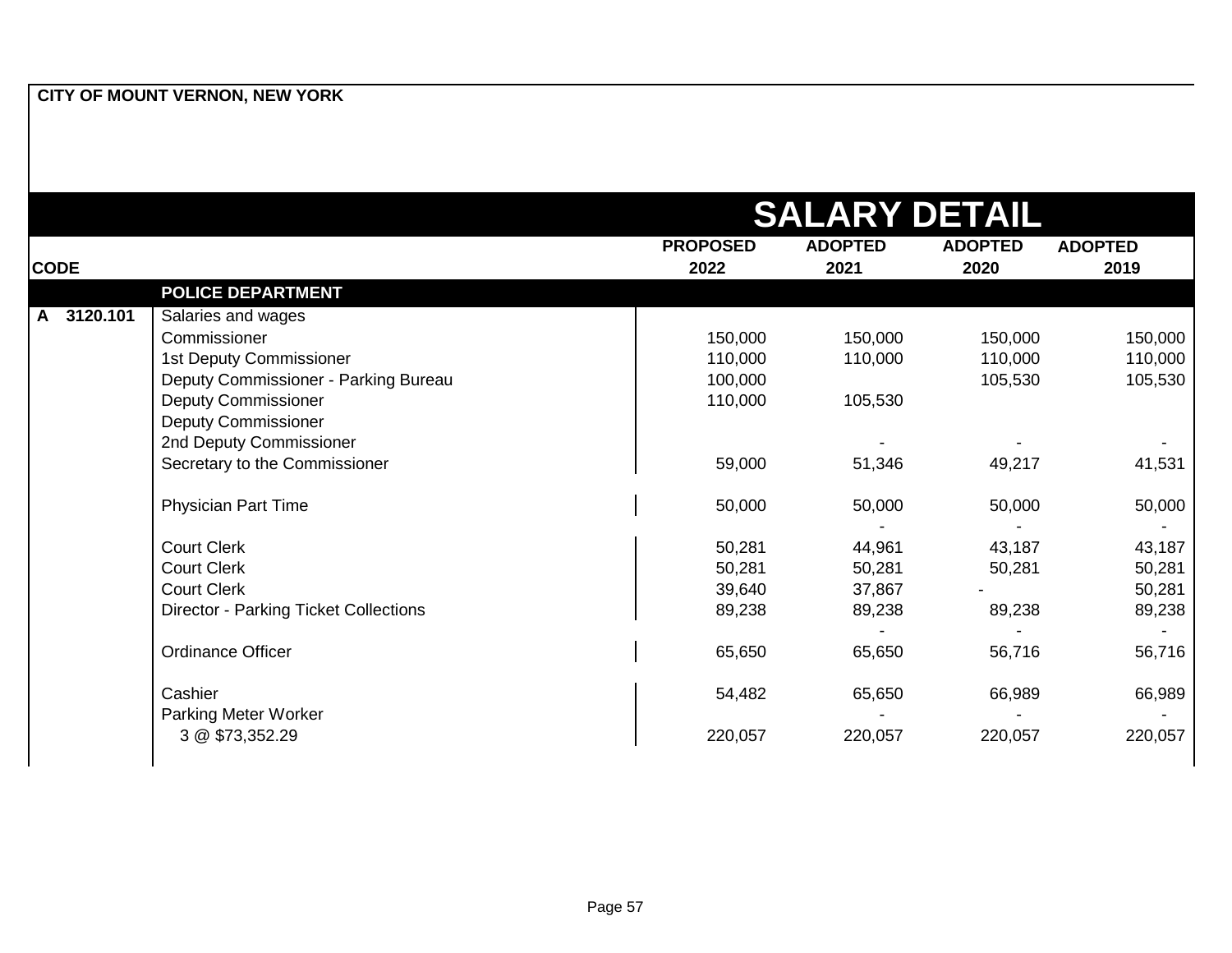|                                                |                         | <b>SALARY DETAIL</b>   |                        |                        |
|------------------------------------------------|-------------------------|------------------------|------------------------|------------------------|
| <b>CODE</b>                                    | <b>PROPOSED</b><br>2022 | <b>ADOPTED</b><br>2021 | <b>ADOPTED</b><br>2020 | <b>ADOPTED</b><br>2019 |
| <b>Parking Enforcement Officer</b>             |                         |                        |                        |                        |
| 8 @ \$53,574.77*                               | 482,598                 | 482,173                | 428,598                | 428,598                |
| 1 @ \$44,722.19                                | 44,722                  |                        | 86,494                 | 86,494                 |
| 2 @ 40,295.90                                  | 80,592                  | 80,592                 | 41,771                 | 41,771                 |
| Skilled Laborer (Transfer to D.P.W)            |                         |                        |                        |                        |
| 2 @ 68,354.73                                  |                         |                        |                        |                        |
| 1 @ \$65,974.52                                |                         |                        |                        |                        |
| Laborer (Transfer to D.P.W)                    |                         |                        |                        |                        |
| 1 @ \$61,319.62                                |                         |                        |                        |                        |
| 3 @ \$59,550.77                                |                         |                        |                        |                        |
| 1 @ \$44,905.72                                |                         |                        |                        |                        |
| Traffic Maintenance Tech (Transfer to D.P.W)   |                         |                        |                        |                        |
| Traffic Signalization Tech (Transfer to D.P.W) |                         |                        |                        |                        |
| <b>Typist</b>                                  | 50,281                  | 50,281                 | 50,281                 | 50,281                 |
| Senior Keyboard Specialist                     |                         |                        |                        |                        |
| 1 @ \$56,003.66                                | 56,004                  | 56,004                 | 112,007                | 112,007                |
| Senior Account Clerk                           | 59,945                  | 59,945                 |                        |                        |
| <b>IT Manager</b>                              |                         |                        |                        |                        |
| IT Specialist (shared with Mgt Services)       |                         |                        |                        |                        |
| 3 Crime Analysts @ \$55,000                    | 165,000                 |                        |                        |                        |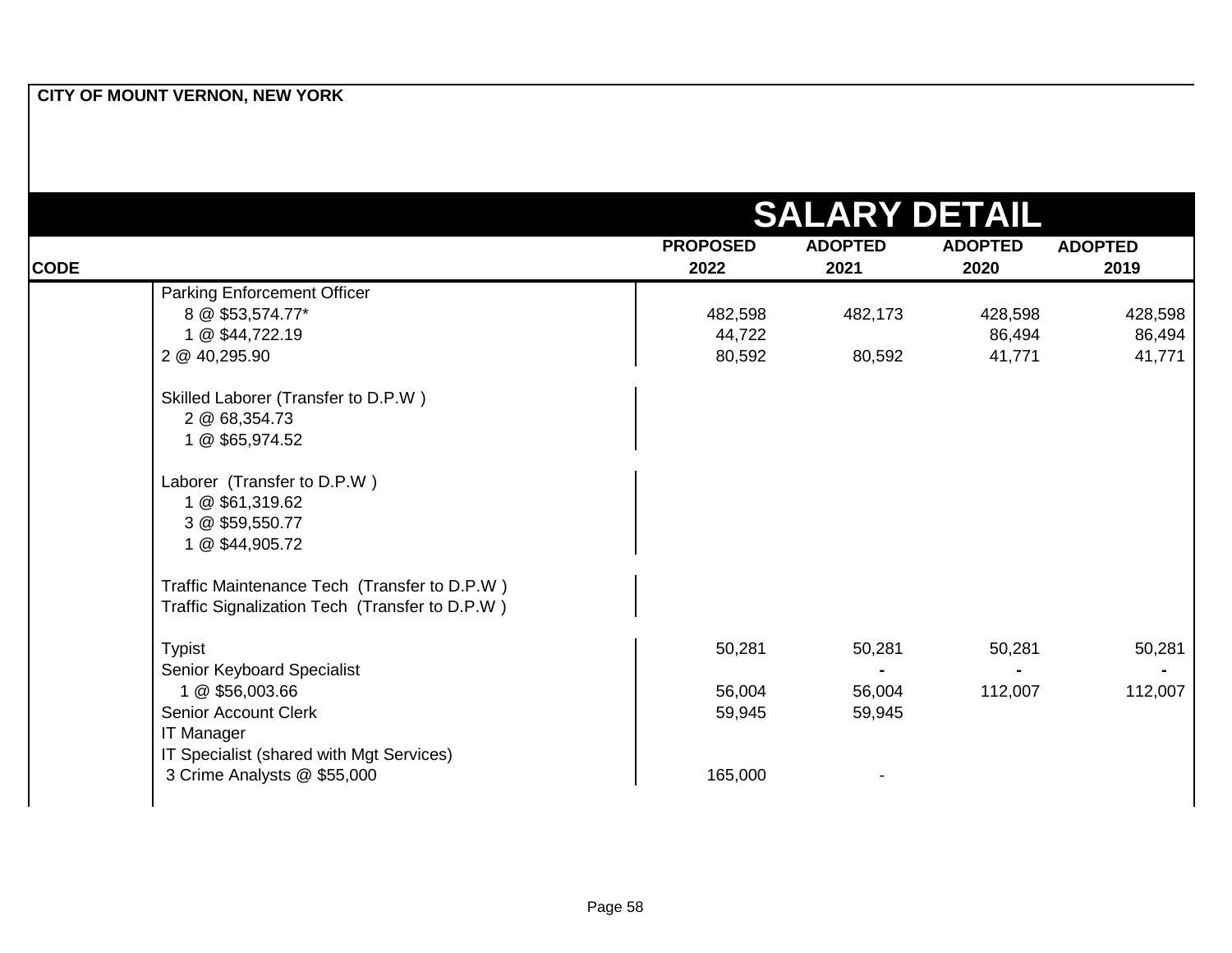|             |                                     |                         | <b>SALARY DETAIL</b>   |                        |                        |
|-------------|-------------------------------------|-------------------------|------------------------|------------------------|------------------------|
| <b>CODE</b> |                                     | <b>PROPOSED</b><br>2022 | <b>ADOPTED</b><br>2021 | <b>ADOPTED</b><br>2020 | <b>ADOPTED</b><br>2019 |
|             | Longevity / Sick Bonus              | 98,110                  | 86,300                 | 86,300                 | 86,300                 |
|             | <b>Clerk</b>                        | 50,281                  | 50,281                 | 50,281                 | 50,281                 |
|             | <b>Records Clerk</b>                | 56,003                  | 50,281                 |                        |                        |
|             | Veterinarian (Part Time)            | 1,000                   | 1,000                  | 1,000                  | 1,000                  |
|             | Part Time Help                      | 20,880                  | 20,880                 | 20,880                 | 20,880                 |
|             | <b>Computer Console Operator</b>    | 58,644                  | 58,644                 | 58,644                 | 58,644                 |
|             | <b>Computer Console Operator</b>    | 58,644                  | 58,644                 | 58,644                 | 58,644                 |
|             | <b>Computer Services Specialist</b> | 69,523                  | 69,523                 | 69,523                 | 69,523                 |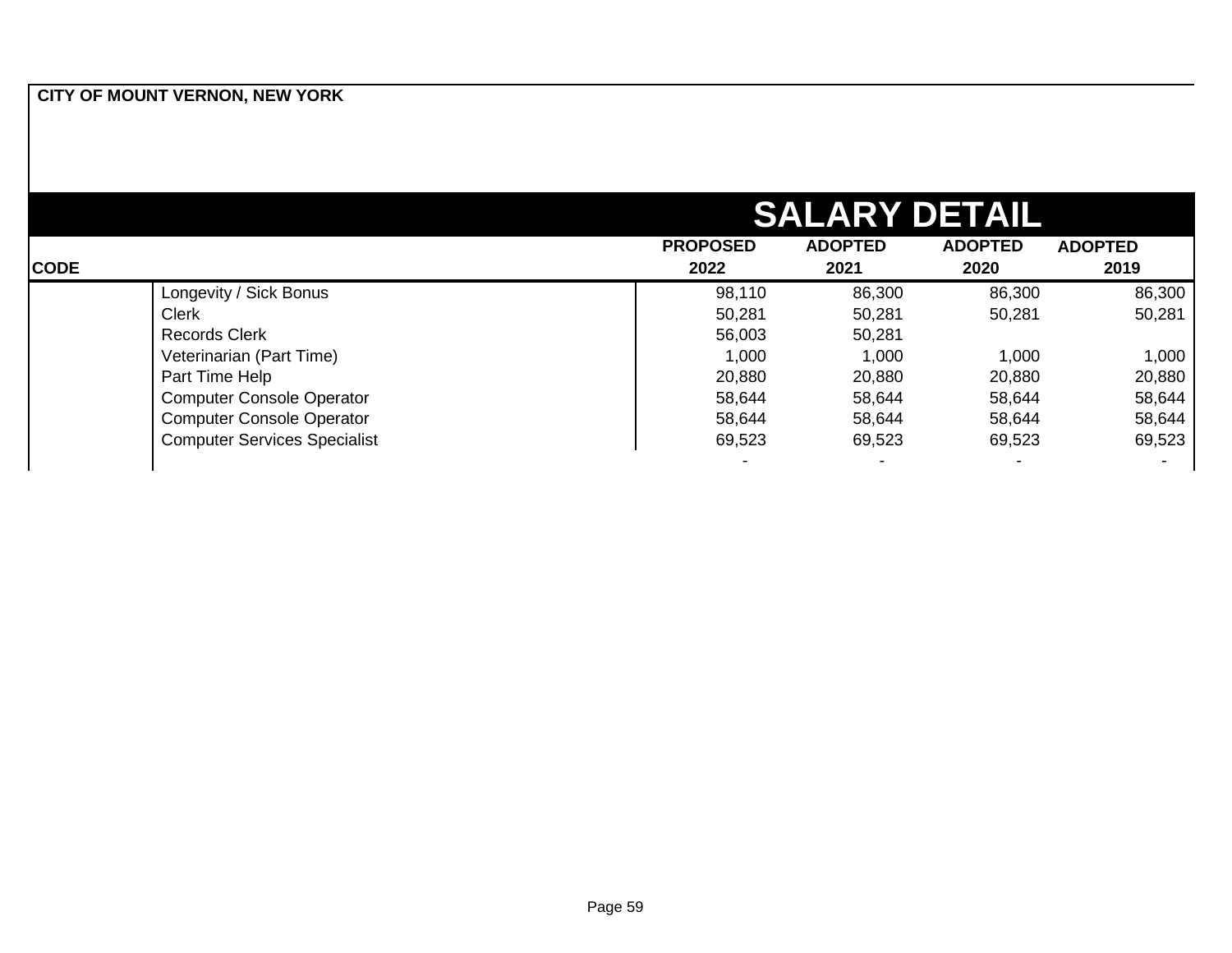|             | CITY OF MOUNT VERNON, NEW YORK  |                 |                      |                |                |
|-------------|---------------------------------|-----------------|----------------------|----------------|----------------|
|             |                                 |                 |                      |                |                |
|             |                                 |                 |                      |                |                |
|             |                                 |                 |                      |                |                |
|             |                                 |                 |                      |                |                |
|             |                                 |                 | <b>SALARY DETAIL</b> |                |                |
|             |                                 |                 |                      |                |                |
|             |                                 | <b>PROPOSED</b> | <b>ADOPTED</b>       | <b>ADOPTED</b> | <b>ADOPTED</b> |
| <b>CODE</b> |                                 | 2022            | 2021                 | 2020           | 2019           |
|             |                                 |                 |                      |                |                |
|             | UNIFORMED PERSONNEL - TOTAL 208 |                 |                      |                |                |
|             | Captains:                       |                 |                      |                |                |
|             | 5 @ \$147,439                   | 737,195         | 737,195              | 589,756        | 589,756        |
|             |                                 |                 |                      |                |                |
|             | Lieutenants:                    |                 |                      |                |                |
|             | 12@ \$128,208                   | 1,538,496       | 1,666,704            |                | 1,666,704      |
|             |                                 |                 |                      | 1,538,496      |                |
|             | Sergeants:                      |                 |                      |                | 1,895,245      |
|             | 20 @ \$111,485                  | 2,229,700       | 2,006,730            | 2,118,215      |                |
|             |                                 |                 |                      |                |                |
|             | Police Officers - TOTAL 171     |                 |                      |                |                |
|             | 103 @ \$92,904                  | 9,569,112       | 10,033,632           | 9,290,400      | 9,290,400      |
|             |                                 |                 |                      |                |                |
|             | 9 @ \$61,827                    | 556,443         | 494,616              | 247,308        | 247,308        |
|             |                                 |                 |                      |                |                |
|             | 16 @ \$55,643                   | 890,288         | 723,359              | 1,001,574      | 1,001,574      |
|             | 11 @ \$49,461                   | 544,071         | 1,088,142            |                |                |
|             |                                 |                 |                      | 642,993        | 642,993        |
|             |                                 |                 |                      |                |                |
|             |                                 |                 |                      |                |                |
|             | 13 @ \$45,567                   | 592,371         | 546,804              | 1,959,381      | 1,959,381      |
|             | 19 @ \$45,567                   | 865,773         |                      |                |                |
|             |                                 |                 | 5                    |                |                |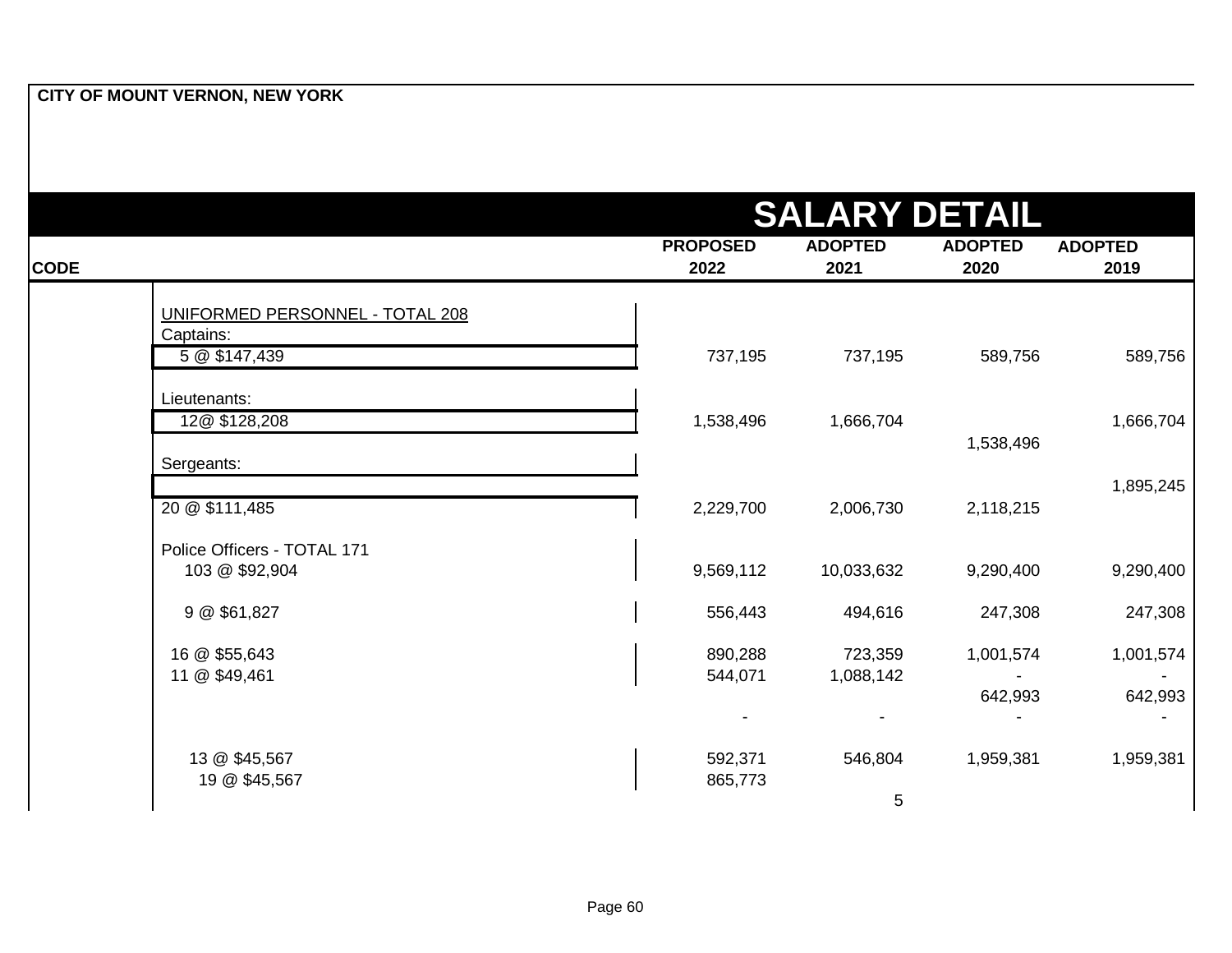|             |                                      |                 | <b>SALARY DETAIL</b> |                |                |
|-------------|--------------------------------------|-----------------|----------------------|----------------|----------------|
|             |                                      | <b>PROPOSED</b> | <b>ADOPTED</b>       | <b>ADOPTED</b> | <b>ADOPTED</b> |
| <b>CODE</b> |                                      | 2022            | 2021                 | 2020           | 2019           |
|             | Community Service Aid (CSA'S):       |                 |                      |                |                |
|             | 1 @ \$41674                          | 41,674          | 83,348               | 125,023        | 125,023        |
|             | 1 @ \$28071 (Vacant)                 | 28,071          |                      | 32,606         | 32,606         |
|             | 1@\$38,651.34                        | 38,651          | 35,628               |                |                |
|             | <b>Communication Specialists:</b>    |                 |                      |                |                |
|             | 2 @ \$58,644.23                      | 117,288         | 117,288              | 293,221        | 410,509        |
|             | 4 @ 40,295.66 (Vacant)               | 161,183         | 80,592               | 38,347         | 38,347         |
|             | 1 @ \$50,489.31                      | 50,489          | 46,412               | 139,236        | 139,236        |
|             | 3 @ \$44,373.12                      | 133,119         | 169,338              |                |                |
|             | 1 @ \$54,566.77                      | 54,567          | 50,489               |                |                |
|             | 3 @ 56,605.50                        | 169,817         | 157,584              | 133,119        | 133,119        |
|             |                                      |                 |                      | 117,288        |                |
|             | <b>Emergency Service Dispatcher:</b> |                 |                      |                |                |
|             | 1 @ \$58,644.23                      | 58,644          | 58,644               | 117,288        | 117,288        |
|             | <b>School Crossing Guards</b>        | 382,000         | 382,000              | 382,000        | 382,000        |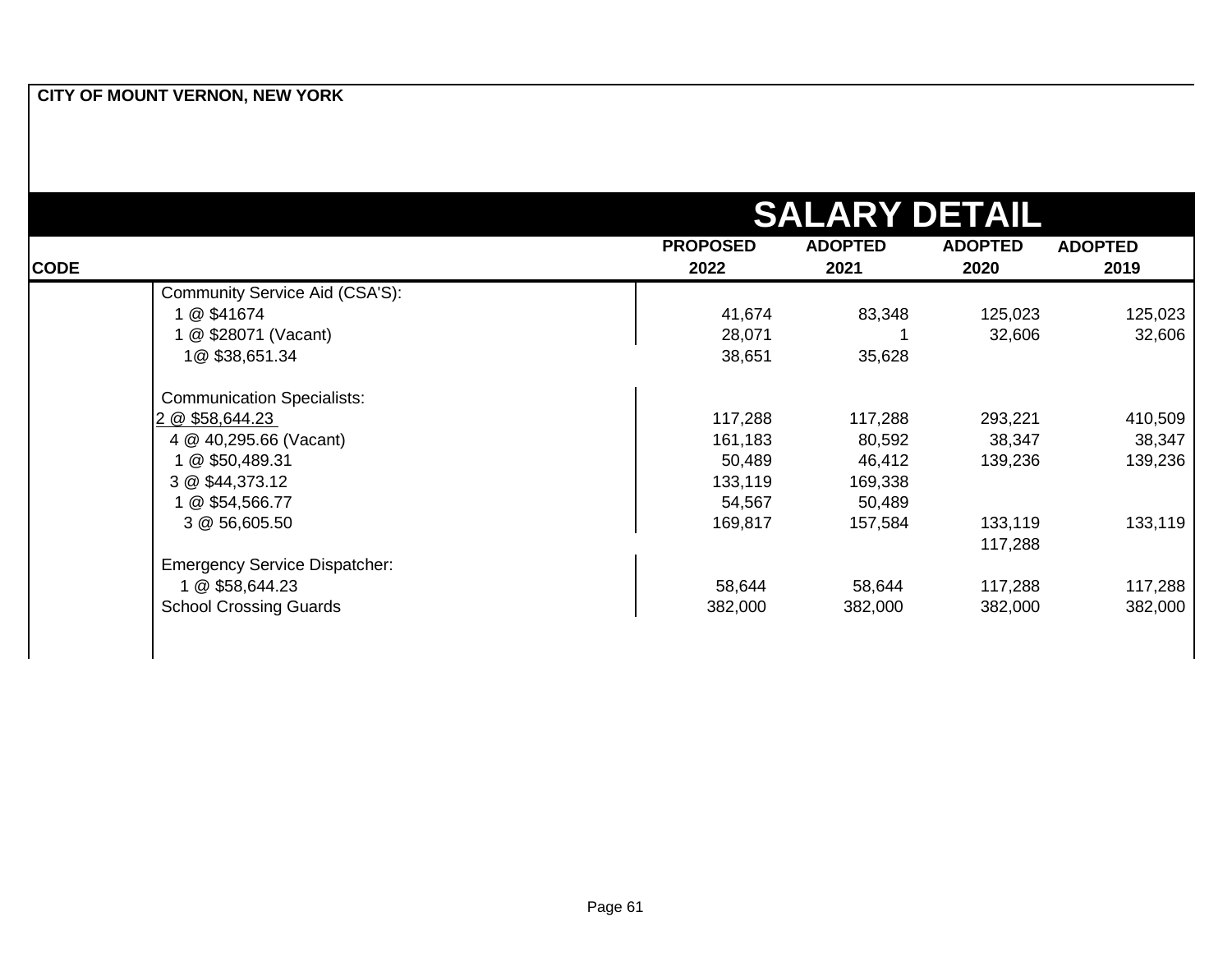|                    |                                              |                 | <b>SALARY DETAIL</b> |                |                |
|--------------------|----------------------------------------------|-----------------|----------------------|----------------|----------------|
|                    |                                              | <b>PROPOSED</b> | <b>ADOPTED</b>       | <b>ADOPTED</b> | <b>ADOPTED</b> |
| <b>CODE</b>        |                                              | 2022            | 2021                 | 2020           | 2019           |
|                    | Additional Compensation to Unit Command:     |                 |                      |                |                |
|                    | Unit Commander plus 2 Deputies               | 6,100           | 6,000                | 6,000          | 6,000          |
|                    | <b>Additional Compensation to Detectives</b> | 65,000          | 58,750               | 58,750         | 58,750         |
|                    | <b>Mandatory Increases</b>                   | 200,000         | 200,000              | 500,000        | 500,000        |
|                    | *Overtime (incl in Appropriations)           | 1,050,000       | 850,000              | 800,000        | 800,000        |
|                    | Longevity                                    | 267,675         | 275,000              | 275,000        | 275,000        |
|                    | <b>Holiday Pay</b>                           | 845,000         | 750,000              | 750,000        | 750,000        |
|                    | K-9 Stipend                                  | 12,400          | 12,000               | 12,000         | 12,000         |
|                    | <b>Sick Bonus</b>                            | 90,000          | 91,400               | 70,000         | 70,000         |
| <b>DEPT. TOTAL</b> |                                              | 23,795,983      | 22,886,789           | 23,293,639     | 23,241,472     |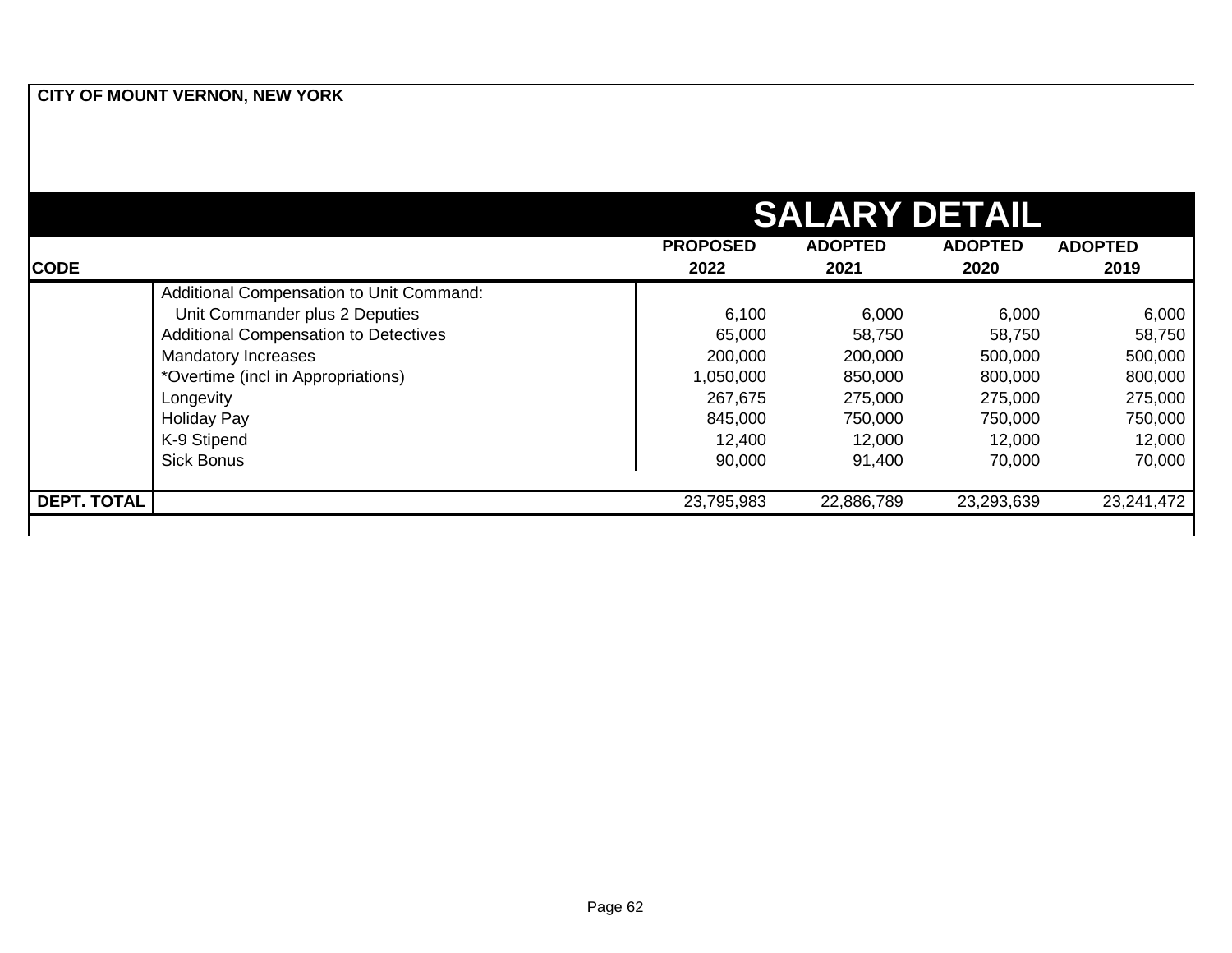|                    |                                   |                 | <b>SALARY DETAIL</b>     |                |                |
|--------------------|-----------------------------------|-----------------|--------------------------|----------------|----------------|
|                    |                                   | <b>PROPOSED</b> | <b>ADOPTED</b>           | <b>ADOPTED</b> | <b>ADOPTED</b> |
| <b>CODE</b>        |                                   | 2022            | 2021                     | 2020           | 2019           |
|                    | <b>JAIL</b>                       |                 |                          |                |                |
| 3150.101<br>A      | Salaries and wages                |                 |                          |                |                |
|                    | <b>Prisoner Attendant:</b>        |                 |                          |                |                |
|                    | 1 @ \$53574.77                    | 53,575          | 53,575                   | 50,624         | 50,624         |
|                    | 3 @ \$43,246.78                   | 129,741         | 129,741                  | 43,247         | 43,247         |
|                    | 1 @ \$46197.62                    | 47,673          | 46,198                   |                |                |
|                    | 3 @ \$40,295.93                   |                 |                          | 120,888        | 120,888        |
|                    | 1 @ \$40,295.93                   |                 | $\overline{\phantom{0}}$ |                |                |
|                    |                                   |                 |                          |                |                |
|                    | Longevity / Sick Bonus            | 1,675           | 1,025                    | 1,025          | 1,025          |
|                    | Temporary Help                    |                 | 3,825                    | 3,825          | 3,825          |
|                    | Overtime (incl in Appropriations) | 8,825           | 5,000                    | 5,000          | 5,000          |
| <b>DEPT. TOTAL</b> |                                   | 241,489         | 239,364                  | 224,609        | 224,609        |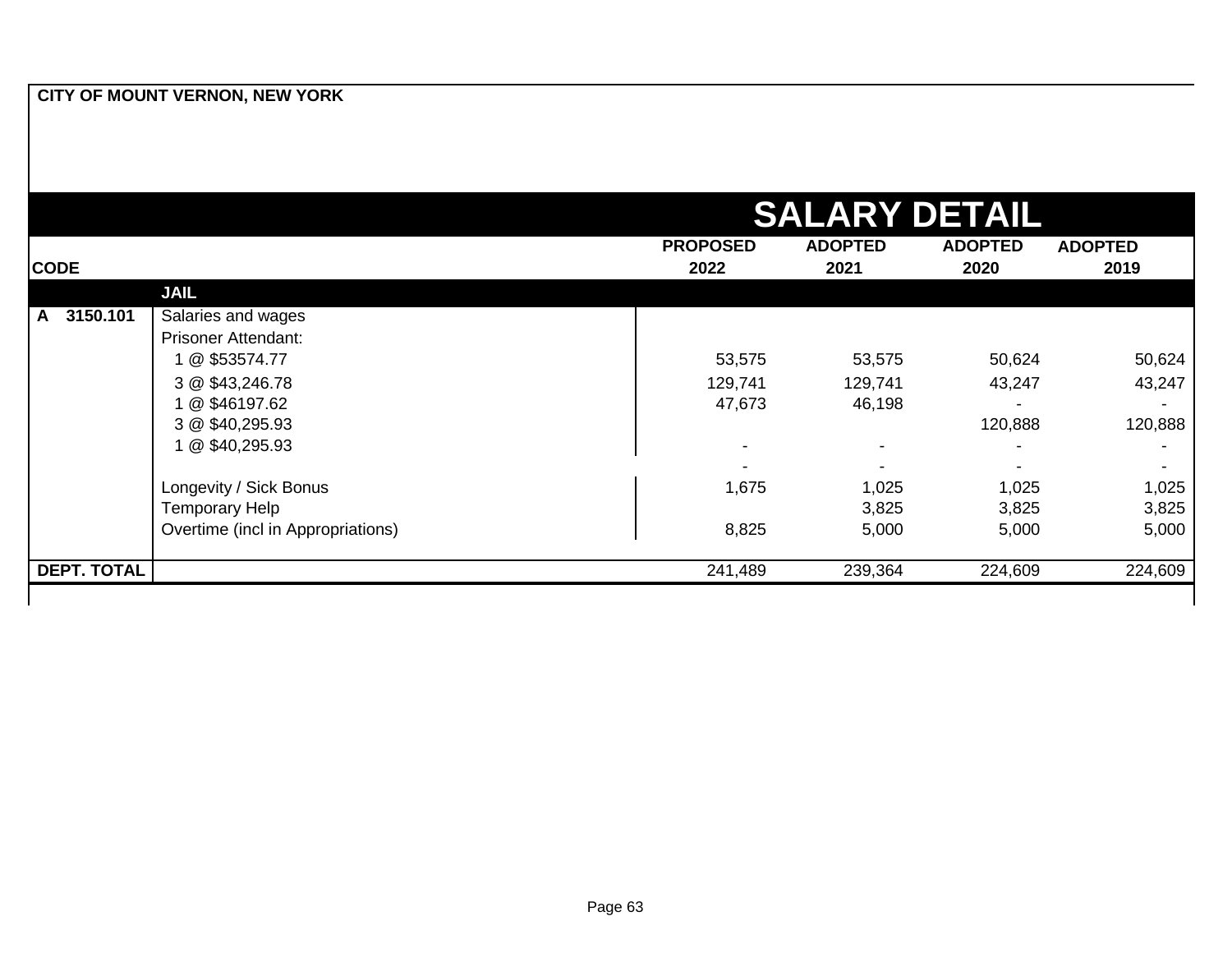|                          |                                         | <b>SALARY DETAIL</b>    |                        |                        |                        |  |
|--------------------------|-----------------------------------------|-------------------------|------------------------|------------------------|------------------------|--|
| <b>CODE</b>              |                                         | <b>PROPOSED</b><br>2022 | <b>ADOPTED</b><br>2021 | <b>ADOPTED</b><br>2020 | <b>ADOPTED</b><br>2019 |  |
|                          | <b>ANIMAL SHELTER</b>                   |                         |                        |                        |                        |  |
| 3510.101<br>$\mathsf{A}$ | Salaries and wages                      |                         |                        |                        |                        |  |
|                          | Animal Warden                           | 61,989                  | 61,989                 | 60,000                 | 60,000                 |  |
|                          | <b>Assistant Animal Warden</b>          | 56,004                  | 56,004                 | 56,004                 | 56,004                 |  |
|                          | <b>Community Service Aide</b>           | 56,142                  |                        |                        |                        |  |
| Longevity                | Overtime (incl in Appropriations)       | 7,500                   | 5,000                  | 2,000                  | 2,000                  |  |
|                          |                                         | 3,100                   | 2,050                  | 2,050                  | 2,050                  |  |
| <b>DEPT. TOTAL</b>       |                                         | 184,735                 | 125,043                | 120,054                | 120,054                |  |
|                          | <b>SEALER OF WEIGHTS &amp; MEASURES</b> |                         |                        |                        |                        |  |
| 6610.101<br>A            | Salaries and wages                      |                         |                        |                        |                        |  |
|                          | Director of Weights & Measures          | 69,523                  | 69,523                 | 69,523                 | 69,523                 |  |
|                          | Longevity                               | 1,925                   | 1,775                  | 1,775                  | 1,775                  |  |
| <b>DEPT. TOTAL</b>       |                                         | 71,448                  | 71,298                 | 71,298                 | 71,298                 |  |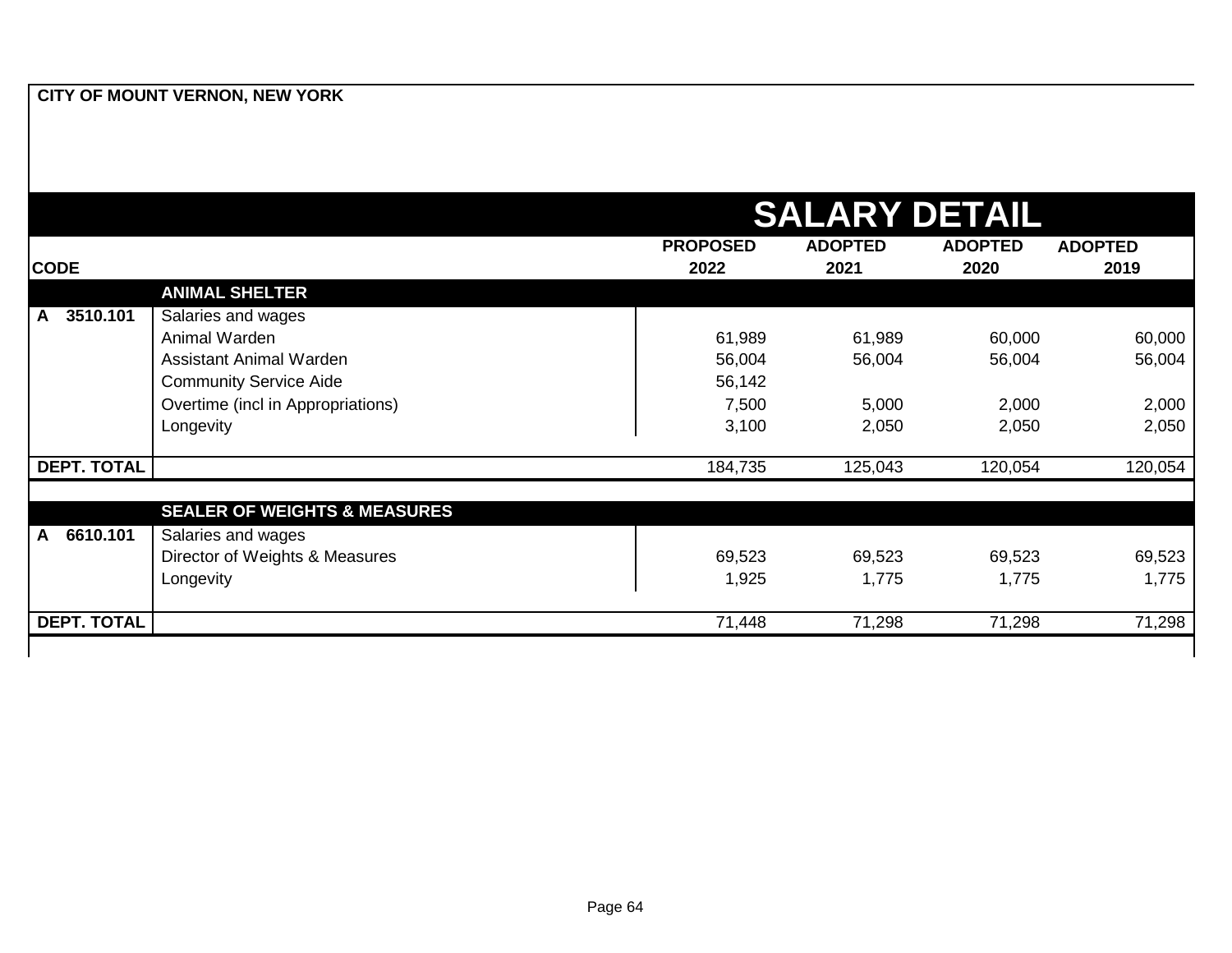|                |                                                    |                         | <b>SALARY DETAIL</b>   |                        |                        |
|----------------|----------------------------------------------------|-------------------------|------------------------|------------------------|------------------------|
| <b>CODE</b>    |                                                    | <b>PROPOSED</b><br>2022 | <b>ADOPTED</b><br>2021 | <b>ADOPTED</b><br>2020 | <b>ADOPTED</b><br>2019 |
|                | <b>FIRE DEPARTMENT</b>                             |                         |                        |                        |                        |
| 3410.101<br>A. | Salaries and wages                                 |                         |                        |                        |                        |
|                | Commissioner                                       | 124,659                 | 124,659                | 124,659                | 124,659                |
|                | Deputy Commissioner / Administration               | 100,000                 | 95,000                 | 95,000                 | 95,000                 |
|                | Deputy Commissioner / Operations & Services (ARPA) | 90,000                  |                        |                        |                        |
|                | Secretary                                          | 58,000                  | 56,047                 | 55,547                 | 55,547                 |
|                | Administratve Aide @ \$47,089                      |                         |                        | 60,000                 |                        |
|                | <b>Senior Account Clerk</b>                        | 61,948                  | 59,945                 |                        |                        |
|                | Physician                                          | 35,285                  | 35,285                 | 35,285                 | 35,285                 |
|                | UNIFORMED PERSONNEL - TOTAL 146                    |                         |                        |                        |                        |
|                | Deputy Fire Chief                                  |                         |                        |                        |                        |
|                | Deputy Fire Chief                                  |                         |                        |                        |                        |
|                | 6 @ \$148,851 (1 Chief of Operations)              | 893,106                 | 893,106                | 1,041,957              | 893,106                |
|                | <b>Fire Captain</b>                                |                         |                        |                        |                        |
|                | @ \$124,659<br>6                                   | 747,954                 | 747,954                | 747,954                | 747,954                |
|                | <b>Fire Lieutenant</b>                             |                         |                        |                        |                        |
|                | 24 @ \$108,398                                     | 2,601,552               | 2,493,154              | 2,601,552              | 2,601,552              |
|                | 1@\$1                                              |                         |                        |                        |                        |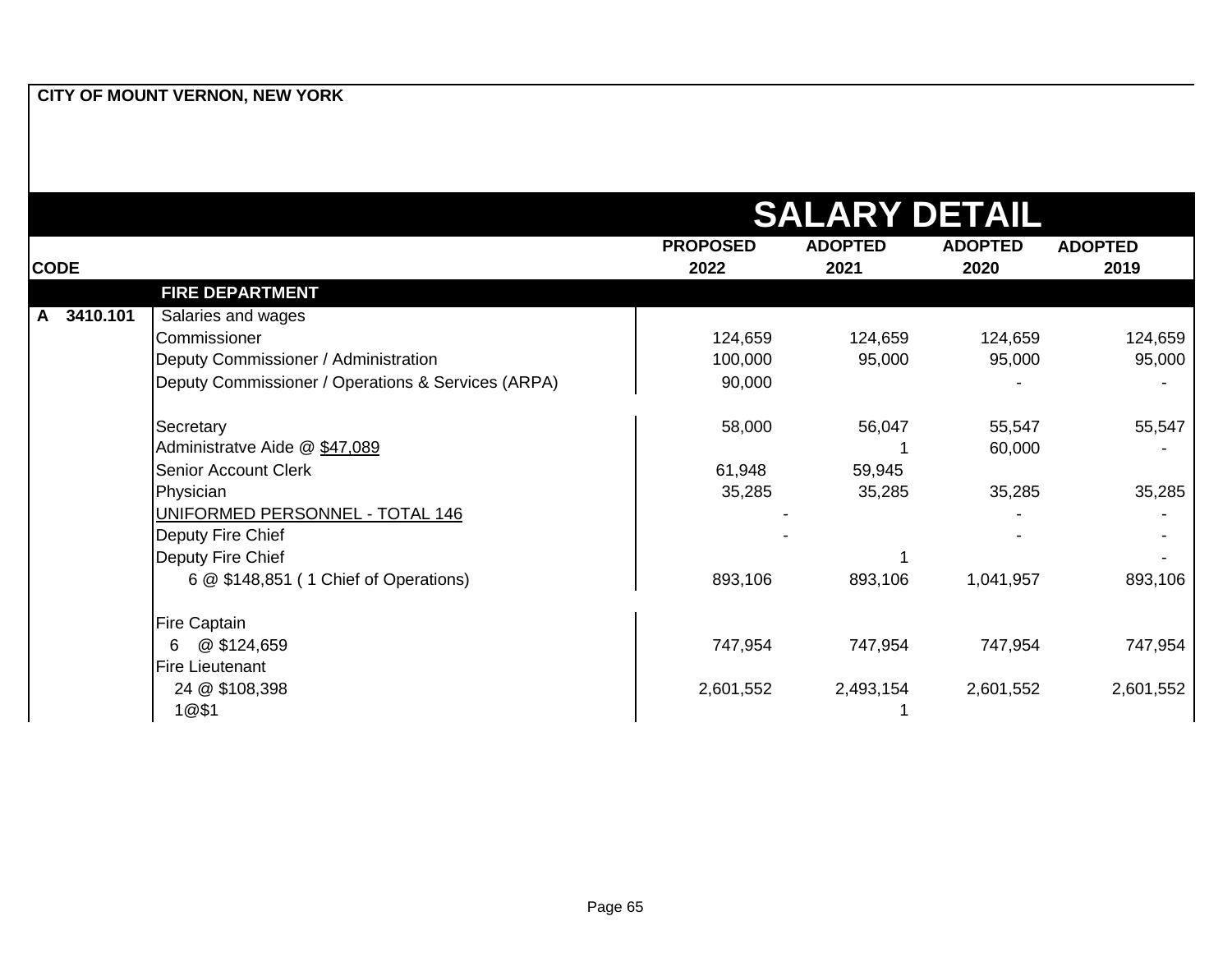|             |                                |                 | <b>SALARY DETAIL</b> |                |                |
|-------------|--------------------------------|-----------------|----------------------|----------------|----------------|
|             |                                | <b>PROPOSED</b> | <b>ADOPTED</b>       | <b>ADOPTED</b> | <b>ADOPTED</b> |
| <b>CODE</b> |                                | 2022            | 2021                 | 2020           | 2019           |
|             | Firefighter: TOTAL 109         |                 |                      |                |                |
|             | 76 @ \$89,958                  | 6,836,808       | 6,476,976            | 6,746,850      | 6,746,850      |
|             | 8 @ \$53,167                   | 425,336         | 584,837              | 319,002        | 319,002        |
|             | 8 @ \$49,350                   |                 | 394,800              |                |                |
|             | 7@\$43,886                     | 307,202         |                      | 526,632        | 526,632        |
|             | 7 @ \$40,071                   |                 | 280,497              |                |                |
|             | 10@ \$40,071                   | 400,710         | 280,497              | 480,852        | 480,852        |
|             | 8@\$40,071                     | 320,568         | 5                    | 200,355        | 200,355        |
|             | Fire Alarm Dispatcher Lineman: |                 |                      |                |                |
|             | Fire Dispatcher: TOTAL 12 (10) |                 |                      |                |                |
|             | 10 @ \$67,468<br>4 @ \$67,468  | 674,680         | 674,680              | 337,340        | 337,340        |
|             | 3 @ \$53,167<br>1 @ \$53,167   |                 |                      | 159,501        | 159,501        |
|             | 2 @ \$49,350                   |                 |                      | 98,700         | 98,700         |
|             | 2 @ \$43,886<br>2@\$40,071     | 80142 -         |                      |                |                |
|             | Fire Inspector:                |                 |                      |                |                |
|             | 1 Full-time @ \$49546          | 49,546          | 43,886               | 43,886         | 43,886         |
|             | 1 Part-time @ \$25,000         | 25,000          | 25,000               | 25,000         | 25,000         |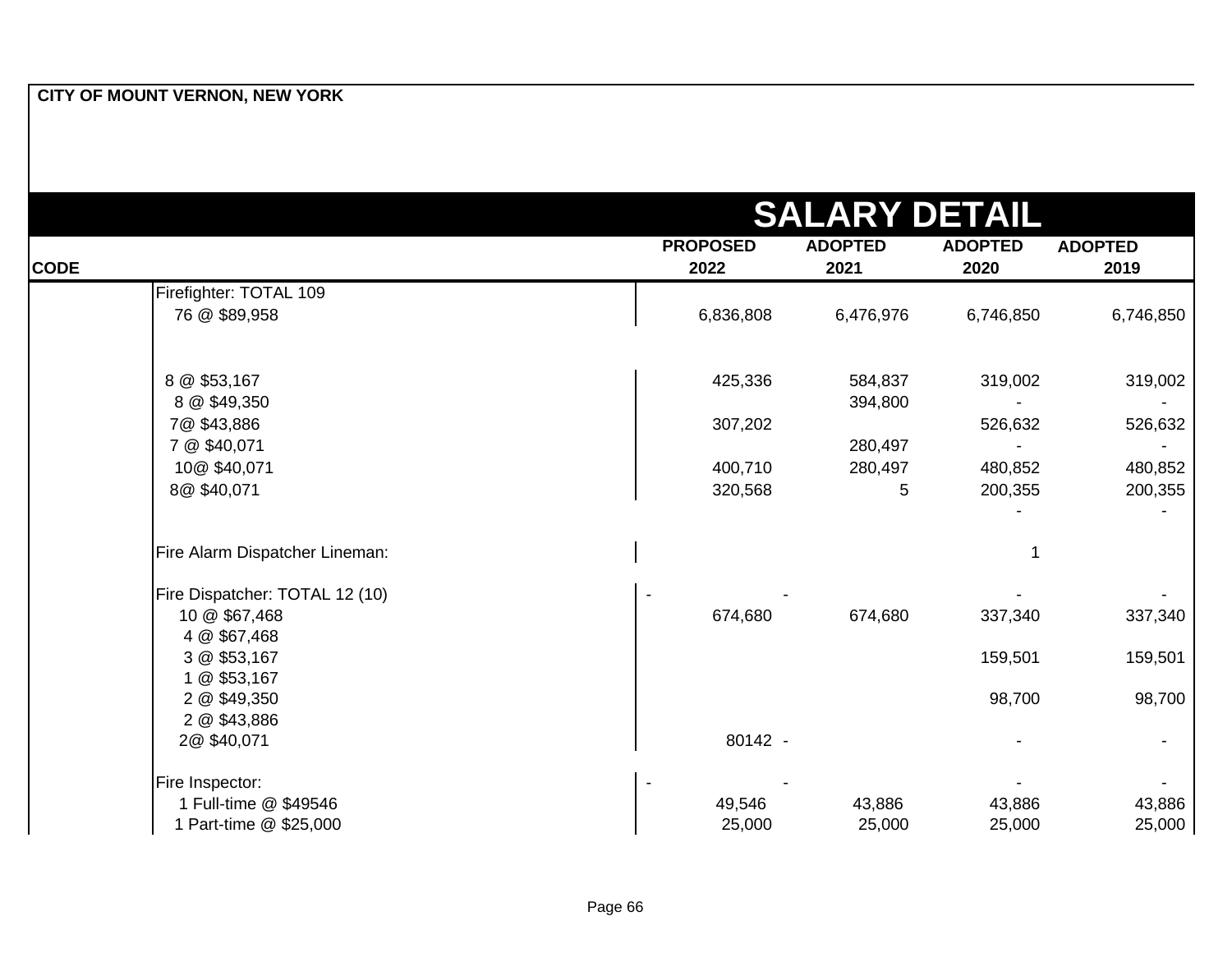|                    | <b>SALARY DETAIL</b>                                             |                         |                        |                        |                        |
|--------------------|------------------------------------------------------------------|-------------------------|------------------------|------------------------|------------------------|
| <b>CODE</b>        |                                                                  | <b>PROPOSED</b><br>2022 | <b>ADOPTED</b><br>2021 | <b>ADOPTED</b><br>2020 | <b>ADOPTED</b><br>2019 |
|                    | <b>Fire Equipment Mechanic</b>                                   | 88,654                  | 88,654                 | 88,654                 | 88,654                 |
|                    | Automotive Mechanic (New)                                        | 68,076                  | 68,076                 |                        |                        |
|                    | <b>Chief of Operations</b>                                       | 1,500                   | 1,500                  | 1,500                  | 1,500                  |
|                    | <b>Mandatory Increases</b>                                       | 284,530                 | 247,000                | 200,000                | 150,000                |
|                    | Stipends / First Response                                        | 344,200                 | 344,200                | 344,200                | 344,200                |
|                    | Retired Disabled Firefighter's Benefits (incl in Appropriations) | 552,600                 | 850,000                | 850,000                | 850,000                |
|                    | Overtime (incl in Appropriations)                                | 400,000                 | 300,000                | 150,000                | 100,000                |
|                    | <b>Sick Bonus</b>                                                | 55,000                  | 60,000                 | 60,000                 | 60,000                 |
|                    | Longevity Pay                                                    | 166,550                 | 178,250                | 178,250                | 178,250                |
|                    | <b>Holiday Pay</b>                                               | 628,000                 | 556,000                | 556,000                | 556,000                |
|                    | <b>CSEA Longevity</b>                                            | 2,525                   | 2,300                  | 2,300                  | 2,300                  |
| <b>DEPT. TOTAL</b> |                                                                  | 16,424,131              | 15,962,311             | 16,130,977             | 15,822,125             |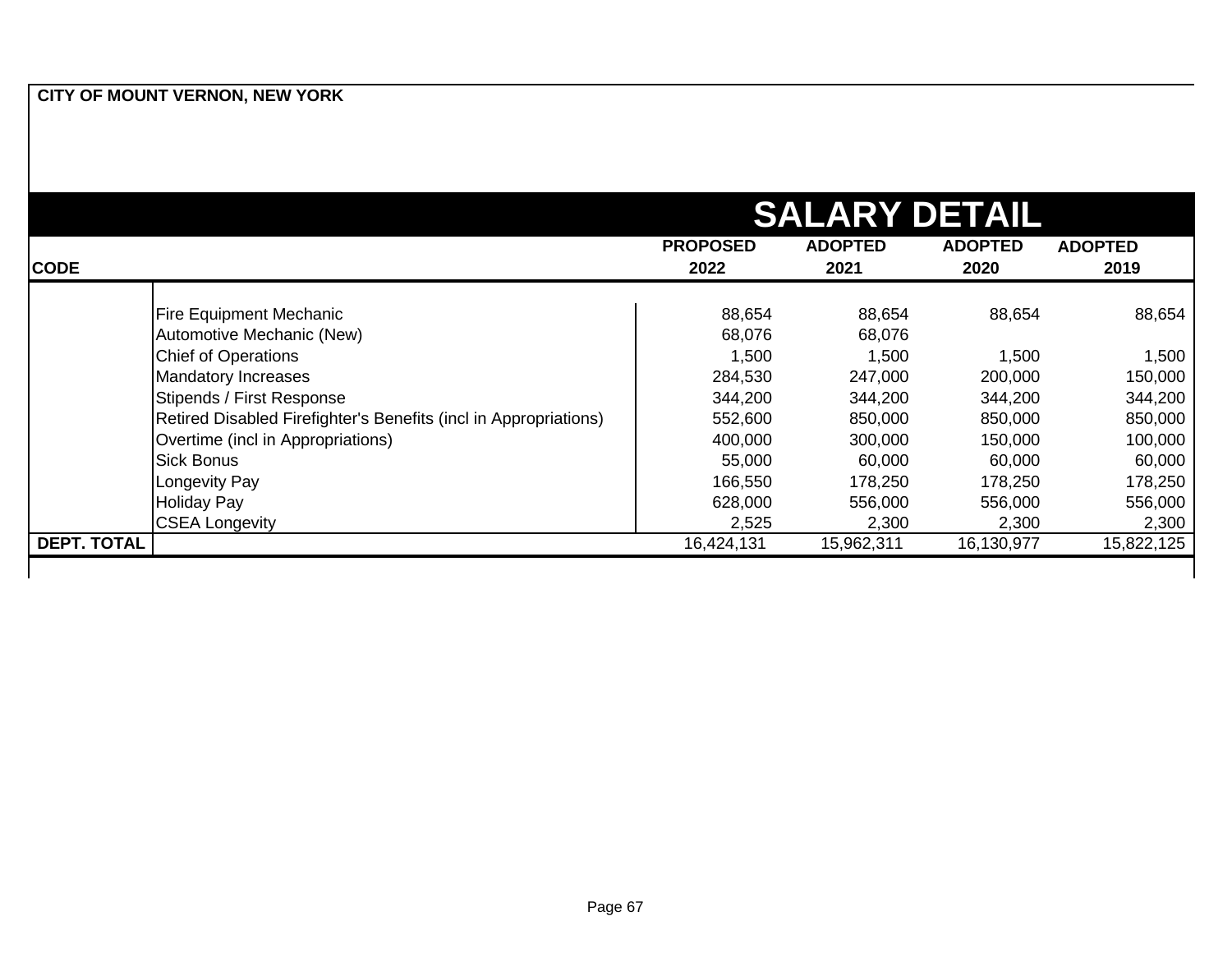|                          |                                                            |                 | <b>SALARY DETAIL</b> |                |                |
|--------------------------|------------------------------------------------------------|-----------------|----------------------|----------------|----------------|
|                          |                                                            | <b>PROPOSED</b> | <b>ADOPTED</b>       | <b>ADOPTED</b> | <b>ADOPTED</b> |
| <b>CODE</b>              |                                                            | 2022            | 2021                 | 2020           | 2019           |
|                          | <b>ARCHITECTURAL BOARD OF REVIEW</b>                       |                 |                      |                |                |
| 3613.101<br>$\mathsf{A}$ | Salaries and wages                                         |                 |                      |                |                |
|                          | Chairperson                                                | 2,887           | 2,887                | 2,887          | 2,887          |
|                          | Members: 4 @ \$2405.86                                     | 9,623           | 9,623                | 9,623          | 9,623          |
|                          | Secretary (1/3 salary of Secretary to all Land Use Boards) |                 | 19,340               | 19,340         | 19,340         |
| <b>DEPT. TOTAL</b>       |                                                            | 12,510          | 31,850               | 31,850         | 31,850         |
|                          | <b>DEPARTMENT OF BUILDINGS</b>                             |                 |                      |                |                |
| 3620.101<br>$\mathsf{A}$ | Salaries and wages                                         |                 |                      |                |                |
|                          | Commissioner                                               | 130,000         | 116,040              | 116,040        | 116,040        |
|                          | <b>1st Deputy Commissioner</b>                             | 89,000          | 79,818               | 79,818         | 79,818         |
|                          | 2nd Deputy Commissioner - Code Enforcement                 | 76,000          | 66,883               | 66,883         | 66,883         |
|                          | 2 Licensed Plan Examiners (ARPA) \$85,000                  | 170,000         |                      |                |                |
|                          | Plan Room Clerk Technican *ARPA)                           | 48,507          |                      |                |                |
|                          | Secretary                                                  | 48,000          | 43,014               | 43,014         | 43,014         |
|                          | Senior Keyboard Specialist                                 | 56,004          | 56,004               | 56,004         | 56,004         |
|                          | Senior Keyboard Specialist                                 | 44,961          |                      |                |                |
|                          | Superintendent of Plumbing                                 | 89,238          | 99,238               | 99,238         | 99,238         |
|                          | <b>Building Inspector:</b>                                 |                 |                      |                |                |
|                          | 2 @ \$69,523                                               | 139,046         | 139,046              | 139,046        | 139,046        |
|                          |                                                            |                 |                      |                |                |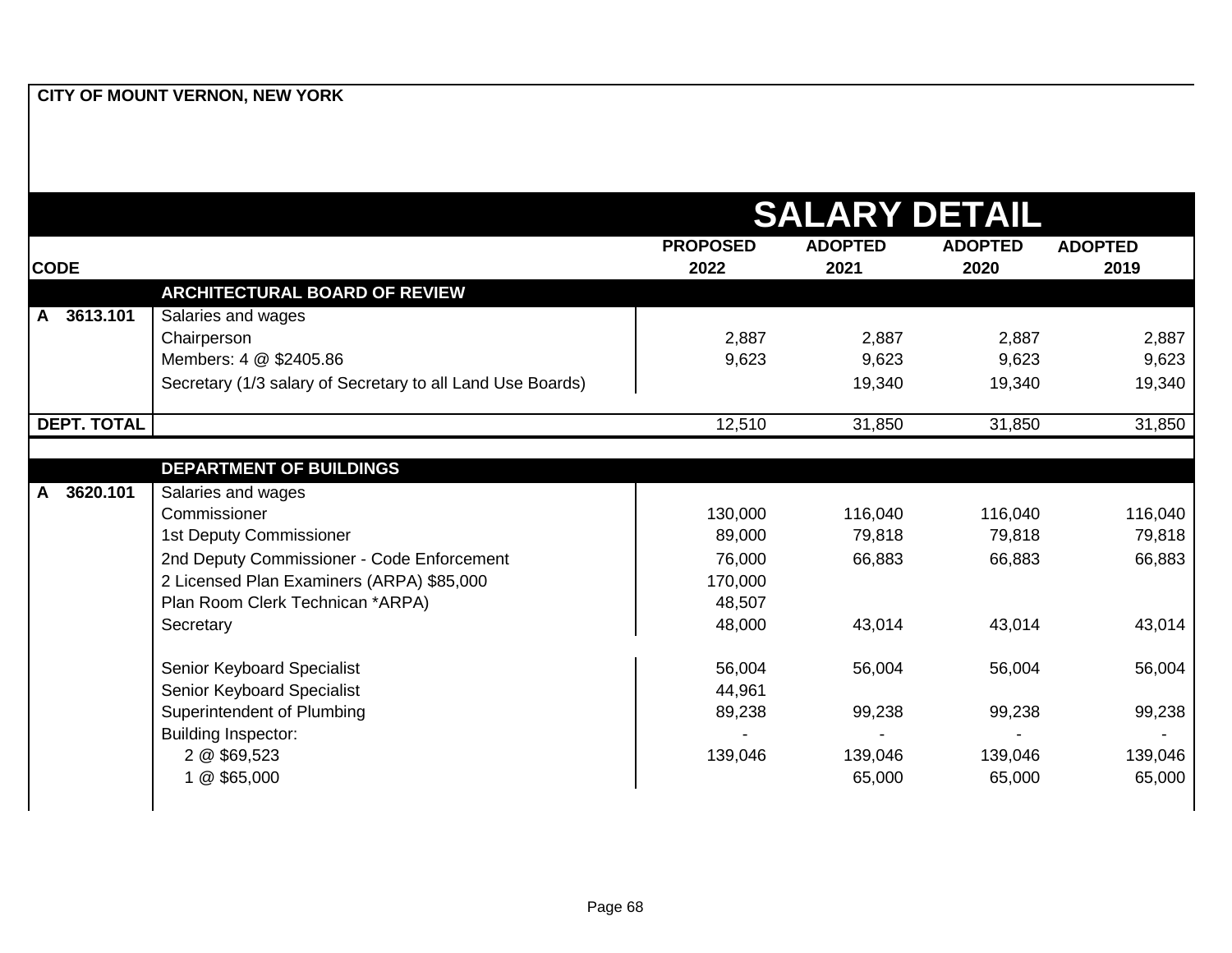|                    |                                        |                 | <b>SALARY DETAIL</b> |                |                |
|--------------------|----------------------------------------|-----------------|----------------------|----------------|----------------|
|                    |                                        | <b>PROPOSED</b> | <b>ADOPTED</b>       | <b>ADOPTED</b> | <b>ADOPTED</b> |
| <b>CODE</b>        |                                        | 2022            | 2021                 | 2020           | 2019           |
|                    | Elevator/ Building Inspector           | 69,523          | 69,523               | 69,523         | 69,523         |
|                    | *Housing Inspector:<br>2 @ \$65,560.12 | 131,300         | 131,300              | 131,300        | 131,300        |
|                    | <b>Code Enforcement Officers</b>       |                 |                      |                |                |
|                    | 2@\$52,537.55                          | 105,075         | 100,150              | 150,000        |                |
|                    | 1@\$50,075                             | 50,962          |                      |                |                |
|                    | <b>Building Clerk</b>                  | 46,734          | 44,961               | 44,961         | 44,961         |
|                    | <b>Building Clerk</b>                  | 44,961          | 43,187               | 43,187         | 43,187         |
|                    | <b>Building Clerk</b>                  | 50,281          | 48,508               | 48,508         | 48,508         |
|                    | Longevity / Sick Bonus                 | 6,450           | 13,525               | 13,525         | 13,525         |
| <b>DEPT. TOTAL</b> |                                        | 1,396,042       | 1,116,198            | 1,166,047      | 1,016,047      |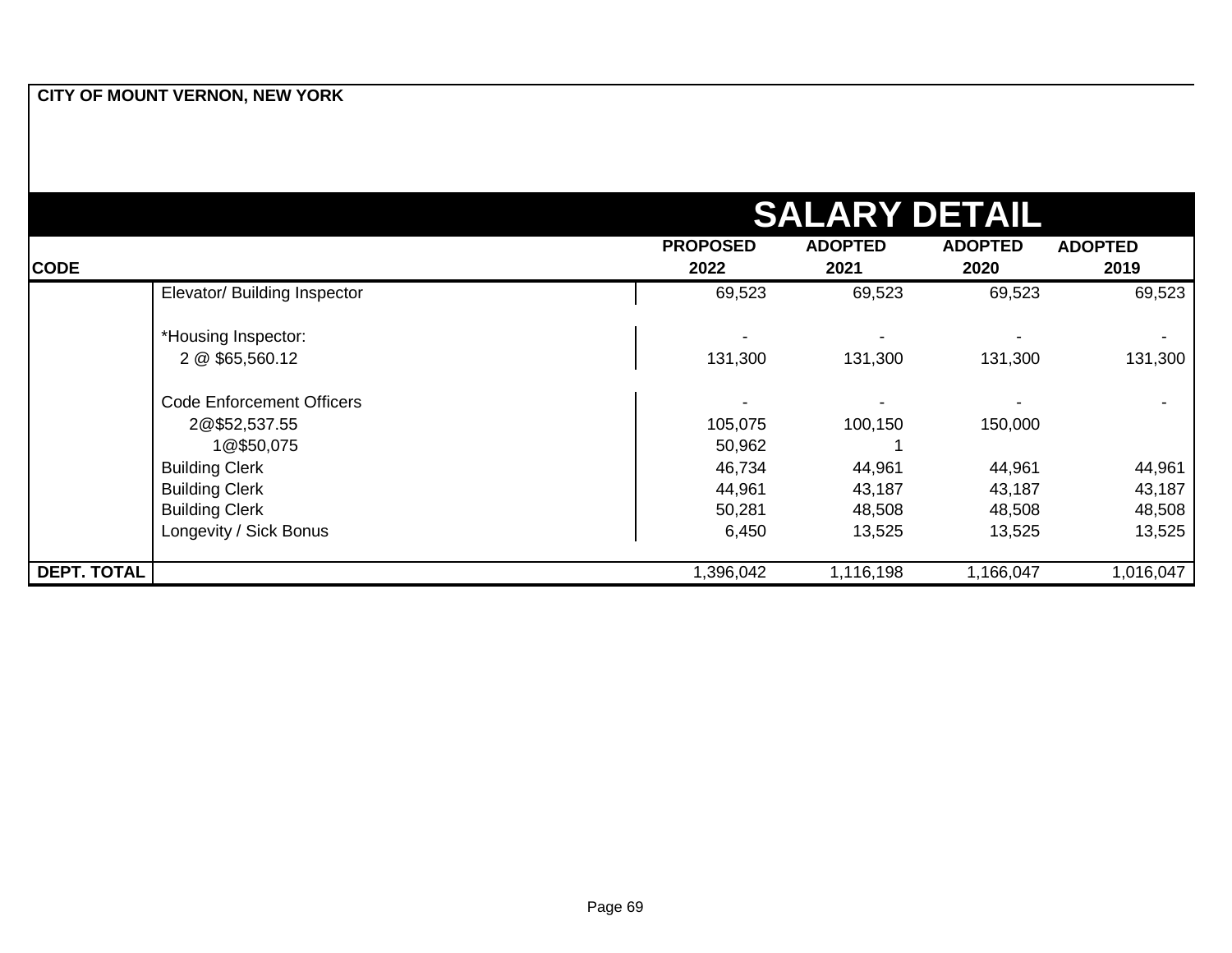|                          |                                                                               | <b>SALARY DETAIL</b>    |                        |                        |                        |  |
|--------------------------|-------------------------------------------------------------------------------|-------------------------|------------------------|------------------------|------------------------|--|
| <b>CODE</b>              |                                                                               | <b>PROPOSED</b><br>2022 | <b>ADOPTED</b><br>2021 | <b>ADOPTED</b><br>2020 | <b>ADOPTED</b><br>2019 |  |
|                          | <b>OFFICE OF EMERGENCY MANAGEMENT</b>                                         |                         |                        |                        |                        |  |
| 3640.101<br>$\mathsf{A}$ | Salaries and wages<br><b>Director</b><br>Assistant Director (ARPA Funded)     | 70,000<br>55,000        | 70,000                 | 70,000                 | 48,351                 |  |
|                          | <b>Typist</b><br>Longevity / Sick Bonus                                       | 46,734                  | 46,734                 | 41,414                 | 41,414                 |  |
| <b>DEPT. TOTAL</b>       |                                                                               | 171,734                 | 116,734                | 111,414                | 89,765                 |  |
|                          | <b>VETERAN'S SERVICE</b>                                                      |                         |                        |                        |                        |  |
| 6510.101<br>A            | Salaries and wages<br>Director<br>Part Time Salaries (incl in Appropriations) | 90,000<br>35,000        | 90,000                 | 90,000                 | 70,000                 |  |
| <b>DEPT. TOTAL</b>       |                                                                               | 125,000                 | 90,000                 | 90,000                 | 70,000                 |  |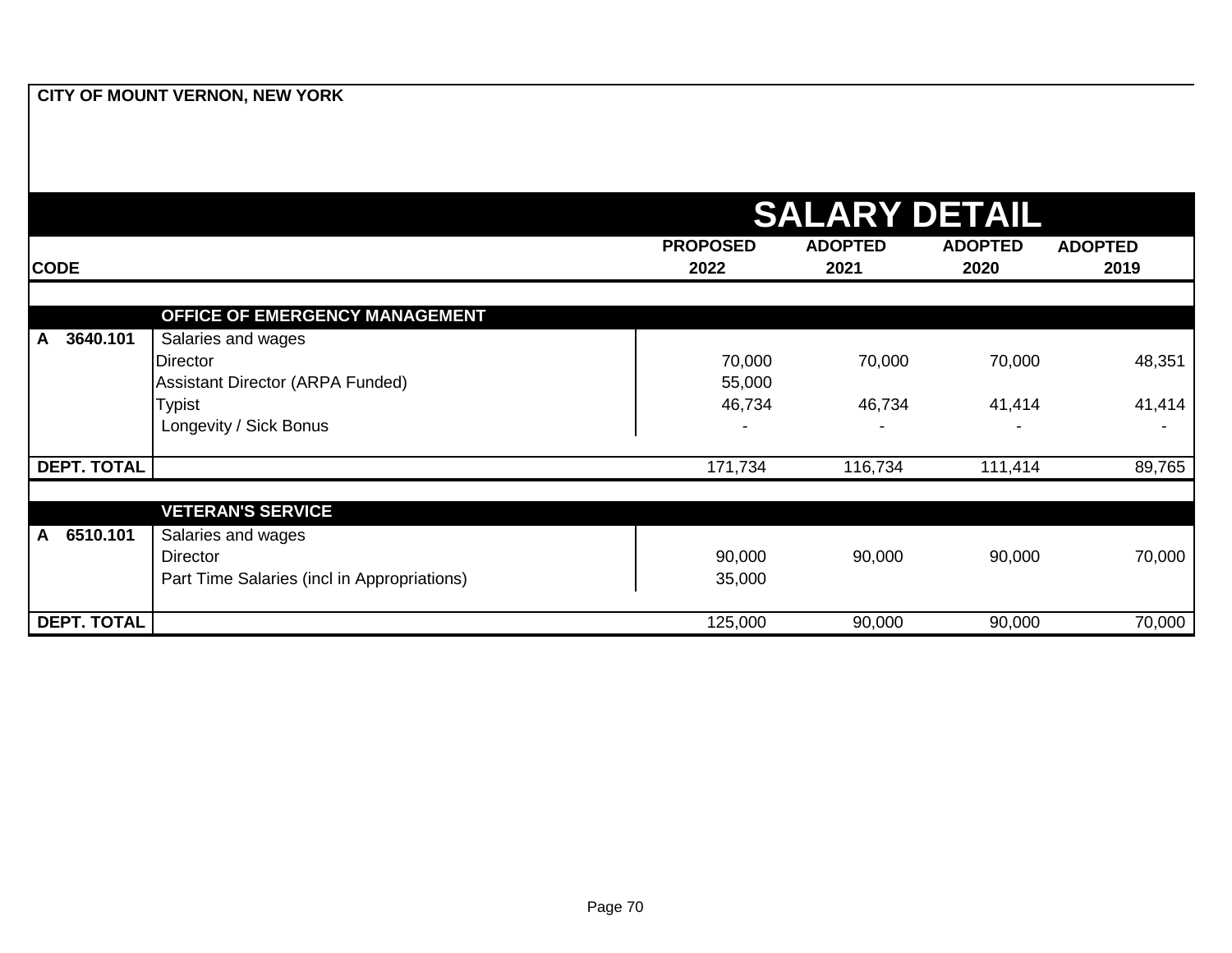|                                                                                | <b>SALARY DETAIL</b> |  |  |  |  |
|--------------------------------------------------------------------------------|----------------------|--|--|--|--|
| <b>PROPOSED</b><br><b>ADOPTED</b><br><b>ADOPTED</b>                            | <b>ADOPTED</b>       |  |  |  |  |
| <b>CODE</b><br>2022<br>2021<br>2020                                            | 2019                 |  |  |  |  |
| DEVELOPMENTALLY DISABLED PROGRAM                                               |                      |  |  |  |  |
|                                                                                |                      |  |  |  |  |
| 4046.101<br>Salaries and wages<br>$\mathsf{A}$                                 |                      |  |  |  |  |
| 82,197<br><b>Director</b><br>80,082                                            | 75,851<br>75,851     |  |  |  |  |
| 47,812<br><b>Assistant Director</b>                                            | 45,000               |  |  |  |  |
| Part Time Salaries (incl in Appropriations)<br>256,569<br>166,569              | 256,569              |  |  |  |  |
| Longevity / Sick Bonus<br>1,725<br>1,025                                       | 1,025<br>1,025       |  |  |  |  |
|                                                                                |                      |  |  |  |  |
| <b>DEPT. TOTAL</b><br>247,676<br>388,303                                       | 378,445<br>76,876    |  |  |  |  |
| PROGRAMS FOR THE AGING                                                         |                      |  |  |  |  |
| 6772.101<br>Salaries and wages<br>A                                            |                      |  |  |  |  |
| <b>Nutrition Program Director</b><br>58,728<br>56,997                          | 53,536<br>53,536     |  |  |  |  |
| Nutrition Program Part-time salaries                                           | 275,000              |  |  |  |  |
| Cook<br>43,610<br>41,835                                                       | 53,575<br>53,575     |  |  |  |  |
| Home Delivery Meals Coordinator<br>57,262<br>55,687                            | 50,962<br>50,962     |  |  |  |  |
| Cook<br>48,934<br>48,934                                                       | 43,609<br>43,609     |  |  |  |  |
| Cook<br>47,159<br>45,384                                                       | 36,511<br>36,511     |  |  |  |  |
| 2 Senior Citizen Recreation Leader (Part-time) \$34,319.46<br>68,639<br>35,000 | 34,319<br>34,319     |  |  |  |  |
|                                                                                | 34,319               |  |  |  |  |
|                                                                                |                      |  |  |  |  |
| Part Time Salaries (incl in Appropriations)<br>35,000<br>35,000                | 35,000<br>35,000     |  |  |  |  |
| Longevity                                                                      |                      |  |  |  |  |
| <b>DEPT. TOTAL</b><br>359,332<br>318,838                                       | 307,512<br>616,831   |  |  |  |  |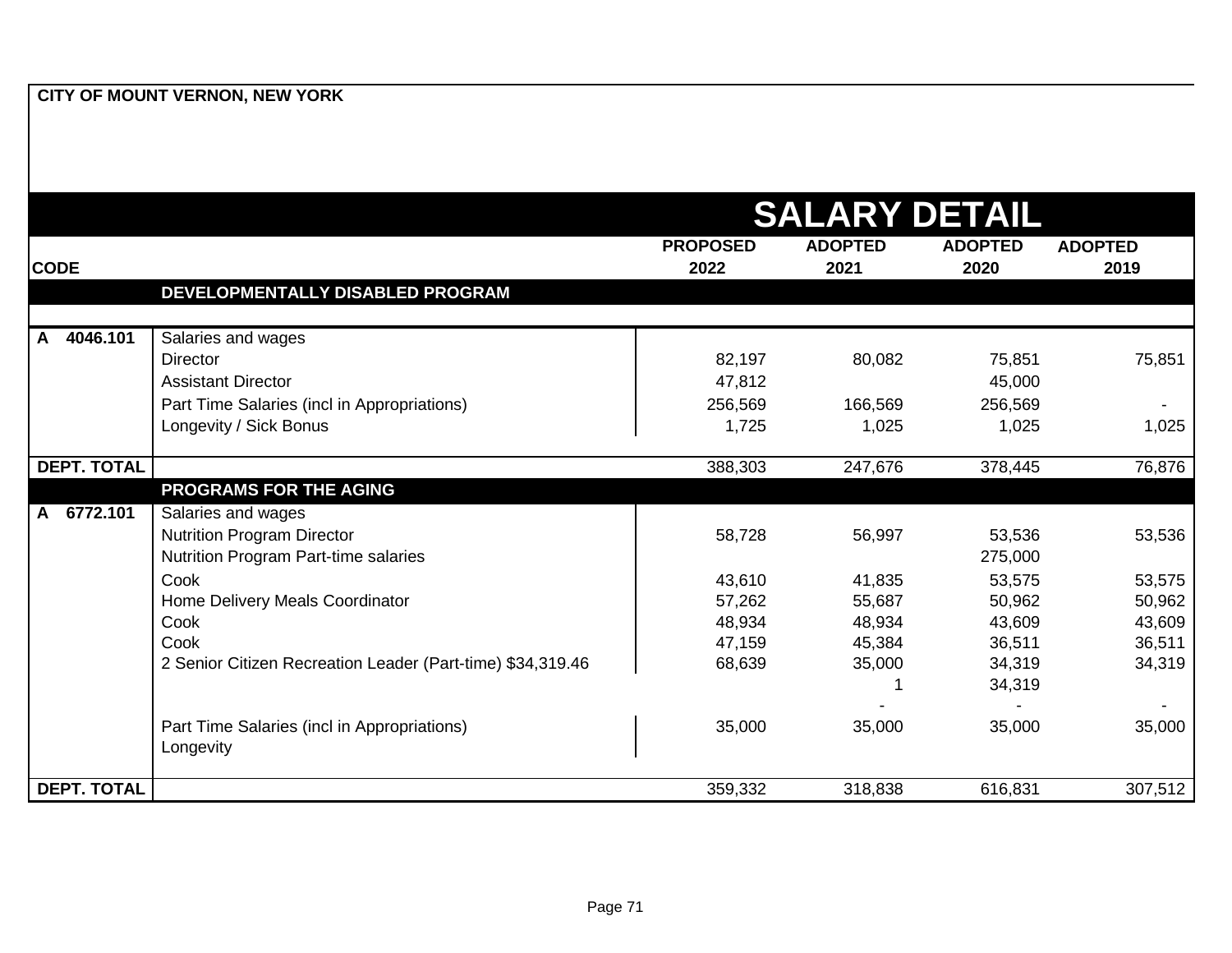|                          |                                                                               | <b>SALARY DETAIL</b>    |                        |                        |                        |  |
|--------------------------|-------------------------------------------------------------------------------|-------------------------|------------------------|------------------------|------------------------|--|
| <b>CODE</b>              |                                                                               | <b>PROPOSED</b><br>2022 | <b>ADOPTED</b><br>2021 | <b>ADOPTED</b><br>2020 | <b>ADOPTED</b><br>2019 |  |
|                          | <b>OFFICE OF THE AGING</b>                                                    |                         |                        |                        |                        |  |
| 6773.101<br>$\mathsf{A}$ | Salaries and wages<br>Director<br>Part Time Salaries (incl in Appropriations) | 55,000<br>25,000        | 55,000<br>25,000       | 55,000<br>25,000       | 55,000<br>25,000       |  |
| <b>DEPT. TOTAL</b>       |                                                                               | 80,000                  | 80,000                 | 80,000                 | 80,000                 |  |
|                          | <b>Recreation Department - Nutrition Program</b>                              |                         |                        |                        |                        |  |
| A 6774.104               | Salaries and wages                                                            |                         |                        |                        |                        |  |
|                          | Part Time Salaries (incl in Appropriations)                                   | 275,000                 | 275,000                |                        |                        |  |
| <b>DEPT. TOTAL</b>       |                                                                               | 275,000                 | 275,000                |                        |                        |  |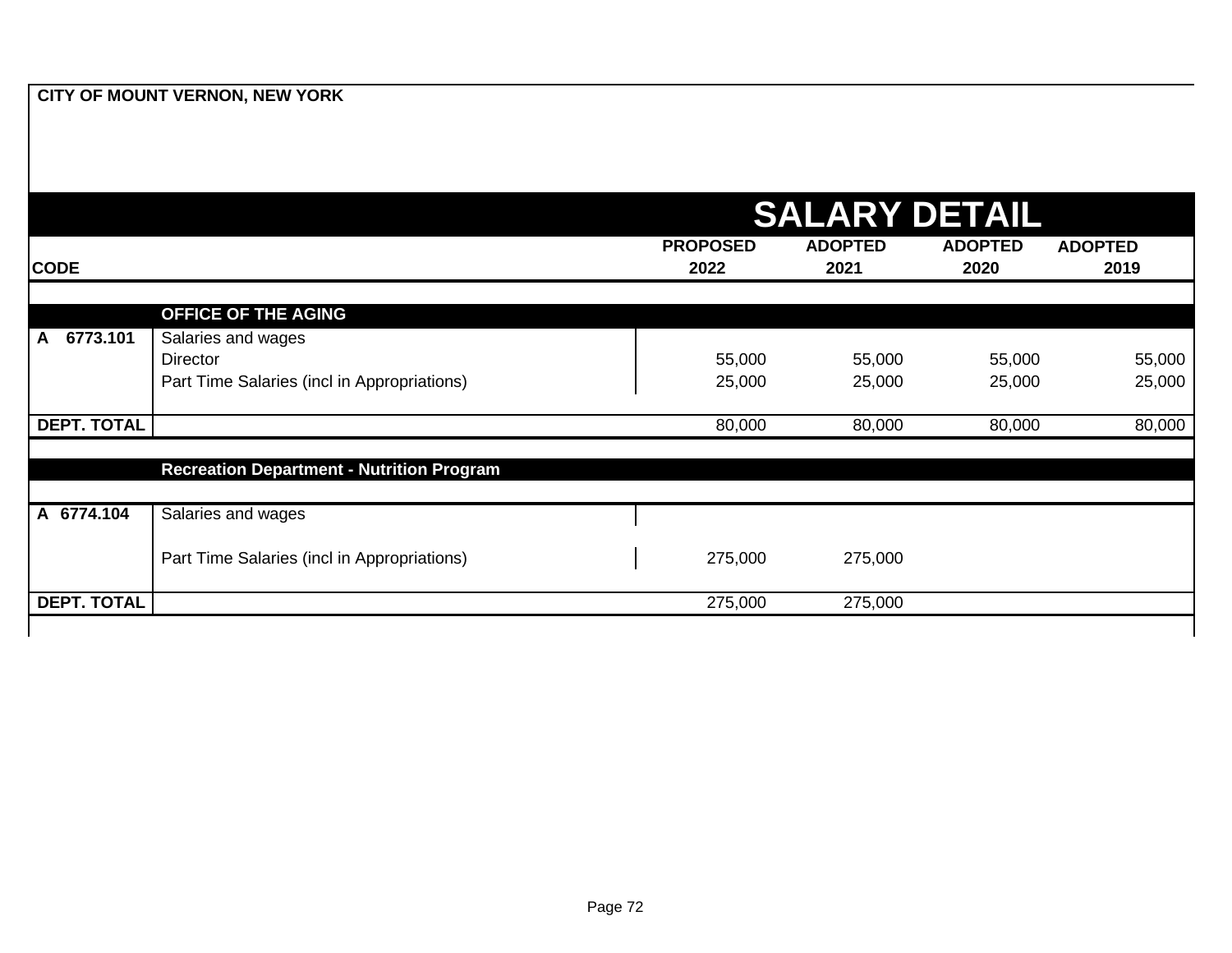| CITY OF MOUNT VERNON, NEW YORK |  |
|--------------------------------|--|
|--------------------------------|--|

|               | <b>SALARY DETAIL</b>                          |                 |                |                |                |  |
|---------------|-----------------------------------------------|-----------------|----------------|----------------|----------------|--|
|               |                                               | <b>PROPOSED</b> | <b>ADOPTED</b> | <b>ADOPTED</b> | <b>ADOPTED</b> |  |
| <b>CODE</b>   |                                               | 2022            | 2021           | 2020           | 2019           |  |
|               | <b>RECREATION DEPARTMENT - ADMINISTRATION</b> |                 |                |                |                |  |
| 7020.101<br>A | Salaries and wages                            |                 |                |                |                |  |
|               | Commissioner                                  | 125,000         | 125,000        | 125,000        | 125,000        |  |
|               | Deputy Commissioner (@ \$1 for FY21 only)     | 102,025         | 102,025        | 102,025        | 102,025        |  |
|               | Secretary                                     | 50,000          | 45,571         | 45,571         | 45,571         |  |
|               | *Senior Account Clerk                         | 77,972          | 77,972         | 77,972         | 77,972         |  |
|               | <b>Clerk</b>                                  | 46,734          |                | 50,281         | 50,281         |  |
|               | Bus Driver @\$35,942.89                       | 35,943          | 68,639         | 99,601         | 99,601         |  |
|               | 2 Bus Driver @ \$34,319.46                    | 68,639          |                |                |                |  |
|               |                                               |                 |                |                |                |  |
|               | Laborer                                       |                 |                | 61,320         | 61,320         |  |
|               | <b>Recreation Assistant</b>                   | 36,511          | 36,511         | 32,992         | 32,992         |  |
|               | Part Time Salaries (incl in Appropriations)   | 35,000          | 30,000         | 30,000         | 30,000         |  |
|               | Longevity                                     | 2,300           | 9,325          | 9,325          | 9,325          |  |
| DEPT. TOTAL   |                                               | 580,124         | 495,045        | 634,087        | 634,087        |  |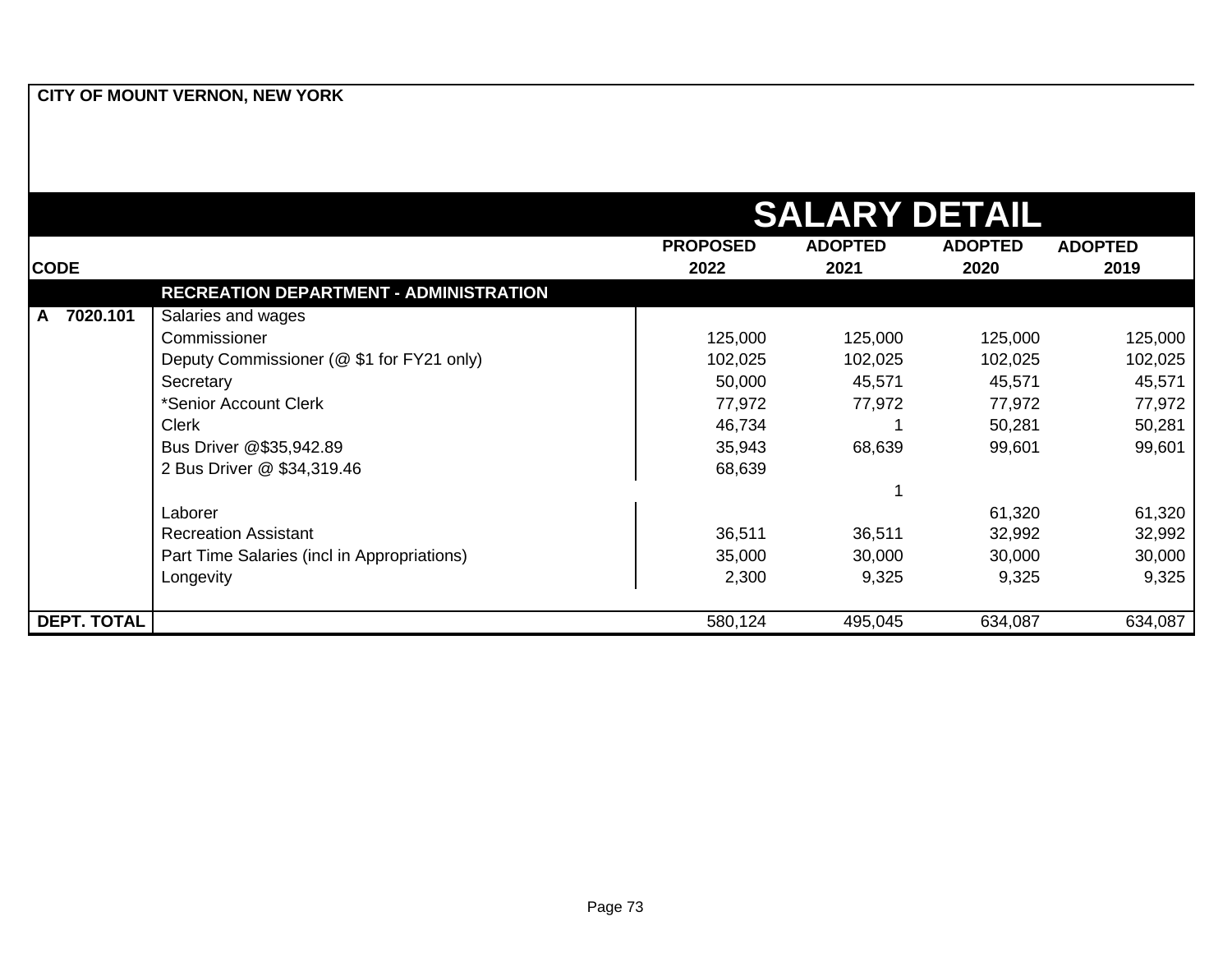|                    |                                             | <b>SALARY DETAIL</b> |                |                |                |  |
|--------------------|---------------------------------------------|----------------------|----------------|----------------|----------------|--|
|                    |                                             | <b>PROPOSED</b>      | <b>ADOPTED</b> | <b>ADOPTED</b> | <b>ADOPTED</b> |  |
| <b>CODE</b>        |                                             | 2022                 | 2021           | 2020           | 2019           |  |
|                    | <b>MEMORIAL FIELD</b>                       |                      |                |                |                |  |
| A 7021.101         | <b>Field Supervisor</b>                     | 54,422               |                |                |                |  |
|                    | <b>Recreation Maintenance Worker</b>        | 48,354               |                |                |                |  |
|                    | Parks Maintenance Worker                    | 46,011               |                |                |                |  |
|                    | Laborer                                     | 44,906               |                |                |                |  |
|                    | Part Time Salaries (incl in Appropriations) | 10,000               |                |                |                |  |
|                    | *Overtime (incl in Appropriations)          | 25,000               |                |                |                |  |
|                    | Longevity / Sick Bonus                      |                      |                |                |                |  |
|                    |                                             |                      |                |                |                |  |
| <b>DEPT. TOTAL</b> |                                             | 228,693              | $\blacksquare$ |                |                |  |
|                    | <b>PLAYGROUNDS &amp; RECREATION CENTERS</b> |                      |                |                |                |  |
| 7140.101<br>A      | <b>Field Supervisor</b>                     |                      |                |                |                |  |
|                    | <b>Recreation Maintenance Worker</b>        | 67,912               | 67,912         |                |                |  |
|                    | <b>Recreation Maintenance Worker</b>        | 67,912               | 62,902         |                |                |  |
|                    | Laborer                                     | 56,013               | 44,906         |                |                |  |
|                    | Part Time Salaries (incl in Appropriations) | 250,000              | 200,000        | 250,000        | 250,000        |  |
|                    | *Overtime (incl in Appropriations)          | 5,000                | 5,000          |                |                |  |
|                    | Longevity / Sick Bonus                      | 3,425                | 2,625          |                |                |  |
|                    |                                             |                      |                |                |                |  |
| <b>DEPT. TOTAL</b> |                                             | 450,262              | 383,345        | 250,000        | 250,000        |  |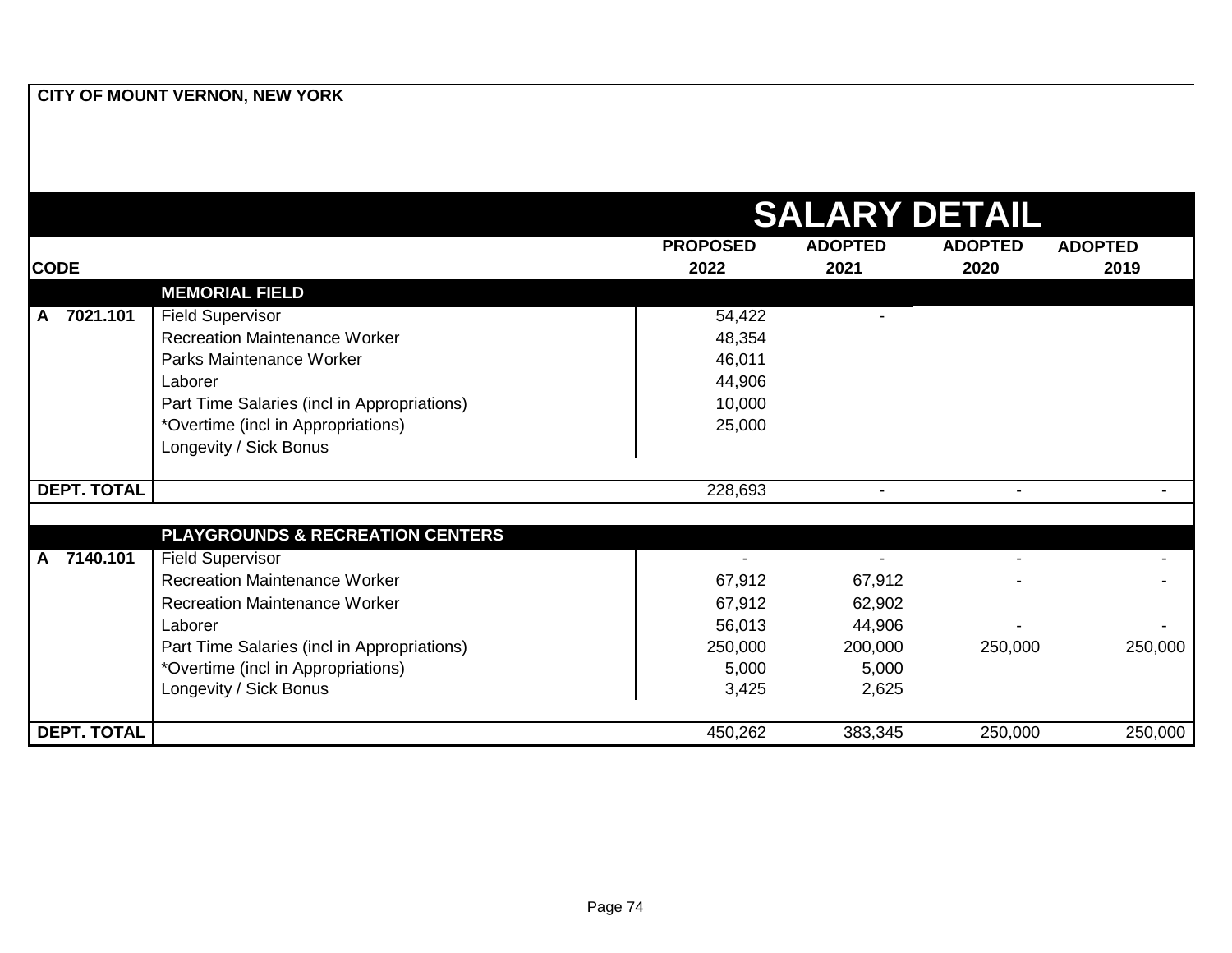|                    |                                                    |                 | <b>SALARY DETAIL</b> |                |                          |
|--------------------|----------------------------------------------------|-----------------|----------------------|----------------|--------------------------|
|                    |                                                    | <b>PROPOSED</b> | <b>ADOPTED</b>       | <b>ADOPTED</b> | <b>ADOPTED</b>           |
| <b>CODE</b>        |                                                    | 2022            | 2021                 | 2020           | 2019                     |
|                    | <b>NEIGHBORHOOD FACILITIES CENTER</b>              |                 |                      |                |                          |
| 7141.101<br>A      | Salaries and wages                                 |                 |                      |                |                          |
|                    | *Overtime (incl in Appropriations)                 | 5,000           | 5,000                |                |                          |
|                    | Part Time Salaries (incl in Appropriations)        | 150,000         | 150,000              | 150,000        | 150,000                  |
|                    | Director of Social and Community Services          | 82,197          | 82,197               |                |                          |
|                    | <b>Security Aide</b>                               | 40,296          |                      |                |                          |
|                    | <b>Director - Community Centers</b>                |                 |                      | 75,000         |                          |
|                    | Director - Athletic Programs & Services            |                 |                      | 80,000         | 61,989                   |
|                    | Recreation Maintenance Worker (formerly Custodian) |                 |                      | 65,043         | 65,043                   |
|                    | Cleaner (Doles)                                    | 57,782          | 56,013               | 44,906         | 61,320                   |
|                    | Longevity / Sick Bonus                             | 800             |                      | 2,625          | 2,625                    |
| <b>DEPT. TOTAL</b> |                                                    | 336,075         | 293,210              | 417,574        | 340,977                  |
|                    |                                                    |                 |                      |                |                          |
|                    | <b>RECREATION DEPARTMENT - POOLS</b>               |                 |                      |                |                          |
| 7180.104<br>A      | Part Time Salaries (incl in Appropriations)        | 20,000          | 20,000               | 23,557         |                          |
| <b>DEPT. TOTAL</b> |                                                    | 20,000          | 20,000               | 23,557         | $\overline{\phantom{0}}$ |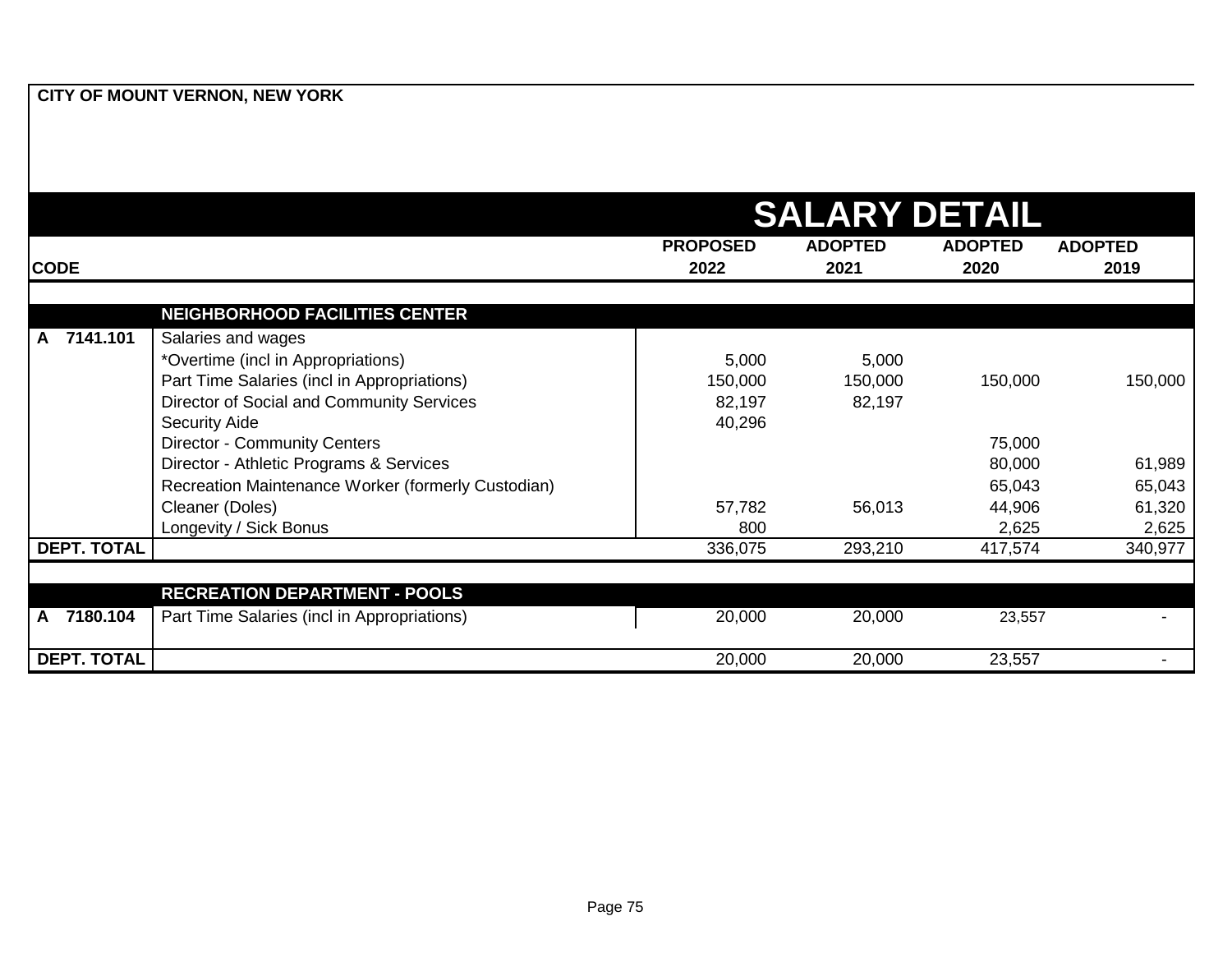|                    |                                                                                      | <b>SALARY DETAIL</b>    |                        |                        |                        |
|--------------------|--------------------------------------------------------------------------------------|-------------------------|------------------------|------------------------|------------------------|
| <b>CODE</b>        |                                                                                      | <b>PROPOSED</b><br>2022 | <b>ADOPTED</b><br>2021 | <b>ADOPTED</b><br>2020 | <b>ADOPTED</b><br>2019 |
|                    | <b>RECREATION DEPARTMENT - YOUTH PROGRAMS</b>                                        |                         |                        |                        |                        |
| A 7310.101         | Youth Programs Director<br>Director - Athletic Programs & Services (Transferred from | 47,812                  |                        | 50,000                 |                        |
|                    | A7141.101)                                                                           | 82,197                  | 82,197                 |                        |                        |
|                    | Part Time Salaries and Wages (incl in Appropriations)<br>Longevity / Sick Bonus      | 400,000<br>1,725        | 400,000                | 500,000                | 275,000                |
| <b>DEPT. TOTAL</b> |                                                                                      | 531,734                 | 482,198                | 550,000                | 275,000                |
|                    |                                                                                      |                         |                        |                        |                        |
|                    | <b>ADULT EDUCATION</b>                                                               |                         |                        |                        |                        |
| 7620.104<br>A      | Part Time Salaries and Wages (incl in Appropriations)                                | 7,500                   | 7,500                  | 7,500                  | 7,500                  |
| <b>DEPT. TOTAL</b> |                                                                                      | 7,500                   | 7,500                  | 7,500                  | 7,500                  |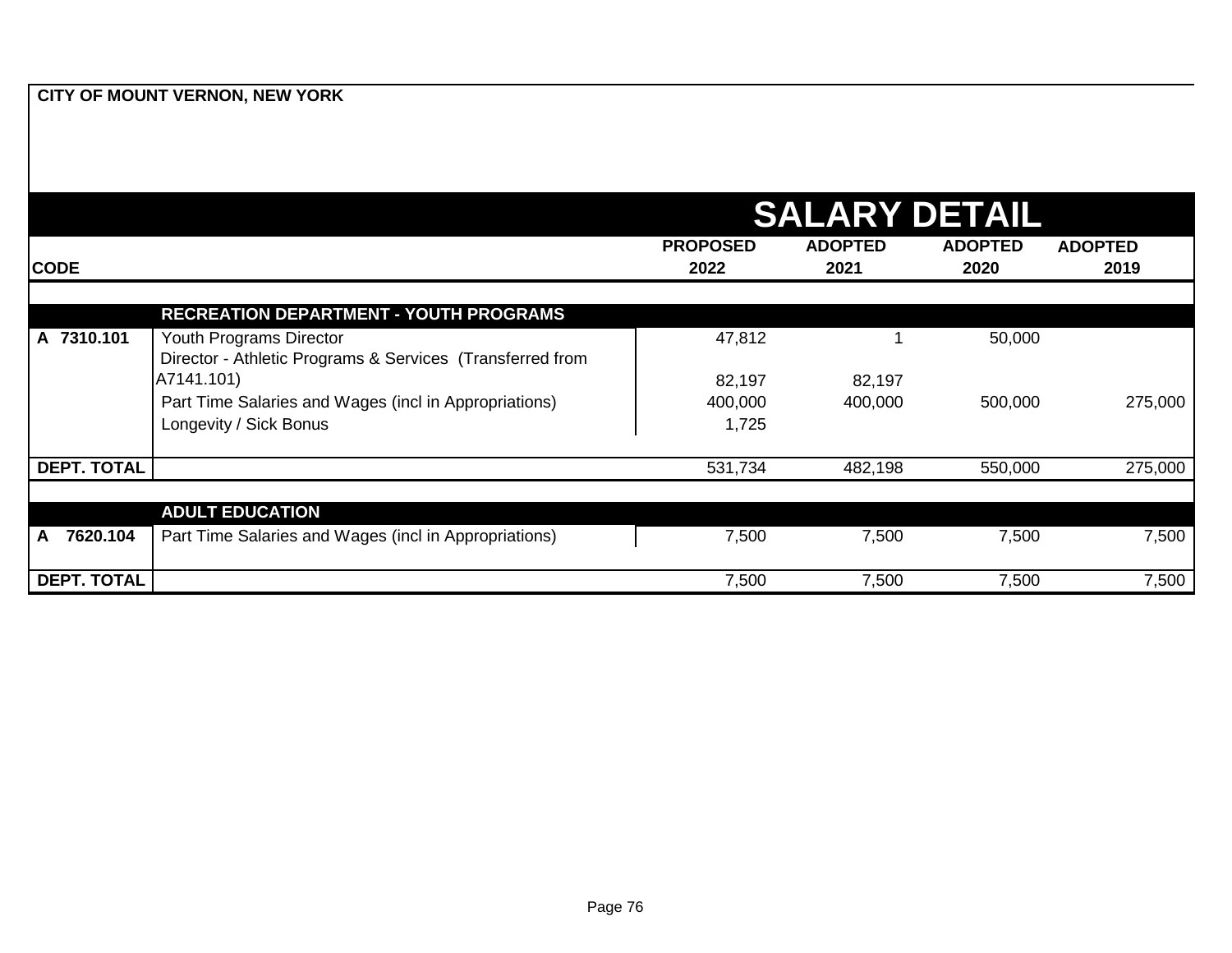|                          |                                                              |                         | <b>SALARY DETAIL</b>   |                        |                        |
|--------------------------|--------------------------------------------------------------|-------------------------|------------------------|------------------------|------------------------|
| <b>CODE</b>              |                                                              | <b>PROPOSED</b><br>2022 | <b>ADOPTED</b><br>2021 | <b>ADOPTED</b><br>2020 | <b>ADOPTED</b><br>2019 |
|                          |                                                              |                         |                        |                        |                        |
|                          | YOUTH BUREAU                                                 |                         |                        |                        |                        |
| A 7311.101               | Salaries and wages                                           |                         |                        |                        |                        |
|                          | <b>Executive Director</b>                                    | 122,635                 | 122,635                | 122,635                | 122,635                |
|                          | <b>Deputy Director</b>                                       | 89,238                  | 89,238                 | 88,103                 | 88,103                 |
|                          | Youth Employment Service Coordinator                         | 69,523                  | 67,111                 | 69,523                 | 69,523                 |
|                          | <b>Community Service Aide</b><br><b>Senior Account Clerk</b> | 48,071                  | 45,460                 | 40,460                 | 40,460                 |
|                          | <b>Assistant Youth Services Coordinator</b>                  | 69,960                  | 68,826                 | 65,201                 | 65,201                 |
|                          | Longevity / Sick Bonus                                       | 58,644<br>4,100         | 58,644<br>3,925        | 52,528<br>3,925        | 52,528<br>3,925        |
|                          | Part Time Salaries and Wages (incl in Appropriations)        | 12,017                  | 12,017                 | 25,000                 | 25,000                 |
|                          |                                                              |                         |                        |                        |                        |
| <b>DEPT. TOTAL</b>       |                                                              | 474,188                 | 467,856                | 467,375                | 467,375                |
|                          | YOUTH SERVICES PROJECT (YOUTH CENTERS)                       |                         |                        |                        |                        |
| 7312.101<br>$\mathsf{A}$ | Salaries and wages                                           |                         |                        |                        |                        |
|                          | <b>Community Worker Aide</b>                                 | 45,625                  | 36,540                 | 23,557                 | 23,557                 |
|                          | Youth Employment (\$57,600)                                  | 56,745                  | 56,745                 | 51,000                 | 51,000                 |
|                          | Part Time Salaries and Wages (incl in Appropriations)        | 20,000                  | 20,000                 | 20,000                 | 20,000                 |
|                          |                                                              |                         |                        |                        |                        |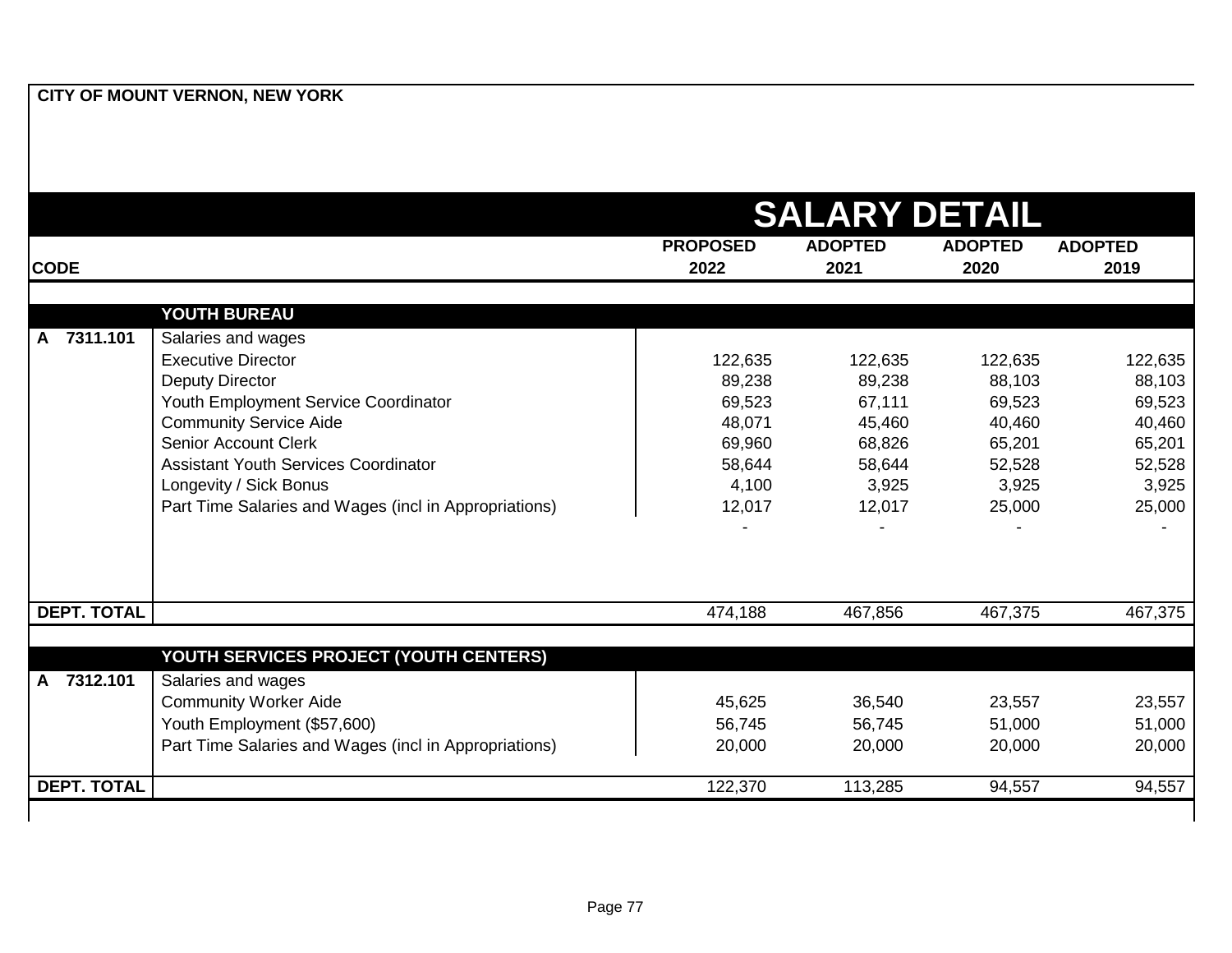|                          | <b>SALARY DETAIL</b>                                                          |                         |                        |                        |                        |
|--------------------------|-------------------------------------------------------------------------------|-------------------------|------------------------|------------------------|------------------------|
| <b>CODE</b>              |                                                                               | <b>PROPOSED</b><br>2022 | <b>ADOPTED</b><br>2021 | <b>ADOPTED</b><br>2020 | <b>ADOPTED</b><br>2019 |
|                          | <b>ZONING BOARD OF APPEALS</b>                                                |                         |                        |                        |                        |
| 8010.101<br>$\mathsf{A}$ | Salaries and wages                                                            |                         |                        |                        |                        |
|                          | Commissioner (Chairman)                                                       | 4,103                   | 4,103                  | 4,103                  | 4,103                  |
|                          | Members:                                                                      |                         |                        |                        |                        |
|                          | 4 @ \$3,447                                                                   | 13,788                  | 13,788                 | 13,788                 | 13,788                 |
|                          | 5 @ \$3,371.60<br>*Secretary (1/3 salary of Secretary to all Land Use Boards) |                         | 19,340                 | 19,340                 | 19,340                 |
|                          |                                                                               |                         |                        |                        |                        |
| <b>DEPT. TOTAL</b>       |                                                                               | 17,891                  | 37,231                 | 37,231                 | 37,231                 |
|                          | <b>PLANNING BOARD</b>                                                         |                         |                        |                        |                        |
| 8021.101<br>A            | Salaries and wages                                                            |                         |                        |                        |                        |
|                          | Chairman                                                                      | 3,466                   | 3,466                  | 3,466                  | 3,466                  |
|                          | Members:                                                                      |                         |                        |                        |                        |
|                          | 6 @ \$2,888.36                                                                | 17,330                  | 17,330                 | 17,330                 | 17,330                 |
|                          | *Secretary (1/3 salary of Secretary to all Land Use Boards)                   |                         | 19,340                 | 19,340                 | 19,340                 |
| <b>DEPT. TOTAL</b>       |                                                                               | 20,796                  | 40,136                 | 40,136                 | 40,136                 |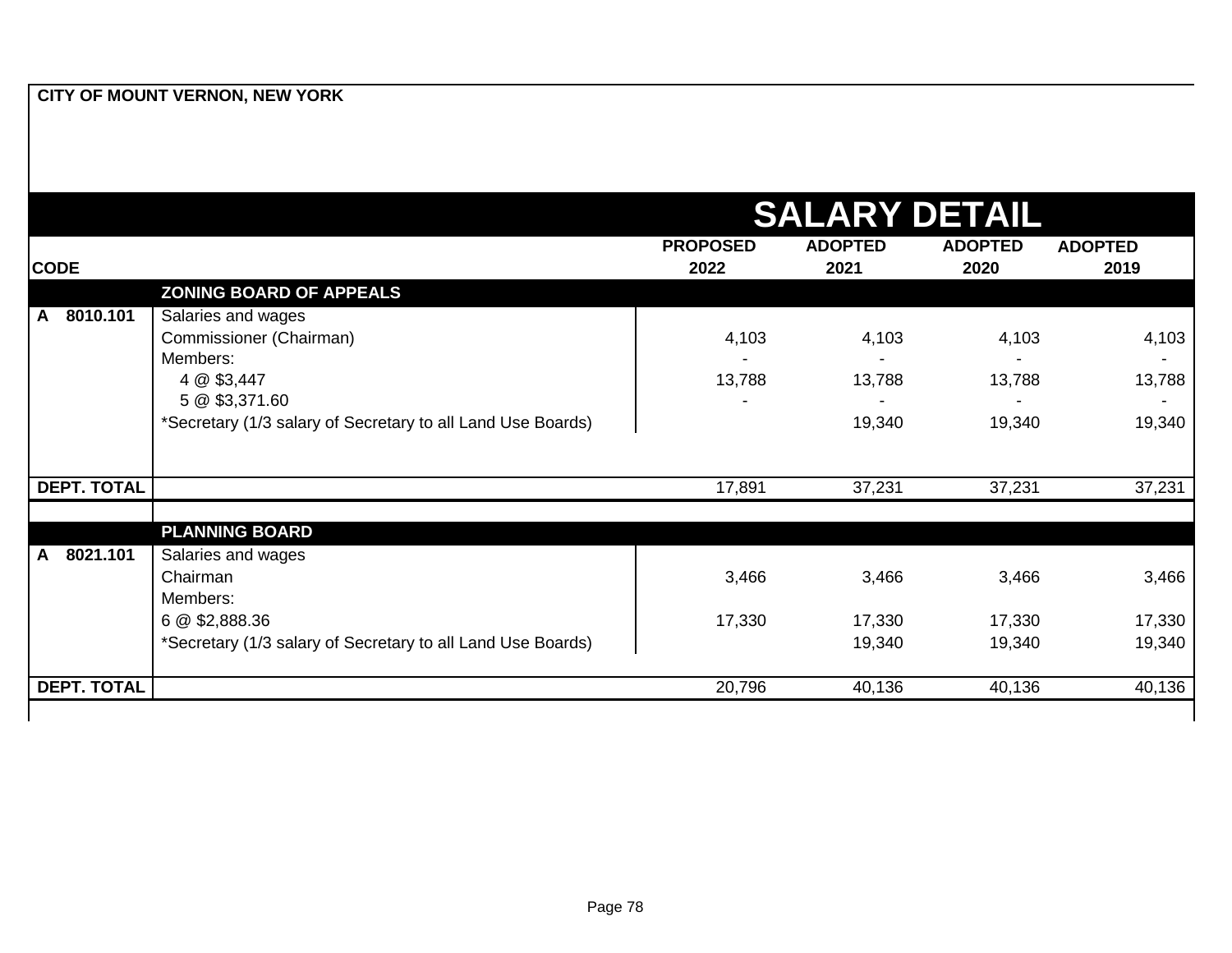|               |                                                        |                 | <b>SALARY DETAIL</b> |                |                |
|---------------|--------------------------------------------------------|-----------------|----------------------|----------------|----------------|
|               |                                                        | <b>PROPOSED</b> | <b>ADOPTED</b>       | <b>ADOPTED</b> | <b>ADOPTED</b> |
| <b>CODE</b>   |                                                        | 2022            | 2021                 | 2020           | 2019           |
|               | PLANNING & COMMUNITY DEVELOPMENT                       |                 |                      |                |                |
| 8020.101<br>A | Salaries and wages                                     |                 |                      |                |                |
|               | Commissioner -                                         | 140,000         | 135,000              | 110,000        | 110,000        |
|               | *Executive Secretary                                   | 59,000          | 50,000               | 42,829         | 42,829         |
|               | Secretary Zoning, ARB, and Planning                    | 58,020          |                      |                |                |
|               | *Office Assistant (Receptionist)                       |                 |                      |                |                |
|               | <b>Chief Accountant</b>                                | 110,602         | 104,523              | 92,363         | 92,363         |
|               | Chief Accountant (Grant-Funded)                        | 92,363          | 77,235               |                |                |
|               | *Attorney (Housing)                                    | 95,000          | 90,000               |                |                |
|               | GIS Administrator (New - EPA Compliance)               | 70,631 -        |                      |                |                |
|               | *Second Deputy Commissioner of Planning and Comm. Dev. | 99,500          | 99,500               | 93,500         | 93,500         |
|               | Housing Inspector                                      | 56,716          | 54,482               | 50,015         | 50,015         |
|               | *First Deputy Commissioner of Planning and Comm. Dev.  |                 |                      |                |                |
|               | (\$35,000 funded by Grant)                             | 130,000         | 130,000              | 95,000         | 95,000         |
|               | <b>Planning Administrator</b>                          | 105,000         | 105,000              | 105,433        | 105,433        |
|               | *Senior Planner                                        | 65,395          | 59,891               | 90,000         | 90,000         |
|               | <b>Research and Grants Administrator</b>               | 97,688          | 94,279               | 90,870         | 90,870         |
|               | *Grants and Partnership Compliance Officer             | 94,179          | 94,279               | 90,000         |                |
|               | Grants and Partnership Compliance Officer (ARPA)       | 73,826          |                      |                |                |